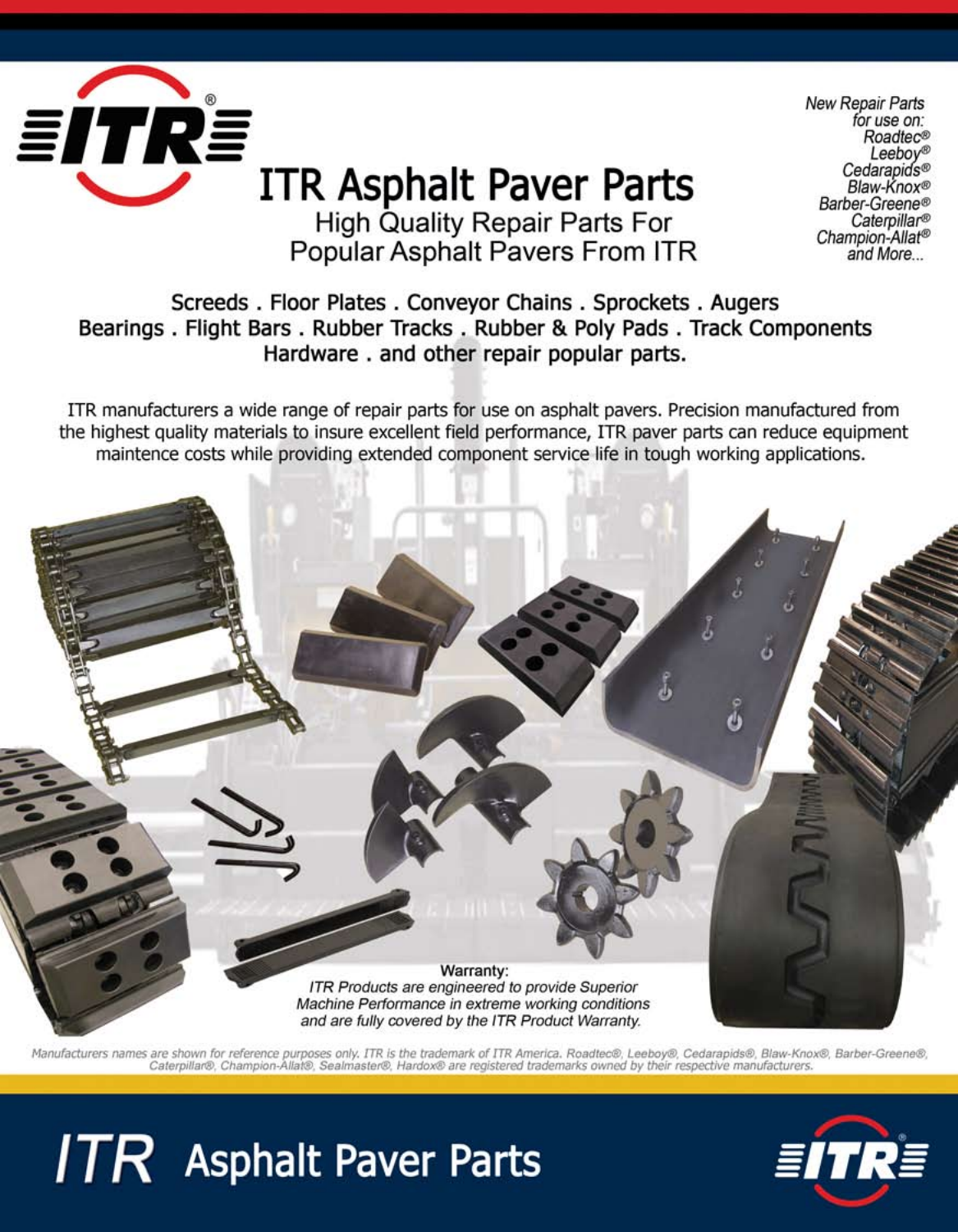# **ITR Asphalt Paver Parts**

#### ITR's high quality replacement parts for Pavers, are well known in the industry for an exact fit and providing long wear life in tough working applications. ITR parts are a perfect match for your equipment.

ITR SCREED PLATES are available for use on a wide range of asphalt pavers including the Carlson III & IV screed. Our screed plates are precision formed for a precise fit on your paver with a superior quality mat finish. ITR screed plates are produced from premium quality steels including Hardox 400, Hardox 500 and Chromium Carbide. ITR screed plates offer extended wear and long service life in extremely abrasive conditions.

ITR FLOOR PLATES are precisely cut, precision drilled and manufactured specifically for your paver. Produced from premium quality Hardox 400 and Hardox 500 alloy steels, these high quality components can reduce your maintenance costs and minimize downtime on your equipment. ITR high quality components provide superior wear characteristics and great service in very tough working conditions.

ITR offers a range of steel alloy materials for various paver screeds & floor plates, giving you an option to select the best material for your machine and paving conditions.

HARDOX 400: Our standard selected steel for Floor plate & Screed production. Hardox steel with hardness up through 430 Brinell is superior to lesser AR 400 materials that other suppliers provide. Our Hardox quality control insures consistent hardness and abrasion resistance with a minimum of distortion across the working surface of the Screed and Floor plates. Our premium Hardox steels perform better and last longer, and give better value in tough asphalt paver applications.

HARDOX 500: and CHROMIUM CARBIDE: ITR offers custom manufactured Screed & Floor plates from premium Hardox 500 and Chromium Carbide steels, available by special order. These harder more abrasive resistant materials are a perfect alternative for asphalt pavers used in very high production and extreme abrasive conditions where obtaining the maximum Screed and Floor plate service life and benefits of reduced maintenance are a primary consideration.

ITR SPROCKETS are precision forged, heat treated from high quality alloy steel and are precisely machined to obtain a matched conveyor chain fit. Sprocket teeth are induction hardened to the proper depth for extended wear life.

ITR CONVEYOR CHAINS are precision manufactured from high quality steel, properly heat treated for maximum strength and abrasion resistance. ITR roller chains offer superior chain strength and excellent service life in these tough working applications.

ITR AUGERS are cast and machined from premium white cast iron alloys, properly heat treated to achieve a 550 Brinell hardness range, to obtain high abrasion resistance and the right material strengths, for a superior quality, long lasting auger.



ITR RUBBER TRACKS are produced from the highest grade materials and specially constructed for strength and long service life in asphalt paver applications. ITR also offers RUBBER and POLYURETHANE pads and Steel Track undercarriage components.

ITR BEARINGS, HARDWARE and other REPAIR PARTS include Sealmaster Bearings and a broad range of popular parts used in the maintenance & repair of Asphalt Pavers.



Warranty: ITR Products are engineered to provide Superior Machine Performance in extreme working conditions and are fully covered by the ITR Product Warranty.

ITR is your direct link to the world's largest manufacturers of High Quality Undercarriage and Repair Parts.



ISO 9001-2000

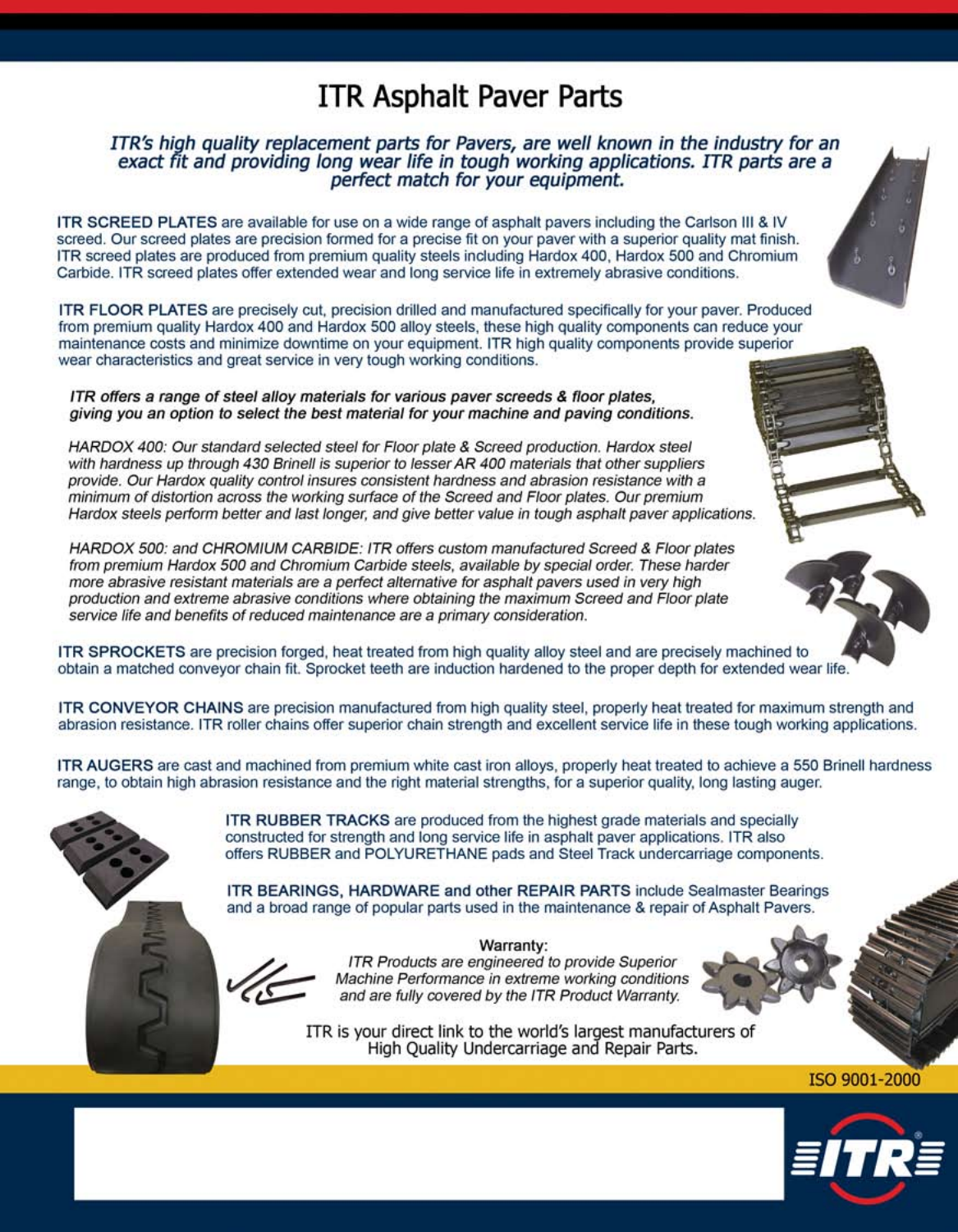# *MACHINE INDEX*

| <b>ALLATT CHAMPION (Also see VOGELE)</b>          |      |                | <b>BLAW-KNOX (Continued)</b>          |      |    |
|---------------------------------------------------|------|----------------|---------------------------------------|------|----|
| <b>ALLATT CHAMPION SCREEDS</b>                    | Page | 1              | <b>BLAW-KNOX PF220</b>                | Page | 15 |
| <b>ALLATT CHAMPION C300</b>                       |      | $\mathbf{1}$   | <b>BLAW-KNOX PF3172</b>               | Page | 16 |
| <b>ALLATT CHAMPION SP50D</b>                      | Page | 1              | BLAW-KNOX PF3180/PF3200               | Page | 17 |
| <b>ALLATT CHAMPION 350P</b>                       | Page | 1              | <b>BLAW-KNOX PF400/400A</b>           | Page | 18 |
| <b>ALLATT CHAMPION 450P</b>                       | Page | $\overline{2}$ | <b>BLAW-KNOX PF410</b>                | Page | 18 |
| <b>ALLATT CHAMPION 550P</b>                       | Page | $\overline{2}$ | <b>BLAW-KNOX PF4410</b>               | Page | 19 |
| <b>ALLATT CHAMPION 650P - SERIES III</b>          | Page | 3              | <b>BLAW-KNOX PF500</b>                | Page | 20 |
| <b>ALLATT CHAMPION 750P</b>                       | Page | 3              | <b>BLAW-KNOX PF510</b>                | Page | 21 |
| <b>ALLATT CHAMPION 780T</b>                       | Page | 4              | BLAW-KNOX PF5500/PF5510               | Page | 22 |
| <b>ALLATT CHAMPION 880W/910W</b>                  | Page | 4              | <b>CARLSON</b>                        |      |    |
|                                                   |      |                | <b>CARLSON EASY III &amp; EASY IV</b> | Page | 23 |
| <b>ALLATT CHAMPION 1010W</b>                      | Page | 4              | <b>CAT &amp; BARBER-GREENE</b>        |      |    |
| <b>ALLATT CHAMPION 1110W</b>                      | Page | 4              | <b>CAT BG SCREEDS</b>                 | Page | 25 |
|                                                   |      |                |                                       |      |    |
| ALLATT CHAMPION 1110WB (See Vogele 2219W)         |      |                | <b>CAT BG AP1000</b>                  | Page | 28 |
| ALLATT CHAMPION 1110RTB (See Vogele 2219T)        |      |                | <b>CAT BG AP1000B</b>                 | Page | 29 |
| <b>BARBER - GREENE</b><br>"See Cat Section"       |      |                |                                       |      |    |
|                                                   |      |                | CAT BG AP1050                         | Page | 30 |
| <b>BLAW-KNOX</b><br><b>BLAW-KNOX, I/R SCREEDS</b> | Page | 5              | <b>CAT BG AP1050B</b>                 | Page | 31 |
| <b>BLAW-KNOX PF22</b>                             | Page | 7              | <b>CAT BG AP1055B</b>                 | Page | 32 |
| <b>BLAW-KNOX PF25</b>                             | Page | $\overline{7}$ | <b>CAT BG AP-1055D</b>                | Page | 33 |
| <b>BLAW-KNOX PF35</b>                             | Page | $\overline{7}$ | <b>CAT BG AP650B</b>                  | Page | 34 |
| <b>BLAW-KNOX PF 65</b>                            | Page | 8              | <b>CAT BG AP655C</b>                  | Page | 35 |
| <b>BLAW-KNOX PF115/PF115TB</b>                    | Page | 8              | <b>CAT BG AP800C</b>                  | Page | 36 |
| <b>BLAW-KNOX PF120/PF120H</b>                     | Page | 9              | <b>CAT BG AP900B</b>                  | Page | 37 |
| <b>BLAW-KNOX PF150</b>                            | Page | 9              | <b>CAT BG BG220/225B</b>              | Page | 38 |

**BLAW-KNOX PF161 Page**  $10$ **BLAW-KNOX, I/R PF171 Page 30 Page** 30 **BLAW-KNOX, I/R PF172 Page**  $11$ 

**BLAW-KNOX PF180/180H Page**  $13$ 

**BLAW-KNOX PF200/200B Page 14 CAT BG BG245C Page 41 BLAW-KNOX PF2181 Page 15**

| <b>BLAW-KNOX (Continued)</b><br><b>BLAW-KNOX PF220</b>  | Page | 15 |
|---------------------------------------------------------|------|----|
| <b>BLAW-KNOX PF3172</b>                                 | Page | 16 |
| <b>BLAW-KNOX PF3180/PF3200</b>                          | Page | 17 |
| <b>BLAW-KNOX PF400/400A</b>                             | Page | 18 |
| <b>BLAW-KNOX PF410</b>                                  | Page | 18 |
| <b>BLAW-KNOX PF4410</b>                                 | Page | 19 |
| <b>BLAW-KNOX PF500</b>                                  | Page | 20 |
| <b>BLAW-KNOX PF510</b>                                  | Page | 21 |
| BLAW-KNOX PF5500/PF5510                                 | Page | 22 |
| <b>CARLSON</b>                                          |      |    |
| <b>CARLSON EASY III &amp; EASY IV</b>                   | Page | 23 |
| <b>CAT &amp; BARBER-GREENE</b><br><b>CAT BG SCREEDS</b> | Page | 25 |
| <b>CAT BG AP1000</b>                                    | Page | 28 |
| <b>CAT BG AP1000B</b>                                   | Page | 29 |
|                                                         |      |    |
| <b>CAT BG AP1050</b>                                    | Page | 30 |
| <b>CAT BG AP1050B</b>                                   | Page | 31 |
| <b>CAT BG AP1055B</b>                                   | Page | 32 |
| <b>CAT BG AP-1055D</b>                                  | Page | 33 |
| <b>CAT BG AP650B</b>                                    | Page | 34 |
| <b>CAT BG AP655C</b>                                    | Page | 35 |
| <b>CAT BG AP800C</b>                                    | Page | 36 |
| <b>CAT BG AP900B</b>                                    | Page | 37 |
| <b>CAT BG BG220/225B</b>                                | Page | 38 |
| <b>CAT BG BG240</b>                                     | Page | 39 |
| <b>CAT BG BG240B</b>                                    | Page | 39 |
| <b>CAT BG BG245</b>                                     | Page | 40 |
| <b>CAT BG BG245B</b>                                    | Page | 41 |
| <b>CAT BG BG245C</b>                                    | Page | 41 |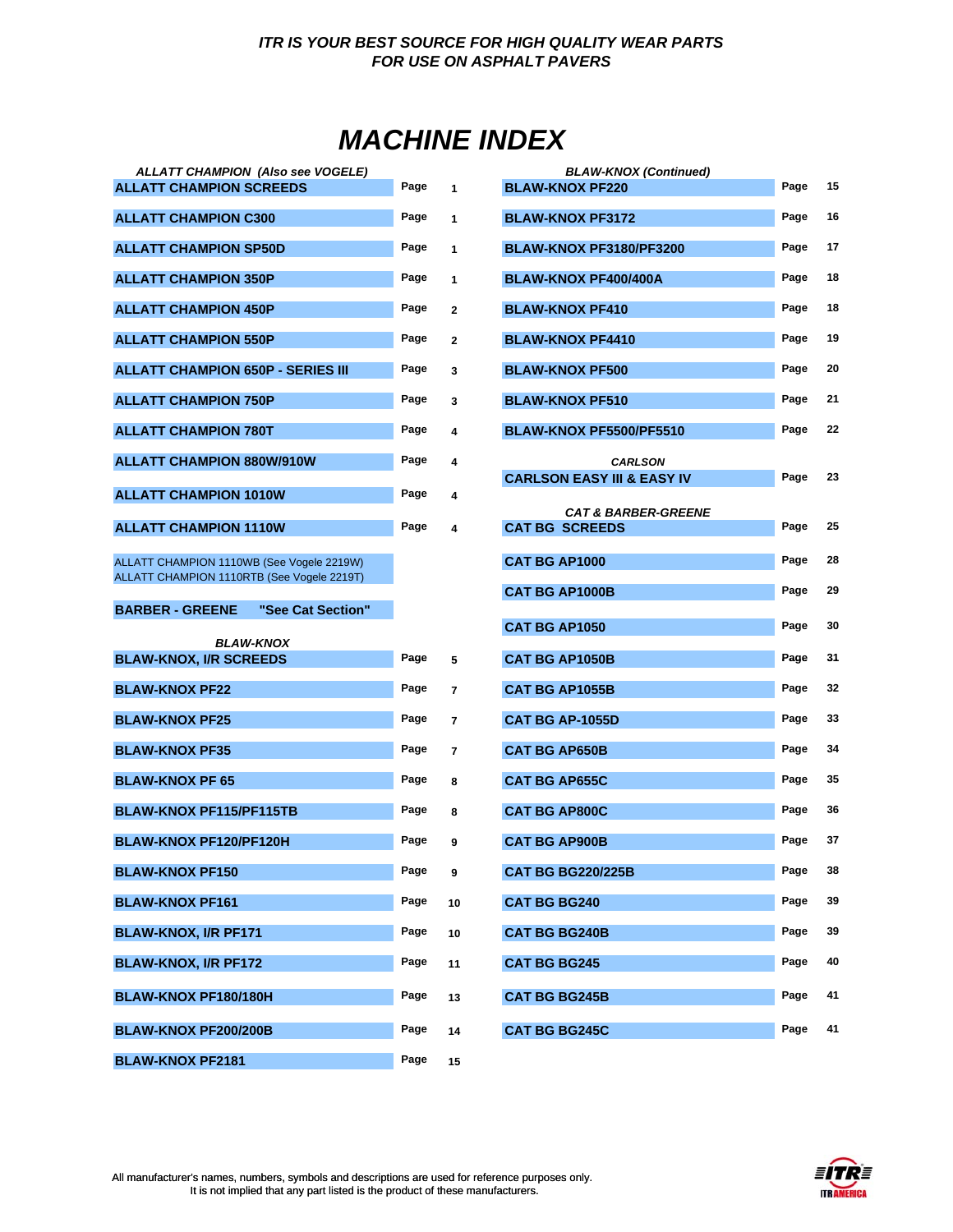# *MACHINE INDEX*

| <b>CAT</b> (Continued)                                    |      |    | <b>ROADTEC (Continued)</b>               |      |    |
|-----------------------------------------------------------|------|----|------------------------------------------|------|----|
| <b>CAT BG BG260/265</b>                                   | Page | 43 | ROADTEC RP180/185                        | Page | 57 |
| <b>CAT BG BG260C</b>                                      | Page | 43 | <b>ROADTEC RP 190</b>                    | Page | 57 |
| <b>CAT BG BG270B</b>                                      | Page | 44 | <b>ROADTEC RP 195</b>                    | Page | 57 |
| <b>CAT BG BG650 WINDROW ELEVATOR</b><br><b>CEDARAPIDS</b> | Page | 45 | <b>ROADTEC RP230</b>                     | Page | 58 |
| <b>CEDARAPIDS SCREEDS</b>                                 | Page | 45 | <b>ROADTEC RX45 MILLING MACHINE</b>      | Page | 58 |
| <b>CEDARAPIDS CR351</b>                                   | Page | 46 | <b>ROADTEC RX50 MILLING MACHINE</b>      | Page | 58 |
| <b>CEDARAPIDS CR361</b>                                   | Page | 47 | ROADTEC SB2500/2500B SHUTTLE BUGGY       | Page | 58 |
| <b>CEDARAPIDS CR362</b>                                   | Page | 48 | <b>ROADTEC 2500C SHUTTLE BUGGY</b>       | Page | 59 |
| TIER II RUBBER TRACK PAVER                                |      |    | <b>VOGELE (Also see ALLATT CHAMPION)</b> |      |    |
| <b>CEDARAPIDS CR451</b>                                   | Page | 48 | <b>VOGELE SCREED</b>                     | Page | 60 |
| <b>CEDARAPIDS CR452</b>                                   | Page | 50 |                                          |      |    |
| TIER II RUBBER TIRE PAVER                                 |      |    | <b>VOGELE</b> CARLSON EASY IV-1019       | Page | 60 |
| <b>CEDARAPIDS CR461</b>                                   | Page | 51 | <b>VOGELE 2116W</b>                      | Page | 61 |
| <b>CEDARAPIDS CR551</b>                                   | Page | 52 | VOGELE 2116T                             | Page | 61 |
| <b>CEDARAPIDS CR561</b>                                   | Page | 53 | <b>VOGELE 2219T</b>                      | Page | 62 |
| <b>CEDARAPIDS CR562</b>                                   | Page | 54 | <b>VOGELE 2219W</b>                      | Page | 63 |
| <b>CEDARAPIDS PICK-UP MACHINES</b>                        | Page | 55 | <b>VOGELE VISION 5200-2</b>              | Page | 64 |
| <b>DYNAPAC</b>                                            |      |    | <b>WIRTGEN</b>                           |      |    |
| <b>DYNAPAC F30 4W</b>                                     | Page | 55 | <b>WIRTGEN 1900</b>                      | Page | 65 |
| <b>FLOWBOY</b>                                            |      |    | <b>WIRTGEN 2000</b>                      | Page | 65 |
| <b>FLOWBOY ST-1000 TRAILER</b>                            | Page | 55 | <b>WIRTGEN 2100</b>                      | Page | 65 |
| <b>GILCREST</b>                                           |      |    |                                          |      |    |
| <b>GILCREST 813</b>                                       | Page | 55 | <b>WIRTGEN 2200</b>                      | Page | 65 |
| <b>GILCREST 813T</b>                                      | Page | 55 |                                          |      |    |
| <b>LEEBOY</b>                                             |      |    |                                          |      |    |
| <b>LEEBOY LB8000 PAVER</b>                                | Page | 55 |                                          |      |    |
| <b>LEEBOY LB8500 PAVER</b>                                | Page | 56 |                                          |      |    |
| <b>LUTES</b>                                              |      |    |                                          |      |    |
| <b>LUTES</b>                                              | Page | 56 |                                          |      |    |
| <b>MILLER</b>                                             |      |    |                                          |      |    |
| <b>MILLER CURBER MC-550</b>                               | Page | 56 |                                          |      |    |
| <b>POWER CURBER</b><br><b>POWER CURBER 150</b>            | Page | 56 |                                          |      |    |
|                                                           |      |    |                                          |      |    |
| <b>ROADTEC</b><br><b>ROADTEC SCREEDS</b>                  | Page | 56 |                                          |      |    |

| T (Continued)                       |      |    | <b>ROADTEC (Continued)</b>               |      |    |
|-------------------------------------|------|----|------------------------------------------|------|----|
| 55                                  | Page | 43 | ROADTEC RP180/185                        | Page | 57 |
|                                     | Page | 43 | <b>ROADTEC RP 190</b>                    | Page | 57 |
|                                     | Page | 44 | <b>ROADTEC RP 195</b>                    | Page | 57 |
| <b>INDROW ELEVATOR</b><br>EDARAPIDS | Page | 45 | <b>ROADTEC RP230</b>                     | Page | 58 |
| <b>REEDS</b>                        | Page | 45 | <b>ROADTEC RX45 MILLING MACHINE</b>      | Page | 58 |
| 351                                 | Page | 46 | <b>ROADTEC RX50 MILLING MACHINE</b>      | Page | 58 |
| 361                                 | Page | 47 | ROADTEC SB2500/2500B SHUTTLE BUGGY       | Page | 58 |
| 362<br><b>CK PAVER</b>              | Page | 48 | <b>ROADTEC 2500C SHUTTLE BUGGY</b>       | Page | 59 |
| 451                                 | Page | 48 | <b>VOGELE (Also see ALLATT CHAMPION)</b> |      |    |
|                                     |      |    | <b>VOGELE SCREED</b>                     | Page | 60 |
| 452<br><b>PAVER</b>                 | Page | 50 | <b>VOGELE</b> CARLSON EASY IV-1019       | Page | 60 |
| 461                                 | Page | 51 | <b>VOGELE 2116W</b>                      | Page | 61 |
| 551                                 | Page | 52 | VOGELE 2116T                             | Page | 61 |
| 561                                 | Page | 53 | VOGELE 2219T                             | Page | 62 |
| 562                                 | Page | 54 | VOGELE 2219W                             | Page | 63 |
| <b>K-UP MACHINES</b>                | Page | 55 | <b>VOGELE VISION 5200-2</b>              | Page | 64 |
| DYNAPAC                             |      |    | <b>WIRTGEN</b>                           |      |    |
|                                     | Page | 55 | <b>WIRTGEN 1900</b>                      | Page | 65 |
| <b>FLOWBOY</b><br><b>00 TRAILER</b> | Page | 55 | <b>WIRTGEN 2000</b>                      | Page | 65 |
|                                     |      |    | <b>WIRTGEN 2100</b>                      | Page | 65 |
| GILCREST                            | Page | 55 | <b>WIRTGEN 2200</b>                      | Page | 65 |

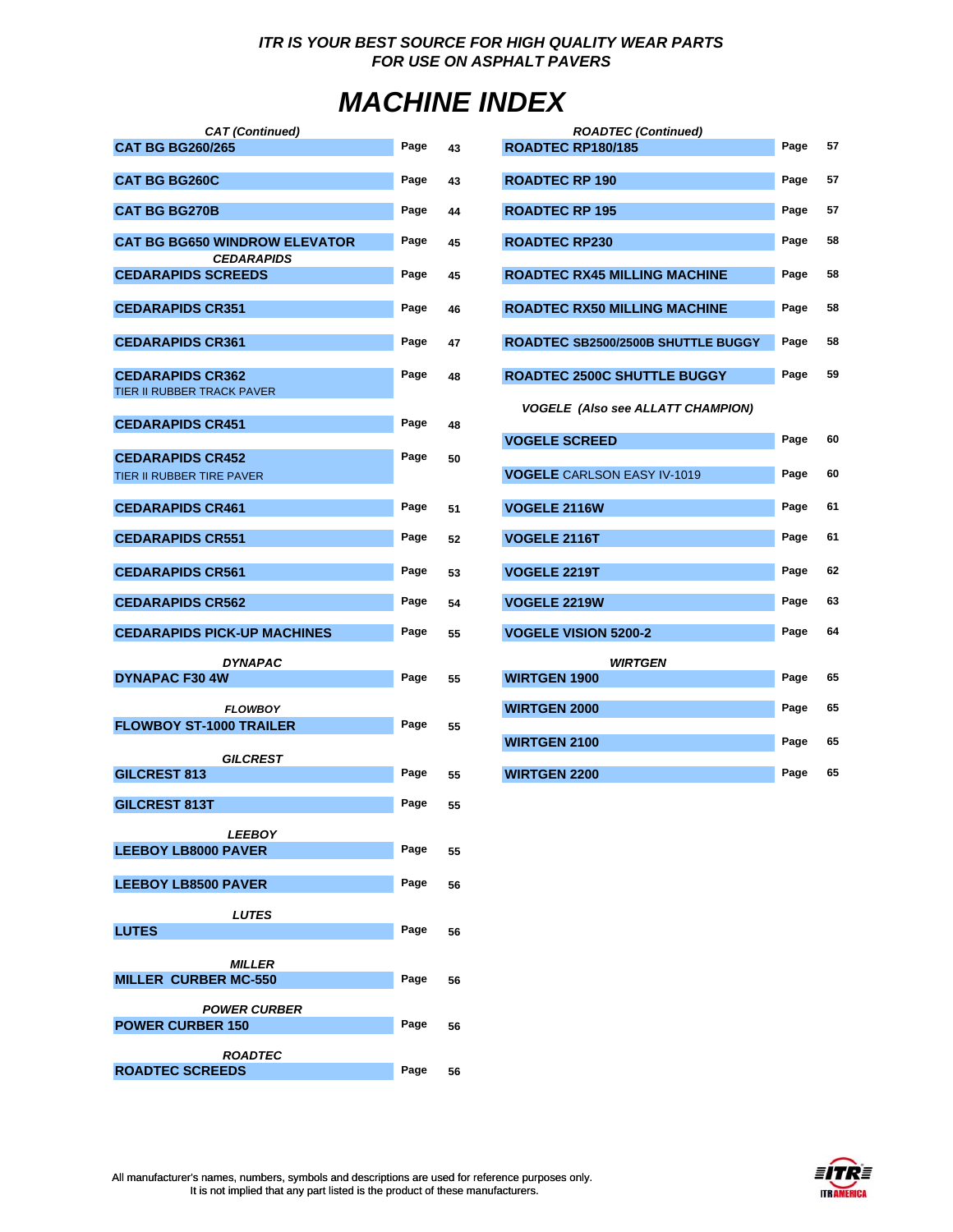#### **ALLATT CHAMPION (Also see VOGELE)** Verify part numbers prior to ordering.

| <b>ALLATT CHAMPION SCREEDS</b> |            |                          |                |                       |
|--------------------------------|------------|--------------------------|----------------|-----------------------|
| <b>600A 3 PIECE SCREED</b>     | PART#      | <b>DESCRIPTION</b>       | <b>QTY</b>     | ALTERNATE OFM#        |
|                                | ALA70001   | <b>SCREED PLATE 8FT</b>  | $\mathbf{1}$   | 10347185              |
|                                | ALA70290-1 | SCREED EXT. L.H. 4FT     | $\mathbf{1}$   | 10347276              |
|                                | ALA70291-1 | SCREED EXT. R.H. 4FT     | $\mathbf{1}$   | 10347284              |
|                                | ALA50302   | SPACER 1/4"              | 20             | 10346591              |
|                                | ALA50304   | SPACER 1/2"              | 16             | 10646609              |
|                                | ALA50382   | SPACER 3/8"              | $\overline{2}$ | 10346674              |
|                                | ALA50383   | SPACER 7/16"             | $\overline{2}$ | 10346682              |
| 1000A 3 PIECE SCREED           | PART#      | <b>DESCRIPTION</b>       | <b>QTY</b>     | <b>ALTERNATE OEM#</b> |
|                                | ALA50001   | <b>SCREED PLATE 10FT</b> | $\mathbf{1}$   | 10346500              |
|                                | ALA50774L  | SCREED EXT. L.H. 58"     | $\mathbf{1}$   | 10405561              |
|                                | ALA50774R  | SCREED EXT. R.H. 58"     | $\mathbf{1}$   | 10405579              |
|                                | ALA50302   | SPACER 1/4"              | 22             | 10346591              |
|                                | ALA50304   | SPACER 1/2"              | 22             | 10346609              |
|                                | ALA50382   | SPACER 3/8"              | $\overline{2}$ | 10346674              |
|                                | ALA50383   | <b>SPACER 7/16"</b>      | $\overline{2}$ | 10346682              |
| 1000A 10/20 3 PIECE SCREED     | PART#      | <b>DESCRIPTION</b>       | <b>QTY</b>     | <b>ALTERNATE OEM#</b> |
|                                | 13112644   | <b>SCREED PLATE 10FT</b> | $\mathbf{1}$   |                       |
|                                | 13130992   | SCREED EXT. L.H. 58"     | $\mathbf{1}$   |                       |
|                                | 13111008   | SCREED EXT. R.H. 58"     | $\mathbf{1}$   |                       |
|                                |            |                          |                |                       |
| 1200A SCREED                   | PART#      | <b>DESCRIPTION</b>       | <b>QTY</b>     | <b>ALTERNATE OEM#</b> |
|                                | 10379154   | <b>SCREED PLATE 12FT</b> | $\mathbf{1}$   |                       |
|                                | 10379188   | SCREED EXT. R.H. 70"     | $\mathbf{1}$   |                       |
|                                | 10379196   | SCREED EXT. L.H. 70"     | $\mathbf{1}$   |                       |
| <b>ALLATT CHAMPION C300</b>    |            |                          |                |                       |
| C300                           | PART#      | <b>DESCRIPTION</b>       | <b>QTY</b>     | <b>ALTERNATE OEM#</b> |
|                                | 45345W     | <b>FEEDER PLATE</b>      | $\mathbf{1}$   |                       |
|                                | 43156      | <b>SCREED PLATE</b>      |                |                       |
|                                | B20013     | TRACK ASSY.              | $\overline{2}$ |                       |

| <b>ALLATT CHAMPION SP50D</b> |          |                                          |            |                |  |  |
|------------------------------|----------|------------------------------------------|------------|----------------|--|--|
| SP50D                        | PART $#$ | <b>DESCRIPTION</b>                       | <b>QTY</b> | ALTERNATE OEM# |  |  |
|                              | 82784    | <b>SCREED PLATE</b>                      |            |                |  |  |
|                              | 10431526 | CHAIN & BAR ASSY. (60 PITCHES) (10 BARS) |            |                |  |  |
|                              | 10431518 | CONV. CHAIN ONLY (60 PITCHES)            |            |                |  |  |
|                              | 10352185 | <b>CONVEYOR BAR</b>                      | 10         |                |  |  |
|                              | 95417995 | 1/4 X 3/4 ROLL PIN                       | 20         |                |  |  |
|                              | 81802    | TRACK ASSY.                              |            |                |  |  |

| <b>ALLATT CHAMPION 350P</b> |          |                                          |            |                |  |  |
|-----------------------------|----------|------------------------------------------|------------|----------------|--|--|
| 350P                        | PART $#$ | <b>DESCRIPTION</b>                       | <b>QTY</b> | ALTERNATE OEM# |  |  |
|                             | 10338320 | CHAIN & BAR ASSY. (66 PITCHES) (11 BARS) |            |                |  |  |
|                             | 10345221 | CONV. CHAIN ONLY (66 PITCHES)            |            |                |  |  |
|                             | 10345191 | <b>CONVEYOR BAR</b>                      |            |                |  |  |
|                             | 95417995 | 1/4 X 3/4 ROLL PIN                       | 22         |                |  |  |
|                             | D4C061   | <b>CONV. DRIVE SPROCKET</b>              |            |                |  |  |
|                             | 90461    | HEMI AUGER L.H.                          |            |                |  |  |
|                             | 90462    | HEMI AUGER R.H.                          |            |                |  |  |
|                             | 90562    | AUGER QTR. L.H.                          |            |                |  |  |
|                             | 90563    | AUGER QTR. R.H.                          |            |                |  |  |
|                             | 45D006   | 9" TRACK PAD                             | 66         |                |  |  |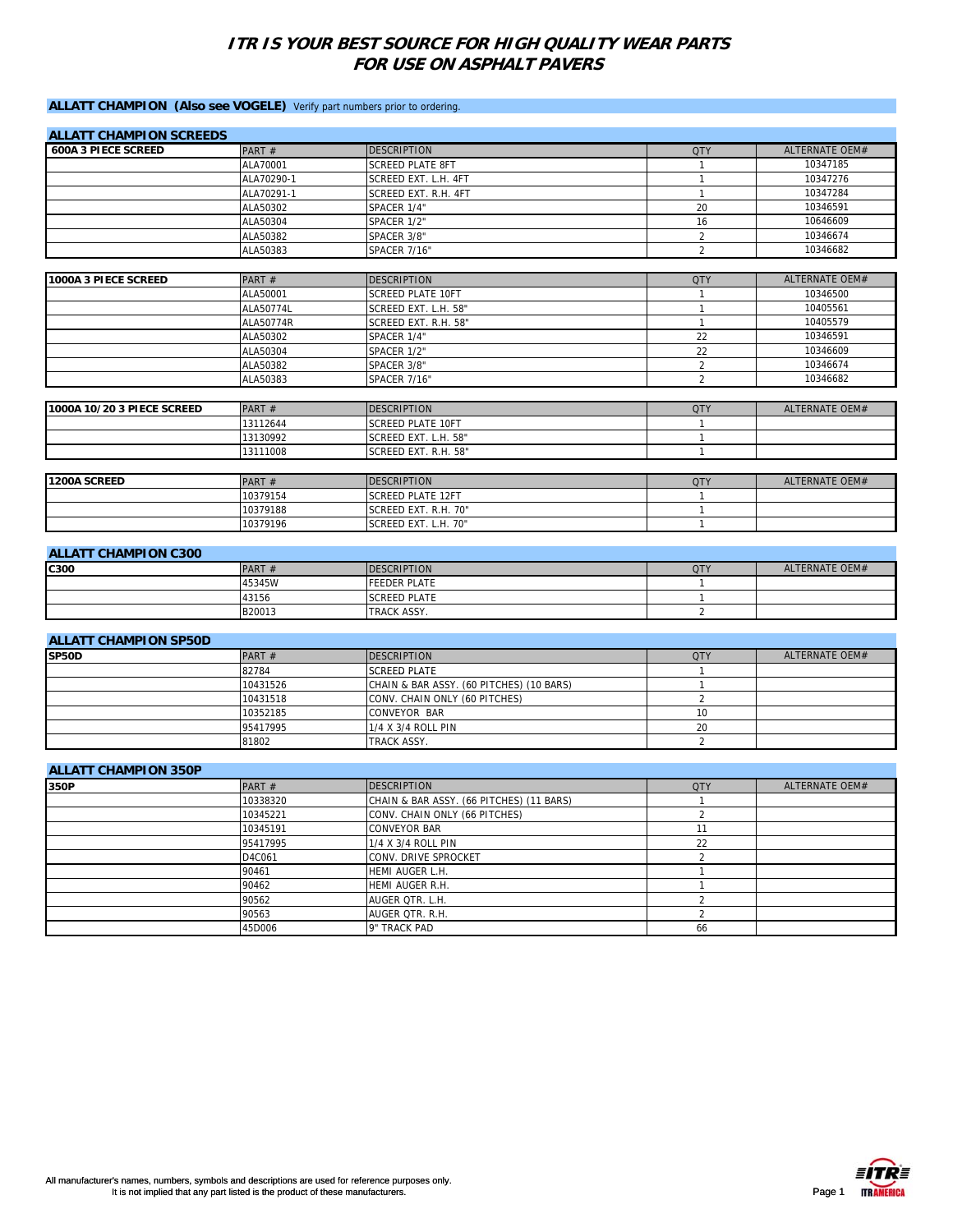| <b>CONVEYOR</b><br>PART#<br><b>DESCRIPTION</b><br><b>QTY</b><br>ALTERNATE OEM#<br>10396828<br>CONV. CHAIN & BAR ASSY. (72 PITCHES) (12BARS)<br>$\mathbf{1}$<br>$\overline{2}$<br>10346013<br>CONV. CHAIN ONLY (72 PITCHES)<br>CONVEYOR BAR<br>12<br>10352185<br>24<br>95417995<br>1/4 X 3/4 ROLL PIN<br>CONVEYOR DRIVE SPROCKET<br>$\overline{2}$<br>D4C061<br><b>DESCRIPTION</b><br>ALTERNATE OEM#<br><b>SCREED</b><br>PART #<br><b>QTY</b><br>70564<br><b>SCREED PLATE 54"</b><br>$\overline{1}$<br>70564-1<br>SCREED EXT. R.H. 26"<br>$\mathbf{1}$<br>70563-1<br>SCREED EXT. L.H. 26"<br>$\mathbf{1}$<br>50304<br>12<br>SPACER 1/2"<br>$\boldsymbol{2}$<br>50383<br>SPACER 7/16"<br>$\boldsymbol{2}$<br>50382<br>SPACER 3/8"<br>20<br>50302<br>SPACER 1/4"<br><b>DESCRIPTION</b><br>ALTERNATE OEM#<br><b>AUGERS</b><br>PART#<br><b>QTY</b><br>90564<br><b>HEMI AUGER</b><br>$\overline{1}$<br>90565<br><b>HEMI AUGER</b><br>$\mathbf{1}$<br>90476<br><b>HEMI AUGER</b><br>$\mathbf{1}$<br>90475<br><b>HEMI AUGER</b><br>$\mathbf{1}$<br>90472<br>SHAFT COVER<br>$\sqrt{2}$<br>90562<br><b>AUGER END</b><br>$\mathbf{1}$<br>90563<br><b>AUGER END</b><br>$\mathbf{1}$<br>90461<br><b>HEMI AUGER</b><br>$\mathbf{1}$<br><b>HEMI AUGER</b><br>90462<br>$\mathbf{1}$<br><b>ALLATT CHAMPION 550P</b><br><b>DESCRIPTION</b><br><b>ALTERNATE OEM#</b><br><b>FLOOR PLATES</b><br>PART#<br><b>QTY</b><br><b>FLOOR PLATE</b><br>10411072<br>$\mathbf{1}$<br>10346864<br><b>FLOOR PLATE</b><br>$\mathbf{1}$<br><b>DESCRIPTION</b><br>ALTERNATE OEM#<br><b>CONVEYOR CHAIN</b><br>PART#<br><b>QTY</b><br>CONV. CHAIN ASSY. WITH FEEDER BARS<br>10411270<br>$\mathbf{1}$<br>10346880<br>CONV. CHAIN ASSY. (2 X 66LKS)<br>$\mathbf{1}$<br>10346898<br><b>FEEDER BAR</b><br>11<br>22<br>50B13<br>3/8 X 2 1/2 ROLL PIN<br>ALTERNATE OEM#<br><b>SERIES III SCREED</b><br>PART#<br><b>DESCRIPTION</b><br><b>QTY</b><br>10367373<br><b>SCREED PLATE</b><br>$\mathbf{1}$<br>10367365<br>SCREED EXT. R.H.<br>$\mathbf{1}$<br>SCREED EXT. L.H.<br>$\mathbf{1}$<br>10367332<br>ALTERNATE OEM#<br><b>SERIES II SCREED</b><br>PART#<br><b>DESCRIPTION</b><br><b>QTY</b><br>10346807<br><b>SCREED PLATE</b><br>$\mathbf{1}$<br>10346823L<br>SCREED EXT. L.H.<br>$\mathbf{1}$<br>$\mathbf{1}$<br>10346823R<br>SCREED EXT. R.H.<br><b>DESCRIPTION</b><br><b>ALTERNATE OEM#</b><br><b>AUGERS</b><br>PART#<br><b>QTY</b><br>90461<br>HEMI AUGER L.H.<br>$\overline{2}$<br>$\sqrt{2}$<br>90462<br>HEMI AUGER R.H.<br>$\boldsymbol{2}$<br>90562<br><b>QUARTER FLIGHT L.H.</b><br>90563<br>QUARTER FLIGHT R.H.<br>$\sqrt{2}$<br>90564<br>HEMI AUGER L.H.<br>$\sqrt{2}$<br>90565<br>HEMI AUGER R.H.<br>$\overline{2}$<br><b>DESCRIPTION</b><br>ALTERNATE OEM#<br><b>TRACK ASSY.</b><br>PART #<br><b>QTY</b><br>45D-005<br>66<br><b>BACKING PLATE</b><br>45D006<br>TRACK PAD 9"<br>66<br>$\overline{2}$<br>B50055<br>TRACK LINK ASSY. 33 LKS<br>B71036<br>TRACK BOLT M10 X 1 X 33<br>264<br>264<br>B71037<br>TRACK NUT M10 X 1 | <b>ALLATT CHAMPION 450P</b> |  |  |
|-----------------------------------------------------------------------------------------------------------------------------------------------------------------------------------------------------------------------------------------------------------------------------------------------------------------------------------------------------------------------------------------------------------------------------------------------------------------------------------------------------------------------------------------------------------------------------------------------------------------------------------------------------------------------------------------------------------------------------------------------------------------------------------------------------------------------------------------------------------------------------------------------------------------------------------------------------------------------------------------------------------------------------------------------------------------------------------------------------------------------------------------------------------------------------------------------------------------------------------------------------------------------------------------------------------------------------------------------------------------------------------------------------------------------------------------------------------------------------------------------------------------------------------------------------------------------------------------------------------------------------------------------------------------------------------------------------------------------------------------------------------------------------------------------------------------------------------------------------------------------------------------------------------------------------------------------------------------------------------------------------------------------------------------------------------------------------------------------------------------------------------------------------------------------------------------------------------------------------------------------------------------------------------------------------------------------------------------------------------------------------------------------------------------------------------------------------------------------------------------------------------------------------------------------------------------------------------------------------------------------------------------------------------------------------------------------------------------------------------------------------------------------------------------------------------------------------------------------------------------------------------------------------------------------------------------------------------------------------------------------|-----------------------------|--|--|
|                                                                                                                                                                                                                                                                                                                                                                                                                                                                                                                                                                                                                                                                                                                                                                                                                                                                                                                                                                                                                                                                                                                                                                                                                                                                                                                                                                                                                                                                                                                                                                                                                                                                                                                                                                                                                                                                                                                                                                                                                                                                                                                                                                                                                                                                                                                                                                                                                                                                                                                                                                                                                                                                                                                                                                                                                                                                                                                                                                                               |                             |  |  |
|                                                                                                                                                                                                                                                                                                                                                                                                                                                                                                                                                                                                                                                                                                                                                                                                                                                                                                                                                                                                                                                                                                                                                                                                                                                                                                                                                                                                                                                                                                                                                                                                                                                                                                                                                                                                                                                                                                                                                                                                                                                                                                                                                                                                                                                                                                                                                                                                                                                                                                                                                                                                                                                                                                                                                                                                                                                                                                                                                                                               |                             |  |  |
|                                                                                                                                                                                                                                                                                                                                                                                                                                                                                                                                                                                                                                                                                                                                                                                                                                                                                                                                                                                                                                                                                                                                                                                                                                                                                                                                                                                                                                                                                                                                                                                                                                                                                                                                                                                                                                                                                                                                                                                                                                                                                                                                                                                                                                                                                                                                                                                                                                                                                                                                                                                                                                                                                                                                                                                                                                                                                                                                                                                               |                             |  |  |
|                                                                                                                                                                                                                                                                                                                                                                                                                                                                                                                                                                                                                                                                                                                                                                                                                                                                                                                                                                                                                                                                                                                                                                                                                                                                                                                                                                                                                                                                                                                                                                                                                                                                                                                                                                                                                                                                                                                                                                                                                                                                                                                                                                                                                                                                                                                                                                                                                                                                                                                                                                                                                                                                                                                                                                                                                                                                                                                                                                                               |                             |  |  |
|                                                                                                                                                                                                                                                                                                                                                                                                                                                                                                                                                                                                                                                                                                                                                                                                                                                                                                                                                                                                                                                                                                                                                                                                                                                                                                                                                                                                                                                                                                                                                                                                                                                                                                                                                                                                                                                                                                                                                                                                                                                                                                                                                                                                                                                                                                                                                                                                                                                                                                                                                                                                                                                                                                                                                                                                                                                                                                                                                                                               |                             |  |  |
|                                                                                                                                                                                                                                                                                                                                                                                                                                                                                                                                                                                                                                                                                                                                                                                                                                                                                                                                                                                                                                                                                                                                                                                                                                                                                                                                                                                                                                                                                                                                                                                                                                                                                                                                                                                                                                                                                                                                                                                                                                                                                                                                                                                                                                                                                                                                                                                                                                                                                                                                                                                                                                                                                                                                                                                                                                                                                                                                                                                               |                             |  |  |
|                                                                                                                                                                                                                                                                                                                                                                                                                                                                                                                                                                                                                                                                                                                                                                                                                                                                                                                                                                                                                                                                                                                                                                                                                                                                                                                                                                                                                                                                                                                                                                                                                                                                                                                                                                                                                                                                                                                                                                                                                                                                                                                                                                                                                                                                                                                                                                                                                                                                                                                                                                                                                                                                                                                                                                                                                                                                                                                                                                                               |                             |  |  |
|                                                                                                                                                                                                                                                                                                                                                                                                                                                                                                                                                                                                                                                                                                                                                                                                                                                                                                                                                                                                                                                                                                                                                                                                                                                                                                                                                                                                                                                                                                                                                                                                                                                                                                                                                                                                                                                                                                                                                                                                                                                                                                                                                                                                                                                                                                                                                                                                                                                                                                                                                                                                                                                                                                                                                                                                                                                                                                                                                                                               |                             |  |  |
|                                                                                                                                                                                                                                                                                                                                                                                                                                                                                                                                                                                                                                                                                                                                                                                                                                                                                                                                                                                                                                                                                                                                                                                                                                                                                                                                                                                                                                                                                                                                                                                                                                                                                                                                                                                                                                                                                                                                                                                                                                                                                                                                                                                                                                                                                                                                                                                                                                                                                                                                                                                                                                                                                                                                                                                                                                                                                                                                                                                               |                             |  |  |
|                                                                                                                                                                                                                                                                                                                                                                                                                                                                                                                                                                                                                                                                                                                                                                                                                                                                                                                                                                                                                                                                                                                                                                                                                                                                                                                                                                                                                                                                                                                                                                                                                                                                                                                                                                                                                                                                                                                                                                                                                                                                                                                                                                                                                                                                                                                                                                                                                                                                                                                                                                                                                                                                                                                                                                                                                                                                                                                                                                                               |                             |  |  |
|                                                                                                                                                                                                                                                                                                                                                                                                                                                                                                                                                                                                                                                                                                                                                                                                                                                                                                                                                                                                                                                                                                                                                                                                                                                                                                                                                                                                                                                                                                                                                                                                                                                                                                                                                                                                                                                                                                                                                                                                                                                                                                                                                                                                                                                                                                                                                                                                                                                                                                                                                                                                                                                                                                                                                                                                                                                                                                                                                                                               |                             |  |  |
|                                                                                                                                                                                                                                                                                                                                                                                                                                                                                                                                                                                                                                                                                                                                                                                                                                                                                                                                                                                                                                                                                                                                                                                                                                                                                                                                                                                                                                                                                                                                                                                                                                                                                                                                                                                                                                                                                                                                                                                                                                                                                                                                                                                                                                                                                                                                                                                                                                                                                                                                                                                                                                                                                                                                                                                                                                                                                                                                                                                               |                             |  |  |
|                                                                                                                                                                                                                                                                                                                                                                                                                                                                                                                                                                                                                                                                                                                                                                                                                                                                                                                                                                                                                                                                                                                                                                                                                                                                                                                                                                                                                                                                                                                                                                                                                                                                                                                                                                                                                                                                                                                                                                                                                                                                                                                                                                                                                                                                                                                                                                                                                                                                                                                                                                                                                                                                                                                                                                                                                                                                                                                                                                                               |                             |  |  |
|                                                                                                                                                                                                                                                                                                                                                                                                                                                                                                                                                                                                                                                                                                                                                                                                                                                                                                                                                                                                                                                                                                                                                                                                                                                                                                                                                                                                                                                                                                                                                                                                                                                                                                                                                                                                                                                                                                                                                                                                                                                                                                                                                                                                                                                                                                                                                                                                                                                                                                                                                                                                                                                                                                                                                                                                                                                                                                                                                                                               |                             |  |  |
|                                                                                                                                                                                                                                                                                                                                                                                                                                                                                                                                                                                                                                                                                                                                                                                                                                                                                                                                                                                                                                                                                                                                                                                                                                                                                                                                                                                                                                                                                                                                                                                                                                                                                                                                                                                                                                                                                                                                                                                                                                                                                                                                                                                                                                                                                                                                                                                                                                                                                                                                                                                                                                                                                                                                                                                                                                                                                                                                                                                               |                             |  |  |
|                                                                                                                                                                                                                                                                                                                                                                                                                                                                                                                                                                                                                                                                                                                                                                                                                                                                                                                                                                                                                                                                                                                                                                                                                                                                                                                                                                                                                                                                                                                                                                                                                                                                                                                                                                                                                                                                                                                                                                                                                                                                                                                                                                                                                                                                                                                                                                                                                                                                                                                                                                                                                                                                                                                                                                                                                                                                                                                                                                                               |                             |  |  |
|                                                                                                                                                                                                                                                                                                                                                                                                                                                                                                                                                                                                                                                                                                                                                                                                                                                                                                                                                                                                                                                                                                                                                                                                                                                                                                                                                                                                                                                                                                                                                                                                                                                                                                                                                                                                                                                                                                                                                                                                                                                                                                                                                                                                                                                                                                                                                                                                                                                                                                                                                                                                                                                                                                                                                                                                                                                                                                                                                                                               |                             |  |  |
|                                                                                                                                                                                                                                                                                                                                                                                                                                                                                                                                                                                                                                                                                                                                                                                                                                                                                                                                                                                                                                                                                                                                                                                                                                                                                                                                                                                                                                                                                                                                                                                                                                                                                                                                                                                                                                                                                                                                                                                                                                                                                                                                                                                                                                                                                                                                                                                                                                                                                                                                                                                                                                                                                                                                                                                                                                                                                                                                                                                               |                             |  |  |
|                                                                                                                                                                                                                                                                                                                                                                                                                                                                                                                                                                                                                                                                                                                                                                                                                                                                                                                                                                                                                                                                                                                                                                                                                                                                                                                                                                                                                                                                                                                                                                                                                                                                                                                                                                                                                                                                                                                                                                                                                                                                                                                                                                                                                                                                                                                                                                                                                                                                                                                                                                                                                                                                                                                                                                                                                                                                                                                                                                                               |                             |  |  |
|                                                                                                                                                                                                                                                                                                                                                                                                                                                                                                                                                                                                                                                                                                                                                                                                                                                                                                                                                                                                                                                                                                                                                                                                                                                                                                                                                                                                                                                                                                                                                                                                                                                                                                                                                                                                                                                                                                                                                                                                                                                                                                                                                                                                                                                                                                                                                                                                                                                                                                                                                                                                                                                                                                                                                                                                                                                                                                                                                                                               |                             |  |  |
|                                                                                                                                                                                                                                                                                                                                                                                                                                                                                                                                                                                                                                                                                                                                                                                                                                                                                                                                                                                                                                                                                                                                                                                                                                                                                                                                                                                                                                                                                                                                                                                                                                                                                                                                                                                                                                                                                                                                                                                                                                                                                                                                                                                                                                                                                                                                                                                                                                                                                                                                                                                                                                                                                                                                                                                                                                                                                                                                                                                               |                             |  |  |
|                                                                                                                                                                                                                                                                                                                                                                                                                                                                                                                                                                                                                                                                                                                                                                                                                                                                                                                                                                                                                                                                                                                                                                                                                                                                                                                                                                                                                                                                                                                                                                                                                                                                                                                                                                                                                                                                                                                                                                                                                                                                                                                                                                                                                                                                                                                                                                                                                                                                                                                                                                                                                                                                                                                                                                                                                                                                                                                                                                                               |                             |  |  |
|                                                                                                                                                                                                                                                                                                                                                                                                                                                                                                                                                                                                                                                                                                                                                                                                                                                                                                                                                                                                                                                                                                                                                                                                                                                                                                                                                                                                                                                                                                                                                                                                                                                                                                                                                                                                                                                                                                                                                                                                                                                                                                                                                                                                                                                                                                                                                                                                                                                                                                                                                                                                                                                                                                                                                                                                                                                                                                                                                                                               |                             |  |  |
|                                                                                                                                                                                                                                                                                                                                                                                                                                                                                                                                                                                                                                                                                                                                                                                                                                                                                                                                                                                                                                                                                                                                                                                                                                                                                                                                                                                                                                                                                                                                                                                                                                                                                                                                                                                                                                                                                                                                                                                                                                                                                                                                                                                                                                                                                                                                                                                                                                                                                                                                                                                                                                                                                                                                                                                                                                                                                                                                                                                               |                             |  |  |
|                                                                                                                                                                                                                                                                                                                                                                                                                                                                                                                                                                                                                                                                                                                                                                                                                                                                                                                                                                                                                                                                                                                                                                                                                                                                                                                                                                                                                                                                                                                                                                                                                                                                                                                                                                                                                                                                                                                                                                                                                                                                                                                                                                                                                                                                                                                                                                                                                                                                                                                                                                                                                                                                                                                                                                                                                                                                                                                                                                                               |                             |  |  |
|                                                                                                                                                                                                                                                                                                                                                                                                                                                                                                                                                                                                                                                                                                                                                                                                                                                                                                                                                                                                                                                                                                                                                                                                                                                                                                                                                                                                                                                                                                                                                                                                                                                                                                                                                                                                                                                                                                                                                                                                                                                                                                                                                                                                                                                                                                                                                                                                                                                                                                                                                                                                                                                                                                                                                                                                                                                                                                                                                                                               |                             |  |  |
|                                                                                                                                                                                                                                                                                                                                                                                                                                                                                                                                                                                                                                                                                                                                                                                                                                                                                                                                                                                                                                                                                                                                                                                                                                                                                                                                                                                                                                                                                                                                                                                                                                                                                                                                                                                                                                                                                                                                                                                                                                                                                                                                                                                                                                                                                                                                                                                                                                                                                                                                                                                                                                                                                                                                                                                                                                                                                                                                                                                               |                             |  |  |
|                                                                                                                                                                                                                                                                                                                                                                                                                                                                                                                                                                                                                                                                                                                                                                                                                                                                                                                                                                                                                                                                                                                                                                                                                                                                                                                                                                                                                                                                                                                                                                                                                                                                                                                                                                                                                                                                                                                                                                                                                                                                                                                                                                                                                                                                                                                                                                                                                                                                                                                                                                                                                                                                                                                                                                                                                                                                                                                                                                                               |                             |  |  |
|                                                                                                                                                                                                                                                                                                                                                                                                                                                                                                                                                                                                                                                                                                                                                                                                                                                                                                                                                                                                                                                                                                                                                                                                                                                                                                                                                                                                                                                                                                                                                                                                                                                                                                                                                                                                                                                                                                                                                                                                                                                                                                                                                                                                                                                                                                                                                                                                                                                                                                                                                                                                                                                                                                                                                                                                                                                                                                                                                                                               |                             |  |  |
|                                                                                                                                                                                                                                                                                                                                                                                                                                                                                                                                                                                                                                                                                                                                                                                                                                                                                                                                                                                                                                                                                                                                                                                                                                                                                                                                                                                                                                                                                                                                                                                                                                                                                                                                                                                                                                                                                                                                                                                                                                                                                                                                                                                                                                                                                                                                                                                                                                                                                                                                                                                                                                                                                                                                                                                                                                                                                                                                                                                               |                             |  |  |
|                                                                                                                                                                                                                                                                                                                                                                                                                                                                                                                                                                                                                                                                                                                                                                                                                                                                                                                                                                                                                                                                                                                                                                                                                                                                                                                                                                                                                                                                                                                                                                                                                                                                                                                                                                                                                                                                                                                                                                                                                                                                                                                                                                                                                                                                                                                                                                                                                                                                                                                                                                                                                                                                                                                                                                                                                                                                                                                                                                                               |                             |  |  |
|                                                                                                                                                                                                                                                                                                                                                                                                                                                                                                                                                                                                                                                                                                                                                                                                                                                                                                                                                                                                                                                                                                                                                                                                                                                                                                                                                                                                                                                                                                                                                                                                                                                                                                                                                                                                                                                                                                                                                                                                                                                                                                                                                                                                                                                                                                                                                                                                                                                                                                                                                                                                                                                                                                                                                                                                                                                                                                                                                                                               |                             |  |  |
|                                                                                                                                                                                                                                                                                                                                                                                                                                                                                                                                                                                                                                                                                                                                                                                                                                                                                                                                                                                                                                                                                                                                                                                                                                                                                                                                                                                                                                                                                                                                                                                                                                                                                                                                                                                                                                                                                                                                                                                                                                                                                                                                                                                                                                                                                                                                                                                                                                                                                                                                                                                                                                                                                                                                                                                                                                                                                                                                                                                               |                             |  |  |
|                                                                                                                                                                                                                                                                                                                                                                                                                                                                                                                                                                                                                                                                                                                                                                                                                                                                                                                                                                                                                                                                                                                                                                                                                                                                                                                                                                                                                                                                                                                                                                                                                                                                                                                                                                                                                                                                                                                                                                                                                                                                                                                                                                                                                                                                                                                                                                                                                                                                                                                                                                                                                                                                                                                                                                                                                                                                                                                                                                                               |                             |  |  |
|                                                                                                                                                                                                                                                                                                                                                                                                                                                                                                                                                                                                                                                                                                                                                                                                                                                                                                                                                                                                                                                                                                                                                                                                                                                                                                                                                                                                                                                                                                                                                                                                                                                                                                                                                                                                                                                                                                                                                                                                                                                                                                                                                                                                                                                                                                                                                                                                                                                                                                                                                                                                                                                                                                                                                                                                                                                                                                                                                                                               |                             |  |  |
|                                                                                                                                                                                                                                                                                                                                                                                                                                                                                                                                                                                                                                                                                                                                                                                                                                                                                                                                                                                                                                                                                                                                                                                                                                                                                                                                                                                                                                                                                                                                                                                                                                                                                                                                                                                                                                                                                                                                                                                                                                                                                                                                                                                                                                                                                                                                                                                                                                                                                                                                                                                                                                                                                                                                                                                                                                                                                                                                                                                               |                             |  |  |
|                                                                                                                                                                                                                                                                                                                                                                                                                                                                                                                                                                                                                                                                                                                                                                                                                                                                                                                                                                                                                                                                                                                                                                                                                                                                                                                                                                                                                                                                                                                                                                                                                                                                                                                                                                                                                                                                                                                                                                                                                                                                                                                                                                                                                                                                                                                                                                                                                                                                                                                                                                                                                                                                                                                                                                                                                                                                                                                                                                                               |                             |  |  |
|                                                                                                                                                                                                                                                                                                                                                                                                                                                                                                                                                                                                                                                                                                                                                                                                                                                                                                                                                                                                                                                                                                                                                                                                                                                                                                                                                                                                                                                                                                                                                                                                                                                                                                                                                                                                                                                                                                                                                                                                                                                                                                                                                                                                                                                                                                                                                                                                                                                                                                                                                                                                                                                                                                                                                                                                                                                                                                                                                                                               |                             |  |  |
|                                                                                                                                                                                                                                                                                                                                                                                                                                                                                                                                                                                                                                                                                                                                                                                                                                                                                                                                                                                                                                                                                                                                                                                                                                                                                                                                                                                                                                                                                                                                                                                                                                                                                                                                                                                                                                                                                                                                                                                                                                                                                                                                                                                                                                                                                                                                                                                                                                                                                                                                                                                                                                                                                                                                                                                                                                                                                                                                                                                               |                             |  |  |
|                                                                                                                                                                                                                                                                                                                                                                                                                                                                                                                                                                                                                                                                                                                                                                                                                                                                                                                                                                                                                                                                                                                                                                                                                                                                                                                                                                                                                                                                                                                                                                                                                                                                                                                                                                                                                                                                                                                                                                                                                                                                                                                                                                                                                                                                                                                                                                                                                                                                                                                                                                                                                                                                                                                                                                                                                                                                                                                                                                                               |                             |  |  |
|                                                                                                                                                                                                                                                                                                                                                                                                                                                                                                                                                                                                                                                                                                                                                                                                                                                                                                                                                                                                                                                                                                                                                                                                                                                                                                                                                                                                                                                                                                                                                                                                                                                                                                                                                                                                                                                                                                                                                                                                                                                                                                                                                                                                                                                                                                                                                                                                                                                                                                                                                                                                                                                                                                                                                                                                                                                                                                                                                                                               |                             |  |  |
|                                                                                                                                                                                                                                                                                                                                                                                                                                                                                                                                                                                                                                                                                                                                                                                                                                                                                                                                                                                                                                                                                                                                                                                                                                                                                                                                                                                                                                                                                                                                                                                                                                                                                                                                                                                                                                                                                                                                                                                                                                                                                                                                                                                                                                                                                                                                                                                                                                                                                                                                                                                                                                                                                                                                                                                                                                                                                                                                                                                               |                             |  |  |
|                                                                                                                                                                                                                                                                                                                                                                                                                                                                                                                                                                                                                                                                                                                                                                                                                                                                                                                                                                                                                                                                                                                                                                                                                                                                                                                                                                                                                                                                                                                                                                                                                                                                                                                                                                                                                                                                                                                                                                                                                                                                                                                                                                                                                                                                                                                                                                                                                                                                                                                                                                                                                                                                                                                                                                                                                                                                                                                                                                                               |                             |  |  |
|                                                                                                                                                                                                                                                                                                                                                                                                                                                                                                                                                                                                                                                                                                                                                                                                                                                                                                                                                                                                                                                                                                                                                                                                                                                                                                                                                                                                                                                                                                                                                                                                                                                                                                                                                                                                                                                                                                                                                                                                                                                                                                                                                                                                                                                                                                                                                                                                                                                                                                                                                                                                                                                                                                                                                                                                                                                                                                                                                                                               |                             |  |  |
|                                                                                                                                                                                                                                                                                                                                                                                                                                                                                                                                                                                                                                                                                                                                                                                                                                                                                                                                                                                                                                                                                                                                                                                                                                                                                                                                                                                                                                                                                                                                                                                                                                                                                                                                                                                                                                                                                                                                                                                                                                                                                                                                                                                                                                                                                                                                                                                                                                                                                                                                                                                                                                                                                                                                                                                                                                                                                                                                                                                               |                             |  |  |
|                                                                                                                                                                                                                                                                                                                                                                                                                                                                                                                                                                                                                                                                                                                                                                                                                                                                                                                                                                                                                                                                                                                                                                                                                                                                                                                                                                                                                                                                                                                                                                                                                                                                                                                                                                                                                                                                                                                                                                                                                                                                                                                                                                                                                                                                                                                                                                                                                                                                                                                                                                                                                                                                                                                                                                                                                                                                                                                                                                                               |                             |  |  |
|                                                                                                                                                                                                                                                                                                                                                                                                                                                                                                                                                                                                                                                                                                                                                                                                                                                                                                                                                                                                                                                                                                                                                                                                                                                                                                                                                                                                                                                                                                                                                                                                                                                                                                                                                                                                                                                                                                                                                                                                                                                                                                                                                                                                                                                                                                                                                                                                                                                                                                                                                                                                                                                                                                                                                                                                                                                                                                                                                                                               |                             |  |  |
|                                                                                                                                                                                                                                                                                                                                                                                                                                                                                                                                                                                                                                                                                                                                                                                                                                                                                                                                                                                                                                                                                                                                                                                                                                                                                                                                                                                                                                                                                                                                                                                                                                                                                                                                                                                                                                                                                                                                                                                                                                                                                                                                                                                                                                                                                                                                                                                                                                                                                                                                                                                                                                                                                                                                                                                                                                                                                                                                                                                               |                             |  |  |
|                                                                                                                                                                                                                                                                                                                                                                                                                                                                                                                                                                                                                                                                                                                                                                                                                                                                                                                                                                                                                                                                                                                                                                                                                                                                                                                                                                                                                                                                                                                                                                                                                                                                                                                                                                                                                                                                                                                                                                                                                                                                                                                                                                                                                                                                                                                                                                                                                                                                                                                                                                                                                                                                                                                                                                                                                                                                                                                                                                                               |                             |  |  |
|                                                                                                                                                                                                                                                                                                                                                                                                                                                                                                                                                                                                                                                                                                                                                                                                                                                                                                                                                                                                                                                                                                                                                                                                                                                                                                                                                                                                                                                                                                                                                                                                                                                                                                                                                                                                                                                                                                                                                                                                                                                                                                                                                                                                                                                                                                                                                                                                                                                                                                                                                                                                                                                                                                                                                                                                                                                                                                                                                                                               |                             |  |  |
|                                                                                                                                                                                                                                                                                                                                                                                                                                                                                                                                                                                                                                                                                                                                                                                                                                                                                                                                                                                                                                                                                                                                                                                                                                                                                                                                                                                                                                                                                                                                                                                                                                                                                                                                                                                                                                                                                                                                                                                                                                                                                                                                                                                                                                                                                                                                                                                                                                                                                                                                                                                                                                                                                                                                                                                                                                                                                                                                                                                               |                             |  |  |
|                                                                                                                                                                                                                                                                                                                                                                                                                                                                                                                                                                                                                                                                                                                                                                                                                                                                                                                                                                                                                                                                                                                                                                                                                                                                                                                                                                                                                                                                                                                                                                                                                                                                                                                                                                                                                                                                                                                                                                                                                                                                                                                                                                                                                                                                                                                                                                                                                                                                                                                                                                                                                                                                                                                                                                                                                                                                                                                                                                                               |                             |  |  |
|                                                                                                                                                                                                                                                                                                                                                                                                                                                                                                                                                                                                                                                                                                                                                                                                                                                                                                                                                                                                                                                                                                                                                                                                                                                                                                                                                                                                                                                                                                                                                                                                                                                                                                                                                                                                                                                                                                                                                                                                                                                                                                                                                                                                                                                                                                                                                                                                                                                                                                                                                                                                                                                                                                                                                                                                                                                                                                                                                                                               |                             |  |  |
|                                                                                                                                                                                                                                                                                                                                                                                                                                                                                                                                                                                                                                                                                                                                                                                                                                                                                                                                                                                                                                                                                                                                                                                                                                                                                                                                                                                                                                                                                                                                                                                                                                                                                                                                                                                                                                                                                                                                                                                                                                                                                                                                                                                                                                                                                                                                                                                                                                                                                                                                                                                                                                                                                                                                                                                                                                                                                                                                                                                               |                             |  |  |
|                                                                                                                                                                                                                                                                                                                                                                                                                                                                                                                                                                                                                                                                                                                                                                                                                                                                                                                                                                                                                                                                                                                                                                                                                                                                                                                                                                                                                                                                                                                                                                                                                                                                                                                                                                                                                                                                                                                                                                                                                                                                                                                                                                                                                                                                                                                                                                                                                                                                                                                                                                                                                                                                                                                                                                                                                                                                                                                                                                                               |                             |  |  |
|                                                                                                                                                                                                                                                                                                                                                                                                                                                                                                                                                                                                                                                                                                                                                                                                                                                                                                                                                                                                                                                                                                                                                                                                                                                                                                                                                                                                                                                                                                                                                                                                                                                                                                                                                                                                                                                                                                                                                                                                                                                                                                                                                                                                                                                                                                                                                                                                                                                                                                                                                                                                                                                                                                                                                                                                                                                                                                                                                                                               |                             |  |  |
|                                                                                                                                                                                                                                                                                                                                                                                                                                                                                                                                                                                                                                                                                                                                                                                                                                                                                                                                                                                                                                                                                                                                                                                                                                                                                                                                                                                                                                                                                                                                                                                                                                                                                                                                                                                                                                                                                                                                                                                                                                                                                                                                                                                                                                                                                                                                                                                                                                                                                                                                                                                                                                                                                                                                                                                                                                                                                                                                                                                               |                             |  |  |
|                                                                                                                                                                                                                                                                                                                                                                                                                                                                                                                                                                                                                                                                                                                                                                                                                                                                                                                                                                                                                                                                                                                                                                                                                                                                                                                                                                                                                                                                                                                                                                                                                                                                                                                                                                                                                                                                                                                                                                                                                                                                                                                                                                                                                                                                                                                                                                                                                                                                                                                                                                                                                                                                                                                                                                                                                                                                                                                                                                                               |                             |  |  |
|                                                                                                                                                                                                                                                                                                                                                                                                                                                                                                                                                                                                                                                                                                                                                                                                                                                                                                                                                                                                                                                                                                                                                                                                                                                                                                                                                                                                                                                                                                                                                                                                                                                                                                                                                                                                                                                                                                                                                                                                                                                                                                                                                                                                                                                                                                                                                                                                                                                                                                                                                                                                                                                                                                                                                                                                                                                                                                                                                                                               |                             |  |  |
|                                                                                                                                                                                                                                                                                                                                                                                                                                                                                                                                                                                                                                                                                                                                                                                                                                                                                                                                                                                                                                                                                                                                                                                                                                                                                                                                                                                                                                                                                                                                                                                                                                                                                                                                                                                                                                                                                                                                                                                                                                                                                                                                                                                                                                                                                                                                                                                                                                                                                                                                                                                                                                                                                                                                                                                                                                                                                                                                                                                               |                             |  |  |
|                                                                                                                                                                                                                                                                                                                                                                                                                                                                                                                                                                                                                                                                                                                                                                                                                                                                                                                                                                                                                                                                                                                                                                                                                                                                                                                                                                                                                                                                                                                                                                                                                                                                                                                                                                                                                                                                                                                                                                                                                                                                                                                                                                                                                                                                                                                                                                                                                                                                                                                                                                                                                                                                                                                                                                                                                                                                                                                                                                                               |                             |  |  |
|                                                                                                                                                                                                                                                                                                                                                                                                                                                                                                                                                                                                                                                                                                                                                                                                                                                                                                                                                                                                                                                                                                                                                                                                                                                                                                                                                                                                                                                                                                                                                                                                                                                                                                                                                                                                                                                                                                                                                                                                                                                                                                                                                                                                                                                                                                                                                                                                                                                                                                                                                                                                                                                                                                                                                                                                                                                                                                                                                                                               |                             |  |  |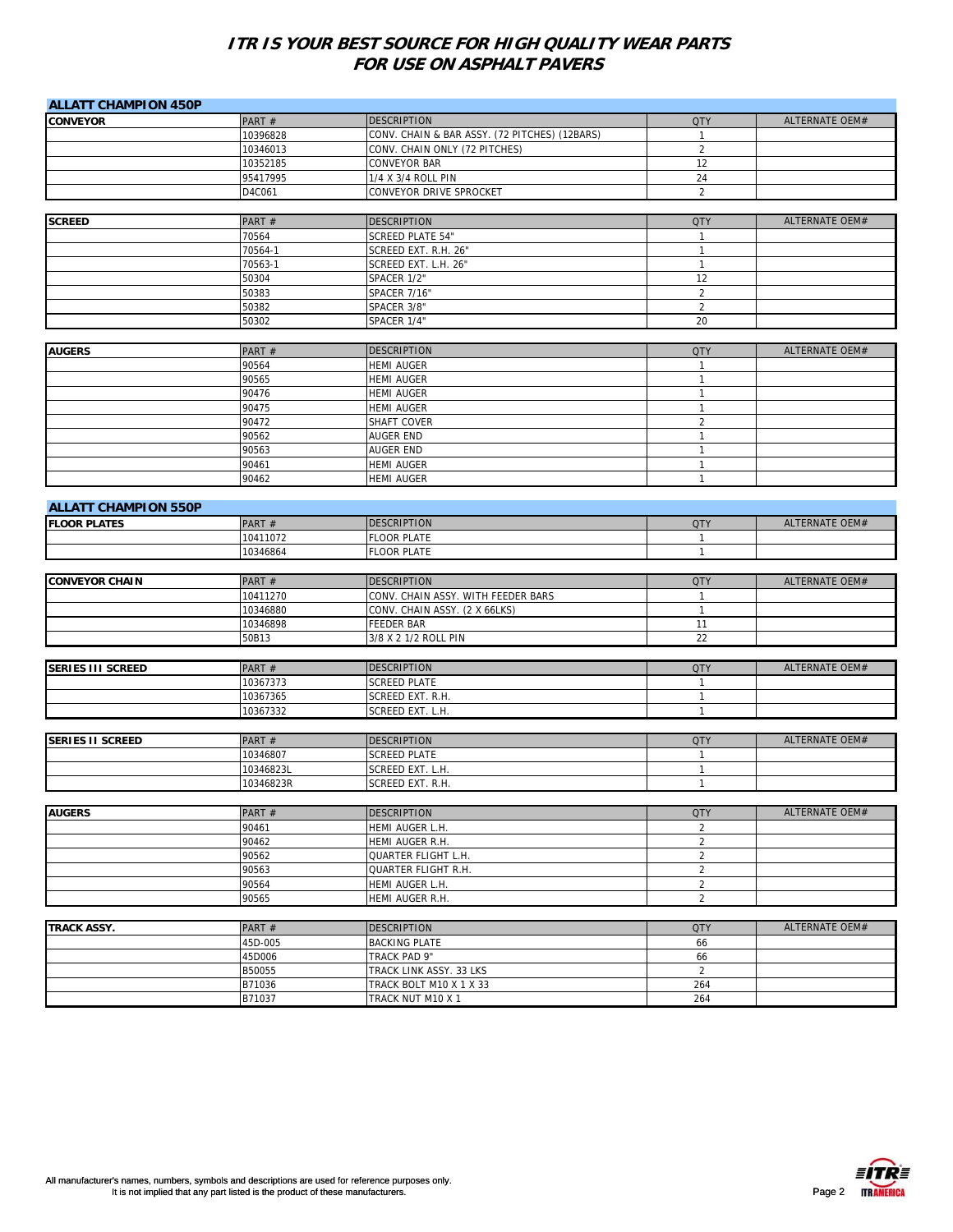| <b>ALLATT CHAMPION 650P - SERIES III</b> |                      |                                    |                                  |                |
|------------------------------------------|----------------------|------------------------------------|----------------------------------|----------------|
| <b>FLOOR PLATES</b>                      | PART#                | <b>DESCRIPTION</b>                 | <b>QTY</b>                       | ALTERNATE OEM# |
|                                          | 10437481             | DRAG PAN                           | 2                                |                |
|                                          | 10440022             | <b>DRAG PAN</b>                    | $\overline{2}$                   |                |
|                                          |                      |                                    |                                  |                |
| <b>CHAIN &amp; BAR ASSY.</b>             | PART #               | <b>DESCRIPTION</b>                 | <b>QTY</b>                       | ALTERNATE OEM# |
|                                          | 10440329             | CONV. CHAIN ASSY. C/W FEEDER BARS  | $\sqrt{2}$                       |                |
|                                          | 10343597             | CONV. CHAIN ASSY. (2 X 72LKS)      | $\overline{2}$                   | 10347805       |
|                                          | 10352185             | <b>FEEDER BAR</b>                  | 24                               | D4C-068        |
|                                          | 95417895             | 1/4DIA X 3/4 ROLL PIN              | 48                               |                |
|                                          | D4C-061              | CONV. DRIVE SPROCKET               | $\overline{4}$                   | 4941-500-17    |
|                                          |                      |                                    |                                  |                |
| <b>AUGERS</b>                            | PART#                | <b>DESCRIPTION</b>                 | <b>QTY</b>                       | ALTERNATE OEM# |
|                                          | 90562                | AUGER QTR. L.H.                    | $\overline{2}$                   |                |
|                                          | 90563                | AUGER QTR. R.H.                    | $\overline{2}$                   | 10348423       |
|                                          | 90461                | HEMI AUGER L.H.                    | $\overline{2}$                   |                |
|                                          | 90462                | HEMI AUGER R.H.                    | $\overline{2}$                   |                |
|                                          | 90564                | HEMI AUGER L.H.                    | $\sqrt{2}$                       |                |
|                                          | 90565                | HEMI AUGER R.H.                    | $\overline{2}$                   |                |
|                                          |                      |                                    |                                  |                |
| <b>TRACK DRIVE</b>                       | PART#                | <b>DESCRIPTION</b>                 | <b>QTY</b>                       | ALTERNATE OEM# |
|                                          | SPO14920             | TRACK PAD 12" POLY 3 BAR GROUSER   | 68                               |                |
|                                          | B71036               | TRACK BOLT M10 X 1 X 33            | 272                              |                |
|                                          | FT1335/33            | TRACK CHAIN                        | $\overline{2}$                   |                |
|                                          | B71037               | TRACK NUT M10 X 1                  | 272                              |                |
|                                          |                      |                                    |                                  |                |
| SCREED (600A)                            | PART#                | <b>DESCRIPTION</b>                 | <b>QTY</b>                       | ALTERNATE OEM# |
|                                          | ALA70001             | <b>SCREED PLATE</b>                | $\mathbf{1}$                     |                |
|                                          | ALA70290-1           | SCREED EXT. L.H.                   | 1                                |                |
|                                          | ALA70291-1           | SCREED EXT. R.H.                   | $\mathbf{1}$                     |                |
|                                          | ALA50302             | SPACER 1/4"                        | 20                               |                |
|                                          | ALA50304             | SPACER 1/2"                        | 16                               |                |
|                                          | ALA50382             | SPACER 3/8"                        | $\sqrt{2}$                       |                |
|                                          | ALA50383             | SPACER 7/16"                       | $\overline{2}$                   |                |
|                                          |                      |                                    |                                  |                |
| <b>ALLATT CHAMPION 750P</b>              |                      |                                    |                                  |                |
| <b>FLOOR PLATES</b>                      | PART#                | <b>DESCRIPTION</b>                 | <b>QTY</b>                       | ALTERNATE OEM# |
|                                          | 75C-006              | <b>FLOOR PLATE</b>                 | $\overline{2}$                   |                |
|                                          | 75C-007              | <b>FLOOR PLATE</b>                 | $\overline{2}$                   |                |
|                                          |                      |                                    |                                  |                |
| <b>CHAIN &amp; BAR ASSY.</b>             | PART#                | <b>DESCRIPTION</b>                 | <b>QTY</b>                       | ALTERNATE OEM# |
|                                          | 10347789             | CHAIN & BAR ASSY. (14 BARS)        | $\overline{2}$                   |                |
|                                          | 10347805             | CONV. CHAIN ASSY. (2 X 87 LKS)     | $\overline{2}$                   |                |
|                                          | 10352185             | <b>FEEDER BAR</b>                  | 28                               | D4C-068        |
|                                          | 95417895             | 1/4 DIA. X 3/4LG. ROLL PIN         | 56                               |                |
|                                          | D4C-061              | CONV. DRIVE SPROCKET               | $\overline{4}$                   | 4941-500-17    |
|                                          |                      |                                    |                                  |                |
| <b>AUGERS</b>                            | PART#                | <b>DESCRIPTION</b>                 | <b>QTY</b>                       | ALTERNATE OEM# |
|                                          | 90461                | HEMI AUGER L.H.                    | 3                                | 10348324       |
|                                          | 90462                | HEMI AUGER R.H.                    | 3                                | 10348332       |
|                                          | 90562                | AUGER QTR. L.H.                    | $\mathbf{1}$                     | 10348415       |
|                                          | 90563                | AUGER QTR. R.H.                    | $\mathbf{1}$                     |                |
|                                          | 90564                | HEMI AUGER L.H.                    | $\overline{2}$                   | 10348431       |
|                                          | 90565                | HEMI AUGER R.H.                    | $\overline{2}$                   | 10348449       |
|                                          |                      |                                    |                                  |                |
| <b>TRACK DRIVE</b>                       | PART#                | <b>DESCRIPTION</b>                 | <b>QTY</b>                       | ALTERNATE OEM# |
|                                          | SPO14920             | TRACK PAD 12" POLY - 3 BAR GROUSER | 84                               |                |
|                                          | B71036               | TRACK BOLT M10 X 1 X 23            | 336                              |                |
|                                          | B71037               | TRACK NUT M10 X 1                  | 336                              |                |
|                                          |                      |                                    |                                  |                |
| <b>SCREED</b>                            | PART#                | <b>DESCRIPTION</b>                 | <b>QTY</b>                       | ALTERNATE OEM# |
|                                          | ALA70001             | <b>SCREED PLATE</b>                | $\mathbf{1}$                     |                |
|                                          | ALA70290-1           | SCREED EXT. L.H.                   | $\mathbf{1}$                     |                |
|                                          | ALA70291-1           | SCREED EXT. R.H.                   | $\mathbf{1}$                     |                |
|                                          | ALA50302             | SPACER 1/4"                        | 20                               |                |
|                                          |                      |                                    |                                  |                |
|                                          | ALA50304             | SPACER 1/2"                        | 16                               |                |
|                                          | ALA50382<br>ALA50383 | SPACER 3/8"<br>SPACER 7/16"        | $\overline{2}$<br>$\overline{2}$ |                |

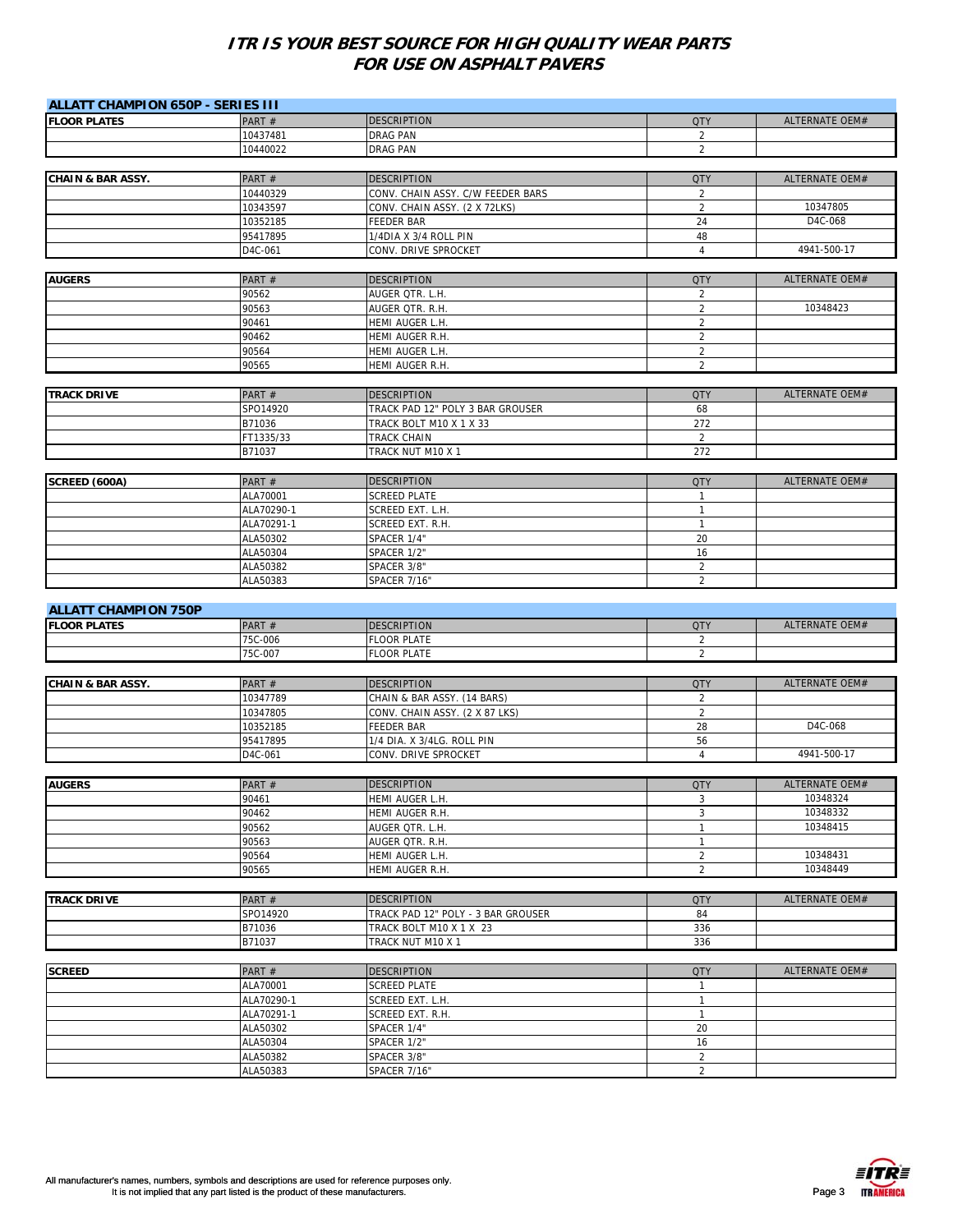| <b>ALLATT CHAMPION 780T</b>      |              |                          |                      |                |
|----------------------------------|--------------|--------------------------|----------------------|----------------|
| <b>IFLOOR PLATES</b>             | PART $#$     | <b>DESCRIPTION</b>       | <b>QTY</b>           | ALTERNATE OEM# |
|                                  | 10346305     | <b>FLOOR PLATE REAR</b>  |                      |                |
|                                  | 13046297     | <b>FLOOR PLATE FRONT</b> |                      |                |
|                                  | 13025358     | CONVEYOR CHAIN ASSY.     |                      |                |
|                                  |              |                          |                      |                |
| <b>TRACK PADS</b>                | PART $#$     | <b>DESCRIPTION</b>       | <b>QTY</b>           | ALTERNATE OEM# |
|                                  | EA-876-5027W | <b>RUBBER TRACK PADS</b> | 68                   |                |
|                                  | EA-876-5027P | URETHANE TRACK PADS      | 68                   |                |
|                                  |              |                          |                      |                |
| <b>ALLATT CHAMPION 880W/910W</b> |              |                          |                      |                |
|                                  | $B = B$      | <b>DECODIDEIOLI</b>      | $\sim$ $\sim$ $\sim$ | ATFOMATEO      |

| ALLATT VIIAIVII TOIV 000 VV/7 TOVV |             |                                       |            |                |  |  |
|------------------------------------|-------------|---------------------------------------|------------|----------------|--|--|
| <b>CONVEYOR CHAIN</b>              | <b>PART</b> | <b>DESCRIPTION</b>                    | <b>QTY</b> | ALTERNATE OEM# |  |  |
|                                    | 13025358    | . (25 BARS)<br>CONV.<br>. CHAIN ASSY. |            |                |  |  |
|                                    | 13025366    | . DRIVE SPROCKET<br>CONV.             |            | 04982-000-17   |  |  |

#### **ALLATT CHAMPION 880WB (See Vogele 2116W)**

| <b>ALLATT CHAMPION 1010W</b> |          |                              |            |                |  |  |
|------------------------------|----------|------------------------------|------------|----------------|--|--|
| 1010W                        | PART $#$ | <b>DESCRIPTION</b>           | <b>QTY</b> | ALTERNATE OEM# |  |  |
|                              | 10467264 | <b>FEEDER PLATE END</b>      |            |                |  |  |
|                              | 13035399 | <b>FEEDER PLATE FRONT</b>    |            |                |  |  |
|                              | 13034798 | <b>FEEDER PLATE</b>          |            |                |  |  |
|                              | 13029947 | CONV. CHAIN ASSY. (28 BARS)  |            |                |  |  |
|                              | 13025366 | <b>ICONV. DRIVE SPROCKET</b> |            | 04982-000-17   |  |  |

#### **ALLATT CHAMPION 1110W 1210WR PART # PESCRIPTION DESCRIPTION 12.0 MB PART # PART # PART # PART # PART # PART # PART # PART # PART # PART # PART # PART # PART # PART # PART # PART # PART # PART # PART # PART # PART # PART # PART # PART # PART** 13123666 FEEDER PLATE 2 **FEEDER PLATE** 2 13123674 FEEDER PLATE 2 13082052 CONV. CHAIN ASSY. (29 BARS) 2 13025366 CONV. DRIVE SPROCKET 4 04982-000-17

#### **ALLATT CHAMPION 1110WB (See Vogele 2219W)**

**ALLATT CHAMPION 1110RTB (See Vogele 2219T)**



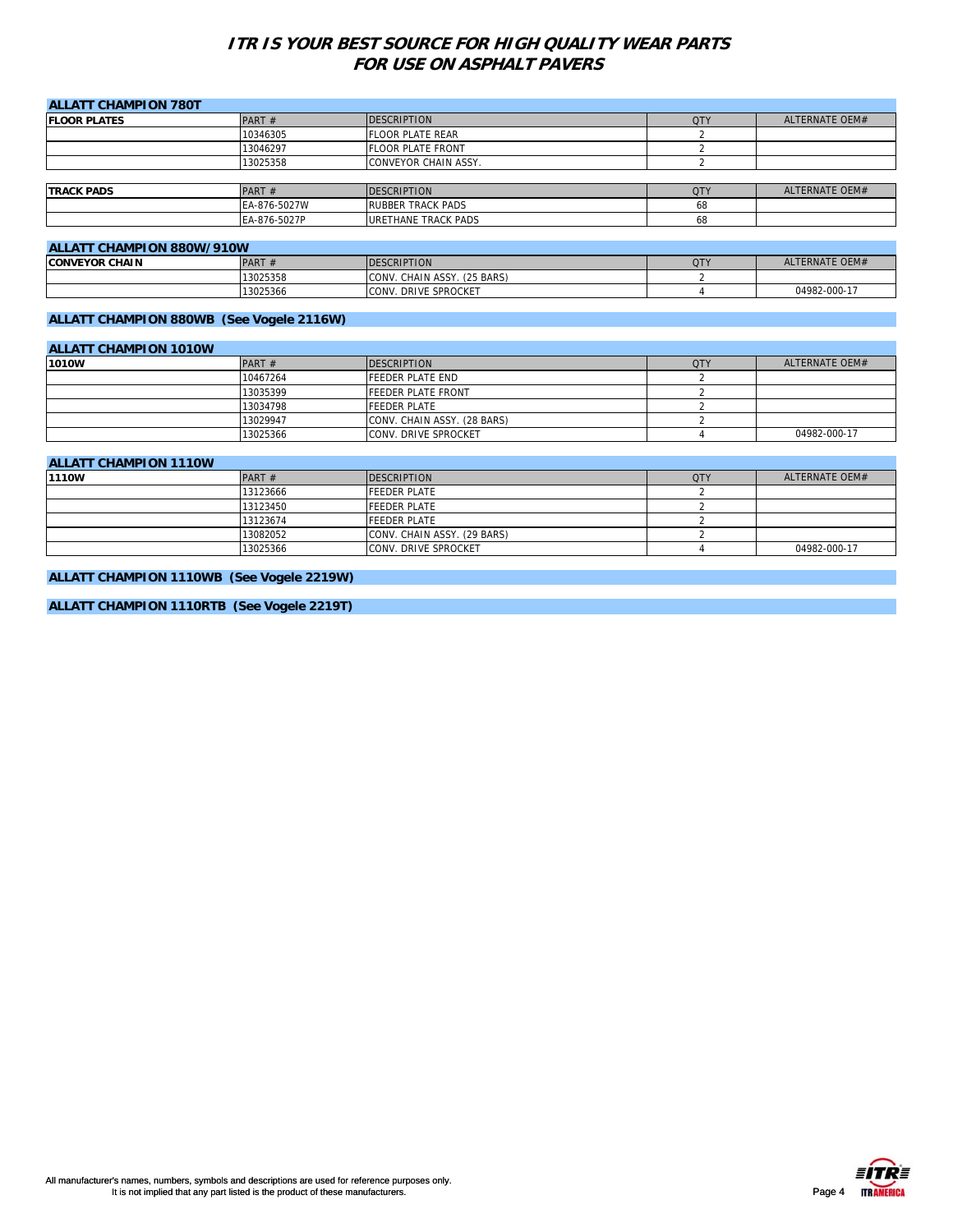| <b>BLAW-KNOX, I/R SCREEDS</b> |                              |                                                |                                |                       |
|-------------------------------|------------------------------|------------------------------------------------|--------------------------------|-----------------------|
| OMNI I - 400 MATERIAL         | PART#                        | <b>DESCRIPTION</b>                             | <b>QTY</b>                     | <b>ALTERNATE OEM#</b> |
|                               | 04706-346-00                 | SCREED PLATE (8')                              | $\mathbf{1}$                   | 15545718              |
|                               | 04706-350-00                 | SCREED EXT. L.H.                               | $\mathbf{1}$                   | 20980702              |
|                               | 04706-351-00                 | SCREED EXT. R.H.                               | $\mathbf{1}$                   | 20980728              |
|                               | 04946-334-00                 | SPECIAL HEAVY 1/2" FLATWASHER                  | 38                             | 20988200              |
|                               | 00216-010-00                 | 1/2"UNC LOCKNUT                                | 38                             | 95943080              |
|                               |                              |                                                |                                |                       |
| OMNI I - 500 MATERIAL         | PART#                        | <b>DESCRIPTION</b>                             | <b>QTY</b>                     | ALTERNATE OEM#        |
|                               | 04706-346-00-50              | SCREED PLATE (8')                              | $\mathbf{1}$                   |                       |
|                               | 04706-350-00-50              | SCREED EXT. L.H.                               | $\mathbf{1}$                   |                       |
|                               | 04706-351-00-50              | SCREED EXT. R.H.                               | $\mathbf{1}$                   |                       |
|                               | 04946-334-00                 | SPECIAL HEAVY 1/2" FLATWASHER                  | 38                             | 20988200              |
|                               | 00216-010-00                 | 1/2:UNC LOCKNUT                                | 38                             | 95943080              |
|                               |                              |                                                |                                | <b>ALTERNATE OEM#</b> |
| OMNI IA - 400 MATERIAL        | PART#                        | <b>DESCRIPTION</b>                             | <b>QTY</b>                     | 20263612              |
|                               | 04706-760-00<br>04947-807-00 | SCREED PLATE (8')<br>SCREED EXT.               | $\mathbf{1}$<br>$\overline{2}$ |                       |
|                               | 04946-334-00                 | SPECIAL HEAVY 1/2" FLATWASHER                  | 38                             | 20988200              |
|                               | 00216-010-00                 | 1/2"UNC LOCKNUT                                | 38                             | 95943080              |
|                               | 04706-655-00                 | L.H. STRIKEOFF PLATE                           | $\mathbf{1}$                   |                       |
|                               | 04706-656-00                 | R.H. STRIKEOFF PLATE                           | $\mathbf{1}$                   |                       |
|                               |                              |                                                |                                |                       |
| <b>OMNI IA WIDE</b>           | PART#                        | <b>DESCRIPTION</b>                             | <b>QTY</b>                     | ALTERNATE OEM#        |
|                               | 04707-790-00                 | SCREED PLATE (8' X 18")                        | $\mathbf{1}$                   |                       |
|                               | 04946-334-00                 | SPECIAL HEAVY 1/2" FLATWASHER                  | 22                             | 20988200              |
|                               | 00216-010-00                 | 1/2"UNC LOCKNUT                                | 22                             | 95943080              |
|                               |                              |                                                |                                |                       |
| OMNI IA - 500 MATERIAL        | PART#                        | <b>DESCRIPTION</b>                             | <b>QTY</b>                     | ALTERNATE OEM#        |
|                               | 04706-655-00                 | L.H. STRIKEOFF PLATE                           | $\mathbf{1}$                   |                       |
|                               | 04706-656-00                 | R.H. STRIKEOFF PLATE                           | $\mathbf{1}$                   |                       |
|                               | 04706-760-00-50              | SCREED (8')                                    | 1                              |                       |
|                               | 04947-807-00-50              | <b>SCREED EXT</b>                              | $\overline{2}$                 |                       |
|                               | 04946-334-00                 | SPECIAL HEAVY 1/2" FLATWASHER                  | 38                             | 20988200              |
|                               | 00216-010-00                 | 1/2"UNC LOCKNUT                                | 38                             | 95943080              |
|                               |                              |                                                |                                |                       |
| OMNI II - 400 MATERIAL        | PART#<br>04706-347-00        | <b>DESCRIPTION</b><br>SCREED PLATE (10')       | <b>QTY</b><br>$\mathbf{1}$     | ALTERNATE OEM#        |
|                               | 04706-353-00                 | SCREED EXT.                                    | $\mathbf{1}$                   | 20161592              |
|                               | 04706-354-00                 | <b>SCREED EXT.</b>                             | $\mathbf{1}$                   | 20161600              |
|                               | 04946-334-00                 | SPECIAL HEAVY 1/2" FLATWASHER                  | 50                             | 20988200              |
|                               | 00216-010-00                 | 1/2"UNC LOCKNUT                                | 50                             | 95943080              |
|                               |                              |                                                |                                |                       |
| OMNI II - 500 MATERIAL        | PART #                       | <b>DESCRIPTION</b>                             | <b>QTY</b>                     | ALTERNATE OEM#        |
|                               | 04706-347-00-50              | SCREED PLATE (10')                             | $\mathbf{1}$                   |                       |
|                               | 04706-353-00-50              | SCREED EXT.                                    | $\mathbf{1}$                   |                       |
|                               | 04706-354-00-50              | <b>SCREED EXT.</b>                             | $\mathbf{1}$                   |                       |
|                               | 04946-334-00                 | SPECIAL HEAVY 1/2" FLATWASHER                  | 50                             | 20988200              |
|                               | 00216-010-00                 | 1/2"UNC LOCKNUT                                | 50                             | 95943080              |
|                               |                              |                                                |                                |                       |
| OMNI II - 12FT                | PART #                       | <b>DESCRIPTION</b>                             | <b>QTY</b>                     | <b>ALTERNATE OEM#</b> |
|                               | 04981-273-00                 | SCREED PLATE (12')                             | $\mathbf{1}$                   |                       |
|                               | 04946-334-00                 | SPECIAL HEAVY 1/2" FLATWASHER                  | 34                             | 20988200              |
|                               | 00216-010-00                 | 1/2"UNC LOCKNUT                                | 34                             | 95943080              |
|                               | 04980-473-00<br>04980-474-00 | 6' RD. NOSE STRIKEOFF<br>6' RD. NOSE STRIKEOFF | $\mathbf{1}$<br>$\mathbf{1}$   |                       |
|                               |                              |                                                |                                |                       |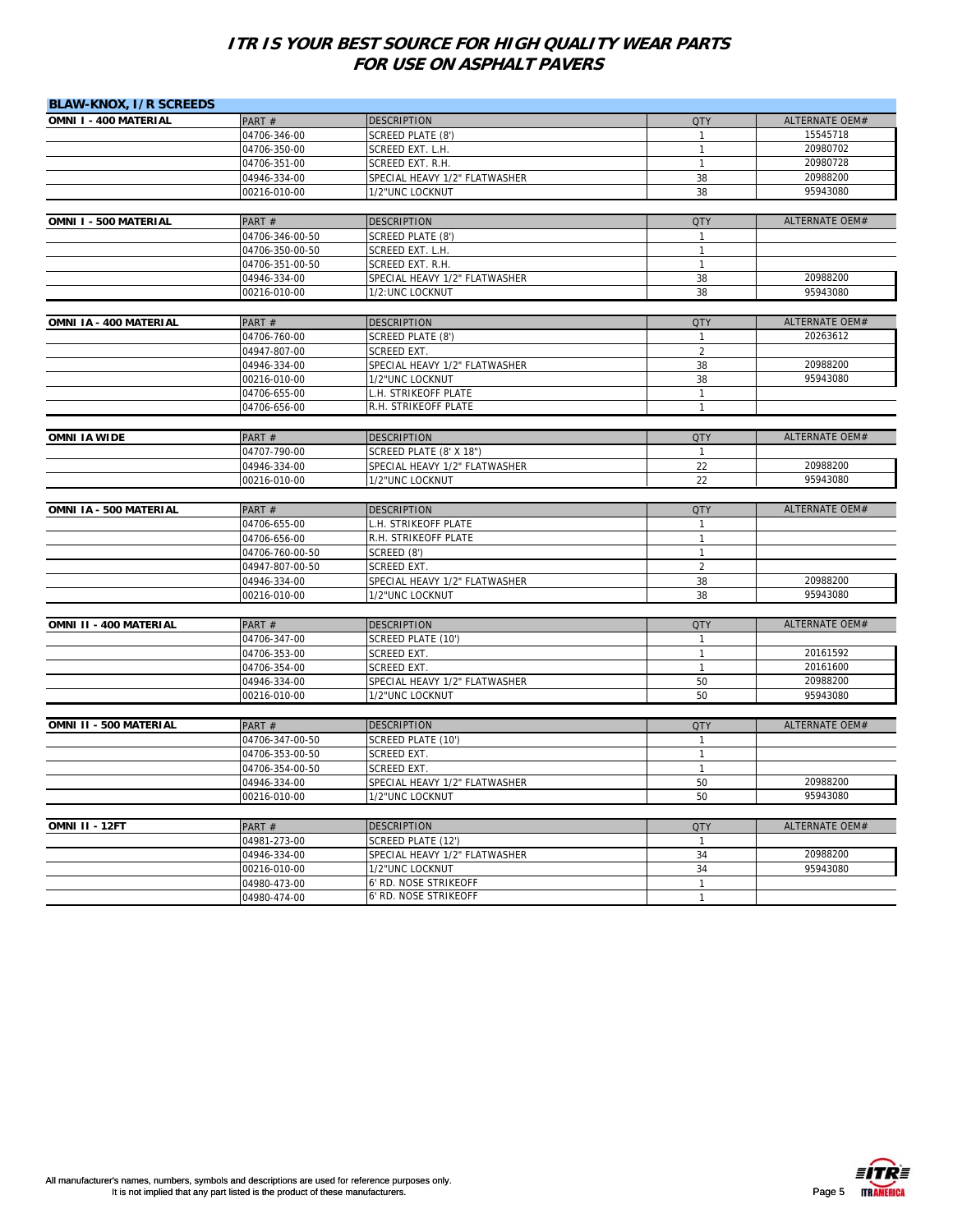| OMNI III - 400 MATERIAL      | PART#           | <b>DESCRIPTION</b>                             | QTY            | <b>ALTERNATE OEM#</b> |
|------------------------------|-----------------|------------------------------------------------|----------------|-----------------------|
|                              | 04706-345-00    | SCREED PLATE (10')                             | $\mathbf{1}$   | 20161568              |
|                              | 04706-348-00    | SCREED EXT.                                    | 2              | 20161584              |
|                              |                 |                                                | 54             | 20988200              |
|                              | 04946-334-00    | SPECIAL HEAVY 1/2" FLATWASHER                  |                |                       |
|                              | 00216-010-00    | 1/2"UNC LOCKNUT                                | 54             | 95943080              |
|                              | 04706-349-00    | 12" SCREED EXT.                                | AS REQ'D       |                       |
|                              |                 | BURNER CHAMBER BEFORE SERIAL # 10519-01 MAIN   |                |                       |
|                              | 04706-010-00    | <b>SCREED</b>                                  | 2              |                       |
|                              |                 | BURNER CHAMBER BEFORE SERIAL # 10519-01 SCREED |                |                       |
|                              | 04706-011-00    | EXT.                                           | 2              |                       |
|                              | 04707-365-00    | BURNER CHAMBER - MAIN SCREED                   | $\overline{2}$ | 20221651              |
|                              | 04707-361-00    | BURNER CHAMBER - LEFT SCREED EXT.              | $\mathbf{1}$   | 20221636              |
|                              | 04707-456-00    | BURNER CHAMBER - RIGHT SCREED EXT.             | $\mathbf{1}$   | 20221875              |
|                              | 04706-608-00    | OLD STYLE R.H. STRIKEOFF                       | $\mathbf{1}$   |                       |
|                              | 04706-609-00    | OLD STYLE L.H. STRIKEOFF                       | $\mathbf{1}$   |                       |
|                              | 04708-130-00    | NEW STYLE R.H. STRIKEOFF                       | $\mathbf{1}$   | 20310348              |
|                              | 04708-131-00    | NEW STYLE L.H. STRIKEOFF                       | $\mathbf{1}$   | 20310355              |
|                              | 04707-437-00    | R.H. EXT. STRIKEOFF                            | $\mathbf{1}$   | 20221776              |
|                              | 04707-438-00    | L.H. EXT. STRIKEOFF                            | $\mathbf{1}$   | 20221784              |
|                              |                 |                                                |                |                       |
| OMNI III - 500 MATERIAL      |                 | <b>DESCRIPTION</b>                             | <b>QTY</b>     | ALTERNATE OEM#        |
|                              | PART#           |                                                |                |                       |
|                              | 04706-345-00-50 | SCREED PLATE (10')                             | $\mathbf{1}$   |                       |
|                              | 04706-348-00-50 | SCREED EXT.                                    | $\overline{2}$ |                       |
|                              | 04946-334-00    | SPECIAL HEAVY 1/2" FLATWASHER                  | 54             |                       |
|                              | 00216-010-00    | 1/2"UNC LOCKNUT                                | 54             |                       |
|                              | 04706-608-00    | OLD STYLE R.H. STRIKEOFF                       | $\mathbf{1}$   |                       |
|                              | 04706-609-00    | OLD STYLE L.H. STRIKEOFF                       | 1              |                       |
|                              | 04708-130-00    | NEW STYLE R.H. STRIKEOFF                       | $\mathbf{1}$   | 20310348              |
|                              | 04708-131-00    | NEW STYLE L.H. STRIKEOFF                       | $\mathbf{1}$   | 20310355              |
|                              | 04707-437-00    | R.H. EXT. STRIKEOFF                            | $\mathbf{1}$   | 20221776              |
|                              | 04707-438-00    | L.H. EXT. STRIKEOFF                            | $\mathbf{1}$   | 20221784              |
|                              |                 |                                                |                |                       |
|                              | PART#           |                                                | <b>QTY</b>     | ALTERNATE OEM#        |
| OMNI III - CHROMIUM CARBIDE  |                 | <b>DESCRIPTION</b>                             |                |                       |
|                              | 04706-345-00-CC | SCREED PLATE (10')                             | 1              |                       |
|                              | 04706-348-00-CC | SCREED EXT.                                    | $\overline{2}$ |                       |
|                              | 04946-334-00    | SPECIAL HEAVY 1/2" FLATWASHER                  | 54             |                       |
|                              | 00216-010-00    | 1/2"UNC LOCKNUT                                | 54             |                       |
|                              |                 |                                                |                |                       |
| OMNI III WIDE - 400 MATERIAL | PART#           | <b>DESCRIPTION</b>                             | <b>QTY</b>     | ALTERNATE OEM#        |
|                              | 04707-422-00    | SCREED PLATE (10' X 24")                       | $\mathbf{1}$   |                       |
|                              |                 |                                                |                |                       |
| OMNI III WIDE - CHROMIUM     |                 |                                                |                | ALTERNATE OEM#        |
| <b>CARBIDE</b>               | PART#           | <b>DESCRIPTION</b>                             | <b>QTY</b>     |                       |
|                              | 04707-422-00-CC | SCREED PLATE (10' X 24")                       | $\mathbf{1}$   |                       |
|                              |                 |                                                |                |                       |
| MISC. SCREED PLATES & EXT.   | PART#           | <b>DESCRIPTION</b>                             | <b>QTY</b>     | ALTERNATE OEM#        |
| WEDGELOCK                    | 04903-471-00    | SCREED PLATE - 400 MATERIAL (10' X 28.5")      | -1             |                       |
|                              |                 |                                                |                |                       |
| WEDGELOCK                    | 04903-471-00-50 | SCREED PLATE - 500 MATERIAL (10' X 28.5")      | $\mathbf{1}$   |                       |
| WEDGELOCK                    | 04923-459-00    | SCREED (10' X 24.5")                           | $\mathbf{1}$   |                       |
| WEDGELOCK                    | 04923-456-00    | SCREED (8' X 24.6")                            | $\mathbf{1}$   | 20227732              |
|                              | 04942-206-00    | SCREED (8' X 13.88") (PF150 ONLY)              | $\mathbf{1}$   |                       |
|                              | 04923-457-00    | 12" SCREED EXT.                                | AS REQ'D       |                       |
|                              | 04903-472-00    | 12" SCREED EXT.                                | AS REQ'D       |                       |
|                              | 04903-473-00    | 6" SCREED EXT.                                 | AS REQ'D       |                       |
| WEDGELOCK                    | 04700-277-00    | <b>STRIKEOFF</b>                               | 2              |                       |
| WEDGELOCK                    | 04700-293-00    | <b>STRIKEOFF</b>                               | $\overline{a}$ |                       |
| WEDGELOCK                    | 04903-489-00    | L.H. STRIKEOFF                                 | $\mathbf{1}$   |                       |
| WEDGELOCK                    | 04903-490-00    | R.H. STRIKEOFF                                 | $\mathbf{1}$   |                       |
|                              |                 |                                                | $\mathbf{1}$   |                       |
|                              | 04980-218-00    | <b>SCREED</b>                                  |                |                       |
|                              | 04980-449-00    | WEAR PLATE STRIKE OFF                          | $\overline{2}$ |                       |
|                              | 04982-208-00    | STRIKEOFF 6 FT.                                | 2              |                       |
|                              | 04982-223-00    | SCREED EXT. 6 FT.                              | AS REQ'D       |                       |
|                              | 04982-244-00    | SCREED EXT. 3 FT.                              | AS REQ'D       |                       |
|                              | 04980-286-00    | STRIKE OFF 3 FT.                               | AS REQ'D       |                       |
|                              | 04980-224-00    | SCREED EXT. 1 FT.                              | AS REQ'D       |                       |
|                              | 04980-285-00    | STRIKE OFF 1 FT.                               | AS REQ'D       |                       |
|                              |                 |                                                |                |                       |
|                              |                 |                                                |                |                       |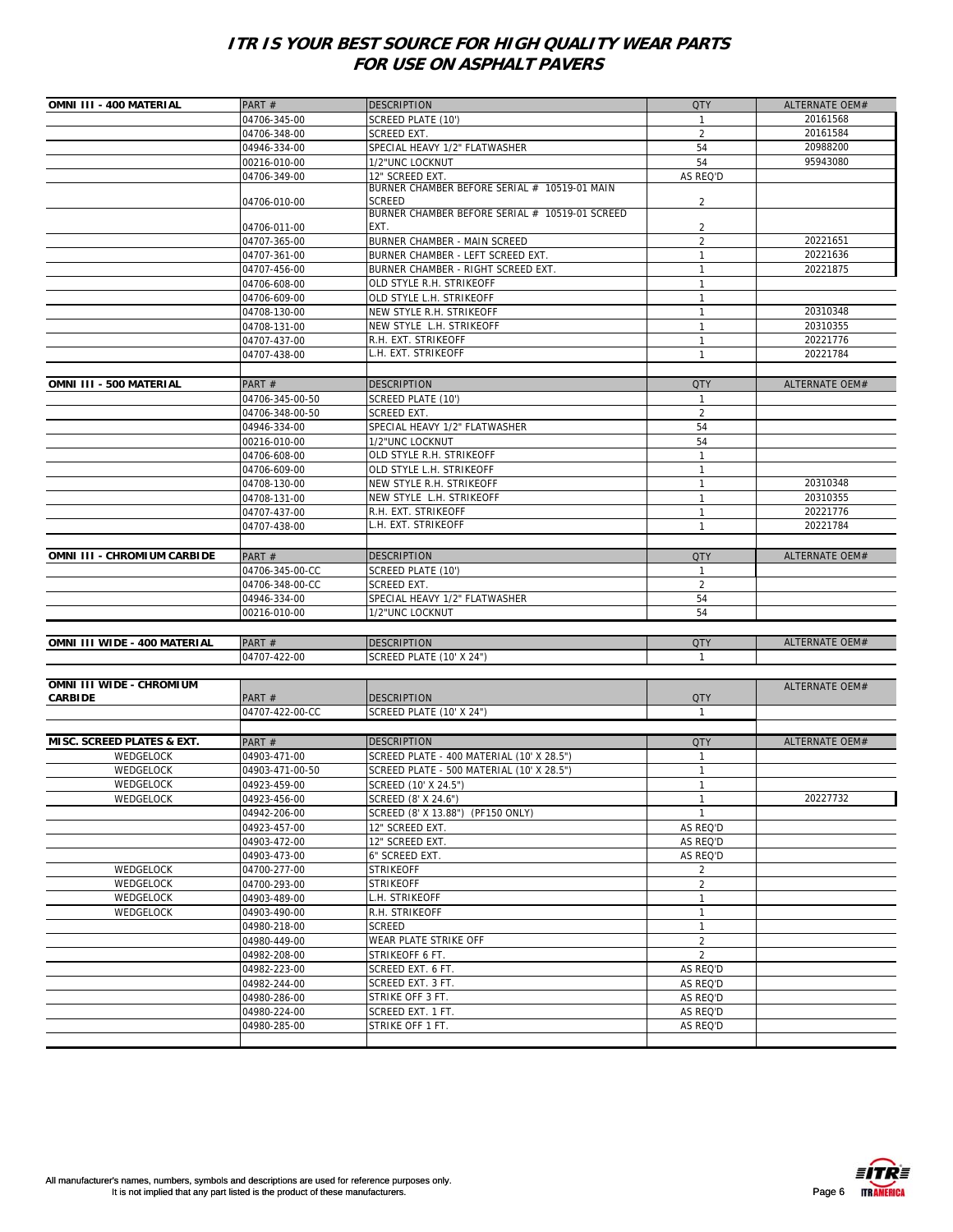| <b>8FT ULTIMAT SCREED</b>    | PART#        | <b>DESCRIPTION</b>              | <b>QTY</b>     | ALTERNATE OEM#                 |
|------------------------------|--------------|---------------------------------|----------------|--------------------------------|
|                              | 04712-078-00 | SCREED (8')                     | $\mathbf{1}$   | 20319950                       |
|                              | 04946-334-00 | SPECIAL HEAVY 1/2" FLATWASHER   | 22             |                                |
|                              | 00216-010-00 | 1/2UNC LOCKNUT                  | 22             |                                |
|                              | 04712-373-00 | SCREED EXT. R.H. (4')           | $\mathbf{1}$   | 20319935                       |
|                              | 04712-374-00 | SCREED EXT. L.H. (4')           | $\overline{1}$ | 20319943                       |
|                              | 04712-194-00 | 4' R.H. EXT. PLATE C/W 24" BERM | $\mathbf{1}$   |                                |
|                              | 04712-157-00 | 4' L.H. EXT. PLATE C/W 24" BERM | $\mathbf{1}$   |                                |
|                              | 04708-272-00 | R.H. PRESTRIKEOFF               | $\overline{1}$ | 04706-656-00                   |
|                              | 04708-271-00 | L.H. PRESTRIKEOFF               | $\mathbf{1}$   | 04706-655-00                   |
|                              | 04947-831-00 | STRIKEOFF SUPPORT               | $\overline{2}$ |                                |
|                              |              |                                 |                |                                |
| <b>10FT ULTIMAT SCREED</b>   | PART#        | <b>DESCRIPTION</b>              | <b>QTY</b>     | ALTERNATE OEM#                 |
|                              | 04712-077-00 | SCREED (10')                    | $\mathbf{1}$   | 20319950                       |
|                              | 04946-334-00 | SPECIAL HEAVY 1/2" FLATWASHER   | 30             |                                |
|                              | 00216-010-00 | 1/2"UNC LOCKNUT                 | 30             |                                |
|                              | 04712-037-00 | STRIKE OFF PLATE                | $\overline{2}$ |                                |
|                              | 04712-051-00 | SCREED EXT. R.H. (5')           | $\mathbf{1}$   | 20313276                       |
|                              | 04712-070-00 | SCREED EXT. L.H. (5')           | $\mathbf{1}$   | 20313300                       |
|                              | 04712-129-00 | SCREED EXT. R.H. C/W 12" BERM   | $\mathbf{1}$   |                                |
|                              | 04712-127-00 | SCREED EXT. L.H. C/W 12" BERM   | $\mathbf{1}$   |                                |
|                              |              |                                 |                |                                |
| <b>CHAIN &amp; BAR ASSY.</b> | PART#        | <b>DESCRIPTION</b>              | <b>QTY</b>     | ALTERNATE OEM#<br>04948-416-00 |
|                              | 04960-755-00 | CHAIN & BAR ASSY. (72P-12B)     | 2              |                                |
|                              | 04941-500-10 | <b>FLIGHT BARS</b>              | 12             |                                |
| <b>SPROCKETS</b>             | PART#        | <b>DESCRIPTION</b>              | <b>QTY</b>     | ALTERNATE OEM#                 |
|                              | 04941-500-17 | SPROCKET 6T                     | $\overline{4}$ |                                |
|                              |              |                                 |                |                                |
| <b>BLAW-KNOX PF22</b>        |              |                                 |                |                                |
| <b>CHAIN &amp; BAR ASSY.</b> | PART#        | <b>DESCRIPTION</b>              | <b>QTY</b>     | ALTERNATE OEM#                 |
|                              | 04960-755-00 | CHAIN & BAR ASSY. (72P-12B)     | $\overline{2}$ | 04948-416-00                   |
|                              | 04941-500-10 | <b>FLIGHT BARS</b>              | 12             |                                |
|                              |              |                                 |                |                                |
| <b>SPROCKETS</b>             | PART #       | <b>DESCRIPTION</b>              | <b>QTY</b>     | ALTERNATE OEM#                 |
|                              | 04941-500-17 | SPROCKET 6T                     | $\overline{4}$ |                                |
| <b>BLAW-KNOX PF25</b>        |              |                                 |                |                                |
| <b>CHAIN &amp; BAR ASSY.</b> | PART#        | <b>DESCRIPTION</b>              | <b>QTY</b>     | ALTERNATE OEM#                 |
|                              | 04941-511-00 | CHAIN & BAR ASSY. (78P-13B)     | $\overline{2}$ | 04948-417-00                   |
|                              | 04941-500-10 | <b>FLIGHT BARS</b>              | 13             |                                |
|                              |              |                                 |                |                                |
| <b>SPROCKETS</b>             | PART#        | <b>DESCRIPTION</b>              | <b>QTY</b>     | ALTERNATE OEM#                 |
|                              | 04941-500-17 | SPROCKET 6T                     | 4              |                                |
|                              |              |                                 |                |                                |
| <b>BLAW-KNOX PF35</b>        |              |                                 |                |                                |
| <b>CHAIN &amp; BAR ASSY.</b> | PART#        | <b>DESCRIPTION</b>              | <b>QTY</b>     | ALTERNATE OEM#                 |
|                              | 04942-505-00 | CHAIN & BAR ASSY. (84P-14B)     | 2              | 04948-415-00                   |
|                              | 04941-500-10 | <b>FLIGHT BARS</b>              | 14             |                                |
|                              |              |                                 |                |                                |
| <b>SPROCKETS</b>             | PART#        | <b>DESCRIPTION</b>              | <b>QTY</b>     | ALTERNATE OEM#                 |
|                              | 04941-500-17 | SPROCKET 6T                     | 4              |                                |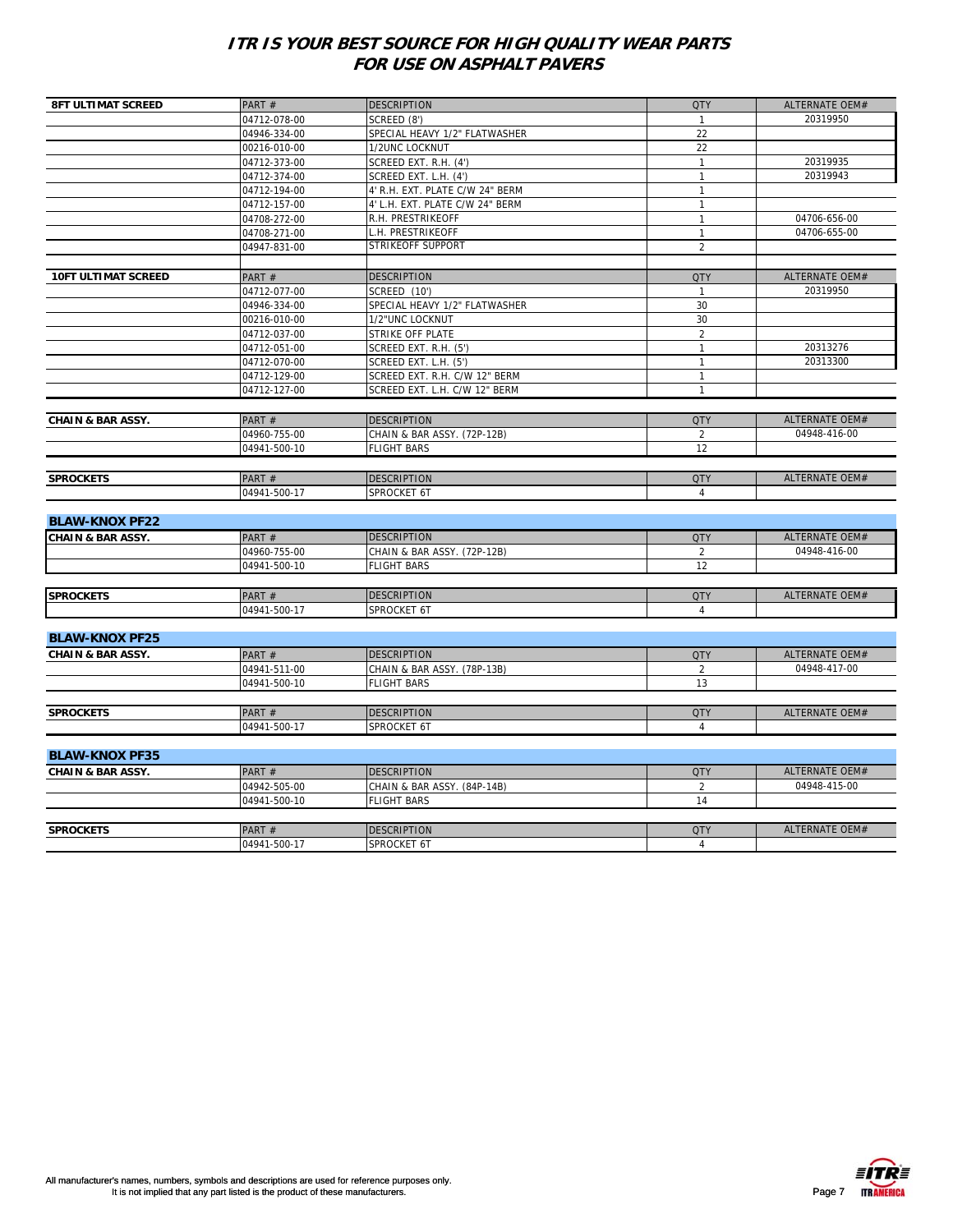| <b>BLAW-KNOX PF 65</b>       |                              |                                                                       |                                  |                |
|------------------------------|------------------------------|-----------------------------------------------------------------------|----------------------------------|----------------|
| <b>FLOOR PLATES</b>          | PART $#$                     | <b>DESCRIPTION</b>                                                    | <b>QTY</b>                       | ALTERNATE OEM# |
|                              | 04929-001-00                 | FLOOR PLATE L.H. FRONT                                                | $\mathbf{1}$                     |                |
|                              | 04929-001-01                 | FLOOR PLATE R.H. FRONT                                                | $\mathbf{1}$                     |                |
|                              | 04929-002-00                 | FLOOR PLATE L.H. REAR                                                 | $\mathbf{1}$                     |                |
|                              | 04929-002-01                 | FLOOR PLATE R.H. REAR                                                 | $\mathbf{1}$                     |                |
|                              | 00055-176-00                 | 1/2-13UNC X 1 3/4 CAPSCREW                                            | 24                               |                |
|                              |                              |                                                                       |                                  |                |
| <b>CHAIN &amp; BAR ASSY.</b> | PART #                       | <b>DESCRIPTION</b>                                                    | <b>QTY</b>                       | ALTERNATE OEM# |
|                              | 04946-385-00                 | CHAIN & BAR ASSY 169-149 (81LKS X 20 BARS)                            | 2                                | 04930-002-00   |
|                              | 04910-001-00                 | CONVEYOR SPROCKET                                                     | $\overline{4}$                   |                |
|                              |                              |                                                                       |                                  |                |
| <b>MISCELLANEOUS</b>         | PART#                        | <b>DESCRIPTION</b>                                                    | <b>QTY</b>                       | ALTERNATE OEM# |
|                              | 04980-955-00                 | <b>PUSH ROLLER</b>                                                    | 2                                |                |
|                              | 01448-306-00                 | PUSH ROLLER SHAFT                                                     | $\overline{2}$                   |                |
|                              | 04980-954-00                 | PUSH ROLLER ASSY.                                                     | $\overline{2}$                   |                |
|                              | 00115-021-00SM               | <b>BEARING ONLY</b>                                                   | $\overline{2}$                   |                |
|                              | 01490-024-00                 | WOODRUFF KEY                                                          | 6                                |                |
|                              | 00116-063-00                 | <b>INNER AUGER BEARING</b>                                            | $\overline{2}$                   | 20179677       |
|                              | 00116-033-00                 | HEADSHAFT OUTER BEARING                                               | $\overline{2}$                   | 20931390       |
|                              | 00116-035-00                 | HEADSHAFT INNER BEARING                                               | $\overline{2}$                   | 43876689       |
|                              | 00116-034-00                 | <b>IDLER BEARING</b>                                                  | 4                                | 20931408       |
|                              | 00116-083-00                 | <b>VIBRATION BEARING</b>                                              | $\overline{2}$                   |                |
| BLAW-KNOX PF115/PF115TB      |                              |                                                                       |                                  |                |
| <b>FLOOR PLATES</b>          | PART #                       | <b>DESCRIPTION</b>                                                    | <b>QTY</b>                       | ALTERNATE OEM# |
|                              | 04929-001-00                 | L.H. FRONT SINGLE BOGIE                                               | $\mathbf{1}$                     |                |
|                              | 04929-001-01                 | R.H. FRONT SINGLE BOGIE                                               | $\mathbf{1}$                     |                |
|                              | 04929-002-00                 | L.H. REAR                                                             | $\mathbf{1}$                     |                |
|                              | 04929-002-01                 | R.H. REAR                                                             | $\mathbf{1}$                     |                |
|                              | 04945-407-57                 | L.H. FRONT TANDEM BOGIE                                               | $\mathbf{1}$                     |                |
|                              | 04945-407-58                 | R.H. FRONT TANDEM BOGIE                                               | $\mathbf{1}$                     |                |
|                              | 00055-176-00                 | 1/2-13UNC X 1 3/4LG. CAPSCREW                                         | 24                               |                |
|                              |                              |                                                                       |                                  |                |
| <b>CHAIN &amp; BAR ASSY.</b> | PART#                        | <b>DESCRIPTION</b>                                                    | <b>QTY</b>                       | ALTERNATE OEM# |
|                              | 04946-385-00                 | CHAIN & BAR ASSY. (81LKS X 20 BARS)                                   | $\overline{2}$                   | 00169-149-00   |
|                              | 04945-411-00                 | CHAIN & BAR ASSY. TANDEM BOGIE (85LKS X 21 BARS)<br>CONVEYOR SPROCKET | 2<br>$\overline{4}$              | 00169-148-00   |
|                              |                              |                                                                       |                                  |                |
|                              | 04910-001-00                 |                                                                       |                                  |                |
|                              |                              |                                                                       |                                  |                |
| <b>MISCELLANEOUS</b>         | PART#                        | <b>DESCRIPTION</b>                                                    | <b>QTY</b>                       | ALTERNATE OEM# |
|                              | 04980-955-00                 | PUSH ROLLER                                                           | $\overline{2}$                   |                |
|                              | 01448-306-00                 | PUSH ROLLER SHAFT                                                     | $\overline{2}$                   |                |
|                              | 04980-954-00                 | PUSH ROLLER ASSY.                                                     | $\overline{2}$                   |                |
|                              | 00115-021-00SM               | <b>BEARING ONLY</b>                                                   | $\overline{4}$                   |                |
|                              | 01490-029-00                 | <b>WOODRUFF KEY</b>                                                   | 6                                | 20962536       |
|                              | 00116-063-00                 | <b>INNER AUGER BEARING</b>                                            | $\sqrt{2}$                       | 20179677       |
|                              | 00116-033-00                 | OUTER CONVEYOR BEARING                                                | $\overline{2}$                   | 20931390       |
|                              | 00116-035-00                 | <b>INNER CONVEYOR BEARING</b>                                         | $\overline{2}$                   | 43876689       |
|                              | 00116-034-00<br>00116-083-00 | <b>IDLER BEARING</b><br><b>VIBRATION BEARING</b>                      | $\overline{4}$<br>$\overline{2}$ | 20931408       |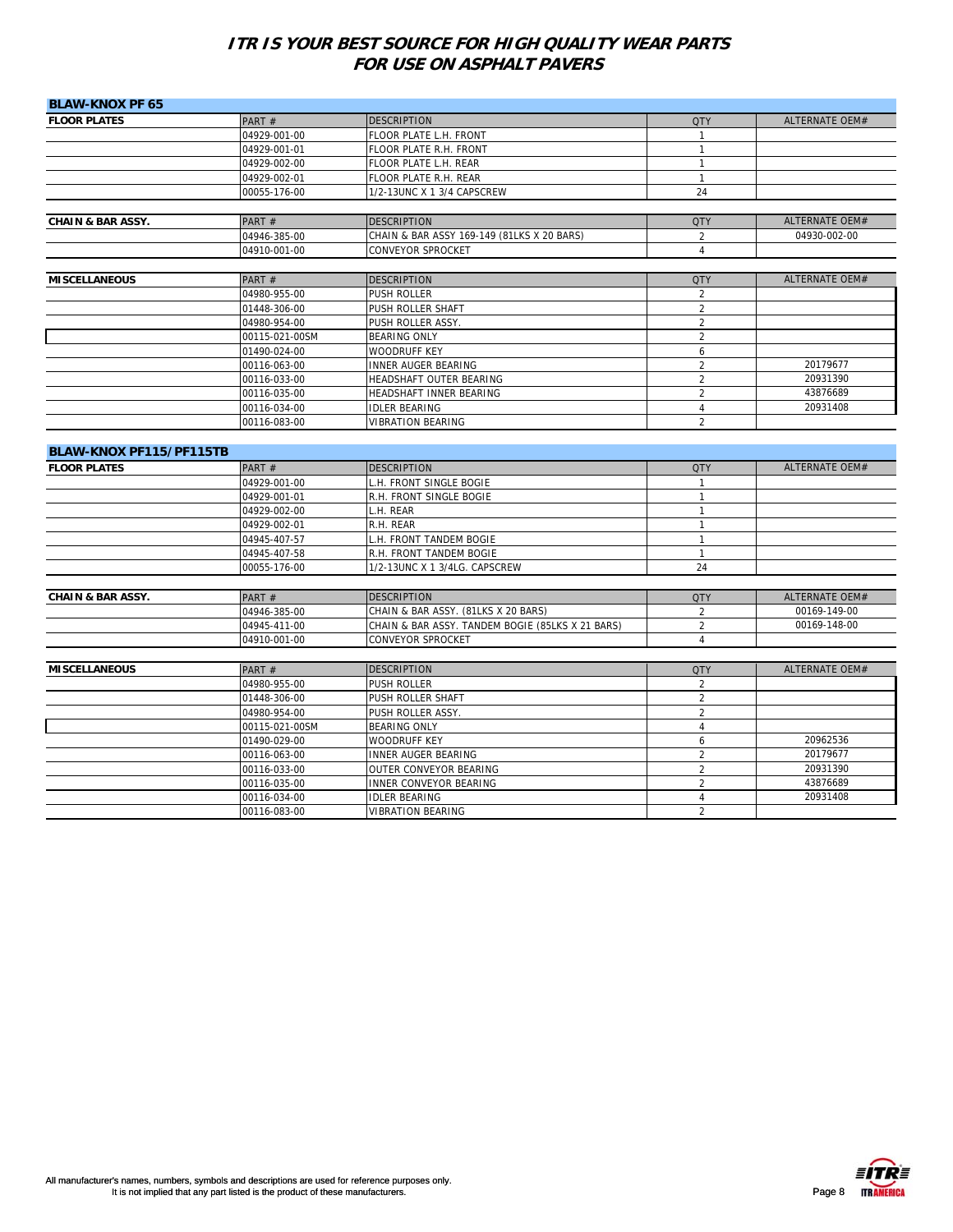| BLAW-KNOX PF120/PF120H       |                |                                     |                |                       |
|------------------------------|----------------|-------------------------------------|----------------|-----------------------|
| <b>FLOOR PLATES</b>          | PART#          | <b>DESCRIPTION</b>                  | <b>QTY</b>     | ALTERNATE OEM#        |
|                              | 04950-500-01   | H. FRONT                            | $\mathbf{1}$   |                       |
|                              | 04950-500-02   | R.H. FRONT                          | $\mathbf{1}$   |                       |
|                              | 04950-501-01   | L.H. REAR                           | $\mathbf{1}$   |                       |
|                              | 04950-501-02   | R.H. REAR                           | $\mathbf{1}$   |                       |
|                              | 00055-176-00   | 1/2-13UNC X 1 3/4LG. CAPSCREW       | 28             |                       |
|                              |                |                                     |                |                       |
| <b>CHAIN &amp; BAR ASSY.</b> | PART#          | <b>DESCRIPTION</b>                  | <b>QTY</b>     | <b>ALTERNATE OEM#</b> |
|                              | 04951-503-00   | CHAIN & BAR ASSY. (97LKS X 24 BARS) | 2              | 00169-147-00          |
| <b>HEADSHAFT ASSY.</b>       | PART#          | <b>DESCRIPTION</b>                  | <b>QTY</b>     | <b>ALTERNATE OEM#</b> |
|                              | 04910-037-00   | CONV. HEAD SHAFT                    | $\overline{2}$ |                       |
|                              | 04910-001-00   | CONV. SPROCKET                      | $\overline{4}$ |                       |
|                              | 04910-019-00   | CONV. DRIVE SPROCKET 24T            | $\overline{2}$ |                       |
|                              | 04910-031-00   | CONV. DRIVE SPROCKET                | $\overline{2}$ |                       |
|                              | 01490-030-00   | <b>WOODRUFF KEY</b>                 | 6              |                       |
|                              | 00116-033-00   | <b>OUTER BEARING</b>                | $\overline{2}$ | 20931390              |
|                              | 00116-035-00   | <b>INNER BEARING</b>                | $\overline{2}$ | 43876689              |
|                              |                |                                     |                |                       |
| <b>FOOTSHAFT ASSY.</b>       | PART#          | <b>DESCRIPTION</b>                  | <b>QTY</b>     | <b>ALTERNATE OEM#</b> |
|                              | 00116-034-00   | <b>IDLER BEARING</b>                | $\overline{4}$ | 20931408              |
|                              | 04905-021-00   | <b>IDLER SHAFT</b>                  | $\overline{2}$ |                       |
|                              |                |                                     |                |                       |
| <b>AUGERS</b>                | PART#          | <b>DESCRIPTION</b>                  | <b>QTY</b>     | <b>ALTERNATE OEM#</b> |
|                              | 04905-026-00   | <b>AUGER SHAFT</b>                  | $\overline{2}$ |                       |
|                              | 04905-017-00   | UPPER & LOWER DRIVE SPROCKETS       | $\overline{4}$ |                       |
|                              | 01490-029-00   | <b>WOODRUFF KEY</b>                 | 6              | 20962536              |
|                              | 00116-031-00   | OUTER AUGER BEARING                 | $\overline{2}$ | 20931382              |
|                              | 00116-032-00   | <b>INNER AUGER BEARING</b>          | $\overline{2}$ | 20160438              |
|                              | 04905-019-00   | <b>DIRT SHIELD</b>                  | $\overline{2}$ |                       |
| <b>MISCELLANEOUS</b>         | PART#          | <b>DESCRIPTION</b>                  | <b>QTY</b>     | ALTERNATE OEM#        |
|                              | 04903-489-00   | L.H. PRE STRIKEOFF                  | $\mathbf{1}$   |                       |
|                              | 04903-490-00   | R.H. PRE STRIKEOFF                  | $\mathbf{1}$   |                       |
|                              | 04910-025-00   | TAKE UP ASSY.                       | $\overline{2}$ |                       |
|                              | 04980-955-00   | PUSH ROLLER                         | $\overline{2}$ |                       |
|                              | 04980-954-00   | PUSH ROLLER ASSY.                   | $\overline{2}$ |                       |
|                              | 00115-021-00SM | <b>BEARING ONLY</b>                 | $\overline{2}$ |                       |
|                              | 01448-306-00   | PUSH ROLLER SHAFT                   | $\overline{2}$ |                       |
|                              |                |                                     |                |                       |
| <b>BLAW-KNOX PF150</b>       |                |                                     |                |                       |

| $P-P'$                       |              |                                    |            |                |  |
|------------------------------|--------------|------------------------------------|------------|----------------|--|
| <b>CHAIN &amp; BAR ASSY.</b> | PART $#$     | <b>IDESCRIPTION</b>                | <b>QTY</b> | ALTERNATE OEM# |  |
|                              | 04947-352-00 | CHAIN & BAR ASSY. (120P X 17 BARS) |            | 04948-414-00   |  |
|                              | 04941-500-17 | <b>SPROCKET 6T</b>                 |            | D4C-061        |  |
|                              | 01490-029-00 | <b>WOODRUFF KEY</b>                |            |                |  |

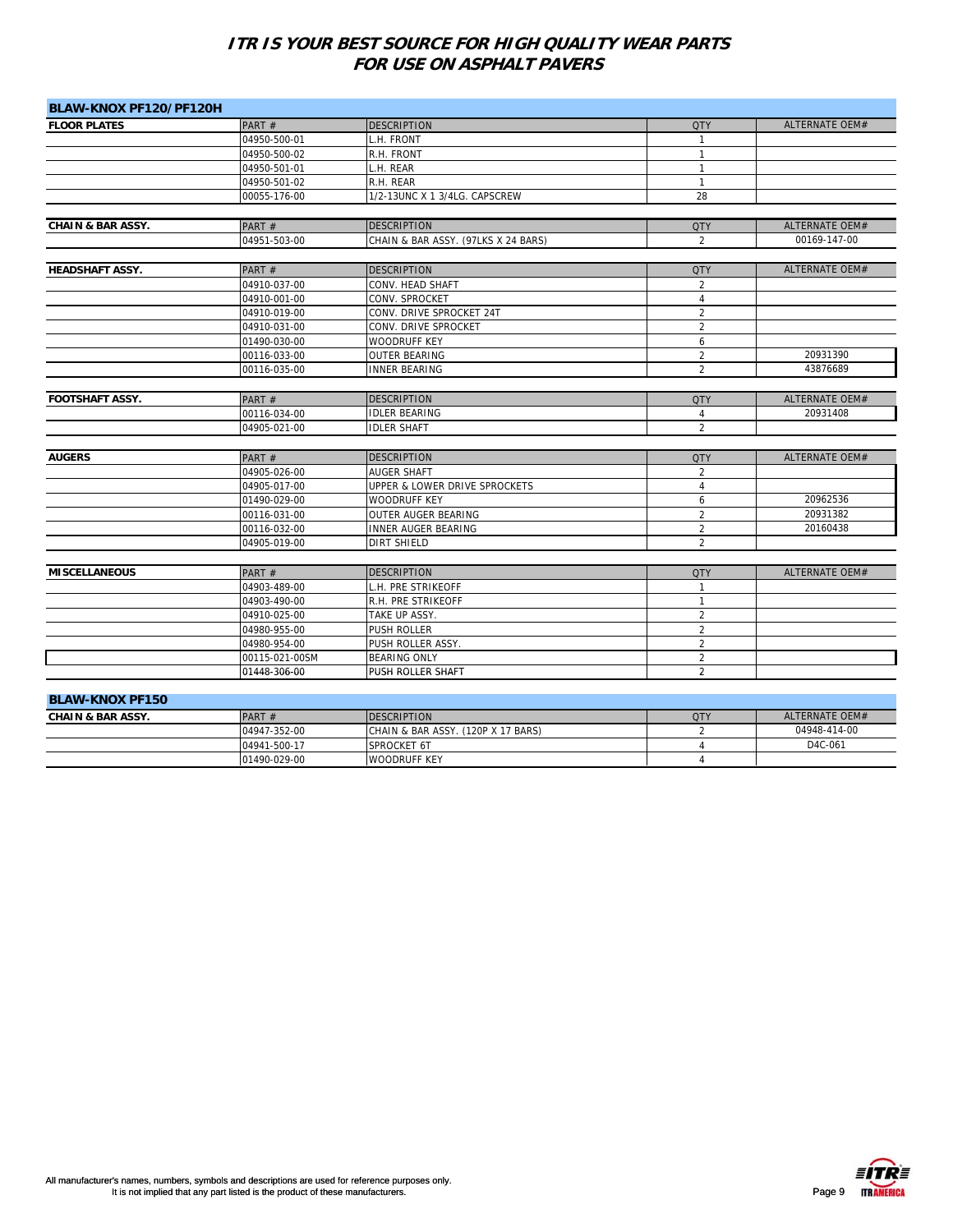| <b>BLAW-KNOX PF161</b>       |              |                                                |                |                       |
|------------------------------|--------------|------------------------------------------------|----------------|-----------------------|
| <b>FLOOR PLATES</b>          | PART#        | <b>DESCRIPTION</b>                             | <b>QTY</b>     | ALTERNATE OEM#        |
|                              | 07628-401-10 | L.H. REAR                                      | $\mathbf{1}$   |                       |
|                              | 07628-401-11 | R.H. REAR                                      | $\mathbf{1}$   |                       |
|                              | 07628-401-12 | MIDDLE PLATE                                   | $\overline{2}$ |                       |
|                              | 07628-401-13 | <b>FRONT PLATE</b>                             | $\overline{2}$ |                       |
|                              | 00092-052-00 | 3/8UNC X 1 1/4LG. CAPSCREW                     | 36             |                       |
|                              |              |                                                |                |                       |
| <b>CHAIN &amp; BAR ASSY.</b> | PART#        | <b>DESCRIPTION</b>                             | <b>QTY</b>     | ALTERNATE OEM#        |
|                              | 00169-144-00 | CHAIN & BAR ASSY. (88 PITCHES X 22 BARS)       | $\overline{2}$ |                       |
|                              | 04982-562-00 | CHAIN RETURN GUIDE                             | $\mathbf{1}$   |                       |
|                              | 04982-281-00 | CONV. DR. SPROCKET 26T                         | $\overline{2}$ |                       |
|                              | 04982-282-00 | LOWER AUGER DR. SPROCKET                       | $\overline{2}$ | 07628-446-00          |
|                              | 04982-000-17 | CONV. DR. SPROCKET 8T                          | $\overline{4}$ | 21057880              |
| <b>CHAIN GUARDS</b>          | PART#        | <b>DESCRIPTION</b>                             | <b>QTY</b>     | ALTERNATE OEM#        |
|                              | 07628-433-00 | L.H. FT.                                       | $\overline{1}$ |                       |
|                              | 07628-434-00 | R.H. FT.                                       | $\mathbf{1}$   |                       |
|                              | 07628-401-16 | .H. REAR                                       | $\mathbf{1}$   |                       |
|                              | 07628-401-17 | R.H. REAR                                      | $\mathbf{1}$   |                       |
|                              | 07628-421-00 | FT. CTR.                                       | 1              |                       |
|                              | 07628-422-00 | REAR CTR.                                      | $\mathbf{1}$   |                       |
|                              |              |                                                |                |                       |
| <b>AUGERS</b>                | PART#        | <b>DESCRIPTION</b>                             | <b>QTY</b>     | ALTERNATE OEM#        |
|                              | 00680-204-00 | AUGER SHAFT COVER                              | AS REQ'D       | 20955100              |
|                              | 00680-205-00 | <b>AUGER SHAFT COVER</b>                       | AS REQ'D       | 20955118              |
|                              | 00680-235-00 | <b>AUGER SHAFT COVER</b>                       | 2              | 20955308              |
|                              | 04982-576-00 | <b>FELT WASHER</b>                             | $\overline{4}$ |                       |
|                              | 04982-577-00 | <b>FELT WASHER</b>                             | 8              |                       |
|                              | 04982-578-00 | <b>FELT WASHER</b>                             | 8              |                       |
|                              | 00116-035-00 | <b>IDLER BEARING</b>                           | $\overline{4}$ |                       |
|                              | 00680-210-00 | <b>DIRT SHIELD</b>                             | $\overline{2}$ |                       |
|                              | 00116-141-00 | OUTER AUGER BEARING                            | $\overline{2}$ | 20292157              |
|                              | ASA120H      | AUGER BOX CHAIN (1 1/2" pitch, 80 pitchs long) | $\overline{2}$ | 20189189              |
|                              | 00116-142-00 | <b>INNER AUGER BEARING</b>                     | $\overline{2}$ | 20292165              |
|                              |              |                                                |                |                       |
| BLAW-KNOX, I/R PF171         |              |                                                |                |                       |
| <b>FLOOR PLATES</b>          | PART#        | <b>DESCRIPTION</b>                             | <b>QTY</b>     | <b>ALTERNATE OEM#</b> |
|                              | 04967-461-00 | FLOOR PLATE FRONT R.H.                         | 1              |                       |
|                              | 04967-462-00 | FLOOR PLATE FRONT L.H.                         | $\mathbf{1}$   |                       |
|                              | 04966-257-00 | FLOOR PLATE REAR R.H.                          | $\mathbf{1}$   |                       |
|                              | 04966-258-00 | FLOOR PLATE REAR L.H.                          | $\mathbf{1}$   |                       |
|                              | 04966-216-00 | CURVED REAR EXT. PLATES                        | $\overline{2}$ |                       |
|                              | 00055-176-00 | 12-13UNC X 1 3/4LG. CAPSCREW                   | 36             |                       |
| <b>CHAIN &amp; BAR ASSY.</b> | PART#        | <b>DESCRIPTION</b>                             | <b>QTY</b>     | ALTERNATE OEM#        |
|                              | 00169-152-00 | CHAIN & BAR ASSY.(100 LK - 25 BARS)            | 2              |                       |
|                              | 00169-173-00 | 1 PITCH REPAIR KIT                             | $\mathbf{1}$   |                       |
|                              | 00116-035-00 | INNER & OUTER IDLER BEARING                    | 4              | 43876689              |
|                              | 00116-113-00 | INNER CONVEYOR BEARING                         | $\overline{2}$ | 20292165              |
|                              | 00116-019-00 | OUTER CONVEYOR BEARING                         | $\overline{2}$ |                       |
|                              | 04982-000-17 | INNER CONVEYOR DRIVE SPROCKET                  | $\overline{2}$ | 21057880              |
|                              | 01490-029-00 | WOODRUFF KEY                                   | 4              | 20962536              |
|                              | 04982-281-00 | CONV. DRIVE SPROCKET 26T                       | $\overline{2}$ | 21058888              |
|                              | 04982-562-00 | CHAIN RETURN GUIDE                             | 1              |                       |
|                              | 04982-563-00 | <b>WEAR INSERT</b>                             | $\overline{2}$ | 21060264              |

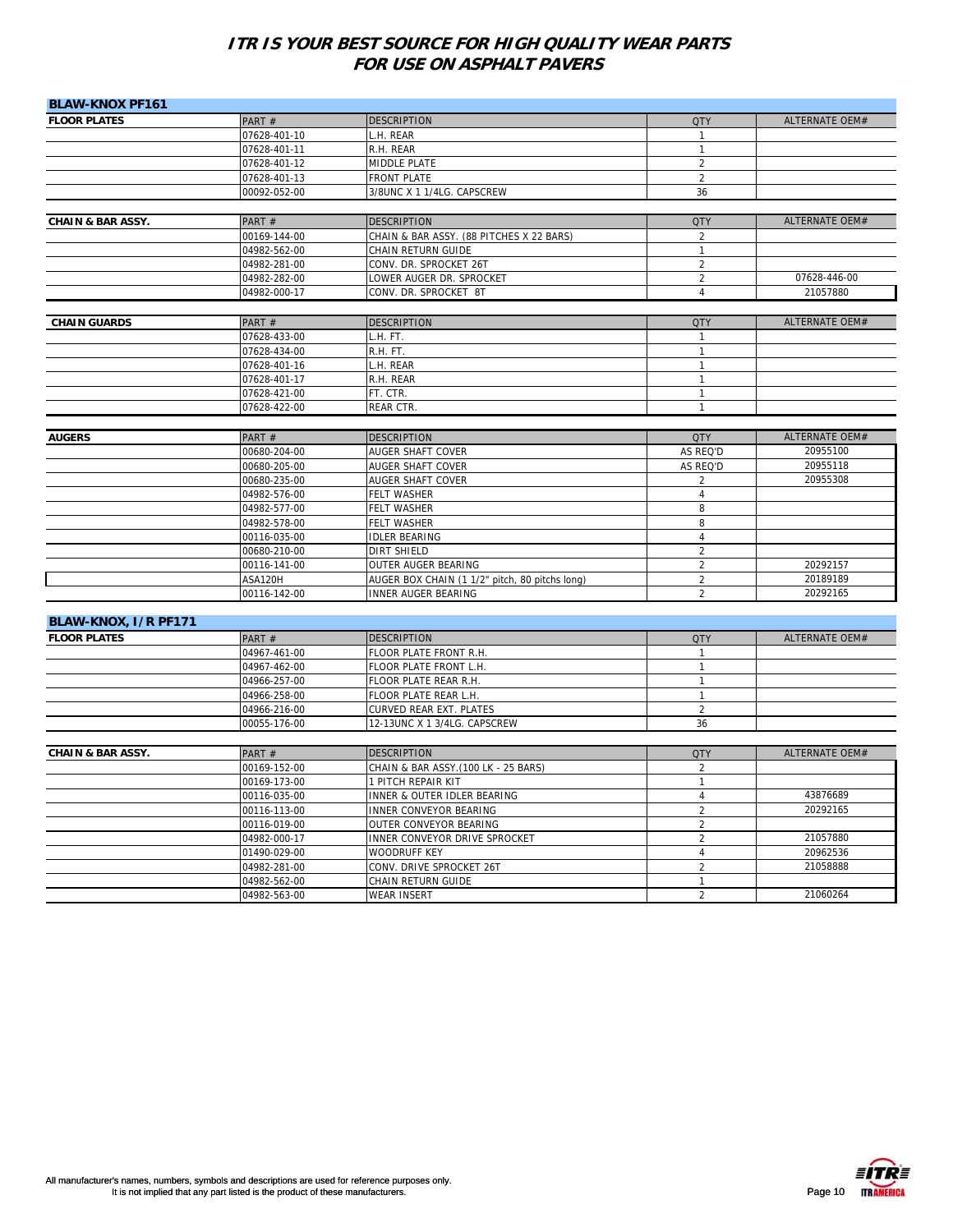| AUGERS - PRIOR TO SERIAL #17108- |              |                                                |                | ALTERNATE OEM# |
|----------------------------------|--------------|------------------------------------------------|----------------|----------------|
| 01                               | PART#        | <b>DESCRIPTION</b>                             | <b>QTY</b>     |                |
|                                  | 00680-208-00 | L.H. KICKOUT PADDLE                            | $\overline{2}$ |                |
|                                  | 00680-209-00 | R.H. KICKOUT PADDLE                            | 2              |                |
|                                  | 00680-202-00 | L.H. KICK BACK                                 | 2              |                |
|                                  | 00680-203-00 | R.H. KICK BACK                                 | $\overline{2}$ |                |
|                                  | 00680-187-00 | H. AUGER SECTION                               | $\mathbf{1}$   | 20954988       |
|                                  | 00680-188-00 | R.H. AUGER SECTION                             | $\mathbf{1}$   | 20955001       |
|                                  | 00680-187-01 | L.H. AUGER SECTION                             | $\overline{2}$ | 20954996       |
|                                  | 00680-188-01 | R.H. AUGER SECTION                             | $\overline{2}$ | 20955019       |
|                                  | 00680-210-00 | <b>DIRT SHIELD</b>                             | $\overline{2}$ |                |
|                                  | 00680-204-00 | SHAFT COVER                                    | $\overline{4}$ | 20955100       |
|                                  | 04982-000-23 | <b>AUGER SHAFT</b>                             | 2              |                |
|                                  | 04982-576-00 | <b>FELT WASHER</b>                             | $\overline{4}$ |                |
|                                  | 04982-577-00 | <b>FELT WASHER</b>                             | 12             |                |
|                                  | 04982-578-00 | <b>FELT WASHER</b>                             | 8              |                |
|                                  | 00116-114-00 | <b>BEARING OUTER</b>                           | $\overline{2}$ |                |
|                                  | ASA120H      | AUGER BOX CHAIN (1 1/2" pitch, 80 pitchs long) | $\overline{2}$ | 20189189       |
|                                  | 00116-113-00 | <b>BEARING INNER</b>                           | $\overline{2}$ | 20292165       |
| AUGERS - BEGINNING AT SERIAL     |              |                                                |                |                |
| #17108-01                        | PART#        | <b>DESCRIPTION</b>                             | <b>QTY</b>     | ALTERNATE OEM# |
|                                  | 00680-232-00 | <b>BEARING SHIELD</b>                          | $\overline{2}$ | 20955290       |
|                                  | 00680-230-00 | H. AUGER SECTION                               | $\mathbf{1}$   | 20955274       |
|                                  | 00680-231-00 | R.H. AUGER SECTION                             | $\mathbf{1}$   | 20955282       |
|                                  | 00680-187-00 | L.H. AUGER SECTION                             | $\mathbf{1}$   | 20954988       |
|                                  | 00680-188-00 | R.H. AUGER SECTION                             | $\mathbf{1}$   | 20955001       |
|                                  | 00680-205-00 | SHAFT COVER                                    | $\overline{2}$ | 20955118       |
|                                  | 00680-204-00 | SHAFT COVER                                    | 6              |                |
|                                  | 00680-210-00 | <b>DIRT SHIELD</b>                             | 2              |                |
|                                  | 04966-212-23 | <b>AUGER SHAFT</b>                             | $\overline{2}$ |                |
|                                  | 04969-355-00 | <b>AUGER SHAFT TUBE</b>                        | 2              |                |
|                                  | 04982-576-00 | <b>FELT WASHER</b>                             | 6              |                |
|                                  | 04982-577-00 | <b>FELT WASHER</b>                             | 10             |                |
|                                  | 04982-578-00 | <b>FELT WASHER</b>                             | 8              |                |
|                                  | 00116-114-00 | <b>BEARING OUTER</b>                           | $\overline{2}$ |                |
|                                  | 00116-113-00 | <b>BEARING INNER</b>                           | 2              | 20292165       |
|                                  | 00680-187-01 | L.H. HEMI AUGER                                | 3              | 20954996       |
|                                  | 00680-188-01 | R.H. HEMI AUGER                                | $\mathbf{3}$   | 20955019       |
|                                  | 00680-233-00 | L.H. KICKOUT AUGER                             | $\mathbf{1}$   | 20206421       |
|                                  | 00680-234-00 | R.H. KICKOUT AUGER                             | $\mathbf{1}$   | 20206439       |
|                                  | ASA120H      | AUGER BOX CHAIN (1 1/2" pitch, 80 pitchs long) | $\overline{2}$ | 20189189       |
|                                  | 04982-282-00 | AUGER DRIVE SPROCKET                           | $\overline{2}$ |                |
|                                  |              |                                                |                |                |
| BLAW-KNOX, I/R PF172             |              |                                                |                |                |
| <b>FLOOR PLATES</b>              | PART#        | <b>DESCRIPTION</b>                             | <b>QTY</b>     | ALTERNATE OEM# |
|                                  | 04961-221-00 | FLOOR PLATE FRONT L.H.                         | $\mathbf{1}$   |                |
|                                  | 04961-220-00 | FLOOR PLATE FRONT R.H.                         | $\mathbf{1}$   |                |
|                                  | 04961-223-00 | FLOOR PLATE REAR L.H.                          | $\mathbf{1}$   |                |
|                                  | 04961-222-00 | FLOOR PLATE REAR R.H.                          | $\mathbf{1}$   |                |
|                                  | 04982-408-00 | FLOOR PLATE CURVED REAR                        | 2              |                |
|                                  | 00055-176-00 | 1/2-13UNC X 1 3/4LG. CAPSCREW                  | 32             |                |
|                                  |              |                                                |                |                |
| <b>CHAIN &amp; BAR ASSY.</b>     | PART#        | <b>DESCRIPTION</b>                             | <b>QTY</b>     | ALTERNATE OEM# |
|                                  | 04961-228-00 | CHAIN & BAR ASSY. (99 LKS X 24 BARS)           | $\overline{2}$ | 04961-582-00   |
|                                  |              |                                                |                |                |
| <b>HEADSHAFT</b>                 | PART#        | <b>DESCRIPTION</b>                             | <b>QTY</b>     | ALTERNATE OEM# |
|                                  | 04982-000-18 | <b>HEADSHAFT</b>                               | 2              |                |
|                                  | 04982-000-17 | CONVEYOR SPROCKET                              | $\overline{4}$ | 21057880       |
|                                  | 04982-281-00 | DRIVE SPROCKET                                 | $\overline{2}$ |                |
|                                  | 00116-113-00 | <b>INNER CONVEYOR BEARING</b>                  | $\overline{2}$ | 20292165       |
|                                  | 00116-019-00 | OUTER CONVEYOR BEARING                         | $\overline{2}$ | 20931374       |
|                                  | 01490-029-00 | <b>WOODRUFF KEY</b>                            | $\overline{4}$ | 20962536       |
|                                  |              |                                                |                |                |
| <b>IDLER SHAFT</b>               | PART#        | <b>DESCRIPTION</b>                             | <b>QTY</b>     | ALTERNATE OEM# |
|                                  | 04982-262-00 | <b>IDLER SHAFT</b>                             | 2              |                |
|                                  | 00116-035-00 | BEARING (FRONT CONVEYOR)                       | 4              | 43876689       |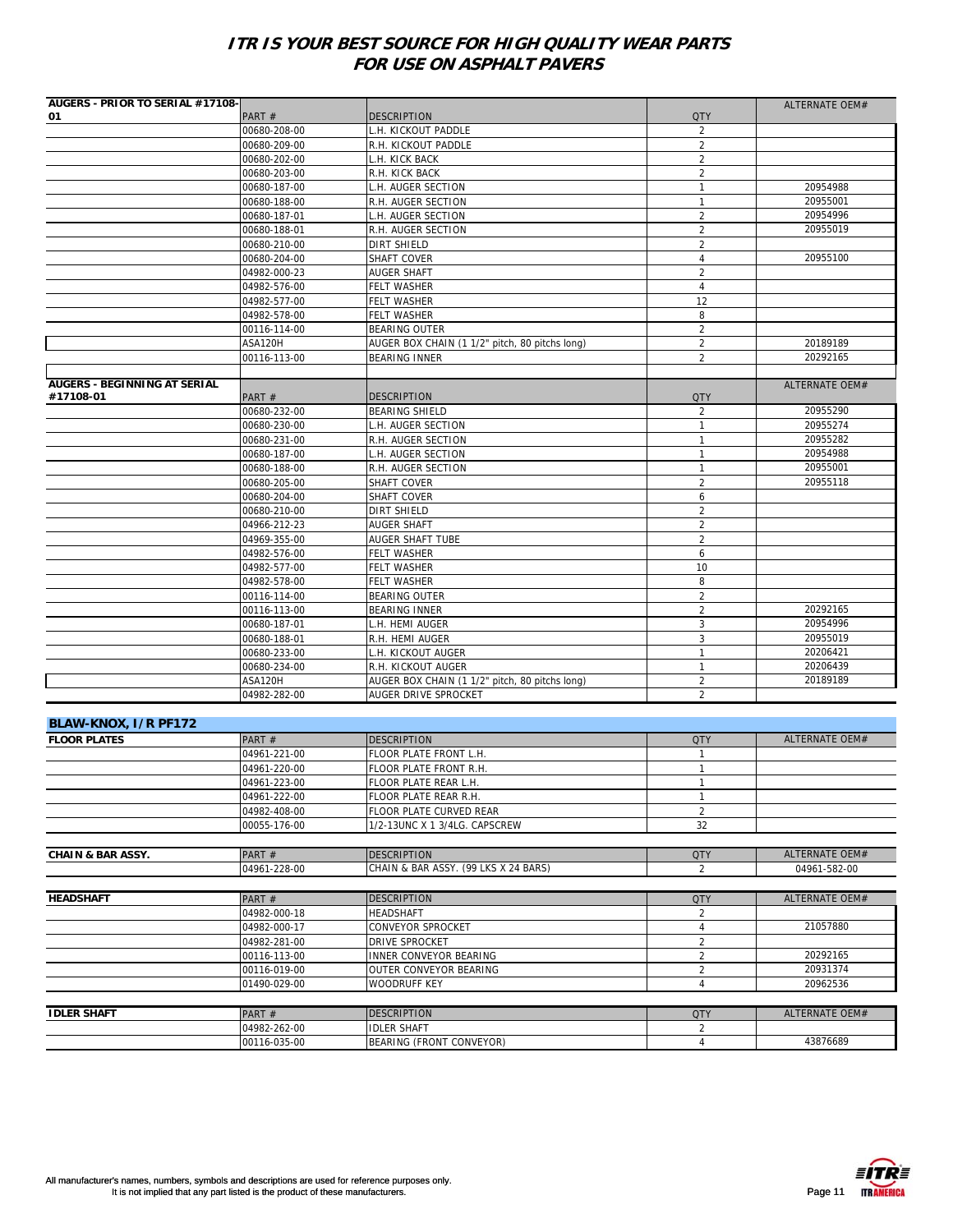| <b>CHAIN GUARDS</b>                 | PART#                        | <b>DESCRIPTION</b>                             | <b>QTY</b>          | <b>ALTERNATE OEM#</b> |
|-------------------------------------|------------------------------|------------------------------------------------|---------------------|-----------------------|
|                                     | 04961-350-00                 | CHAIN GUARD FRONT CENTER                       | -1                  | 04961-515-00          |
|                                     | 04961-349-00                 | CHAIN GUARD REAR CENTER                        | $\mathbf{1}$        | 04961-618-00          |
|                                     | 04961-347-00                 | CHAIN GUARD LEFT REAR                          | 1                   |                       |
|                                     | 04961-348-00                 | CHAIN GUARD RIGHT REAR                         | $\mathbf{1}$        |                       |
|                                     | 04982-562-00                 | CENTER RETURN GUIDE                            | $\mathbf{1}$        |                       |
|                                     | 04982-563-00                 | <b>WEAR INSERT</b>                             | $\overline{4}$      | 21060264              |
|                                     |                              |                                                |                     |                       |
| <b>PUSH ROLLER</b>                  | PART#                        | <b>DESCRIPTION</b>                             | <b>QTY</b>          | ALTERNATE OEM#        |
|                                     | 00115-021-00SM               | Bearing only                                   | 4                   |                       |
|                                     | 04980-954-00                 | PUSH ROLLER ASSY.                              | $\overline{2}$      |                       |
|                                     | 04980-955-00                 | PUSH ROLLER ONLY                               | $\overline{2}$      |                       |
|                                     | 01448-306-00                 | PUSH ROLLER SHAFT                              | $\overline{2}$      |                       |
|                                     |                              |                                                |                     |                       |
| <b>AUGERS - BEGINNING AT SERIAL</b> |                              |                                                |                     | ALTERNATE OEM#        |
| #17210-01                           | PART#                        | <b>DESCRIPTION</b>                             | <b>QTY</b>          |                       |
|                                     | 00680-230-00                 | L.H. AUGER SECTION                             | $\mathbf{1}$        | 20955274              |
|                                     | 00680-231-00                 | R.H. AUGER SECTION                             | 1                   | 20955282              |
|                                     | 00680-232-00                 | <b>BEARING SHIELD</b>                          | $\overline{2}$      | 20955290              |
|                                     | 00680-187-00                 | H. AUGER SECTION                               | 3                   | 20954988              |
|                                     | 00680-188-00                 | R.H. AUGER SECTION                             | 3                   | 20955001              |
|                                     | 00680-187-01                 | L.H. AUGER SECTION                             | $\overline{2}$      | 20954996              |
|                                     | 00680-188-01                 | R.H. AUGER SECTION                             | $\overline{2}$      | 20955019              |
|                                     | 00680-233-00                 | L.H. AUGER SECTION                             | $\mathbf{1}$        | 20206421              |
|                                     | 00680-234-00                 | R.H. AUGER SECTION                             | 1                   | 20206439              |
|                                     | 00680-235-00                 | SHAFT COVER                                    | $\overline{2}$      | 20955308              |
|                                     | 04982-000-23                 | AUGER SHAFT                                    | $\overline{2}$      |                       |
|                                     | 00680-204-00                 | SHAFT COVER                                    | $\overline{2}$      | 20955100              |
|                                     | 00680-210-00                 | DIRT SHIELD                                    | $\overline{2}$      |                       |
|                                     | 04982-576-00                 | FELT WASHER                                    | $\sqrt{4}$          |                       |
|                                     | 04982-577-00                 | FELT WASHER                                    | 12                  |                       |
|                                     | 04982-578-00                 | FELT WASHER                                    | 8                   |                       |
|                                     | 00116-114-00                 | BEARING OUTER                                  | $\overline{2}$      | 20931564              |
|                                     | 00116-113-00                 | <b>BEARING INNER</b>                           | $\overline{2}$      | 20292165              |
|                                     | 00045-186-00                 | 1/2 X 4 1/4LG. SOCKET CAPSCREW                 | 18                  |                       |
|                                     | ASA120H                      | AUGER BOX CHAIN (1 1/2" pitch, 80 pitchs long) | $\overline{2}$      | 20189189              |
|                                     | 00216-010-00                 | 1/2" STOVER NUT                                | 18                  |                       |
|                                     |                              |                                                |                     |                       |
| AUGERS - PRIOR TO SERIAL #17210-    |                              |                                                |                     | ALTERNATE OEM#        |
| 01                                  | PART#                        | <b>DESCRIPTION</b>                             | <b>QTY</b>          |                       |
|                                     | 00680-230-00                 | L.H. AUGER SECTION                             | $\mathbf{1}$        | 20955274              |
|                                     | 00680-231-00                 | R.H. AUGER SECTION                             | $\mathbf{1}$        | 20955282              |
|                                     | 00680-232-00                 | BEARING SHIELD                                 | $\overline{2}$      | 20955290              |
|                                     | 00680-187-00                 | L.H. AUGER SECTION                             | 3                   | 20954988              |
|                                     | 00680-188-00                 | R.H. AUGER SECTION                             | 3                   | 20955001              |
|                                     | 00680-187-01                 | L.H. AUGER SECTION                             | $\overline{2}$      | 20954996              |
|                                     | 00680-188-01                 | R.H. AUGER SECTION                             | 2                   | 20955019<br>20206421  |
|                                     | 00680-233-00                 | L.H. AUGER SECTION                             | $\mathbf{1}$<br>1   | 20206439              |
|                                     | 00680-234-00                 | R.H. AUGER SECTION                             |                     |                       |
|                                     | 04982-000-23                 | <b>AUGER SHAFT</b><br>SHAFT COVER              | 2<br>$\overline{2}$ | 20955100              |
|                                     | 00680-204-00<br>00680-210-00 | DIRT SHIELD                                    | $\overline{2}$      |                       |
|                                     |                              | FELT WASHER                                    | 4                   |                       |
|                                     | 04982-576-00<br>04982-577-00 | FELT WASHER                                    | 12                  |                       |
|                                     | 04982-578-00                 | FELT WASHER                                    | 8                   |                       |
|                                     | 00116-114-00                 | BEARING OUTER                                  | $\overline{2}$      | 20931564              |
|                                     | 00116-113-00                 | BEARING INNER                                  | $\overline{2}$      | 20292165              |
|                                     | 04982-282-00                 | AUGER DRIVE SPROCKET                           | $\overline{2}$      |                       |
|                                     | 00680-235-00                 | SHAFT COVER                                    | $\overline{2}$      |                       |
|                                     | 00045-186-00                 | 1/2 X 4 1/4LG. SOCKET CAPSCREW                 | 18                  |                       |
|                                     | ASA120H                      | AUGER BOX CHAIN (1 1/2" pitch, 80 pitchs long) | $\overline{a}$      | 20189189              |
|                                     | 00216-010-00                 | 1/2" STOVER NUT                                | 18                  |                       |
|                                     |                              |                                                |                     |                       |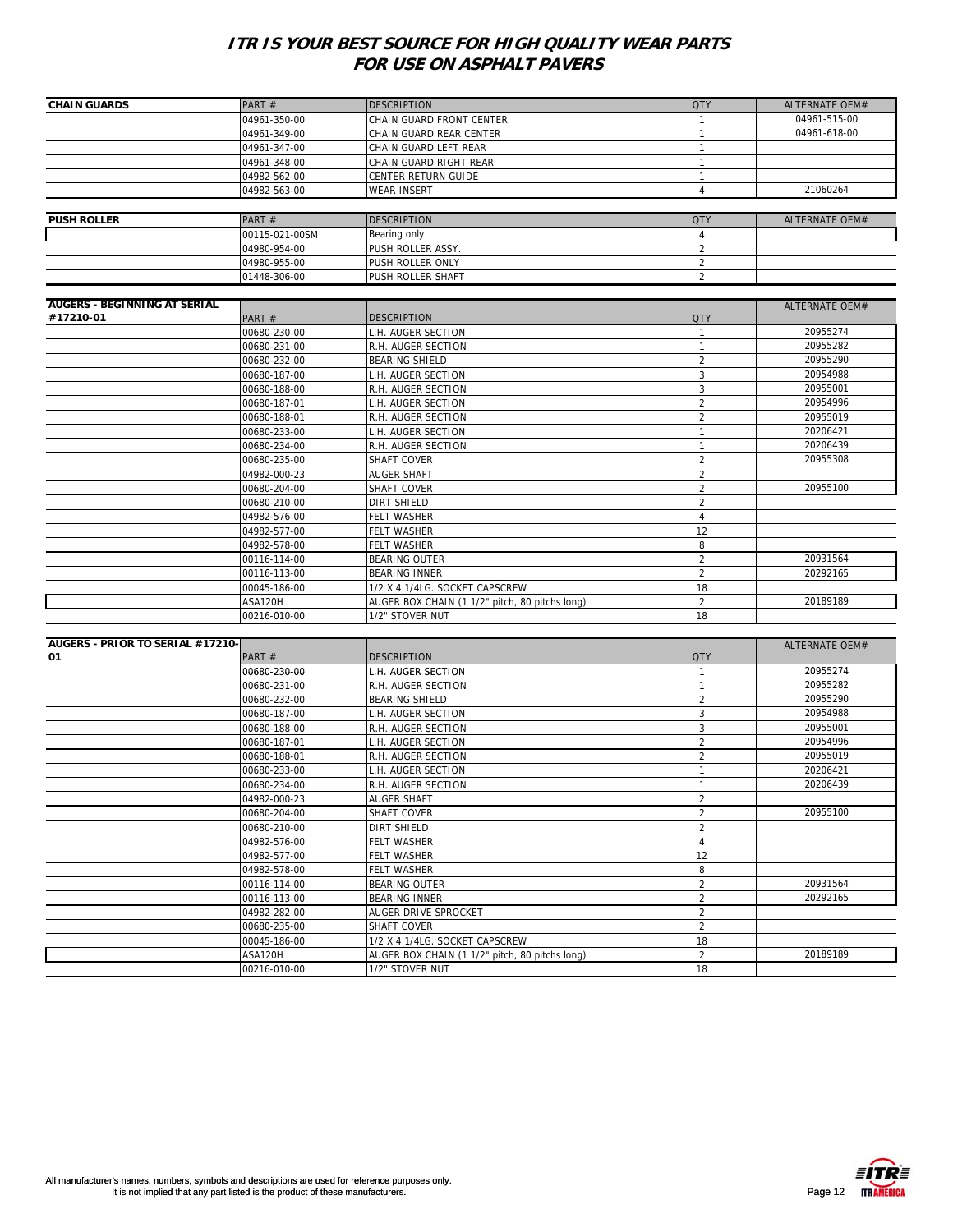| BLAW-KNOX PF180/180H         |                              |                                                             |                |                |
|------------------------------|------------------------------|-------------------------------------------------------------|----------------|----------------|
| <b>FLOOR PLATES</b>          | PART#                        | <b>DESCRIPTION</b>                                          | QTY            | ALTERNATE OEM# |
|                              | 04909-001-01                 | R.H. FRONT                                                  | $\mathbf{1}$   |                |
|                              | 04909-001-02                 | L.H. FRONT                                                  | $\mathbf{1}$   |                |
|                              | 04909-002-01                 | R.H. REAR (PRIOR TO S/N 089-001)                            | 1              |                |
|                              | 04909-002-02                 | L.H. REAR (PRIOR TO S/N 089-001)                            | $\mathbf{1}$   |                |
|                              | 04909-006-00                 | R.H. REAR (EFF. WITH S/N 089-001)                           | $\mathbf{1}$   |                |
|                              | 04909-007-00                 | L.H. REAR (EFF. WITH S/N 089-001)                           | $\mathbf{1}$   |                |
|                              | 00055-176-00                 | 1/2-13UNC X 1 3/4LG. CAPSCREW                               | 30             |                |
|                              |                              |                                                             |                |                |
| <b>CHAIN &amp; BAR ASSY.</b> | PART#                        | <b>DESCRIPTION</b><br>CHAIN & BAR ASSY. (113 LKS X 28 BARS) | <b>QTY</b>     | ALTERNATE OEM# |
|                              | 04910-087-00                 |                                                             | $\overline{2}$ | 00169-146-00   |
| <b>HEADSHAFT</b>             | PART#                        | <b>DESCRIPTION</b>                                          | <b>QTY</b>     | ALTERNATE OEM# |
|                              | 04910-037-00                 | <b>HEAD SHAFT</b>                                           | $\overline{2}$ |                |
|                              |                              |                                                             | $\overline{2}$ |                |
|                              | 04910-050-00<br>04910-001-00 | TUBE - HEAD SHAFT<br>CONV. SPROCKET                         | $\overline{4}$ |                |
|                              | 01490-029-00                 | <b>WOODRUFF KEY</b>                                         | $\overline{4}$ | 20962536       |
|                              | 04910-019-00                 | DRIVE SPROCKET 24T                                          | $\overline{2}$ |                |
|                              | 04910-031-00                 | DRIVE SPROCKET 12T                                          | $\overline{2}$ |                |
|                              | 00116-035-00                 | <b>INNER BEARING</b>                                        | $\overline{2}$ | 43876689       |
|                              | 00116-033-00                 | OUTER BEARING                                               | $\overline{2}$ | 20931390       |
|                              |                              |                                                             |                |                |
| <b>IDLER SHAFT</b>           | PART#                        | <b>DESCRIPTION</b>                                          | <b>QTY</b>     | ALTERNATE OEM# |
|                              | 04905-021-00                 | <b>IDLER SHAFT</b>                                          | $\overline{2}$ |                |
|                              | 00116-034-00                 | <b>BEARING</b>                                              | $\overline{4}$ | 20931408       |
|                              |                              |                                                             |                |                |
| <b>CHAIN GUARDS</b>          | PART#                        | <b>DESCRIPTION</b>                                          | <b>QTY</b>     | ALTERNATE OEM# |
|                              | 04910-009-00                 | FRONT CENTER CHAIN GUARD                                    | $\mathbf{1}$   |                |
|                              | 04910-010-00                 | REAR CENTER CHAIN GUARD                                     | $\mathbf{1}$   |                |
|                              | 04910-016-00                 | CHAIN RETURN GUARD                                          | $\overline{2}$ |                |
|                              | 04910-017-00                 | CENTER HOLD UP BRACKET                                      | $\mathbf{1}$   |                |
|                              |                              |                                                             |                |                |
| PUSH ROLLER ASSY.            | PART#                        | <b>DESCRIPTION</b>                                          | <b>QTY</b>     | ALTERNATE OEM# |
|                              | 04980-954-00                 | PUSH ROLLER ASSY.                                           | $\overline{2}$ |                |
|                              | 04980-955-00                 | PUSH ROLLER                                                 | $\overline{2}$ |                |
|                              | 00115-021-00SM               | <b>BEARING ONLY</b>                                         | $\overline{4}$ |                |
|                              | 01448-306-00                 | PUSH ROLLER SHAFT                                           | $\overline{2}$ |                |
| <b>AUGERS</b>                | PART#                        | <b>DESCRIPTION</b>                                          | <b>QTY</b>     | ALTERNATE OEM# |
|                              | 04905-084-01                 | L.H. AUGER C/W SEGMENTS AND SHAFT COVERS                    | $\mathbf{1}$   |                |
|                              | 04905-084-02                 | L.H. TAIL PIECE C/W SEGMENTS AND SHAFT COVERS               | $\mathbf{1}$   |                |
|                              | 04905-085-01                 | R.H. AUGER C/W SEGMENTS AND SHAFT COVERS                    | 1              |                |
|                              | 04905-085-02                 | R.H. TAIL PIECE C/W SEGMENTS AND SHAFT COVERS               | $\mathbf{1}$   |                |
|                              | 04905-026-00                 | AUGER SHAFT                                                 | $\overline{2}$ |                |
|                              | 00245-019-03                 | BOLT ON SEGMENT FOR 14" R.H. AUGER                          | 12             |                |
|                              | 00245-019-04                 | BOLT ON SEGMENT FOR 14" L.H. AUGER                          | 12             |                |
|                              | 04905-019-00                 | <b>DIRT SHIELD</b>                                          | $\overline{2}$ |                |
|                              | 04905-017-00                 | <b>AUGER DRIVE SPROCKET (13T)</b>                           | 4              |                |
|                              | 01490-029-00                 | WOODRUFF KEY                                                | $\overline{4}$ | 20962536       |
|                              | 00116-031-00                 | OUTER AUGER BEARING                                         | $\overline{c}$ | 20931382       |
|                              | 00116-032-00                 | INNER AUGER BEARING                                         | $\overline{2}$ | 20160438       |
|                              | 00115-021-00SM               | AUGER BOX CHAIN (1 1/2" pitch, 80 pitchs long)              | $\overline{2}$ | 20189189       |
|                              | BK FLATS                     | BOLT ON FLATS FOR PADDLES                                   | 8              |                |
|                              |                              |                                                             |                |                |
| <b>MISCELLANEOUS</b>         | PART#                        | <b>DESCRIPTION</b>                                          | <b>QTY</b>     | ALTERNATE OEM# |
|                              | 04910-025-00                 | TAKE UP ASSY.                                               | $\overline{2}$ |                |
|                              | 00116-083-00                 | <b>VIBRATION BEARING</b>                                    | $\overline{4}$ |                |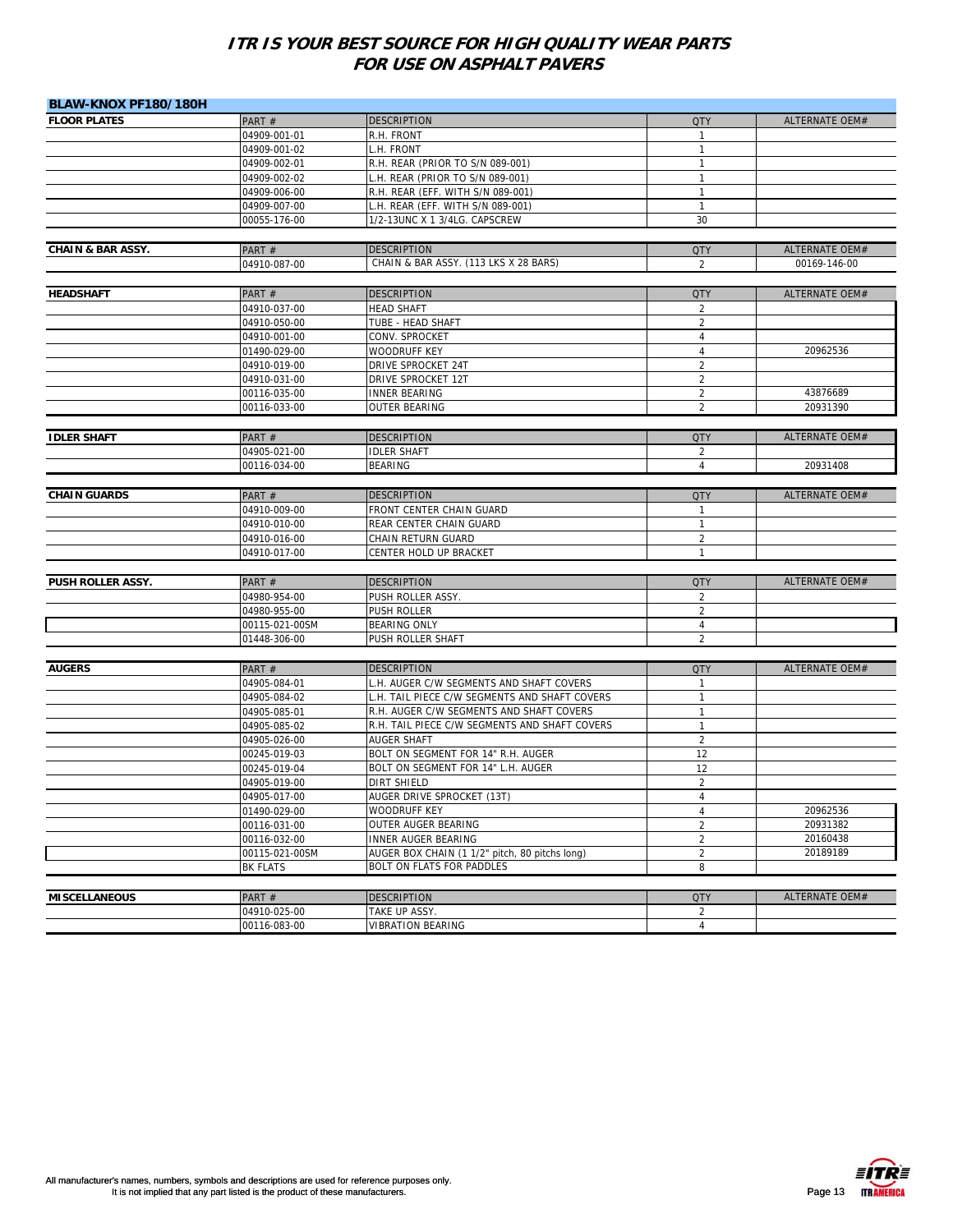| BLAW-KNOX PF200/200B                |                                |                                                                      |                                  |                       |
|-------------------------------------|--------------------------------|----------------------------------------------------------------------|----------------------------------|-----------------------|
| <b>FLOOR PLATES</b>                 | PART#                          | <b>DESCRIPTION</b>                                                   | <b>QTY</b>                       | ALTERNATE OEM#        |
|                                     | 04982-404-00                   | L.H. REAR FLOOR PLATE                                                | $\mathbf{1}$                     |                       |
|                                     | 04982-405-00                   | R.H. REAR FLOOR PLATE                                                | $\mathbf{1}$                     |                       |
|                                     | 04982-406-00                   | L.H. FRONT FLOOR PLATE                                               | $\mathbf{1}$                     |                       |
|                                     | 04982-407-00                   | R.H. FRONT FLOOR PLATE                                               | $\mathbf{1}$                     |                       |
|                                     | 04982-408-00                   | REAR CURVED FLOOR PLATE                                              | $\overline{2}$                   |                       |
|                                     | 00055-176-00                   | 1/2-13UNC X 1 3/4LG. CAPSCREW                                        | 38                               |                       |
|                                     |                                |                                                                      |                                  |                       |
| <b>CHAIN &amp; BAR ASSY.</b>        | PART#                          | <b>DESCRIPTION</b>                                                   | <b>QTY</b>                       | ALTERNATE OEM#        |
|                                     | 04982-872-00                   | CHAIN & BAR ASSY. (28 BARS, 13 LINKS)                                | $\overline{2}$                   | 04982-394-00          |
|                                     |                                |                                                                      |                                  |                       |
| <b>HEADSHAFT</b>                    | PART#                          | <b>DESCRIPTION</b>                                                   | <b>QTY</b>                       | ALTERNATE OEM#        |
|                                     | 04982-000-18                   | <b>HEADSHAFT</b>                                                     | 2                                |                       |
|                                     | 01490-029-00                   | WOODRUFF KEY                                                         | $\overline{4}$                   | 20962536              |
|                                     | 04982-000-17                   | CONV. DRIVE SPROCKET                                                 | $\overline{4}$                   | 21057880              |
|                                     | 00116-113-00                   | <b>INNER BEARING</b>                                                 | $\overline{2}$                   | 20292165              |
|                                     | 00116-019-00                   | <b>OUTER BEARING</b>                                                 | $\overline{2}$                   | 20931374              |
|                                     |                                |                                                                      |                                  |                       |
| <b>IDLER SHAFT</b>                  | PART#                          | <b>DESCRIPTION</b>                                                   | <b>QTY</b>                       | ALTERNATE OEM#        |
|                                     | 04982-262-00                   | <b>IDLER SHAFT</b>                                                   | $\overline{2}$                   |                       |
|                                     | 00116-035-00                   | <b>BEARING</b>                                                       | $\overline{4}$                   | 43876689              |
| <b>CHAIN GUARDS</b>                 | PART#                          | <b>DESCRIPTION</b>                                                   | <b>QTY</b>                       | <b>ALTERNATE OEM#</b> |
|                                     | 04982-988-00                   | CHAIN GUARD REAR CENTER                                              | $\mathbf{1}$                     |                       |
|                                     | 04982-796-00                   | CHAIN GUARD FRONT CENTER                                             | $\mathbf{1}$                     |                       |
|                                     | 04982-849-00L                  | CHAIN GUARD FRONT OUTER L.H.                                         | $\mathbf{1}$                     |                       |
|                                     | 04982-849-00R                  | CHAIN GUARD FRONT OUTER R.H.                                         | $\mathbf{1}$                     |                       |
|                                     | 04982-765-00                   | CHAIN GUARD REAR OUTER L.H.                                          | 1                                |                       |
|                                     | 04982-764-00                   | CHAIN GUARD REAR OUTER R.H.                                          | $\mathbf{1}$                     |                       |
|                                     | 04982-562-00                   | CHAIN RETURN GUIDE                                                   | 1                                |                       |
|                                     | 04982-451-00                   | CHAIN RETURN GUIDE OUTER                                             | $\overline{2}$                   |                       |
|                                     | 04982-563-00                   | <b>WEAR INSERT</b>                                                   | $\overline{4}$                   | 21060264              |
|                                     |                                |                                                                      |                                  |                       |
| <b>PUSH ROLLER</b>                  |                                | <b>DESCRIPTION</b>                                                   |                                  |                       |
|                                     |                                |                                                                      |                                  |                       |
|                                     | PART#                          |                                                                      | <b>QTY</b>                       | ALTERNATE OEM#        |
|                                     | 04980-954-00                   | PUSH ROLLER ASSY.                                                    | $\overline{2}$<br>$\overline{2}$ |                       |
|                                     | 04980-955-00                   | PUSH ROLLER ONLY                                                     | 4                                |                       |
|                                     | 00115-021-00SM<br>01448-306-00 | <b>BEARING ONLY</b><br>PUSH ROLLER SHAFT                             | $\overline{2}$                   |                       |
|                                     |                                |                                                                      |                                  |                       |
| <b>AUGERS - BEGINNING AT SERIAL</b> |                                |                                                                      |                                  | ALTERNATE OEM#        |
| #20014-01                           | PART#                          | <b>DESCRIPTION</b>                                                   | <b>QTY</b>                       |                       |
|                                     | 00680-230-00                   | L.H. AUGER SECTION                                                   | $\mathbf{1}$                     | 20955274              |
|                                     | 00680-231-00                   | R.H. AUGER SECTION                                                   | 1                                | 20955282              |
|                                     | 00680-232-00                   | <b>BEARING SHIELD</b>                                                | $\overline{2}$                   | 20955290              |
|                                     | 00680-187-00                   | L.H. AUGER SECTION                                                   | 3                                | 20954988              |
|                                     | 00680-188-00                   | R.H. AUGER SECTION                                                   | 3                                | 20955001              |
|                                     | 00680-187-01                   | L.H. AUGER SECTION                                                   | $\overline{2}$                   | 20954996              |
|                                     | 00680-188-01                   | <b>R.H. AUGER SECTION</b>                                            | $\overline{2}$                   | 20955019              |
|                                     | 00680-233-00                   | L.H. AUGER SECTION                                                   | $\mathbf{1}$                     | 20206421              |
|                                     | 00680-234-00                   | R.H. AUGER SECTION                                                   | $\mathbf{1}$                     | 20206439              |
|                                     | 00680-235-00                   | <b>SHAFT COVER</b>                                                   | $\overline{2}$                   | 20955308              |
|                                     | 00680-204-00                   | <b>SHAFT COVER</b>                                                   | $\overline{2}$                   | 20955100              |
|                                     | 00680-210-00                   | <b>DIRT SHIELD</b>                                                   | $\overline{2}$                   |                       |
|                                     | 04982-000-23                   | AUGER SHAFT                                                          | $\overline{2}$                   |                       |
|                                     | 04982-576-00                   | FELT WASHER                                                          | 4                                |                       |
|                                     | 04982-577-00                   | <b>FELT WASHER</b>                                                   | 12                               |                       |
|                                     | 04982-578-00                   | FELT WASHER                                                          | 8                                |                       |
|                                     | 00116-114-00                   | <b>BEARING OUTER</b>                                                 | $\overline{a}$                   | 20931564              |
|                                     | 00116-113-00                   | <b>BEARING INNER</b>                                                 | $\sqrt{2}$                       | 20292165              |
|                                     | 00045-186-00                   | 1/2 X 4 1/4LG. SOCKET CAPSCREW                                       | 18                               |                       |
|                                     | ASA120H<br>00216-010-00        | AUGER BOX CHAIN (1 1/2" pitch, 80 pitchs long)<br>1/2"UNC STOVER NUT | $\sqrt{2}$<br>18                 | 20189189              |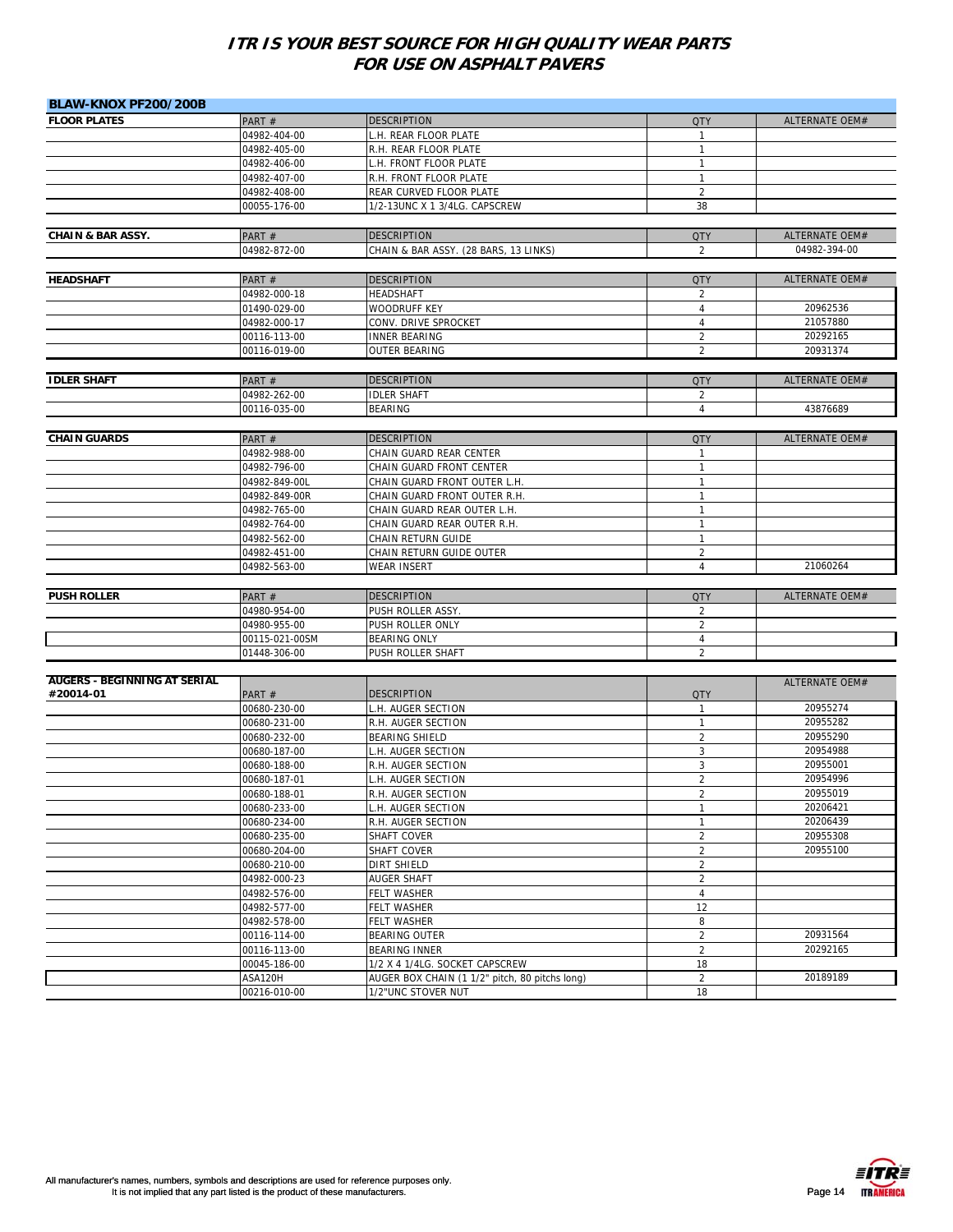| PART#<br><b>DESCRIPTION</b><br><b>QTY</b><br>01<br>20955274<br>00680-230-00<br>L.H. AUGER SECTION<br>1<br>20955282<br>$\mathbf{1}$<br>00680-231-00<br>R.H. AUGER SECTION<br>20955290<br>00680-232-00<br><b>BEARING SHIELD</b><br>$\overline{2}$<br>20954988<br>3<br>00680-187-00<br>L.H. AUGER SECTION<br>R.H. AUGER SECTION<br>$\mathbf{3}$<br>20955001<br>00680-188-00<br>$\overline{2}$<br>20954996<br>00680-187-01<br>L.H. AUGER SECTION<br>20955019<br>R.H. AUGER SECTION<br>$\overline{2}$<br>00680-188-01<br>20206421<br>L.H. AUGER SECTION<br>$\mathbf{1}$<br>00680-233-00<br>20206439<br>$\mathbf{1}$<br>00680-234-00<br>R.H. AUGER SECTION<br>$\mathbf{1}$<br>00680-208-00<br>L.H. KICKOUT PADDLE<br>00680-209-00<br>R.H. KICKOUT PADDLE<br>$\overline{1}$<br>$\sqrt{2}$<br>04982-000-23<br><b>AUGER SHAFT</b><br>$\overline{2}$<br>00680-204-00<br>SHAFT COVER<br>$\overline{2}$<br>00680-210-00<br><b>DIRT SHIELD</b><br>$\overline{4}$<br>04982-576-00<br><b>FELT WASHER</b><br>12<br>04982-577-00<br><b>FELT WASHER</b><br>8<br>04982-578-00<br><b>FELT WASHER</b><br>$\overline{2}$<br>20931564<br>00116-114-00<br><b>BEARING OUTER</b><br>$\overline{2}$<br>20292165<br>00116-113-00<br><b>BEARING INNER</b><br>00045-186-00<br>1/2 X 4 1/4LG. SOCKET CAPSCREW<br>18<br>20189189<br>$\overline{2}$<br>ASA120H<br>AUGER BOX CHAIN (1 1/2" pitch, 80 pitchs long)<br>18<br>1/2"UNC STOVER NUT<br>00216-010-00<br><b>BLAW-KNOX PF2181</b><br><b>ALTERNATE OEM#</b><br>PART#<br><b>QTY</b><br><b>FLOOR PLATES</b><br><b>DESCRIPTION</b><br>20309886<br>04975-006-02<br>R.H. FRONT<br>$\mathbf{1}$<br>20309894<br>04975-006-03<br>L.H. FRONT<br>1<br>20309902<br>$\sqrt{2}$<br>04975-006-04<br><b>MIDDLE</b><br>$\overline{2}$<br>20309878<br>04975-006-01<br><b>REAR</b><br><b>ALTERNATE OEM#</b><br><b>DESCRIPTION</b><br><b>CHAINS</b><br>PART#<br><b>QTY</b><br>00169-152-00<br>C & B ASSEMBLY (100 LINK 25 BAR)<br>$\mathbf{2}$<br>00169-173-00<br>1 PITCH REPAIR KIT<br>$\mathbf{1}$<br>21057880<br><b>CONVEYOR SPROCKET</b><br>$\overline{2}$<br>04982-000-17<br>$\overline{2}$<br>21058888<br>04982-281-00<br><b>26 TOOTH DRIVE SPROCKET</b><br>20962536<br>01490-029-00<br><b>WOODRUFF KEY</b><br>$\sqrt{4}$<br>04982-562-00<br>CHAIN RETURN GUIDE<br>$\mathbf{1}$<br>$\overline{2}$<br>21060264<br>04982-563-00<br><b>WEAR INSERT</b><br><b>DESCRIPTION</b><br><b>QTY</b><br>ALTERNATE OEM#<br><b>AUGERS</b><br>PART#<br>20955274<br>00680-230-00<br>QUARTER AUGER L.H. (KICK IN)<br>$\mathbf{1}$<br>QUARTER AUGER R.H. (KICK IN)<br>20955282<br>00680-231-00<br>$\mathbf{1}$<br>20954988<br>3/4 AUGER L.H. (13-7/8")<br>$\mathbf{1}$<br>00680-187-00<br>20955001<br>00680-188-00<br>3/4 AUGER R.H. (13-7/8")<br>$\mathbf{1}$<br>20954996<br>$\overline{2}$<br>3/4 AUGER L.H. (11-1/2")<br>00680-187-01<br>3/4 AUGER R.H. (11-1/2")<br>20955019<br>00680-188-01<br>2<br>20955100<br>AUGER SHAFT COVER<br>$\sqrt{2}$<br>00680-204-00<br>20206421<br>00680-233-00<br>1/2 AUGER L.H. (KICK OUT)<br>1<br>1/2 AUGER R.H. (KICK OUT)<br>20206439<br>00680-234-00<br>$\mathbf{1}$<br>21140975<br>07628-446-00<br>AUGER DRIVE SPROCKET<br>$\overline{2}$<br>$\overline{2}$<br><b>AUGER SHAFT COVER</b><br>00680-235-00<br>20189189<br>ASA120H<br>AUGER BOX CHAIN (1 1/2" pitch, 80 pitchs long<br>$\overline{2}$<br><b>BLAW-KNOX PF220</b><br>ALTERNATE OEM#<br>PART#<br><b>DESCRIPTION</b><br><b>QTY</b><br><b>CHAIN &amp; BAR ASSY.</b><br>04980-519-00<br>04980-553-00<br>CHAIN & BAR ASSY. (117 LK X 29 BARS)<br>2<br>$\overline{4}$<br>04980-502-00<br>CONV. DRIVE SPROCKET<br>ALTERNATE OEM#<br>PART#<br><b>DESCRIPTION</b><br><b>QTY</b><br><b>PUSH ROLLERS</b><br>04980-954-00<br>PUSH ROLLER ASSY.<br>2<br>$\overline{2}$<br>04980-955-00<br><b>PUSH ROLLERS</b><br>00115-021-00SM<br><b>BEARING ONLY</b><br>4<br>$\overline{2}$<br>PUSH ROLLER SHAFTS<br>01448-306-00 | <b>AUGERS - PRIOR TO SERIAL #20014-</b> |  | ALTERNATE OEM# |
|----------------------------------------------------------------------------------------------------------------------------------------------------------------------------------------------------------------------------------------------------------------------------------------------------------------------------------------------------------------------------------------------------------------------------------------------------------------------------------------------------------------------------------------------------------------------------------------------------------------------------------------------------------------------------------------------------------------------------------------------------------------------------------------------------------------------------------------------------------------------------------------------------------------------------------------------------------------------------------------------------------------------------------------------------------------------------------------------------------------------------------------------------------------------------------------------------------------------------------------------------------------------------------------------------------------------------------------------------------------------------------------------------------------------------------------------------------------------------------------------------------------------------------------------------------------------------------------------------------------------------------------------------------------------------------------------------------------------------------------------------------------------------------------------------------------------------------------------------------------------------------------------------------------------------------------------------------------------------------------------------------------------------------------------------------------------------------------------------------------------------------------------------------------------------------------------------------------------------------------------------------------------------------------------------------------------------------------------------------------------------------------------------------------------------------------------------------------------------------------------------------------------------------------------------------------------------------------------------------------------------------------------------------------------------------------------------------------------------------------------------------------------------------------------------------------------------------------------------------------------------------------------------------------------------------------------------------------------------------------------------------------------------------------------------------------------------------------------------------------------------------------------------------------------------------------------------------------------------------------------------------------------------------------------------------------------------------------------------------------------------------------------------------------------------------------------------------------------------------------------------------------------------------------------------------------------------------------------------------------------------------------------------------------------------------------------------------------------------------------------------------------------------------------------------------------------------------------------------------------------------------------------|-----------------------------------------|--|----------------|
|                                                                                                                                                                                                                                                                                                                                                                                                                                                                                                                                                                                                                                                                                                                                                                                                                                                                                                                                                                                                                                                                                                                                                                                                                                                                                                                                                                                                                                                                                                                                                                                                                                                                                                                                                                                                                                                                                                                                                                                                                                                                                                                                                                                                                                                                                                                                                                                                                                                                                                                                                                                                                                                                                                                                                                                                                                                                                                                                                                                                                                                                                                                                                                                                                                                                                                                                                                                                                                                                                                                                                                                                                                                                                                                                                                                                                                                                                              |                                         |  |                |
|                                                                                                                                                                                                                                                                                                                                                                                                                                                                                                                                                                                                                                                                                                                                                                                                                                                                                                                                                                                                                                                                                                                                                                                                                                                                                                                                                                                                                                                                                                                                                                                                                                                                                                                                                                                                                                                                                                                                                                                                                                                                                                                                                                                                                                                                                                                                                                                                                                                                                                                                                                                                                                                                                                                                                                                                                                                                                                                                                                                                                                                                                                                                                                                                                                                                                                                                                                                                                                                                                                                                                                                                                                                                                                                                                                                                                                                                                              |                                         |  |                |
|                                                                                                                                                                                                                                                                                                                                                                                                                                                                                                                                                                                                                                                                                                                                                                                                                                                                                                                                                                                                                                                                                                                                                                                                                                                                                                                                                                                                                                                                                                                                                                                                                                                                                                                                                                                                                                                                                                                                                                                                                                                                                                                                                                                                                                                                                                                                                                                                                                                                                                                                                                                                                                                                                                                                                                                                                                                                                                                                                                                                                                                                                                                                                                                                                                                                                                                                                                                                                                                                                                                                                                                                                                                                                                                                                                                                                                                                                              |                                         |  |                |
|                                                                                                                                                                                                                                                                                                                                                                                                                                                                                                                                                                                                                                                                                                                                                                                                                                                                                                                                                                                                                                                                                                                                                                                                                                                                                                                                                                                                                                                                                                                                                                                                                                                                                                                                                                                                                                                                                                                                                                                                                                                                                                                                                                                                                                                                                                                                                                                                                                                                                                                                                                                                                                                                                                                                                                                                                                                                                                                                                                                                                                                                                                                                                                                                                                                                                                                                                                                                                                                                                                                                                                                                                                                                                                                                                                                                                                                                                              |                                         |  |                |
|                                                                                                                                                                                                                                                                                                                                                                                                                                                                                                                                                                                                                                                                                                                                                                                                                                                                                                                                                                                                                                                                                                                                                                                                                                                                                                                                                                                                                                                                                                                                                                                                                                                                                                                                                                                                                                                                                                                                                                                                                                                                                                                                                                                                                                                                                                                                                                                                                                                                                                                                                                                                                                                                                                                                                                                                                                                                                                                                                                                                                                                                                                                                                                                                                                                                                                                                                                                                                                                                                                                                                                                                                                                                                                                                                                                                                                                                                              |                                         |  |                |
|                                                                                                                                                                                                                                                                                                                                                                                                                                                                                                                                                                                                                                                                                                                                                                                                                                                                                                                                                                                                                                                                                                                                                                                                                                                                                                                                                                                                                                                                                                                                                                                                                                                                                                                                                                                                                                                                                                                                                                                                                                                                                                                                                                                                                                                                                                                                                                                                                                                                                                                                                                                                                                                                                                                                                                                                                                                                                                                                                                                                                                                                                                                                                                                                                                                                                                                                                                                                                                                                                                                                                                                                                                                                                                                                                                                                                                                                                              |                                         |  |                |
|                                                                                                                                                                                                                                                                                                                                                                                                                                                                                                                                                                                                                                                                                                                                                                                                                                                                                                                                                                                                                                                                                                                                                                                                                                                                                                                                                                                                                                                                                                                                                                                                                                                                                                                                                                                                                                                                                                                                                                                                                                                                                                                                                                                                                                                                                                                                                                                                                                                                                                                                                                                                                                                                                                                                                                                                                                                                                                                                                                                                                                                                                                                                                                                                                                                                                                                                                                                                                                                                                                                                                                                                                                                                                                                                                                                                                                                                                              |                                         |  |                |
|                                                                                                                                                                                                                                                                                                                                                                                                                                                                                                                                                                                                                                                                                                                                                                                                                                                                                                                                                                                                                                                                                                                                                                                                                                                                                                                                                                                                                                                                                                                                                                                                                                                                                                                                                                                                                                                                                                                                                                                                                                                                                                                                                                                                                                                                                                                                                                                                                                                                                                                                                                                                                                                                                                                                                                                                                                                                                                                                                                                                                                                                                                                                                                                                                                                                                                                                                                                                                                                                                                                                                                                                                                                                                                                                                                                                                                                                                              |                                         |  |                |
|                                                                                                                                                                                                                                                                                                                                                                                                                                                                                                                                                                                                                                                                                                                                                                                                                                                                                                                                                                                                                                                                                                                                                                                                                                                                                                                                                                                                                                                                                                                                                                                                                                                                                                                                                                                                                                                                                                                                                                                                                                                                                                                                                                                                                                                                                                                                                                                                                                                                                                                                                                                                                                                                                                                                                                                                                                                                                                                                                                                                                                                                                                                                                                                                                                                                                                                                                                                                                                                                                                                                                                                                                                                                                                                                                                                                                                                                                              |                                         |  |                |
|                                                                                                                                                                                                                                                                                                                                                                                                                                                                                                                                                                                                                                                                                                                                                                                                                                                                                                                                                                                                                                                                                                                                                                                                                                                                                                                                                                                                                                                                                                                                                                                                                                                                                                                                                                                                                                                                                                                                                                                                                                                                                                                                                                                                                                                                                                                                                                                                                                                                                                                                                                                                                                                                                                                                                                                                                                                                                                                                                                                                                                                                                                                                                                                                                                                                                                                                                                                                                                                                                                                                                                                                                                                                                                                                                                                                                                                                                              |                                         |  |                |
|                                                                                                                                                                                                                                                                                                                                                                                                                                                                                                                                                                                                                                                                                                                                                                                                                                                                                                                                                                                                                                                                                                                                                                                                                                                                                                                                                                                                                                                                                                                                                                                                                                                                                                                                                                                                                                                                                                                                                                                                                                                                                                                                                                                                                                                                                                                                                                                                                                                                                                                                                                                                                                                                                                                                                                                                                                                                                                                                                                                                                                                                                                                                                                                                                                                                                                                                                                                                                                                                                                                                                                                                                                                                                                                                                                                                                                                                                              |                                         |  |                |
|                                                                                                                                                                                                                                                                                                                                                                                                                                                                                                                                                                                                                                                                                                                                                                                                                                                                                                                                                                                                                                                                                                                                                                                                                                                                                                                                                                                                                                                                                                                                                                                                                                                                                                                                                                                                                                                                                                                                                                                                                                                                                                                                                                                                                                                                                                                                                                                                                                                                                                                                                                                                                                                                                                                                                                                                                                                                                                                                                                                                                                                                                                                                                                                                                                                                                                                                                                                                                                                                                                                                                                                                                                                                                                                                                                                                                                                                                              |                                         |  |                |
|                                                                                                                                                                                                                                                                                                                                                                                                                                                                                                                                                                                                                                                                                                                                                                                                                                                                                                                                                                                                                                                                                                                                                                                                                                                                                                                                                                                                                                                                                                                                                                                                                                                                                                                                                                                                                                                                                                                                                                                                                                                                                                                                                                                                                                                                                                                                                                                                                                                                                                                                                                                                                                                                                                                                                                                                                                                                                                                                                                                                                                                                                                                                                                                                                                                                                                                                                                                                                                                                                                                                                                                                                                                                                                                                                                                                                                                                                              |                                         |  |                |
|                                                                                                                                                                                                                                                                                                                                                                                                                                                                                                                                                                                                                                                                                                                                                                                                                                                                                                                                                                                                                                                                                                                                                                                                                                                                                                                                                                                                                                                                                                                                                                                                                                                                                                                                                                                                                                                                                                                                                                                                                                                                                                                                                                                                                                                                                                                                                                                                                                                                                                                                                                                                                                                                                                                                                                                                                                                                                                                                                                                                                                                                                                                                                                                                                                                                                                                                                                                                                                                                                                                                                                                                                                                                                                                                                                                                                                                                                              |                                         |  |                |
|                                                                                                                                                                                                                                                                                                                                                                                                                                                                                                                                                                                                                                                                                                                                                                                                                                                                                                                                                                                                                                                                                                                                                                                                                                                                                                                                                                                                                                                                                                                                                                                                                                                                                                                                                                                                                                                                                                                                                                                                                                                                                                                                                                                                                                                                                                                                                                                                                                                                                                                                                                                                                                                                                                                                                                                                                                                                                                                                                                                                                                                                                                                                                                                                                                                                                                                                                                                                                                                                                                                                                                                                                                                                                                                                                                                                                                                                                              |                                         |  |                |
|                                                                                                                                                                                                                                                                                                                                                                                                                                                                                                                                                                                                                                                                                                                                                                                                                                                                                                                                                                                                                                                                                                                                                                                                                                                                                                                                                                                                                                                                                                                                                                                                                                                                                                                                                                                                                                                                                                                                                                                                                                                                                                                                                                                                                                                                                                                                                                                                                                                                                                                                                                                                                                                                                                                                                                                                                                                                                                                                                                                                                                                                                                                                                                                                                                                                                                                                                                                                                                                                                                                                                                                                                                                                                                                                                                                                                                                                                              |                                         |  |                |
|                                                                                                                                                                                                                                                                                                                                                                                                                                                                                                                                                                                                                                                                                                                                                                                                                                                                                                                                                                                                                                                                                                                                                                                                                                                                                                                                                                                                                                                                                                                                                                                                                                                                                                                                                                                                                                                                                                                                                                                                                                                                                                                                                                                                                                                                                                                                                                                                                                                                                                                                                                                                                                                                                                                                                                                                                                                                                                                                                                                                                                                                                                                                                                                                                                                                                                                                                                                                                                                                                                                                                                                                                                                                                                                                                                                                                                                                                              |                                         |  |                |
|                                                                                                                                                                                                                                                                                                                                                                                                                                                                                                                                                                                                                                                                                                                                                                                                                                                                                                                                                                                                                                                                                                                                                                                                                                                                                                                                                                                                                                                                                                                                                                                                                                                                                                                                                                                                                                                                                                                                                                                                                                                                                                                                                                                                                                                                                                                                                                                                                                                                                                                                                                                                                                                                                                                                                                                                                                                                                                                                                                                                                                                                                                                                                                                                                                                                                                                                                                                                                                                                                                                                                                                                                                                                                                                                                                                                                                                                                              |                                         |  |                |
|                                                                                                                                                                                                                                                                                                                                                                                                                                                                                                                                                                                                                                                                                                                                                                                                                                                                                                                                                                                                                                                                                                                                                                                                                                                                                                                                                                                                                                                                                                                                                                                                                                                                                                                                                                                                                                                                                                                                                                                                                                                                                                                                                                                                                                                                                                                                                                                                                                                                                                                                                                                                                                                                                                                                                                                                                                                                                                                                                                                                                                                                                                                                                                                                                                                                                                                                                                                                                                                                                                                                                                                                                                                                                                                                                                                                                                                                                              |                                         |  |                |
|                                                                                                                                                                                                                                                                                                                                                                                                                                                                                                                                                                                                                                                                                                                                                                                                                                                                                                                                                                                                                                                                                                                                                                                                                                                                                                                                                                                                                                                                                                                                                                                                                                                                                                                                                                                                                                                                                                                                                                                                                                                                                                                                                                                                                                                                                                                                                                                                                                                                                                                                                                                                                                                                                                                                                                                                                                                                                                                                                                                                                                                                                                                                                                                                                                                                                                                                                                                                                                                                                                                                                                                                                                                                                                                                                                                                                                                                                              |                                         |  |                |
|                                                                                                                                                                                                                                                                                                                                                                                                                                                                                                                                                                                                                                                                                                                                                                                                                                                                                                                                                                                                                                                                                                                                                                                                                                                                                                                                                                                                                                                                                                                                                                                                                                                                                                                                                                                                                                                                                                                                                                                                                                                                                                                                                                                                                                                                                                                                                                                                                                                                                                                                                                                                                                                                                                                                                                                                                                                                                                                                                                                                                                                                                                                                                                                                                                                                                                                                                                                                                                                                                                                                                                                                                                                                                                                                                                                                                                                                                              |                                         |  |                |
|                                                                                                                                                                                                                                                                                                                                                                                                                                                                                                                                                                                                                                                                                                                                                                                                                                                                                                                                                                                                                                                                                                                                                                                                                                                                                                                                                                                                                                                                                                                                                                                                                                                                                                                                                                                                                                                                                                                                                                                                                                                                                                                                                                                                                                                                                                                                                                                                                                                                                                                                                                                                                                                                                                                                                                                                                                                                                                                                                                                                                                                                                                                                                                                                                                                                                                                                                                                                                                                                                                                                                                                                                                                                                                                                                                                                                                                                                              |                                         |  |                |
|                                                                                                                                                                                                                                                                                                                                                                                                                                                                                                                                                                                                                                                                                                                                                                                                                                                                                                                                                                                                                                                                                                                                                                                                                                                                                                                                                                                                                                                                                                                                                                                                                                                                                                                                                                                                                                                                                                                                                                                                                                                                                                                                                                                                                                                                                                                                                                                                                                                                                                                                                                                                                                                                                                                                                                                                                                                                                                                                                                                                                                                                                                                                                                                                                                                                                                                                                                                                                                                                                                                                                                                                                                                                                                                                                                                                                                                                                              |                                         |  |                |
|                                                                                                                                                                                                                                                                                                                                                                                                                                                                                                                                                                                                                                                                                                                                                                                                                                                                                                                                                                                                                                                                                                                                                                                                                                                                                                                                                                                                                                                                                                                                                                                                                                                                                                                                                                                                                                                                                                                                                                                                                                                                                                                                                                                                                                                                                                                                                                                                                                                                                                                                                                                                                                                                                                                                                                                                                                                                                                                                                                                                                                                                                                                                                                                                                                                                                                                                                                                                                                                                                                                                                                                                                                                                                                                                                                                                                                                                                              |                                         |  |                |
|                                                                                                                                                                                                                                                                                                                                                                                                                                                                                                                                                                                                                                                                                                                                                                                                                                                                                                                                                                                                                                                                                                                                                                                                                                                                                                                                                                                                                                                                                                                                                                                                                                                                                                                                                                                                                                                                                                                                                                                                                                                                                                                                                                                                                                                                                                                                                                                                                                                                                                                                                                                                                                                                                                                                                                                                                                                                                                                                                                                                                                                                                                                                                                                                                                                                                                                                                                                                                                                                                                                                                                                                                                                                                                                                                                                                                                                                                              |                                         |  |                |
|                                                                                                                                                                                                                                                                                                                                                                                                                                                                                                                                                                                                                                                                                                                                                                                                                                                                                                                                                                                                                                                                                                                                                                                                                                                                                                                                                                                                                                                                                                                                                                                                                                                                                                                                                                                                                                                                                                                                                                                                                                                                                                                                                                                                                                                                                                                                                                                                                                                                                                                                                                                                                                                                                                                                                                                                                                                                                                                                                                                                                                                                                                                                                                                                                                                                                                                                                                                                                                                                                                                                                                                                                                                                                                                                                                                                                                                                                              |                                         |  |                |
|                                                                                                                                                                                                                                                                                                                                                                                                                                                                                                                                                                                                                                                                                                                                                                                                                                                                                                                                                                                                                                                                                                                                                                                                                                                                                                                                                                                                                                                                                                                                                                                                                                                                                                                                                                                                                                                                                                                                                                                                                                                                                                                                                                                                                                                                                                                                                                                                                                                                                                                                                                                                                                                                                                                                                                                                                                                                                                                                                                                                                                                                                                                                                                                                                                                                                                                                                                                                                                                                                                                                                                                                                                                                                                                                                                                                                                                                                              |                                         |  |                |
|                                                                                                                                                                                                                                                                                                                                                                                                                                                                                                                                                                                                                                                                                                                                                                                                                                                                                                                                                                                                                                                                                                                                                                                                                                                                                                                                                                                                                                                                                                                                                                                                                                                                                                                                                                                                                                                                                                                                                                                                                                                                                                                                                                                                                                                                                                                                                                                                                                                                                                                                                                                                                                                                                                                                                                                                                                                                                                                                                                                                                                                                                                                                                                                                                                                                                                                                                                                                                                                                                                                                                                                                                                                                                                                                                                                                                                                                                              |                                         |  |                |
|                                                                                                                                                                                                                                                                                                                                                                                                                                                                                                                                                                                                                                                                                                                                                                                                                                                                                                                                                                                                                                                                                                                                                                                                                                                                                                                                                                                                                                                                                                                                                                                                                                                                                                                                                                                                                                                                                                                                                                                                                                                                                                                                                                                                                                                                                                                                                                                                                                                                                                                                                                                                                                                                                                                                                                                                                                                                                                                                                                                                                                                                                                                                                                                                                                                                                                                                                                                                                                                                                                                                                                                                                                                                                                                                                                                                                                                                                              |                                         |  |                |
|                                                                                                                                                                                                                                                                                                                                                                                                                                                                                                                                                                                                                                                                                                                                                                                                                                                                                                                                                                                                                                                                                                                                                                                                                                                                                                                                                                                                                                                                                                                                                                                                                                                                                                                                                                                                                                                                                                                                                                                                                                                                                                                                                                                                                                                                                                                                                                                                                                                                                                                                                                                                                                                                                                                                                                                                                                                                                                                                                                                                                                                                                                                                                                                                                                                                                                                                                                                                                                                                                                                                                                                                                                                                                                                                                                                                                                                                                              |                                         |  |                |
|                                                                                                                                                                                                                                                                                                                                                                                                                                                                                                                                                                                                                                                                                                                                                                                                                                                                                                                                                                                                                                                                                                                                                                                                                                                                                                                                                                                                                                                                                                                                                                                                                                                                                                                                                                                                                                                                                                                                                                                                                                                                                                                                                                                                                                                                                                                                                                                                                                                                                                                                                                                                                                                                                                                                                                                                                                                                                                                                                                                                                                                                                                                                                                                                                                                                                                                                                                                                                                                                                                                                                                                                                                                                                                                                                                                                                                                                                              |                                         |  |                |
|                                                                                                                                                                                                                                                                                                                                                                                                                                                                                                                                                                                                                                                                                                                                                                                                                                                                                                                                                                                                                                                                                                                                                                                                                                                                                                                                                                                                                                                                                                                                                                                                                                                                                                                                                                                                                                                                                                                                                                                                                                                                                                                                                                                                                                                                                                                                                                                                                                                                                                                                                                                                                                                                                                                                                                                                                                                                                                                                                                                                                                                                                                                                                                                                                                                                                                                                                                                                                                                                                                                                                                                                                                                                                                                                                                                                                                                                                              |                                         |  |                |
|                                                                                                                                                                                                                                                                                                                                                                                                                                                                                                                                                                                                                                                                                                                                                                                                                                                                                                                                                                                                                                                                                                                                                                                                                                                                                                                                                                                                                                                                                                                                                                                                                                                                                                                                                                                                                                                                                                                                                                                                                                                                                                                                                                                                                                                                                                                                                                                                                                                                                                                                                                                                                                                                                                                                                                                                                                                                                                                                                                                                                                                                                                                                                                                                                                                                                                                                                                                                                                                                                                                                                                                                                                                                                                                                                                                                                                                                                              |                                         |  |                |
|                                                                                                                                                                                                                                                                                                                                                                                                                                                                                                                                                                                                                                                                                                                                                                                                                                                                                                                                                                                                                                                                                                                                                                                                                                                                                                                                                                                                                                                                                                                                                                                                                                                                                                                                                                                                                                                                                                                                                                                                                                                                                                                                                                                                                                                                                                                                                                                                                                                                                                                                                                                                                                                                                                                                                                                                                                                                                                                                                                                                                                                                                                                                                                                                                                                                                                                                                                                                                                                                                                                                                                                                                                                                                                                                                                                                                                                                                              |                                         |  |                |
|                                                                                                                                                                                                                                                                                                                                                                                                                                                                                                                                                                                                                                                                                                                                                                                                                                                                                                                                                                                                                                                                                                                                                                                                                                                                                                                                                                                                                                                                                                                                                                                                                                                                                                                                                                                                                                                                                                                                                                                                                                                                                                                                                                                                                                                                                                                                                                                                                                                                                                                                                                                                                                                                                                                                                                                                                                                                                                                                                                                                                                                                                                                                                                                                                                                                                                                                                                                                                                                                                                                                                                                                                                                                                                                                                                                                                                                                                              |                                         |  |                |
|                                                                                                                                                                                                                                                                                                                                                                                                                                                                                                                                                                                                                                                                                                                                                                                                                                                                                                                                                                                                                                                                                                                                                                                                                                                                                                                                                                                                                                                                                                                                                                                                                                                                                                                                                                                                                                                                                                                                                                                                                                                                                                                                                                                                                                                                                                                                                                                                                                                                                                                                                                                                                                                                                                                                                                                                                                                                                                                                                                                                                                                                                                                                                                                                                                                                                                                                                                                                                                                                                                                                                                                                                                                                                                                                                                                                                                                                                              |                                         |  |                |
|                                                                                                                                                                                                                                                                                                                                                                                                                                                                                                                                                                                                                                                                                                                                                                                                                                                                                                                                                                                                                                                                                                                                                                                                                                                                                                                                                                                                                                                                                                                                                                                                                                                                                                                                                                                                                                                                                                                                                                                                                                                                                                                                                                                                                                                                                                                                                                                                                                                                                                                                                                                                                                                                                                                                                                                                                                                                                                                                                                                                                                                                                                                                                                                                                                                                                                                                                                                                                                                                                                                                                                                                                                                                                                                                                                                                                                                                                              |                                         |  |                |
|                                                                                                                                                                                                                                                                                                                                                                                                                                                                                                                                                                                                                                                                                                                                                                                                                                                                                                                                                                                                                                                                                                                                                                                                                                                                                                                                                                                                                                                                                                                                                                                                                                                                                                                                                                                                                                                                                                                                                                                                                                                                                                                                                                                                                                                                                                                                                                                                                                                                                                                                                                                                                                                                                                                                                                                                                                                                                                                                                                                                                                                                                                                                                                                                                                                                                                                                                                                                                                                                                                                                                                                                                                                                                                                                                                                                                                                                                              |                                         |  |                |
|                                                                                                                                                                                                                                                                                                                                                                                                                                                                                                                                                                                                                                                                                                                                                                                                                                                                                                                                                                                                                                                                                                                                                                                                                                                                                                                                                                                                                                                                                                                                                                                                                                                                                                                                                                                                                                                                                                                                                                                                                                                                                                                                                                                                                                                                                                                                                                                                                                                                                                                                                                                                                                                                                                                                                                                                                                                                                                                                                                                                                                                                                                                                                                                                                                                                                                                                                                                                                                                                                                                                                                                                                                                                                                                                                                                                                                                                                              |                                         |  |                |
|                                                                                                                                                                                                                                                                                                                                                                                                                                                                                                                                                                                                                                                                                                                                                                                                                                                                                                                                                                                                                                                                                                                                                                                                                                                                                                                                                                                                                                                                                                                                                                                                                                                                                                                                                                                                                                                                                                                                                                                                                                                                                                                                                                                                                                                                                                                                                                                                                                                                                                                                                                                                                                                                                                                                                                                                                                                                                                                                                                                                                                                                                                                                                                                                                                                                                                                                                                                                                                                                                                                                                                                                                                                                                                                                                                                                                                                                                              |                                         |  |                |
|                                                                                                                                                                                                                                                                                                                                                                                                                                                                                                                                                                                                                                                                                                                                                                                                                                                                                                                                                                                                                                                                                                                                                                                                                                                                                                                                                                                                                                                                                                                                                                                                                                                                                                                                                                                                                                                                                                                                                                                                                                                                                                                                                                                                                                                                                                                                                                                                                                                                                                                                                                                                                                                                                                                                                                                                                                                                                                                                                                                                                                                                                                                                                                                                                                                                                                                                                                                                                                                                                                                                                                                                                                                                                                                                                                                                                                                                                              |                                         |  |                |
|                                                                                                                                                                                                                                                                                                                                                                                                                                                                                                                                                                                                                                                                                                                                                                                                                                                                                                                                                                                                                                                                                                                                                                                                                                                                                                                                                                                                                                                                                                                                                                                                                                                                                                                                                                                                                                                                                                                                                                                                                                                                                                                                                                                                                                                                                                                                                                                                                                                                                                                                                                                                                                                                                                                                                                                                                                                                                                                                                                                                                                                                                                                                                                                                                                                                                                                                                                                                                                                                                                                                                                                                                                                                                                                                                                                                                                                                                              |                                         |  |                |
|                                                                                                                                                                                                                                                                                                                                                                                                                                                                                                                                                                                                                                                                                                                                                                                                                                                                                                                                                                                                                                                                                                                                                                                                                                                                                                                                                                                                                                                                                                                                                                                                                                                                                                                                                                                                                                                                                                                                                                                                                                                                                                                                                                                                                                                                                                                                                                                                                                                                                                                                                                                                                                                                                                                                                                                                                                                                                                                                                                                                                                                                                                                                                                                                                                                                                                                                                                                                                                                                                                                                                                                                                                                                                                                                                                                                                                                                                              |                                         |  |                |
|                                                                                                                                                                                                                                                                                                                                                                                                                                                                                                                                                                                                                                                                                                                                                                                                                                                                                                                                                                                                                                                                                                                                                                                                                                                                                                                                                                                                                                                                                                                                                                                                                                                                                                                                                                                                                                                                                                                                                                                                                                                                                                                                                                                                                                                                                                                                                                                                                                                                                                                                                                                                                                                                                                                                                                                                                                                                                                                                                                                                                                                                                                                                                                                                                                                                                                                                                                                                                                                                                                                                                                                                                                                                                                                                                                                                                                                                                              |                                         |  |                |
|                                                                                                                                                                                                                                                                                                                                                                                                                                                                                                                                                                                                                                                                                                                                                                                                                                                                                                                                                                                                                                                                                                                                                                                                                                                                                                                                                                                                                                                                                                                                                                                                                                                                                                                                                                                                                                                                                                                                                                                                                                                                                                                                                                                                                                                                                                                                                                                                                                                                                                                                                                                                                                                                                                                                                                                                                                                                                                                                                                                                                                                                                                                                                                                                                                                                                                                                                                                                                                                                                                                                                                                                                                                                                                                                                                                                                                                                                              |                                         |  |                |
|                                                                                                                                                                                                                                                                                                                                                                                                                                                                                                                                                                                                                                                                                                                                                                                                                                                                                                                                                                                                                                                                                                                                                                                                                                                                                                                                                                                                                                                                                                                                                                                                                                                                                                                                                                                                                                                                                                                                                                                                                                                                                                                                                                                                                                                                                                                                                                                                                                                                                                                                                                                                                                                                                                                                                                                                                                                                                                                                                                                                                                                                                                                                                                                                                                                                                                                                                                                                                                                                                                                                                                                                                                                                                                                                                                                                                                                                                              |                                         |  |                |
|                                                                                                                                                                                                                                                                                                                                                                                                                                                                                                                                                                                                                                                                                                                                                                                                                                                                                                                                                                                                                                                                                                                                                                                                                                                                                                                                                                                                                                                                                                                                                                                                                                                                                                                                                                                                                                                                                                                                                                                                                                                                                                                                                                                                                                                                                                                                                                                                                                                                                                                                                                                                                                                                                                                                                                                                                                                                                                                                                                                                                                                                                                                                                                                                                                                                                                                                                                                                                                                                                                                                                                                                                                                                                                                                                                                                                                                                                              |                                         |  |                |
|                                                                                                                                                                                                                                                                                                                                                                                                                                                                                                                                                                                                                                                                                                                                                                                                                                                                                                                                                                                                                                                                                                                                                                                                                                                                                                                                                                                                                                                                                                                                                                                                                                                                                                                                                                                                                                                                                                                                                                                                                                                                                                                                                                                                                                                                                                                                                                                                                                                                                                                                                                                                                                                                                                                                                                                                                                                                                                                                                                                                                                                                                                                                                                                                                                                                                                                                                                                                                                                                                                                                                                                                                                                                                                                                                                                                                                                                                              |                                         |  |                |
|                                                                                                                                                                                                                                                                                                                                                                                                                                                                                                                                                                                                                                                                                                                                                                                                                                                                                                                                                                                                                                                                                                                                                                                                                                                                                                                                                                                                                                                                                                                                                                                                                                                                                                                                                                                                                                                                                                                                                                                                                                                                                                                                                                                                                                                                                                                                                                                                                                                                                                                                                                                                                                                                                                                                                                                                                                                                                                                                                                                                                                                                                                                                                                                                                                                                                                                                                                                                                                                                                                                                                                                                                                                                                                                                                                                                                                                                                              |                                         |  |                |
|                                                                                                                                                                                                                                                                                                                                                                                                                                                                                                                                                                                                                                                                                                                                                                                                                                                                                                                                                                                                                                                                                                                                                                                                                                                                                                                                                                                                                                                                                                                                                                                                                                                                                                                                                                                                                                                                                                                                                                                                                                                                                                                                                                                                                                                                                                                                                                                                                                                                                                                                                                                                                                                                                                                                                                                                                                                                                                                                                                                                                                                                                                                                                                                                                                                                                                                                                                                                                                                                                                                                                                                                                                                                                                                                                                                                                                                                                              |                                         |  |                |
|                                                                                                                                                                                                                                                                                                                                                                                                                                                                                                                                                                                                                                                                                                                                                                                                                                                                                                                                                                                                                                                                                                                                                                                                                                                                                                                                                                                                                                                                                                                                                                                                                                                                                                                                                                                                                                                                                                                                                                                                                                                                                                                                                                                                                                                                                                                                                                                                                                                                                                                                                                                                                                                                                                                                                                                                                                                                                                                                                                                                                                                                                                                                                                                                                                                                                                                                                                                                                                                                                                                                                                                                                                                                                                                                                                                                                                                                                              |                                         |  |                |
|                                                                                                                                                                                                                                                                                                                                                                                                                                                                                                                                                                                                                                                                                                                                                                                                                                                                                                                                                                                                                                                                                                                                                                                                                                                                                                                                                                                                                                                                                                                                                                                                                                                                                                                                                                                                                                                                                                                                                                                                                                                                                                                                                                                                                                                                                                                                                                                                                                                                                                                                                                                                                                                                                                                                                                                                                                                                                                                                                                                                                                                                                                                                                                                                                                                                                                                                                                                                                                                                                                                                                                                                                                                                                                                                                                                                                                                                                              |                                         |  |                |
|                                                                                                                                                                                                                                                                                                                                                                                                                                                                                                                                                                                                                                                                                                                                                                                                                                                                                                                                                                                                                                                                                                                                                                                                                                                                                                                                                                                                                                                                                                                                                                                                                                                                                                                                                                                                                                                                                                                                                                                                                                                                                                                                                                                                                                                                                                                                                                                                                                                                                                                                                                                                                                                                                                                                                                                                                                                                                                                                                                                                                                                                                                                                                                                                                                                                                                                                                                                                                                                                                                                                                                                                                                                                                                                                                                                                                                                                                              |                                         |  |                |
|                                                                                                                                                                                                                                                                                                                                                                                                                                                                                                                                                                                                                                                                                                                                                                                                                                                                                                                                                                                                                                                                                                                                                                                                                                                                                                                                                                                                                                                                                                                                                                                                                                                                                                                                                                                                                                                                                                                                                                                                                                                                                                                                                                                                                                                                                                                                                                                                                                                                                                                                                                                                                                                                                                                                                                                                                                                                                                                                                                                                                                                                                                                                                                                                                                                                                                                                                                                                                                                                                                                                                                                                                                                                                                                                                                                                                                                                                              |                                         |  |                |
|                                                                                                                                                                                                                                                                                                                                                                                                                                                                                                                                                                                                                                                                                                                                                                                                                                                                                                                                                                                                                                                                                                                                                                                                                                                                                                                                                                                                                                                                                                                                                                                                                                                                                                                                                                                                                                                                                                                                                                                                                                                                                                                                                                                                                                                                                                                                                                                                                                                                                                                                                                                                                                                                                                                                                                                                                                                                                                                                                                                                                                                                                                                                                                                                                                                                                                                                                                                                                                                                                                                                                                                                                                                                                                                                                                                                                                                                                              |                                         |  |                |
|                                                                                                                                                                                                                                                                                                                                                                                                                                                                                                                                                                                                                                                                                                                                                                                                                                                                                                                                                                                                                                                                                                                                                                                                                                                                                                                                                                                                                                                                                                                                                                                                                                                                                                                                                                                                                                                                                                                                                                                                                                                                                                                                                                                                                                                                                                                                                                                                                                                                                                                                                                                                                                                                                                                                                                                                                                                                                                                                                                                                                                                                                                                                                                                                                                                                                                                                                                                                                                                                                                                                                                                                                                                                                                                                                                                                                                                                                              |                                         |  |                |
|                                                                                                                                                                                                                                                                                                                                                                                                                                                                                                                                                                                                                                                                                                                                                                                                                                                                                                                                                                                                                                                                                                                                                                                                                                                                                                                                                                                                                                                                                                                                                                                                                                                                                                                                                                                                                                                                                                                                                                                                                                                                                                                                                                                                                                                                                                                                                                                                                                                                                                                                                                                                                                                                                                                                                                                                                                                                                                                                                                                                                                                                                                                                                                                                                                                                                                                                                                                                                                                                                                                                                                                                                                                                                                                                                                                                                                                                                              |                                         |  |                |
|                                                                                                                                                                                                                                                                                                                                                                                                                                                                                                                                                                                                                                                                                                                                                                                                                                                                                                                                                                                                                                                                                                                                                                                                                                                                                                                                                                                                                                                                                                                                                                                                                                                                                                                                                                                                                                                                                                                                                                                                                                                                                                                                                                                                                                                                                                                                                                                                                                                                                                                                                                                                                                                                                                                                                                                                                                                                                                                                                                                                                                                                                                                                                                                                                                                                                                                                                                                                                                                                                                                                                                                                                                                                                                                                                                                                                                                                                              |                                         |  |                |
|                                                                                                                                                                                                                                                                                                                                                                                                                                                                                                                                                                                                                                                                                                                                                                                                                                                                                                                                                                                                                                                                                                                                                                                                                                                                                                                                                                                                                                                                                                                                                                                                                                                                                                                                                                                                                                                                                                                                                                                                                                                                                                                                                                                                                                                                                                                                                                                                                                                                                                                                                                                                                                                                                                                                                                                                                                                                                                                                                                                                                                                                                                                                                                                                                                                                                                                                                                                                                                                                                                                                                                                                                                                                                                                                                                                                                                                                                              |                                         |  |                |
|                                                                                                                                                                                                                                                                                                                                                                                                                                                                                                                                                                                                                                                                                                                                                                                                                                                                                                                                                                                                                                                                                                                                                                                                                                                                                                                                                                                                                                                                                                                                                                                                                                                                                                                                                                                                                                                                                                                                                                                                                                                                                                                                                                                                                                                                                                                                                                                                                                                                                                                                                                                                                                                                                                                                                                                                                                                                                                                                                                                                                                                                                                                                                                                                                                                                                                                                                                                                                                                                                                                                                                                                                                                                                                                                                                                                                                                                                              |                                         |  |                |
|                                                                                                                                                                                                                                                                                                                                                                                                                                                                                                                                                                                                                                                                                                                                                                                                                                                                                                                                                                                                                                                                                                                                                                                                                                                                                                                                                                                                                                                                                                                                                                                                                                                                                                                                                                                                                                                                                                                                                                                                                                                                                                                                                                                                                                                                                                                                                                                                                                                                                                                                                                                                                                                                                                                                                                                                                                                                                                                                                                                                                                                                                                                                                                                                                                                                                                                                                                                                                                                                                                                                                                                                                                                                                                                                                                                                                                                                                              |                                         |  |                |
|                                                                                                                                                                                                                                                                                                                                                                                                                                                                                                                                                                                                                                                                                                                                                                                                                                                                                                                                                                                                                                                                                                                                                                                                                                                                                                                                                                                                                                                                                                                                                                                                                                                                                                                                                                                                                                                                                                                                                                                                                                                                                                                                                                                                                                                                                                                                                                                                                                                                                                                                                                                                                                                                                                                                                                                                                                                                                                                                                                                                                                                                                                                                                                                                                                                                                                                                                                                                                                                                                                                                                                                                                                                                                                                                                                                                                                                                                              |                                         |  |                |
|                                                                                                                                                                                                                                                                                                                                                                                                                                                                                                                                                                                                                                                                                                                                                                                                                                                                                                                                                                                                                                                                                                                                                                                                                                                                                                                                                                                                                                                                                                                                                                                                                                                                                                                                                                                                                                                                                                                                                                                                                                                                                                                                                                                                                                                                                                                                                                                                                                                                                                                                                                                                                                                                                                                                                                                                                                                                                                                                                                                                                                                                                                                                                                                                                                                                                                                                                                                                                                                                                                                                                                                                                                                                                                                                                                                                                                                                                              |                                         |  |                |

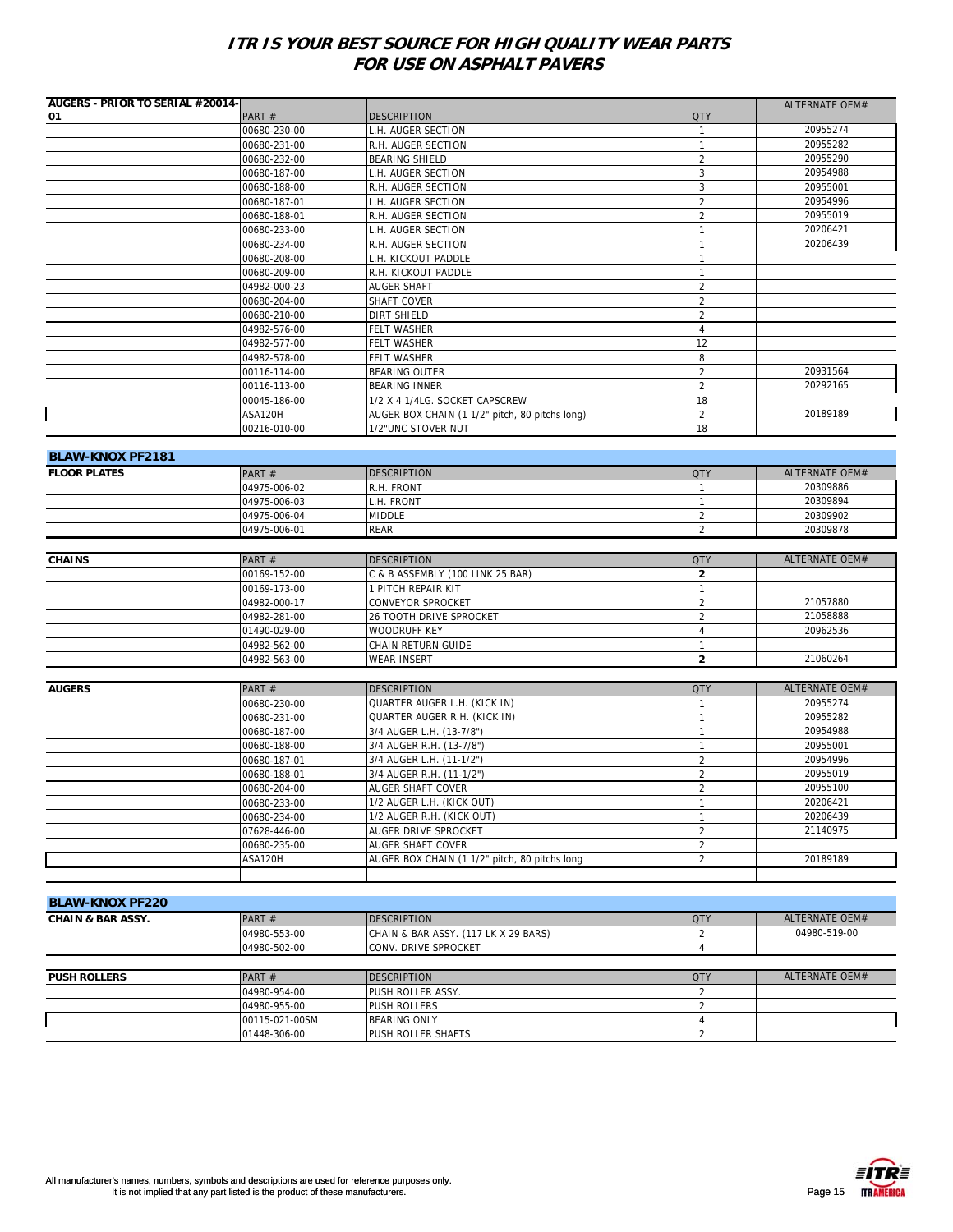| <b>BLAW-KNOX PF3172</b>      |                              |                                                      |                                  |                       |
|------------------------------|------------------------------|------------------------------------------------------|----------------------------------|-----------------------|
| <b>FLOOR PLATES</b>          | PART#                        | <b>DESCRIPTION</b>                                   | <b>QTY</b>                       | <b>ALTERNATE OEM#</b> |
|                              | 04961-908-00                 | FLOOR PLATE L.H. FRONT                               | 1                                |                       |
|                              | 04961-909-00                 | FLOOR PLATE R.H. FRONT                               | $\mathbf{1}$                     |                       |
|                              | 04961-910-00                 | FLOOR PLATE MIDDLE 72 1/2" *                         | $\overline{2}$                   | 20236832              |
|                              | 05044-010-00                 | <b>FLOOR PLATE REAR</b>                              | $\overline{2}$                   |                       |
|                              | 04961-910-01                 | FLOOR PLATE MIDDLE 66 5/8" *                         | $\overline{2}$                   |                       |
|                              |                              | * CHECK LENGTH BEFORE ORDERING                       |                                  |                       |
|                              | 00072-284-00                 | 1/2UNC X 1 1/2LG. FLATHEAD CAPSCREW                  | 12                               |                       |
|                              |                              |                                                      |                                  |                       |
| <b>CHAIN &amp; BAR ASSY.</b> | PART#                        | <b>DESCRIPTION</b>                                   | <b>QTY</b>                       | <b>ALTERNATE OEM#</b> |
|                              | 00169-176-00                 | CHAIN & BAR ASSY. (99 PITCHES X 24 BARS)             | $\overline{2}$                   | 04961-582-00          |
|                              | 00169-161-00                 | REPAIR KIT 4 PITCH WITH FLIGHT BAR                   | AS REQ'D                         |                       |
|                              |                              |                                                      |                                  | <b>ALTERNATE OEM#</b> |
| <b>HEADSHAFT</b>             | PART#                        | <b>DESCRIPTION</b>                                   | <b>QTY</b>                       | 20247805              |
|                              | 05044-022-00                 | CONVEYOR SHAFT                                       | 2                                | 21057880              |
|                              | 04982-000-17                 | DRIVE SPROCKET                                       | $\overline{4}$<br>$\overline{2}$ | 20292165              |
|                              | 00116-143-00                 | <b>INNER BEARING</b><br><b>OUTER BEARING</b>         | $\overline{2}$                   | 20931747              |
|                              | 00116-139-00<br>04982-281-00 | SPROCKET 26T                                         | $\overline{2}$                   | 21058888              |
|                              |                              |                                                      |                                  |                       |
| <b>IDLER SHAFT</b>           | PART #                       | <b>DESCRIPTION</b>                                   | <b>QTY</b>                       | ALTERNATE OEM#        |
|                              | 04982-262-00                 | <b>IDLER SHAFT</b>                                   | 2                                | 20247854              |
|                              | 00116-137-00                 | INNER & OUTER BEARING                                | $\overline{4}$                   | 21443767              |
|                              |                              |                                                      |                                  |                       |
| <b>CHAIN GUARDS</b>          | PART#                        | <b>DESCRIPTION</b>                                   | <b>QTY</b>                       | ALTERNATE OEM#        |
|                              | 04961-914-00                 | CHAIN GUARD REAR TOP                                 | $\mathbf{1}$                     | 20236840              |
|                              | 04961-913-00                 | CHAIN GUARD FRONT TOP                                | $\mathbf{1}$                     | 20309811              |
|                              | 05044-024-00                 | CHAIN GUARD REAR SIDE L.H.                           | $\mathbf{1}$                     | 20161949              |
|                              | 05044-025-00                 | CHAIN GUARD REAR SIDE R.H.                           | $\mathbf{1}$                     | 20161956              |
|                              | 04961-740-00                 | CHAIN GUARD FRONT SIDE L.H.                          | 1                                | 20309803              |
|                              | 04961-739-00                 | CHAIN GUARD FRONT SIDE R.H.                          | $\mathbf{1}$                     | 20309795              |
|                              | 04982-451-00                 | CHAIN SUPPORT                                        | 4                                |                       |
|                              | 04982-563-00                 | WEAR INSERT                                          | $\overline{4}$                   | 21060264              |
| <b>PUSH ROLLER</b>           | PART#                        | <b>DESCRIPTION</b>                                   | <b>QTY</b>                       | ALTERNATE OEM#        |
|                              | 04980-954-00                 | PUSH ROLLER ASSY.                                    | $\overline{2}$                   |                       |
|                              | 04980-955-00                 | PUSH ROLLER                                          | 2                                |                       |
|                              | 00115-021-00SM               | <b>BEARING ONLY</b>                                  | $\overline{4}$                   |                       |
|                              | 01448-306-00                 | PUSH ROLLER SHAFT                                    | $\overline{2}$                   |                       |
|                              |                              |                                                      |                                  |                       |
| <b>AUGERS</b>                | PART#                        | <b>DESCRIPTION</b>                                   | <b>QTY</b>                       | ALTERNATE OEM#        |
|                              | 00680-230-00                 | L.H. AUGER SECTION (KICK IN)                         | $\mathbf{1}$                     | 20955274              |
|                              | 00680-231-00                 | R.H. AUGER SECTION (KICK IN)                         | $\mathbf{1}$                     | 20955282              |
|                              | 00680-187-00                 | L.H. AUGER SECTION                                   | 3                                | 20954988              |
|                              | 00680-188-00                 | R.H. AUGER SECTION                                   | 3                                | 20955001              |
|                              | 00680-187-01                 | H. AUGER SECTION                                     | $\overline{2}$                   | 20954996              |
|                              | 00680-188-01                 | R.H. AUGER SECTION                                   | $\overline{2}$                   | 20955019              |
|                              | 00680-204-00                 | SHAFT COVER                                          | 2                                | 20955100              |
|                              | 00680-233-00                 | L.H. AUGER SECTION (KICK OUT)                        | 1                                | 20206421              |
|                              | 00680-234-00                 | R.H. AUGER SECTION (KICK OUT)                        | 1                                | 20206439              |
|                              | 00680-235-00                 | SHAFT COVER                                          | $\mathbf{1}$                     | 20955308              |
|                              | 00045-186-00                 | 1/2UNC X 4 1/4LG. SOCKET CAPSCREW<br>1/2" STOVER NUT | 18<br>18                         |                       |
|                              | 00216-010-00<br>04982-282-00 | SPROCKET 13T (AUGER)                                 | $\overline{a}$                   |                       |
|                              | 07628-446-00                 | 13 TOOTH SPROCKET AUGER MOTOR                        | $\overline{2}$                   |                       |
|                              | 00680-232-00                 | BEARING SHIELD                                       | $\overline{2}$                   | 20955290              |
|                              | 05044-023-00                 | <b>AUGER SHAFT</b>                                   | $\overline{2}$                   |                       |
|                              | 00116-142-00                 | INNER AUGER BEARING                                  | $\overline{2}$                   | 20292165              |
|                              | ASA120H                      | AUGER BOX CHAIN (1 1/2" pitch, 80 pitchs long)       | $\overline{a}$                   | 20189189              |
|                              | 00116-141-00                 | OUTER AUGER BEARING                                  | $\overline{2}$                   | 20292157              |

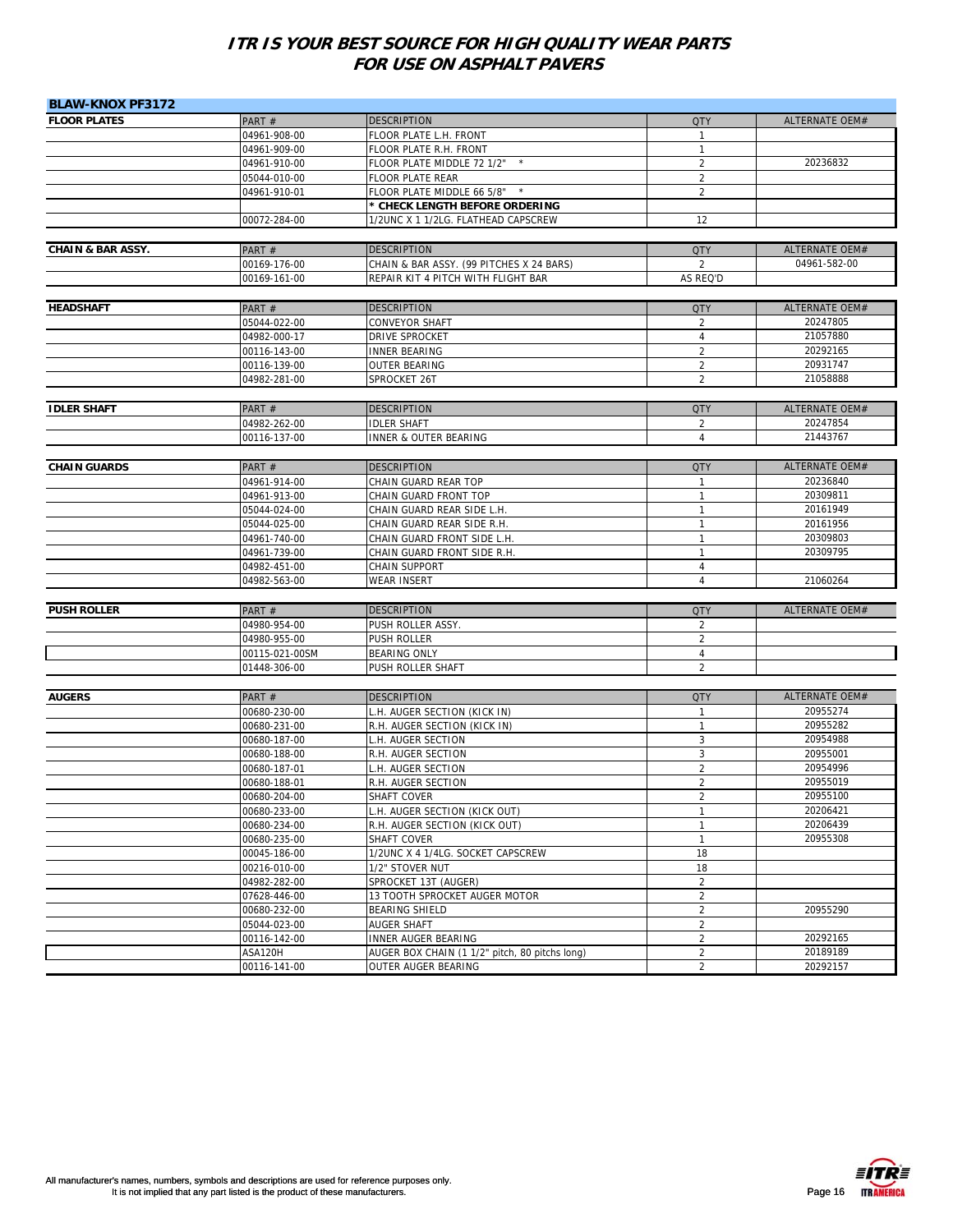| <b>BLAW-KNOX PF3180/PF3200</b> |                |                                                |                |                       |
|--------------------------------|----------------|------------------------------------------------|----------------|-----------------------|
| <b>FLOOR PLATES</b>            | PART#          | <b>DESCRIPTION</b>                             | <b>QTY</b>     | ALTERNATE OEM#        |
|                                | 04983-608-00   | FLOOR PLATE L.H. FRONT                         | $\mathbf{1}$   |                       |
|                                | 04983-609-00   | FLOOR PLATE R.H. FRONT                         | 1              |                       |
|                                | 04983-610-00   | FLOOR PLATE MIDDLE                             | $\overline{2}$ |                       |
|                                | 05044-010-00   | FLOOR PLATE REAR                               | $\overline{2}$ |                       |
|                                | 00072-284-00   | 1/2UNC X 1 1/2LG. FLATHEAD CAPSCREW            | 12             |                       |
|                                |                |                                                |                |                       |
| <b>CHAIN &amp; BAR ASSY.</b>   | PART#          | <b>DESCRIPTION</b>                             | <b>QTY</b>     | ALTERNATE OEM#        |
|                                | 00169-141-00   | CHAIN & BAR ASSY. (113 PITCHES X 28 BARS)      | $\overline{2}$ | 04982-872-00          |
|                                | 00169-161-00   | REPAIR KIT 4 PITCH WITH FLIGHT BAR             | AS REQ'D       |                       |
|                                |                |                                                |                |                       |
| <b>HEADSHAFT</b>               | PART#          | <b>DESCRIPTION</b>                             | <b>QTY</b>     | ALTERNATE OEM#        |
|                                | 05044-022-00   | <b>CONVEYOR SHAFT</b>                          | 2              |                       |
|                                | 04982-000-17   | DRIVE SPROCKET                                 | $\overline{4}$ | 21057880              |
|                                | 00116-143-00   | <b>INNER BEARING</b>                           | $\overline{2}$ | 20292165              |
|                                | 00116-139-00   | <b>OUTER BEARING</b>                           | $\overline{2}$ | 20931747              |
|                                | 04982-281-00   | SPROCKET 26T                                   | $\overline{2}$ | 21058888              |
|                                |                |                                                |                |                       |
| <b>IDLER SHAFT</b>             | PART#          | <b>DESCRIPTION</b>                             | <b>QTY</b>     | ALTERNATE OEM#        |
|                                | 04982-262-00   | <b>IDLER SHAFT</b>                             | 2              |                       |
|                                | 00116-137-00   | INNER & OUTER BEARING                          | $\overline{4}$ | 21443767              |
|                                |                |                                                |                |                       |
| <b>CHAIN GUARDS</b>            | PART#          | <b>DESCRIPTION</b>                             | <b>QTY</b>     | ALTERNATE OEM#        |
|                                | 04983-615-00   | CHAIN GUARD REAR TOP                           | $\mathbf{1}$   |                       |
|                                | 04983-614-00   | CHAIN GUARD FRONT TOP                          | $\mathbf{1}$   |                       |
|                                | 04983-532-00   | CHAIN GUARD L.H. REAR SIDE                     | $\mathbf{1}$   |                       |
|                                | 04983-533-00   | CHAIN GUARD R.H. REAR SIDE                     | $\mathbf{1}$   |                       |
|                                | 04982-849-00L  | CHAIN GUARD L.H. FRONT SIDE                    | 1              |                       |
|                                | 04982-849-00R  | CHAIN GUARD R.H. FRONT SIDE                    | 1              |                       |
|                                | 04982-451-00   | CHAIN SUPPORT                                  | 4              | 21059605              |
|                                | 04982-563-00   | <b>WEAR INSERT</b>                             | $\overline{4}$ | 21060264              |
|                                |                |                                                |                |                       |
| <b>PUSH ROLLER</b>             | PART#          | <b>DESCRIPTION</b>                             | <b>QTY</b>     | ALTERNATE OEM#        |
|                                | 04980-954-00   | PUSH ROLLER ASSY.                              | 2              |                       |
|                                | 04980-955-00   | PUSH ROLLER                                    | $\overline{2}$ |                       |
|                                | 00115-021-00SM | <b>BEARING ONLY</b>                            | 4              |                       |
|                                | 01448-306-00   | PUSH ROLLER SHAFT                              | $\overline{2}$ |                       |
|                                |                |                                                |                |                       |
| <b>AUGERS</b>                  | PART #         | <b>DESCRIPTION</b>                             | <b>QTY</b>     | <b>ALTERNATE OEM#</b> |
|                                | 00680-230-00   | L.H. AUGER SECTION (KICK IN)                   | $\mathbf{1}$   | 20955274              |
|                                | 00680-231-00   | R.H. AUGER SECTION (KICK IN)                   | $\mathbf{1}$   | 20955282              |
|                                | 00680-187-00   | L.H. AUGER SECTION                             | 3              | 20954988              |
|                                | 00680-188-00   | R.H. AUGER SECTION                             | 3              | 20955001              |
|                                | 00680-187-01   | H. AUGER SECTION                               | $\overline{2}$ | 20954996              |
|                                | 00680-188-01   | R.H. AUGER SECTION                             | $\overline{2}$ | 20955019              |
|                                | 00680-204-00   | SHAFT COVER                                    | $\overline{2}$ | 20955100              |
|                                | 00680-233-00   | L.H. AUGER SECTION (KICK OUT)                  | $\mathbf{1}$   | 20206421              |
|                                | 00680-234-00   | R.H. AUGER SECTION (KICK OUT)                  |                | 20206439              |
|                                | 00680-235-00   | SHAFT COVER                                    | $\mathbf{1}$   | 20955308              |
|                                | 00045-186-00   | 1/2UNC X 4 1/4LG. SOCKET CAPSCREW              | 18             |                       |
|                                | 00216-010-00   | 1/2" STOVER NUT                                | 18             |                       |
|                                | 05044-023-00   | AUGER SHAFT                                    | $\overline{2}$ |                       |
|                                | 07628-446-00   | 13 TOOTH SPROCKET (DRIVE MOTOR)                | $\overline{2}$ | 21140975              |
|                                | 00680-232-00   | BEARING SHIELD                                 | $\overline{2}$ | 20955290              |
|                                | 00116-142-00   | <b>INNER AUGER BEARING</b>                     | $\overline{a}$ | 20292165              |
|                                | 04982-282-00   | SPROCKET 13T(AUGER)                            | $\overline{a}$ |                       |
|                                | ASA120H        | AUGER BOX CHAIN (1 1/2" pitch, 80 pitchs long) | $\overline{a}$ | 20189189              |
|                                | 00116-141-00   | OUTER AUGER BEARING                            | $\overline{2}$ | 20292157              |

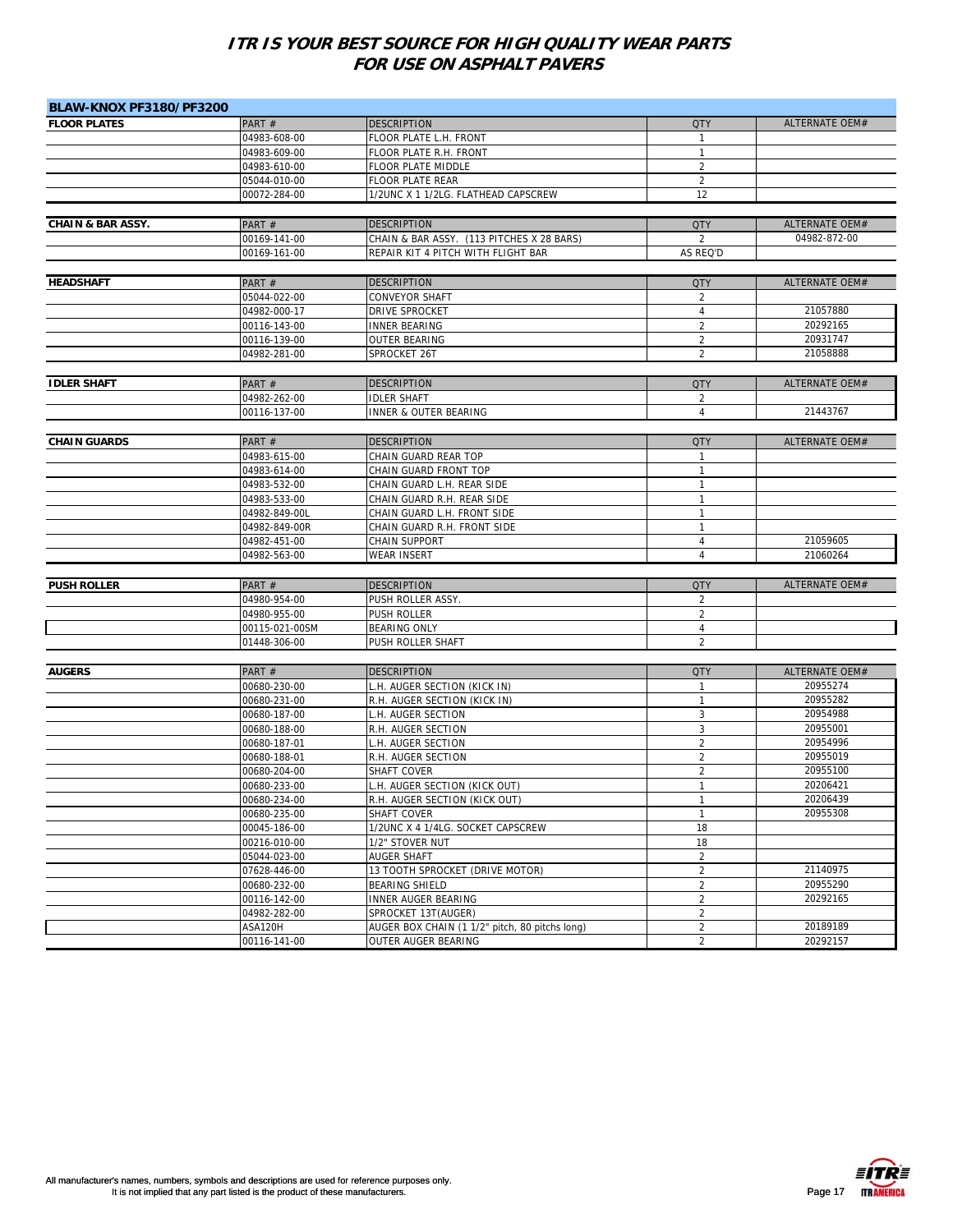| BLAW-KNOX PF400/400A         |                                |                                                            |                     |                       |
|------------------------------|--------------------------------|------------------------------------------------------------|---------------------|-----------------------|
| <b>FLOOR PLATES</b>          | PART#                          | <b>DESCRIPTION</b>                                         | <b>QTY</b>          | ALTERNATE OEM#        |
|                              | 05504-028-00                   | FLOOR PLATE L.H. FRONT                                     | $\mathbf{1}$        |                       |
|                              | 05504-029-00                   | FLOOR PLATE R.H. FRONT                                     | $\mathbf{1}$        |                       |
|                              | 05504-030-00                   | FLOOR PLATE L.H. REAR (PRIOR TO S/N 40001-01)              | $\mathbf{1}$        |                       |
|                              | 05504-031-00                   | FLOOR PLATE R.H. REAR (PRIOR TO S/N/ 40001-01)             | $\mathbf{1}$        |                       |
|                              | 05504-103-00                   | FLOOR PLATE L.H. REAR (EFF. WITH S/N 40001-01)             | $\mathbf{1}$        |                       |
|                              |                                |                                                            |                     |                       |
|                              | 05504-102-00                   | FLOOR PLATE R.H. REAR (EFF. WITH S/N/ 40001-01)            | $\mathbf{1}$        |                       |
|                              | 05504-101-00                   | FLOOR PLATE REAR (EFF. WITH S/N 40001-01)                  | 2                   |                       |
|                              | 00055-176-00                   | 1/2UNC X 1 3/4LG CAPSCREW<br>(WITH NEW STYLE FLOOR PLATES) | 28<br>34            |                       |
|                              | 00055-176-00                   |                                                            |                     |                       |
| <b>CHAIN &amp; BAR ASSY.</b> | PART#                          | <b>DESCRIPTION</b>                                         | <b>QTY</b>          | <b>ALTERNATE OEM#</b> |
|                              | 05504-141-00                   | CHAIN & BAR ASSY. (89LKS X 22 BARS)                        | 2                   | 00169-151-00          |
|                              | 00169-164-00                   | REPAIR KIT 4 PITCH WITH FLIGHT BAR                         | AS REQ'D            |                       |
|                              |                                |                                                            |                     |                       |
| <b>HEAD SHAFT</b>            | PART#                          | <b>DESCRIPTION</b>                                         | <b>QTY</b>          | ALTERNATE OEM#        |
|                              | 04910-001-00                   | CONVEYOR SPROCKET                                          | $\overline{4}$      |                       |
|                              | 01490-029-00                   | <b>WOODRUFF KEY</b>                                        | $\overline{4}$      | 20962536              |
|                              |                                |                                                            |                     |                       |
| <b>TRACK GROUP</b>           | PART#                          | <b>DESCRIPTION</b>                                         | <b>QTY</b>          | <b>ALTERNATE OEM#</b> |
|                              | 05509-079-00                   | TRACK ASSY.                                                | 2                   |                       |
|                              | 05509-074-00                   | <b>TRACK PADS</b>                                          | 256                 | 05521-416-00          |
|                              | 00253-010-00                   | <b>TRACK BAND</b>                                          | 32                  | 20946729              |
|                              | 05509-024-00                   | <b>TRACK GUIDE</b>                                         | 256                 | 21079603              |
|                              | 05509-017-00                   | TRACK SHOE                                                 | 128                 | 21079595              |
|                              | 00204-032-00F                  | 1/2" LOCKNUT                                               | 1024                |                       |
|                              | 05521-407-00                   | SEGMENT SPROCKET                                           | 12                  |                       |
|                              |                                |                                                            |                     |                       |
| <b>PUSH ROLLER</b>           | PART#                          | <b>DESCRIPTION</b>                                         | <b>QTY</b>          | ALTERNATE OEM#        |
|                              | 04980-954-00                   | PUSH ROLLER ASSY.                                          | 2<br>$\overline{2}$ |                       |
|                              | 04980-955-00<br>00115-021-00SM | <b>PUSH ROLLERS</b><br><b>BEARING ONLY</b>                 | 4                   |                       |
|                              | 01448-306-00                   | PUSH ROLLER SHAFTS                                         | 2                   |                       |
|                              |                                |                                                            |                     |                       |
| <b>BEARINGS</b>              | PART#                          | <b>DESCRIPTION</b>                                         | <b>QTY</b>          | ALTERNATE OEM#        |
|                              | 00116-112-00                   | AUGER BEARINGS                                             | 2                   |                       |
|                              | 00116-122-00                   | AUGER BEARINGS                                             | $\overline{2}$      |                       |
|                              |                                |                                                            |                     |                       |
| <b>BLAW-KNOX PF410</b>       |                                |                                                            |                     |                       |
| <b>FLOOR PLATES</b>          | PART#                          | <b>DESCRIPTION</b>                                         | <b>QTY</b>          | ALTERNATE OEM#        |
|                              | 07628-401-10                   | FLOOR PLATE REAR L.H.                                      | $\mathbf{1}$        |                       |
|                              | 07628-401-11                   | FLOOR PLATE REAR R.H.                                      | $\mathbf{1}$        |                       |
|                              | 07628-401-12                   | <b>FLOOR PLATE REAR</b>                                    | $\overline{2}$      |                       |
|                              | 07628-401-13                   | <b>FLOOR PLATE FRONT</b>                                   | 2                   |                       |
|                              | 00092-052-00                   | 3/8UNC X 1 1/4LG CAPSCREW                                  | 36                  |                       |
|                              |                                |                                                            |                     |                       |
| <b>CHAIN &amp; BAR ASSY.</b> | PART #                         | <b>DESCRIPTION</b>                                         | <b>QIY</b>          | ALTERNATE OEM#        |
|                              | 00169-144-00                   | CHAIN & BAR ASSY. (88LKS X 22 BARS)                        | $\overline{2}$      |                       |
|                              | 00169-165-00                   | REPAIR KIT 4 PITCH WITH FLIGHT BAR                         | AS REQ'D            |                       |
| <b>HEAD SHAFT</b>            | PART#                          | <b>DESCRIPTION</b>                                         | <b>QTY</b>          | ALTERNATE OEM#        |
|                              | 04982-000-17                   | CONV. DRIVE SPROCKET                                       | 4                   | 13025366              |
|                              | 00116-138-00                   | <b>INNER BEARING</b>                                       | $\sqrt{2}$          |                       |
|                              | 00116-113-00                   | OUTER BEARING                                              | $\overline{2}$      | 00116-143-00          |
|                              |                                |                                                            |                     |                       |
| <b>TRACK GROUP</b>           | PART#                          | <b>DESCRIPTION</b>                                         | <b>QTY</b>          | <b>ALTERNATE OEM#</b> |
|                              | 05509-079-00                   | TRACK ASSY.                                                | 2                   |                       |
|                              | 05509-074-00                   | TRACK PADS                                                 | 256                 | 05521-416-00          |
|                              | 00253-010-00                   | TRACK BAND                                                 | 32                  | 20946729              |
|                              | 05509-024-00                   | TRACK GUIDE                                                | 256                 | 21079603              |
|                              | 05509-017-00                   | TRACK SHOE                                                 | 128                 | 21079595              |
|                              | 00204-032-00F                  | 1/2" LOCKNUT                                               | 1024                |                       |
|                              | 05521-407-00                   | SEGMENT SPROCKET                                           | 12                  |                       |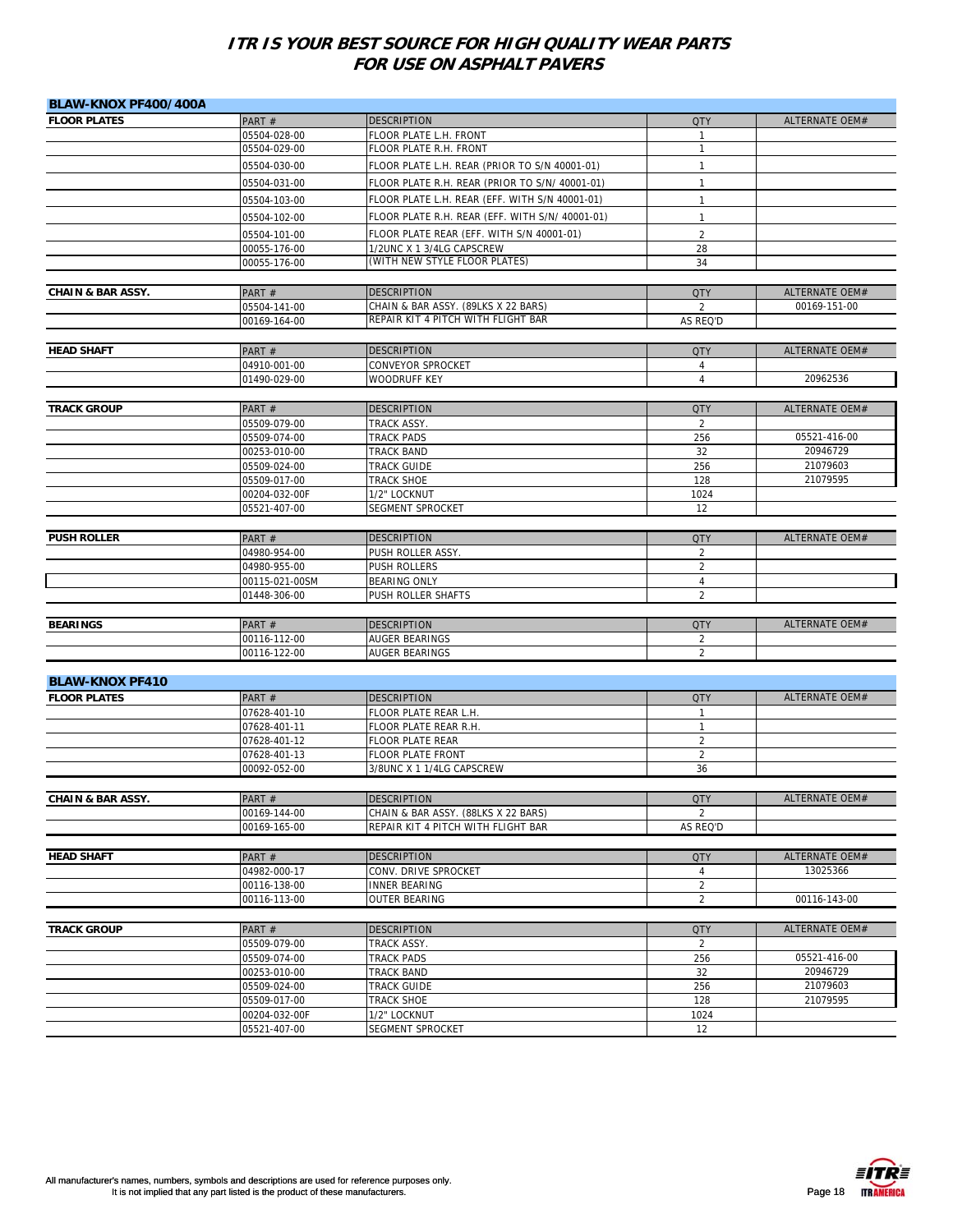| <b>ALTERNATE OEM#</b><br>PART#<br><b>DESCRIPTION</b><br><b>QTY</b><br>04980-954-00<br>PUSH ROLLER ASSY.<br>$\overline{\phantom{a}}$<br>04980-955-00<br>PUSH ROLLERS<br>$\overline{2}$<br>00115-021-00SM<br>BEARING ONLY<br>4<br>$\overline{2}$<br>01448-306-00<br>PUSH ROLLER SHAFTS<br><b>ALTERNATE OEM#</b><br><b>DESCRIPTION</b><br>PART#<br><b>QTY</b><br>20292157<br>00116-141-00<br><b>OUTER AUGER BEARINGS</b><br>$\overline{2}$<br>$\overline{2}$<br>20292165<br>00116-142-00<br><b>INNER AUGER BEARINGS</b><br>ALTERNATE OEM#<br><b>DESCRIPTION</b><br>PART#<br><b>QTY</b><br>L.H. FRT. CHAIN GUARD<br>07628-433-00<br>$\mathbf{1}$<br>07628-434-00<br>R.H. FRT. CHAIN GUARD<br>$\mathbf{1}$<br>07628-401-16<br>L.H. REAR CHAIN GUARD<br>1<br>R.H. REAR CHAIN GUARD<br>1<br>07628-401-17<br>07628-421-00<br>FRT. CENTER CHAIN GUARD<br>$\mathbf{1}$<br>REAR CENTER CHAIN GUARD<br>$\mathbf{1}$<br>07628-422-00<br>ALTERNATE OEM#<br><b>DESCRIPTION</b><br>PART#<br><b>QTY</b><br>00169-144-00<br>C & B ASSEMBLY (88 LINK & 22 BARS)<br>20939013<br>$\overline{2}$<br>REPAIR KIT (4 PITCH & 1 BAR)<br>00169-165-00<br>$\mathbf{1}$<br>ALTERNATE OEM#<br>PART#<br><b>DESCRIPTION</b><br><b>QTY</b><br>21057880<br>04982-000-17<br>CONVEYOR SPROCKET<br>4<br>$\overline{2}$<br>21058888<br>04982-281-00<br>26T DRIVE SPROCKET<br>21443767<br>CONVEYOR BEARING<br>$\overline{2}$<br>00116-137-00<br>$\overline{2}$<br>20931747<br>00116-139-00<br>REAR CONV. BEARING<br>PART#<br><b>DESCRIPTION</b><br><b>QTY</b><br>ALTERNATE OEM#<br>07628-433-00<br>L.H. FRT. CHAIN GUARD<br>$\mathbf{1}$<br>R.H. FRT. CHAIN GUARD<br>$\mathbf{1}$<br>07628-434-00<br>$\mathbf{1}$<br>07628-401-16<br>L.H. REAR CHAIN GUARD<br>$\mathbf{1}$<br>R.H. REAR CHAIN GUARD<br>07628-401-17<br>$\mathbf{1}$<br>07628-421-00<br>FRT. CTR. CHAIN GUARD<br>REAR CTR. CHAIN GUARD<br>07628-422-00<br>ALTERNATE OEM#<br><b>DESCRIPTION</b><br>PART#<br><b>QTY</b><br>07628-446-00<br>13T AUGER DR. SPROCKET<br>2<br>20292165<br>$\overline{2}$<br>00116-142-00<br>INNER AUGER BEARING<br>20292157<br>$\overline{2}$<br>00116-141-00<br>OUTER AUGER BEARING<br>20955274<br>00680-230-00<br>L.H. 1/4 AUGER (KICK IN)<br>$\mathbf{1}$<br>20955282<br>R.H. 1/4 AUGER (KICK IN)<br>$\mathbf{1}$<br>00680-231-00<br>20954988<br>L.H. 3/4 AUGER (13-7/8")<br>1<br>00680-187-00<br>20955001<br>00680-188-00<br>R.H. 3/4 AUGER (13-7/8")<br>$\mathbf{1}$<br>20954996<br>$\overline{2}$<br>00680-187-01<br>L.H. 3/4 AUGER (11-1/2")<br>$\overline{2}$<br>20955019<br>00680-188-01<br>R.H. 3/4 AUGER (11-1/2")<br>20206421<br>00680-233-00<br>L.H. 1/2 AUGER (KICK OUT)<br>$\mathbf{1}$<br>20206439<br>$\mathbf{1}$<br>R.H. 1/2 AUGER (KICK OUT)<br>00680-234-00<br>20955100<br>00680-204-00<br>AUGER SHAFT COVER<br>$\overline{2}$<br><b>ALTERNATE OEM#</b><br>PART#<br><b>QTY</b><br><b>DESCRIPTION</b><br>20939013<br>00169-144-00<br>CONVEYOR CHAIN ASSY.<br>2<br>21443767<br>00116-137-00<br>BEARING<br>4<br>20931747<br><b>BEARING</b><br>$\overline{2}$<br>00116-139-00<br>04982-000-17<br>SPROCKET<br>4<br>21057880<br>$\overline{2}$<br>21058888<br>04982-281-00<br>SPROCKET (26T)<br>20292165<br>$\overline{2}$<br>BEARING (INNER AUGER)<br>00116-142-00<br>$\overline{2}$<br>04982-282-00<br>SPROCKET (13T)<br>20955274<br>00680-230-00<br>AUGER SECTION L.H. (KICK IN)<br>$\mathbf{1}$<br>20955282<br>$\mathbf{1}$<br>AUGER SECTION R.H. (KICK IN)<br>00680-231-00<br>$\mathbf{1}$<br>20954988<br>00680-187-00<br>AUGER SECTION L.H.<br>$\mathbf{1}$<br>20955001<br>AUGER SECTION R.H.<br>00680-188-00<br>20954996<br>$\overline{2}$<br>AUGER SECTION L.H.<br>00680-187-01<br>$\overline{c}$<br>20955019<br>00680-188-01<br>AUGER SECTION R.H.<br>$\overline{c}$<br>20955100<br>00680-204-00<br>COVER AUGER SHAFT<br>20206421<br>00680-233-00<br>AUGER SECTION L.H. (KICK OUT)<br>1<br>20206439<br>$\mathbf{1}$<br>00680-234-00<br>AUGER SECTION R.H. (KICK OUT) | <b>PUSH ROLLERS</b><br><b>BEARINGS</b><br><b>CHAIN GUARDS</b><br><b>CHAIN &amp; BARS</b><br><b>HEAD SHAFTS</b><br>Continued:<br><b>CHAIN GUARDS</b><br><b>AUGERS</b><br><b>BLAW-KNOX PF4410</b><br><b>CONVEYOR/AUGERS</b><br>AUGER DRIVE SPROCKET<br>$\overline{2}$<br>07628-446-00<br>$\overline{2}$<br>20955308<br>00680-235-00<br>AUGER SHAFT COVER |  |  |  |
|-----------------------------------------------------------------------------------------------------------------------------------------------------------------------------------------------------------------------------------------------------------------------------------------------------------------------------------------------------------------------------------------------------------------------------------------------------------------------------------------------------------------------------------------------------------------------------------------------------------------------------------------------------------------------------------------------------------------------------------------------------------------------------------------------------------------------------------------------------------------------------------------------------------------------------------------------------------------------------------------------------------------------------------------------------------------------------------------------------------------------------------------------------------------------------------------------------------------------------------------------------------------------------------------------------------------------------------------------------------------------------------------------------------------------------------------------------------------------------------------------------------------------------------------------------------------------------------------------------------------------------------------------------------------------------------------------------------------------------------------------------------------------------------------------------------------------------------------------------------------------------------------------------------------------------------------------------------------------------------------------------------------------------------------------------------------------------------------------------------------------------------------------------------------------------------------------------------------------------------------------------------------------------------------------------------------------------------------------------------------------------------------------------------------------------------------------------------------------------------------------------------------------------------------------------------------------------------------------------------------------------------------------------------------------------------------------------------------------------------------------------------------------------------------------------------------------------------------------------------------------------------------------------------------------------------------------------------------------------------------------------------------------------------------------------------------------------------------------------------------------------------------------------------------------------------------------------------------------------------------------------------------------------------------------------------------------------------------------------------------------------------------------------------------------------------------------------------------------------------------------------------------------------------------------------------------------------------------------------------------------------------------------------------------------------------------------------------------------------------------------------------------------------------------------------------------------------------------------------------------------------------------------------------------------------------------------|--------------------------------------------------------------------------------------------------------------------------------------------------------------------------------------------------------------------------------------------------------------------------------------------------------------------------------------------------------|--|--|--|
|                                                                                                                                                                                                                                                                                                                                                                                                                                                                                                                                                                                                                                                                                                                                                                                                                                                                                                                                                                                                                                                                                                                                                                                                                                                                                                                                                                                                                                                                                                                                                                                                                                                                                                                                                                                                                                                                                                                                                                                                                                                                                                                                                                                                                                                                                                                                                                                                                                                                                                                                                                                                                                                                                                                                                                                                                                                                                                                                                                                                                                                                                                                                                                                                                                                                                                                                                                                                                                                                                                                                                                                                                                                                                                                                                                                                                                                                                                                                               |                                                                                                                                                                                                                                                                                                                                                        |  |  |  |
|                                                                                                                                                                                                                                                                                                                                                                                                                                                                                                                                                                                                                                                                                                                                                                                                                                                                                                                                                                                                                                                                                                                                                                                                                                                                                                                                                                                                                                                                                                                                                                                                                                                                                                                                                                                                                                                                                                                                                                                                                                                                                                                                                                                                                                                                                                                                                                                                                                                                                                                                                                                                                                                                                                                                                                                                                                                                                                                                                                                                                                                                                                                                                                                                                                                                                                                                                                                                                                                                                                                                                                                                                                                                                                                                                                                                                                                                                                                                               |                                                                                                                                                                                                                                                                                                                                                        |  |  |  |
|                                                                                                                                                                                                                                                                                                                                                                                                                                                                                                                                                                                                                                                                                                                                                                                                                                                                                                                                                                                                                                                                                                                                                                                                                                                                                                                                                                                                                                                                                                                                                                                                                                                                                                                                                                                                                                                                                                                                                                                                                                                                                                                                                                                                                                                                                                                                                                                                                                                                                                                                                                                                                                                                                                                                                                                                                                                                                                                                                                                                                                                                                                                                                                                                                                                                                                                                                                                                                                                                                                                                                                                                                                                                                                                                                                                                                                                                                                                                               |                                                                                                                                                                                                                                                                                                                                                        |  |  |  |
|                                                                                                                                                                                                                                                                                                                                                                                                                                                                                                                                                                                                                                                                                                                                                                                                                                                                                                                                                                                                                                                                                                                                                                                                                                                                                                                                                                                                                                                                                                                                                                                                                                                                                                                                                                                                                                                                                                                                                                                                                                                                                                                                                                                                                                                                                                                                                                                                                                                                                                                                                                                                                                                                                                                                                                                                                                                                                                                                                                                                                                                                                                                                                                                                                                                                                                                                                                                                                                                                                                                                                                                                                                                                                                                                                                                                                                                                                                                                               |                                                                                                                                                                                                                                                                                                                                                        |  |  |  |
|                                                                                                                                                                                                                                                                                                                                                                                                                                                                                                                                                                                                                                                                                                                                                                                                                                                                                                                                                                                                                                                                                                                                                                                                                                                                                                                                                                                                                                                                                                                                                                                                                                                                                                                                                                                                                                                                                                                                                                                                                                                                                                                                                                                                                                                                                                                                                                                                                                                                                                                                                                                                                                                                                                                                                                                                                                                                                                                                                                                                                                                                                                                                                                                                                                                                                                                                                                                                                                                                                                                                                                                                                                                                                                                                                                                                                                                                                                                                               |                                                                                                                                                                                                                                                                                                                                                        |  |  |  |
|                                                                                                                                                                                                                                                                                                                                                                                                                                                                                                                                                                                                                                                                                                                                                                                                                                                                                                                                                                                                                                                                                                                                                                                                                                                                                                                                                                                                                                                                                                                                                                                                                                                                                                                                                                                                                                                                                                                                                                                                                                                                                                                                                                                                                                                                                                                                                                                                                                                                                                                                                                                                                                                                                                                                                                                                                                                                                                                                                                                                                                                                                                                                                                                                                                                                                                                                                                                                                                                                                                                                                                                                                                                                                                                                                                                                                                                                                                                                               |                                                                                                                                                                                                                                                                                                                                                        |  |  |  |
|                                                                                                                                                                                                                                                                                                                                                                                                                                                                                                                                                                                                                                                                                                                                                                                                                                                                                                                                                                                                                                                                                                                                                                                                                                                                                                                                                                                                                                                                                                                                                                                                                                                                                                                                                                                                                                                                                                                                                                                                                                                                                                                                                                                                                                                                                                                                                                                                                                                                                                                                                                                                                                                                                                                                                                                                                                                                                                                                                                                                                                                                                                                                                                                                                                                                                                                                                                                                                                                                                                                                                                                                                                                                                                                                                                                                                                                                                                                                               |                                                                                                                                                                                                                                                                                                                                                        |  |  |  |
|                                                                                                                                                                                                                                                                                                                                                                                                                                                                                                                                                                                                                                                                                                                                                                                                                                                                                                                                                                                                                                                                                                                                                                                                                                                                                                                                                                                                                                                                                                                                                                                                                                                                                                                                                                                                                                                                                                                                                                                                                                                                                                                                                                                                                                                                                                                                                                                                                                                                                                                                                                                                                                                                                                                                                                                                                                                                                                                                                                                                                                                                                                                                                                                                                                                                                                                                                                                                                                                                                                                                                                                                                                                                                                                                                                                                                                                                                                                                               |                                                                                                                                                                                                                                                                                                                                                        |  |  |  |
|                                                                                                                                                                                                                                                                                                                                                                                                                                                                                                                                                                                                                                                                                                                                                                                                                                                                                                                                                                                                                                                                                                                                                                                                                                                                                                                                                                                                                                                                                                                                                                                                                                                                                                                                                                                                                                                                                                                                                                                                                                                                                                                                                                                                                                                                                                                                                                                                                                                                                                                                                                                                                                                                                                                                                                                                                                                                                                                                                                                                                                                                                                                                                                                                                                                                                                                                                                                                                                                                                                                                                                                                                                                                                                                                                                                                                                                                                                                                               |                                                                                                                                                                                                                                                                                                                                                        |  |  |  |
|                                                                                                                                                                                                                                                                                                                                                                                                                                                                                                                                                                                                                                                                                                                                                                                                                                                                                                                                                                                                                                                                                                                                                                                                                                                                                                                                                                                                                                                                                                                                                                                                                                                                                                                                                                                                                                                                                                                                                                                                                                                                                                                                                                                                                                                                                                                                                                                                                                                                                                                                                                                                                                                                                                                                                                                                                                                                                                                                                                                                                                                                                                                                                                                                                                                                                                                                                                                                                                                                                                                                                                                                                                                                                                                                                                                                                                                                                                                                               |                                                                                                                                                                                                                                                                                                                                                        |  |  |  |
|                                                                                                                                                                                                                                                                                                                                                                                                                                                                                                                                                                                                                                                                                                                                                                                                                                                                                                                                                                                                                                                                                                                                                                                                                                                                                                                                                                                                                                                                                                                                                                                                                                                                                                                                                                                                                                                                                                                                                                                                                                                                                                                                                                                                                                                                                                                                                                                                                                                                                                                                                                                                                                                                                                                                                                                                                                                                                                                                                                                                                                                                                                                                                                                                                                                                                                                                                                                                                                                                                                                                                                                                                                                                                                                                                                                                                                                                                                                                               |                                                                                                                                                                                                                                                                                                                                                        |  |  |  |
|                                                                                                                                                                                                                                                                                                                                                                                                                                                                                                                                                                                                                                                                                                                                                                                                                                                                                                                                                                                                                                                                                                                                                                                                                                                                                                                                                                                                                                                                                                                                                                                                                                                                                                                                                                                                                                                                                                                                                                                                                                                                                                                                                                                                                                                                                                                                                                                                                                                                                                                                                                                                                                                                                                                                                                                                                                                                                                                                                                                                                                                                                                                                                                                                                                                                                                                                                                                                                                                                                                                                                                                                                                                                                                                                                                                                                                                                                                                                               |                                                                                                                                                                                                                                                                                                                                                        |  |  |  |
|                                                                                                                                                                                                                                                                                                                                                                                                                                                                                                                                                                                                                                                                                                                                                                                                                                                                                                                                                                                                                                                                                                                                                                                                                                                                                                                                                                                                                                                                                                                                                                                                                                                                                                                                                                                                                                                                                                                                                                                                                                                                                                                                                                                                                                                                                                                                                                                                                                                                                                                                                                                                                                                                                                                                                                                                                                                                                                                                                                                                                                                                                                                                                                                                                                                                                                                                                                                                                                                                                                                                                                                                                                                                                                                                                                                                                                                                                                                                               |                                                                                                                                                                                                                                                                                                                                                        |  |  |  |
|                                                                                                                                                                                                                                                                                                                                                                                                                                                                                                                                                                                                                                                                                                                                                                                                                                                                                                                                                                                                                                                                                                                                                                                                                                                                                                                                                                                                                                                                                                                                                                                                                                                                                                                                                                                                                                                                                                                                                                                                                                                                                                                                                                                                                                                                                                                                                                                                                                                                                                                                                                                                                                                                                                                                                                                                                                                                                                                                                                                                                                                                                                                                                                                                                                                                                                                                                                                                                                                                                                                                                                                                                                                                                                                                                                                                                                                                                                                                               |                                                                                                                                                                                                                                                                                                                                                        |  |  |  |
|                                                                                                                                                                                                                                                                                                                                                                                                                                                                                                                                                                                                                                                                                                                                                                                                                                                                                                                                                                                                                                                                                                                                                                                                                                                                                                                                                                                                                                                                                                                                                                                                                                                                                                                                                                                                                                                                                                                                                                                                                                                                                                                                                                                                                                                                                                                                                                                                                                                                                                                                                                                                                                                                                                                                                                                                                                                                                                                                                                                                                                                                                                                                                                                                                                                                                                                                                                                                                                                                                                                                                                                                                                                                                                                                                                                                                                                                                                                                               |                                                                                                                                                                                                                                                                                                                                                        |  |  |  |
|                                                                                                                                                                                                                                                                                                                                                                                                                                                                                                                                                                                                                                                                                                                                                                                                                                                                                                                                                                                                                                                                                                                                                                                                                                                                                                                                                                                                                                                                                                                                                                                                                                                                                                                                                                                                                                                                                                                                                                                                                                                                                                                                                                                                                                                                                                                                                                                                                                                                                                                                                                                                                                                                                                                                                                                                                                                                                                                                                                                                                                                                                                                                                                                                                                                                                                                                                                                                                                                                                                                                                                                                                                                                                                                                                                                                                                                                                                                                               |                                                                                                                                                                                                                                                                                                                                                        |  |  |  |
|                                                                                                                                                                                                                                                                                                                                                                                                                                                                                                                                                                                                                                                                                                                                                                                                                                                                                                                                                                                                                                                                                                                                                                                                                                                                                                                                                                                                                                                                                                                                                                                                                                                                                                                                                                                                                                                                                                                                                                                                                                                                                                                                                                                                                                                                                                                                                                                                                                                                                                                                                                                                                                                                                                                                                                                                                                                                                                                                                                                                                                                                                                                                                                                                                                                                                                                                                                                                                                                                                                                                                                                                                                                                                                                                                                                                                                                                                                                                               |                                                                                                                                                                                                                                                                                                                                                        |  |  |  |
|                                                                                                                                                                                                                                                                                                                                                                                                                                                                                                                                                                                                                                                                                                                                                                                                                                                                                                                                                                                                                                                                                                                                                                                                                                                                                                                                                                                                                                                                                                                                                                                                                                                                                                                                                                                                                                                                                                                                                                                                                                                                                                                                                                                                                                                                                                                                                                                                                                                                                                                                                                                                                                                                                                                                                                                                                                                                                                                                                                                                                                                                                                                                                                                                                                                                                                                                                                                                                                                                                                                                                                                                                                                                                                                                                                                                                                                                                                                                               |                                                                                                                                                                                                                                                                                                                                                        |  |  |  |
|                                                                                                                                                                                                                                                                                                                                                                                                                                                                                                                                                                                                                                                                                                                                                                                                                                                                                                                                                                                                                                                                                                                                                                                                                                                                                                                                                                                                                                                                                                                                                                                                                                                                                                                                                                                                                                                                                                                                                                                                                                                                                                                                                                                                                                                                                                                                                                                                                                                                                                                                                                                                                                                                                                                                                                                                                                                                                                                                                                                                                                                                                                                                                                                                                                                                                                                                                                                                                                                                                                                                                                                                                                                                                                                                                                                                                                                                                                                                               |                                                                                                                                                                                                                                                                                                                                                        |  |  |  |
|                                                                                                                                                                                                                                                                                                                                                                                                                                                                                                                                                                                                                                                                                                                                                                                                                                                                                                                                                                                                                                                                                                                                                                                                                                                                                                                                                                                                                                                                                                                                                                                                                                                                                                                                                                                                                                                                                                                                                                                                                                                                                                                                                                                                                                                                                                                                                                                                                                                                                                                                                                                                                                                                                                                                                                                                                                                                                                                                                                                                                                                                                                                                                                                                                                                                                                                                                                                                                                                                                                                                                                                                                                                                                                                                                                                                                                                                                                                                               |                                                                                                                                                                                                                                                                                                                                                        |  |  |  |
|                                                                                                                                                                                                                                                                                                                                                                                                                                                                                                                                                                                                                                                                                                                                                                                                                                                                                                                                                                                                                                                                                                                                                                                                                                                                                                                                                                                                                                                                                                                                                                                                                                                                                                                                                                                                                                                                                                                                                                                                                                                                                                                                                                                                                                                                                                                                                                                                                                                                                                                                                                                                                                                                                                                                                                                                                                                                                                                                                                                                                                                                                                                                                                                                                                                                                                                                                                                                                                                                                                                                                                                                                                                                                                                                                                                                                                                                                                                                               |                                                                                                                                                                                                                                                                                                                                                        |  |  |  |
|                                                                                                                                                                                                                                                                                                                                                                                                                                                                                                                                                                                                                                                                                                                                                                                                                                                                                                                                                                                                                                                                                                                                                                                                                                                                                                                                                                                                                                                                                                                                                                                                                                                                                                                                                                                                                                                                                                                                                                                                                                                                                                                                                                                                                                                                                                                                                                                                                                                                                                                                                                                                                                                                                                                                                                                                                                                                                                                                                                                                                                                                                                                                                                                                                                                                                                                                                                                                                                                                                                                                                                                                                                                                                                                                                                                                                                                                                                                                               |                                                                                                                                                                                                                                                                                                                                                        |  |  |  |
|                                                                                                                                                                                                                                                                                                                                                                                                                                                                                                                                                                                                                                                                                                                                                                                                                                                                                                                                                                                                                                                                                                                                                                                                                                                                                                                                                                                                                                                                                                                                                                                                                                                                                                                                                                                                                                                                                                                                                                                                                                                                                                                                                                                                                                                                                                                                                                                                                                                                                                                                                                                                                                                                                                                                                                                                                                                                                                                                                                                                                                                                                                                                                                                                                                                                                                                                                                                                                                                                                                                                                                                                                                                                                                                                                                                                                                                                                                                                               |                                                                                                                                                                                                                                                                                                                                                        |  |  |  |
|                                                                                                                                                                                                                                                                                                                                                                                                                                                                                                                                                                                                                                                                                                                                                                                                                                                                                                                                                                                                                                                                                                                                                                                                                                                                                                                                                                                                                                                                                                                                                                                                                                                                                                                                                                                                                                                                                                                                                                                                                                                                                                                                                                                                                                                                                                                                                                                                                                                                                                                                                                                                                                                                                                                                                                                                                                                                                                                                                                                                                                                                                                                                                                                                                                                                                                                                                                                                                                                                                                                                                                                                                                                                                                                                                                                                                                                                                                                                               |                                                                                                                                                                                                                                                                                                                                                        |  |  |  |
|                                                                                                                                                                                                                                                                                                                                                                                                                                                                                                                                                                                                                                                                                                                                                                                                                                                                                                                                                                                                                                                                                                                                                                                                                                                                                                                                                                                                                                                                                                                                                                                                                                                                                                                                                                                                                                                                                                                                                                                                                                                                                                                                                                                                                                                                                                                                                                                                                                                                                                                                                                                                                                                                                                                                                                                                                                                                                                                                                                                                                                                                                                                                                                                                                                                                                                                                                                                                                                                                                                                                                                                                                                                                                                                                                                                                                                                                                                                                               |                                                                                                                                                                                                                                                                                                                                                        |  |  |  |
|                                                                                                                                                                                                                                                                                                                                                                                                                                                                                                                                                                                                                                                                                                                                                                                                                                                                                                                                                                                                                                                                                                                                                                                                                                                                                                                                                                                                                                                                                                                                                                                                                                                                                                                                                                                                                                                                                                                                                                                                                                                                                                                                                                                                                                                                                                                                                                                                                                                                                                                                                                                                                                                                                                                                                                                                                                                                                                                                                                                                                                                                                                                                                                                                                                                                                                                                                                                                                                                                                                                                                                                                                                                                                                                                                                                                                                                                                                                                               |                                                                                                                                                                                                                                                                                                                                                        |  |  |  |
|                                                                                                                                                                                                                                                                                                                                                                                                                                                                                                                                                                                                                                                                                                                                                                                                                                                                                                                                                                                                                                                                                                                                                                                                                                                                                                                                                                                                                                                                                                                                                                                                                                                                                                                                                                                                                                                                                                                                                                                                                                                                                                                                                                                                                                                                                                                                                                                                                                                                                                                                                                                                                                                                                                                                                                                                                                                                                                                                                                                                                                                                                                                                                                                                                                                                                                                                                                                                                                                                                                                                                                                                                                                                                                                                                                                                                                                                                                                                               |                                                                                                                                                                                                                                                                                                                                                        |  |  |  |
|                                                                                                                                                                                                                                                                                                                                                                                                                                                                                                                                                                                                                                                                                                                                                                                                                                                                                                                                                                                                                                                                                                                                                                                                                                                                                                                                                                                                                                                                                                                                                                                                                                                                                                                                                                                                                                                                                                                                                                                                                                                                                                                                                                                                                                                                                                                                                                                                                                                                                                                                                                                                                                                                                                                                                                                                                                                                                                                                                                                                                                                                                                                                                                                                                                                                                                                                                                                                                                                                                                                                                                                                                                                                                                                                                                                                                                                                                                                                               |                                                                                                                                                                                                                                                                                                                                                        |  |  |  |
|                                                                                                                                                                                                                                                                                                                                                                                                                                                                                                                                                                                                                                                                                                                                                                                                                                                                                                                                                                                                                                                                                                                                                                                                                                                                                                                                                                                                                                                                                                                                                                                                                                                                                                                                                                                                                                                                                                                                                                                                                                                                                                                                                                                                                                                                                                                                                                                                                                                                                                                                                                                                                                                                                                                                                                                                                                                                                                                                                                                                                                                                                                                                                                                                                                                                                                                                                                                                                                                                                                                                                                                                                                                                                                                                                                                                                                                                                                                                               |                                                                                                                                                                                                                                                                                                                                                        |  |  |  |
|                                                                                                                                                                                                                                                                                                                                                                                                                                                                                                                                                                                                                                                                                                                                                                                                                                                                                                                                                                                                                                                                                                                                                                                                                                                                                                                                                                                                                                                                                                                                                                                                                                                                                                                                                                                                                                                                                                                                                                                                                                                                                                                                                                                                                                                                                                                                                                                                                                                                                                                                                                                                                                                                                                                                                                                                                                                                                                                                                                                                                                                                                                                                                                                                                                                                                                                                                                                                                                                                                                                                                                                                                                                                                                                                                                                                                                                                                                                                               |                                                                                                                                                                                                                                                                                                                                                        |  |  |  |
|                                                                                                                                                                                                                                                                                                                                                                                                                                                                                                                                                                                                                                                                                                                                                                                                                                                                                                                                                                                                                                                                                                                                                                                                                                                                                                                                                                                                                                                                                                                                                                                                                                                                                                                                                                                                                                                                                                                                                                                                                                                                                                                                                                                                                                                                                                                                                                                                                                                                                                                                                                                                                                                                                                                                                                                                                                                                                                                                                                                                                                                                                                                                                                                                                                                                                                                                                                                                                                                                                                                                                                                                                                                                                                                                                                                                                                                                                                                                               |                                                                                                                                                                                                                                                                                                                                                        |  |  |  |
|                                                                                                                                                                                                                                                                                                                                                                                                                                                                                                                                                                                                                                                                                                                                                                                                                                                                                                                                                                                                                                                                                                                                                                                                                                                                                                                                                                                                                                                                                                                                                                                                                                                                                                                                                                                                                                                                                                                                                                                                                                                                                                                                                                                                                                                                                                                                                                                                                                                                                                                                                                                                                                                                                                                                                                                                                                                                                                                                                                                                                                                                                                                                                                                                                                                                                                                                                                                                                                                                                                                                                                                                                                                                                                                                                                                                                                                                                                                                               |                                                                                                                                                                                                                                                                                                                                                        |  |  |  |
|                                                                                                                                                                                                                                                                                                                                                                                                                                                                                                                                                                                                                                                                                                                                                                                                                                                                                                                                                                                                                                                                                                                                                                                                                                                                                                                                                                                                                                                                                                                                                                                                                                                                                                                                                                                                                                                                                                                                                                                                                                                                                                                                                                                                                                                                                                                                                                                                                                                                                                                                                                                                                                                                                                                                                                                                                                                                                                                                                                                                                                                                                                                                                                                                                                                                                                                                                                                                                                                                                                                                                                                                                                                                                                                                                                                                                                                                                                                                               |                                                                                                                                                                                                                                                                                                                                                        |  |  |  |
|                                                                                                                                                                                                                                                                                                                                                                                                                                                                                                                                                                                                                                                                                                                                                                                                                                                                                                                                                                                                                                                                                                                                                                                                                                                                                                                                                                                                                                                                                                                                                                                                                                                                                                                                                                                                                                                                                                                                                                                                                                                                                                                                                                                                                                                                                                                                                                                                                                                                                                                                                                                                                                                                                                                                                                                                                                                                                                                                                                                                                                                                                                                                                                                                                                                                                                                                                                                                                                                                                                                                                                                                                                                                                                                                                                                                                                                                                                                                               |                                                                                                                                                                                                                                                                                                                                                        |  |  |  |
|                                                                                                                                                                                                                                                                                                                                                                                                                                                                                                                                                                                                                                                                                                                                                                                                                                                                                                                                                                                                                                                                                                                                                                                                                                                                                                                                                                                                                                                                                                                                                                                                                                                                                                                                                                                                                                                                                                                                                                                                                                                                                                                                                                                                                                                                                                                                                                                                                                                                                                                                                                                                                                                                                                                                                                                                                                                                                                                                                                                                                                                                                                                                                                                                                                                                                                                                                                                                                                                                                                                                                                                                                                                                                                                                                                                                                                                                                                                                               |                                                                                                                                                                                                                                                                                                                                                        |  |  |  |
|                                                                                                                                                                                                                                                                                                                                                                                                                                                                                                                                                                                                                                                                                                                                                                                                                                                                                                                                                                                                                                                                                                                                                                                                                                                                                                                                                                                                                                                                                                                                                                                                                                                                                                                                                                                                                                                                                                                                                                                                                                                                                                                                                                                                                                                                                                                                                                                                                                                                                                                                                                                                                                                                                                                                                                                                                                                                                                                                                                                                                                                                                                                                                                                                                                                                                                                                                                                                                                                                                                                                                                                                                                                                                                                                                                                                                                                                                                                                               |                                                                                                                                                                                                                                                                                                                                                        |  |  |  |
|                                                                                                                                                                                                                                                                                                                                                                                                                                                                                                                                                                                                                                                                                                                                                                                                                                                                                                                                                                                                                                                                                                                                                                                                                                                                                                                                                                                                                                                                                                                                                                                                                                                                                                                                                                                                                                                                                                                                                                                                                                                                                                                                                                                                                                                                                                                                                                                                                                                                                                                                                                                                                                                                                                                                                                                                                                                                                                                                                                                                                                                                                                                                                                                                                                                                                                                                                                                                                                                                                                                                                                                                                                                                                                                                                                                                                                                                                                                                               |                                                                                                                                                                                                                                                                                                                                                        |  |  |  |
|                                                                                                                                                                                                                                                                                                                                                                                                                                                                                                                                                                                                                                                                                                                                                                                                                                                                                                                                                                                                                                                                                                                                                                                                                                                                                                                                                                                                                                                                                                                                                                                                                                                                                                                                                                                                                                                                                                                                                                                                                                                                                                                                                                                                                                                                                                                                                                                                                                                                                                                                                                                                                                                                                                                                                                                                                                                                                                                                                                                                                                                                                                                                                                                                                                                                                                                                                                                                                                                                                                                                                                                                                                                                                                                                                                                                                                                                                                                                               |                                                                                                                                                                                                                                                                                                                                                        |  |  |  |
|                                                                                                                                                                                                                                                                                                                                                                                                                                                                                                                                                                                                                                                                                                                                                                                                                                                                                                                                                                                                                                                                                                                                                                                                                                                                                                                                                                                                                                                                                                                                                                                                                                                                                                                                                                                                                                                                                                                                                                                                                                                                                                                                                                                                                                                                                                                                                                                                                                                                                                                                                                                                                                                                                                                                                                                                                                                                                                                                                                                                                                                                                                                                                                                                                                                                                                                                                                                                                                                                                                                                                                                                                                                                                                                                                                                                                                                                                                                                               |                                                                                                                                                                                                                                                                                                                                                        |  |  |  |
|                                                                                                                                                                                                                                                                                                                                                                                                                                                                                                                                                                                                                                                                                                                                                                                                                                                                                                                                                                                                                                                                                                                                                                                                                                                                                                                                                                                                                                                                                                                                                                                                                                                                                                                                                                                                                                                                                                                                                                                                                                                                                                                                                                                                                                                                                                                                                                                                                                                                                                                                                                                                                                                                                                                                                                                                                                                                                                                                                                                                                                                                                                                                                                                                                                                                                                                                                                                                                                                                                                                                                                                                                                                                                                                                                                                                                                                                                                                                               |                                                                                                                                                                                                                                                                                                                                                        |  |  |  |
|                                                                                                                                                                                                                                                                                                                                                                                                                                                                                                                                                                                                                                                                                                                                                                                                                                                                                                                                                                                                                                                                                                                                                                                                                                                                                                                                                                                                                                                                                                                                                                                                                                                                                                                                                                                                                                                                                                                                                                                                                                                                                                                                                                                                                                                                                                                                                                                                                                                                                                                                                                                                                                                                                                                                                                                                                                                                                                                                                                                                                                                                                                                                                                                                                                                                                                                                                                                                                                                                                                                                                                                                                                                                                                                                                                                                                                                                                                                                               |                                                                                                                                                                                                                                                                                                                                                        |  |  |  |
|                                                                                                                                                                                                                                                                                                                                                                                                                                                                                                                                                                                                                                                                                                                                                                                                                                                                                                                                                                                                                                                                                                                                                                                                                                                                                                                                                                                                                                                                                                                                                                                                                                                                                                                                                                                                                                                                                                                                                                                                                                                                                                                                                                                                                                                                                                                                                                                                                                                                                                                                                                                                                                                                                                                                                                                                                                                                                                                                                                                                                                                                                                                                                                                                                                                                                                                                                                                                                                                                                                                                                                                                                                                                                                                                                                                                                                                                                                                                               |                                                                                                                                                                                                                                                                                                                                                        |  |  |  |
|                                                                                                                                                                                                                                                                                                                                                                                                                                                                                                                                                                                                                                                                                                                                                                                                                                                                                                                                                                                                                                                                                                                                                                                                                                                                                                                                                                                                                                                                                                                                                                                                                                                                                                                                                                                                                                                                                                                                                                                                                                                                                                                                                                                                                                                                                                                                                                                                                                                                                                                                                                                                                                                                                                                                                                                                                                                                                                                                                                                                                                                                                                                                                                                                                                                                                                                                                                                                                                                                                                                                                                                                                                                                                                                                                                                                                                                                                                                                               |                                                                                                                                                                                                                                                                                                                                                        |  |  |  |
|                                                                                                                                                                                                                                                                                                                                                                                                                                                                                                                                                                                                                                                                                                                                                                                                                                                                                                                                                                                                                                                                                                                                                                                                                                                                                                                                                                                                                                                                                                                                                                                                                                                                                                                                                                                                                                                                                                                                                                                                                                                                                                                                                                                                                                                                                                                                                                                                                                                                                                                                                                                                                                                                                                                                                                                                                                                                                                                                                                                                                                                                                                                                                                                                                                                                                                                                                                                                                                                                                                                                                                                                                                                                                                                                                                                                                                                                                                                                               |                                                                                                                                                                                                                                                                                                                                                        |  |  |  |
|                                                                                                                                                                                                                                                                                                                                                                                                                                                                                                                                                                                                                                                                                                                                                                                                                                                                                                                                                                                                                                                                                                                                                                                                                                                                                                                                                                                                                                                                                                                                                                                                                                                                                                                                                                                                                                                                                                                                                                                                                                                                                                                                                                                                                                                                                                                                                                                                                                                                                                                                                                                                                                                                                                                                                                                                                                                                                                                                                                                                                                                                                                                                                                                                                                                                                                                                                                                                                                                                                                                                                                                                                                                                                                                                                                                                                                                                                                                                               |                                                                                                                                                                                                                                                                                                                                                        |  |  |  |
|                                                                                                                                                                                                                                                                                                                                                                                                                                                                                                                                                                                                                                                                                                                                                                                                                                                                                                                                                                                                                                                                                                                                                                                                                                                                                                                                                                                                                                                                                                                                                                                                                                                                                                                                                                                                                                                                                                                                                                                                                                                                                                                                                                                                                                                                                                                                                                                                                                                                                                                                                                                                                                                                                                                                                                                                                                                                                                                                                                                                                                                                                                                                                                                                                                                                                                                                                                                                                                                                                                                                                                                                                                                                                                                                                                                                                                                                                                                                               |                                                                                                                                                                                                                                                                                                                                                        |  |  |  |
|                                                                                                                                                                                                                                                                                                                                                                                                                                                                                                                                                                                                                                                                                                                                                                                                                                                                                                                                                                                                                                                                                                                                                                                                                                                                                                                                                                                                                                                                                                                                                                                                                                                                                                                                                                                                                                                                                                                                                                                                                                                                                                                                                                                                                                                                                                                                                                                                                                                                                                                                                                                                                                                                                                                                                                                                                                                                                                                                                                                                                                                                                                                                                                                                                                                                                                                                                                                                                                                                                                                                                                                                                                                                                                                                                                                                                                                                                                                                               |                                                                                                                                                                                                                                                                                                                                                        |  |  |  |
|                                                                                                                                                                                                                                                                                                                                                                                                                                                                                                                                                                                                                                                                                                                                                                                                                                                                                                                                                                                                                                                                                                                                                                                                                                                                                                                                                                                                                                                                                                                                                                                                                                                                                                                                                                                                                                                                                                                                                                                                                                                                                                                                                                                                                                                                                                                                                                                                                                                                                                                                                                                                                                                                                                                                                                                                                                                                                                                                                                                                                                                                                                                                                                                                                                                                                                                                                                                                                                                                                                                                                                                                                                                                                                                                                                                                                                                                                                                                               |                                                                                                                                                                                                                                                                                                                                                        |  |  |  |
|                                                                                                                                                                                                                                                                                                                                                                                                                                                                                                                                                                                                                                                                                                                                                                                                                                                                                                                                                                                                                                                                                                                                                                                                                                                                                                                                                                                                                                                                                                                                                                                                                                                                                                                                                                                                                                                                                                                                                                                                                                                                                                                                                                                                                                                                                                                                                                                                                                                                                                                                                                                                                                                                                                                                                                                                                                                                                                                                                                                                                                                                                                                                                                                                                                                                                                                                                                                                                                                                                                                                                                                                                                                                                                                                                                                                                                                                                                                                               |                                                                                                                                                                                                                                                                                                                                                        |  |  |  |
|                                                                                                                                                                                                                                                                                                                                                                                                                                                                                                                                                                                                                                                                                                                                                                                                                                                                                                                                                                                                                                                                                                                                                                                                                                                                                                                                                                                                                                                                                                                                                                                                                                                                                                                                                                                                                                                                                                                                                                                                                                                                                                                                                                                                                                                                                                                                                                                                                                                                                                                                                                                                                                                                                                                                                                                                                                                                                                                                                                                                                                                                                                                                                                                                                                                                                                                                                                                                                                                                                                                                                                                                                                                                                                                                                                                                                                                                                                                                               |                                                                                                                                                                                                                                                                                                                                                        |  |  |  |
|                                                                                                                                                                                                                                                                                                                                                                                                                                                                                                                                                                                                                                                                                                                                                                                                                                                                                                                                                                                                                                                                                                                                                                                                                                                                                                                                                                                                                                                                                                                                                                                                                                                                                                                                                                                                                                                                                                                                                                                                                                                                                                                                                                                                                                                                                                                                                                                                                                                                                                                                                                                                                                                                                                                                                                                                                                                                                                                                                                                                                                                                                                                                                                                                                                                                                                                                                                                                                                                                                                                                                                                                                                                                                                                                                                                                                                                                                                                                               |                                                                                                                                                                                                                                                                                                                                                        |  |  |  |
|                                                                                                                                                                                                                                                                                                                                                                                                                                                                                                                                                                                                                                                                                                                                                                                                                                                                                                                                                                                                                                                                                                                                                                                                                                                                                                                                                                                                                                                                                                                                                                                                                                                                                                                                                                                                                                                                                                                                                                                                                                                                                                                                                                                                                                                                                                                                                                                                                                                                                                                                                                                                                                                                                                                                                                                                                                                                                                                                                                                                                                                                                                                                                                                                                                                                                                                                                                                                                                                                                                                                                                                                                                                                                                                                                                                                                                                                                                                                               |                                                                                                                                                                                                                                                                                                                                                        |  |  |  |
|                                                                                                                                                                                                                                                                                                                                                                                                                                                                                                                                                                                                                                                                                                                                                                                                                                                                                                                                                                                                                                                                                                                                                                                                                                                                                                                                                                                                                                                                                                                                                                                                                                                                                                                                                                                                                                                                                                                                                                                                                                                                                                                                                                                                                                                                                                                                                                                                                                                                                                                                                                                                                                                                                                                                                                                                                                                                                                                                                                                                                                                                                                                                                                                                                                                                                                                                                                                                                                                                                                                                                                                                                                                                                                                                                                                                                                                                                                                                               |                                                                                                                                                                                                                                                                                                                                                        |  |  |  |
|                                                                                                                                                                                                                                                                                                                                                                                                                                                                                                                                                                                                                                                                                                                                                                                                                                                                                                                                                                                                                                                                                                                                                                                                                                                                                                                                                                                                                                                                                                                                                                                                                                                                                                                                                                                                                                                                                                                                                                                                                                                                                                                                                                                                                                                                                                                                                                                                                                                                                                                                                                                                                                                                                                                                                                                                                                                                                                                                                                                                                                                                                                                                                                                                                                                                                                                                                                                                                                                                                                                                                                                                                                                                                                                                                                                                                                                                                                                                               |                                                                                                                                                                                                                                                                                                                                                        |  |  |  |
|                                                                                                                                                                                                                                                                                                                                                                                                                                                                                                                                                                                                                                                                                                                                                                                                                                                                                                                                                                                                                                                                                                                                                                                                                                                                                                                                                                                                                                                                                                                                                                                                                                                                                                                                                                                                                                                                                                                                                                                                                                                                                                                                                                                                                                                                                                                                                                                                                                                                                                                                                                                                                                                                                                                                                                                                                                                                                                                                                                                                                                                                                                                                                                                                                                                                                                                                                                                                                                                                                                                                                                                                                                                                                                                                                                                                                                                                                                                                               |                                                                                                                                                                                                                                                                                                                                                        |  |  |  |
|                                                                                                                                                                                                                                                                                                                                                                                                                                                                                                                                                                                                                                                                                                                                                                                                                                                                                                                                                                                                                                                                                                                                                                                                                                                                                                                                                                                                                                                                                                                                                                                                                                                                                                                                                                                                                                                                                                                                                                                                                                                                                                                                                                                                                                                                                                                                                                                                                                                                                                                                                                                                                                                                                                                                                                                                                                                                                                                                                                                                                                                                                                                                                                                                                                                                                                                                                                                                                                                                                                                                                                                                                                                                                                                                                                                                                                                                                                                                               |                                                                                                                                                                                                                                                                                                                                                        |  |  |  |
|                                                                                                                                                                                                                                                                                                                                                                                                                                                                                                                                                                                                                                                                                                                                                                                                                                                                                                                                                                                                                                                                                                                                                                                                                                                                                                                                                                                                                                                                                                                                                                                                                                                                                                                                                                                                                                                                                                                                                                                                                                                                                                                                                                                                                                                                                                                                                                                                                                                                                                                                                                                                                                                                                                                                                                                                                                                                                                                                                                                                                                                                                                                                                                                                                                                                                                                                                                                                                                                                                                                                                                                                                                                                                                                                                                                                                                                                                                                                               |                                                                                                                                                                                                                                                                                                                                                        |  |  |  |
|                                                                                                                                                                                                                                                                                                                                                                                                                                                                                                                                                                                                                                                                                                                                                                                                                                                                                                                                                                                                                                                                                                                                                                                                                                                                                                                                                                                                                                                                                                                                                                                                                                                                                                                                                                                                                                                                                                                                                                                                                                                                                                                                                                                                                                                                                                                                                                                                                                                                                                                                                                                                                                                                                                                                                                                                                                                                                                                                                                                                                                                                                                                                                                                                                                                                                                                                                                                                                                                                                                                                                                                                                                                                                                                                                                                                                                                                                                                                               |                                                                                                                                                                                                                                                                                                                                                        |  |  |  |
|                                                                                                                                                                                                                                                                                                                                                                                                                                                                                                                                                                                                                                                                                                                                                                                                                                                                                                                                                                                                                                                                                                                                                                                                                                                                                                                                                                                                                                                                                                                                                                                                                                                                                                                                                                                                                                                                                                                                                                                                                                                                                                                                                                                                                                                                                                                                                                                                                                                                                                                                                                                                                                                                                                                                                                                                                                                                                                                                                                                                                                                                                                                                                                                                                                                                                                                                                                                                                                                                                                                                                                                                                                                                                                                                                                                                                                                                                                                                               |                                                                                                                                                                                                                                                                                                                                                        |  |  |  |
|                                                                                                                                                                                                                                                                                                                                                                                                                                                                                                                                                                                                                                                                                                                                                                                                                                                                                                                                                                                                                                                                                                                                                                                                                                                                                                                                                                                                                                                                                                                                                                                                                                                                                                                                                                                                                                                                                                                                                                                                                                                                                                                                                                                                                                                                                                                                                                                                                                                                                                                                                                                                                                                                                                                                                                                                                                                                                                                                                                                                                                                                                                                                                                                                                                                                                                                                                                                                                                                                                                                                                                                                                                                                                                                                                                                                                                                                                                                                               |                                                                                                                                                                                                                                                                                                                                                        |  |  |  |
|                                                                                                                                                                                                                                                                                                                                                                                                                                                                                                                                                                                                                                                                                                                                                                                                                                                                                                                                                                                                                                                                                                                                                                                                                                                                                                                                                                                                                                                                                                                                                                                                                                                                                                                                                                                                                                                                                                                                                                                                                                                                                                                                                                                                                                                                                                                                                                                                                                                                                                                                                                                                                                                                                                                                                                                                                                                                                                                                                                                                                                                                                                                                                                                                                                                                                                                                                                                                                                                                                                                                                                                                                                                                                                                                                                                                                                                                                                                                               |                                                                                                                                                                                                                                                                                                                                                        |  |  |  |
|                                                                                                                                                                                                                                                                                                                                                                                                                                                                                                                                                                                                                                                                                                                                                                                                                                                                                                                                                                                                                                                                                                                                                                                                                                                                                                                                                                                                                                                                                                                                                                                                                                                                                                                                                                                                                                                                                                                                                                                                                                                                                                                                                                                                                                                                                                                                                                                                                                                                                                                                                                                                                                                                                                                                                                                                                                                                                                                                                                                                                                                                                                                                                                                                                                                                                                                                                                                                                                                                                                                                                                                                                                                                                                                                                                                                                                                                                                                                               |                                                                                                                                                                                                                                                                                                                                                        |  |  |  |
|                                                                                                                                                                                                                                                                                                                                                                                                                                                                                                                                                                                                                                                                                                                                                                                                                                                                                                                                                                                                                                                                                                                                                                                                                                                                                                                                                                                                                                                                                                                                                                                                                                                                                                                                                                                                                                                                                                                                                                                                                                                                                                                                                                                                                                                                                                                                                                                                                                                                                                                                                                                                                                                                                                                                                                                                                                                                                                                                                                                                                                                                                                                                                                                                                                                                                                                                                                                                                                                                                                                                                                                                                                                                                                                                                                                                                                                                                                                                               |                                                                                                                                                                                                                                                                                                                                                        |  |  |  |
|                                                                                                                                                                                                                                                                                                                                                                                                                                                                                                                                                                                                                                                                                                                                                                                                                                                                                                                                                                                                                                                                                                                                                                                                                                                                                                                                                                                                                                                                                                                                                                                                                                                                                                                                                                                                                                                                                                                                                                                                                                                                                                                                                                                                                                                                                                                                                                                                                                                                                                                                                                                                                                                                                                                                                                                                                                                                                                                                                                                                                                                                                                                                                                                                                                                                                                                                                                                                                                                                                                                                                                                                                                                                                                                                                                                                                                                                                                                                               |                                                                                                                                                                                                                                                                                                                                                        |  |  |  |
|                                                                                                                                                                                                                                                                                                                                                                                                                                                                                                                                                                                                                                                                                                                                                                                                                                                                                                                                                                                                                                                                                                                                                                                                                                                                                                                                                                                                                                                                                                                                                                                                                                                                                                                                                                                                                                                                                                                                                                                                                                                                                                                                                                                                                                                                                                                                                                                                                                                                                                                                                                                                                                                                                                                                                                                                                                                                                                                                                                                                                                                                                                                                                                                                                                                                                                                                                                                                                                                                                                                                                                                                                                                                                                                                                                                                                                                                                                                                               |                                                                                                                                                                                                                                                                                                                                                        |  |  |  |
|                                                                                                                                                                                                                                                                                                                                                                                                                                                                                                                                                                                                                                                                                                                                                                                                                                                                                                                                                                                                                                                                                                                                                                                                                                                                                                                                                                                                                                                                                                                                                                                                                                                                                                                                                                                                                                                                                                                                                                                                                                                                                                                                                                                                                                                                                                                                                                                                                                                                                                                                                                                                                                                                                                                                                                                                                                                                                                                                                                                                                                                                                                                                                                                                                                                                                                                                                                                                                                                                                                                                                                                                                                                                                                                                                                                                                                                                                                                                               |                                                                                                                                                                                                                                                                                                                                                        |  |  |  |
|                                                                                                                                                                                                                                                                                                                                                                                                                                                                                                                                                                                                                                                                                                                                                                                                                                                                                                                                                                                                                                                                                                                                                                                                                                                                                                                                                                                                                                                                                                                                                                                                                                                                                                                                                                                                                                                                                                                                                                                                                                                                                                                                                                                                                                                                                                                                                                                                                                                                                                                                                                                                                                                                                                                                                                                                                                                                                                                                                                                                                                                                                                                                                                                                                                                                                                                                                                                                                                                                                                                                                                                                                                                                                                                                                                                                                                                                                                                                               |                                                                                                                                                                                                                                                                                                                                                        |  |  |  |
|                                                                                                                                                                                                                                                                                                                                                                                                                                                                                                                                                                                                                                                                                                                                                                                                                                                                                                                                                                                                                                                                                                                                                                                                                                                                                                                                                                                                                                                                                                                                                                                                                                                                                                                                                                                                                                                                                                                                                                                                                                                                                                                                                                                                                                                                                                                                                                                                                                                                                                                                                                                                                                                                                                                                                                                                                                                                                                                                                                                                                                                                                                                                                                                                                                                                                                                                                                                                                                                                                                                                                                                                                                                                                                                                                                                                                                                                                                                                               |                                                                                                                                                                                                                                                                                                                                                        |  |  |  |
|                                                                                                                                                                                                                                                                                                                                                                                                                                                                                                                                                                                                                                                                                                                                                                                                                                                                                                                                                                                                                                                                                                                                                                                                                                                                                                                                                                                                                                                                                                                                                                                                                                                                                                                                                                                                                                                                                                                                                                                                                                                                                                                                                                                                                                                                                                                                                                                                                                                                                                                                                                                                                                                                                                                                                                                                                                                                                                                                                                                                                                                                                                                                                                                                                                                                                                                                                                                                                                                                                                                                                                                                                                                                                                                                                                                                                                                                                                                                               |                                                                                                                                                                                                                                                                                                                                                        |  |  |  |
|                                                                                                                                                                                                                                                                                                                                                                                                                                                                                                                                                                                                                                                                                                                                                                                                                                                                                                                                                                                                                                                                                                                                                                                                                                                                                                                                                                                                                                                                                                                                                                                                                                                                                                                                                                                                                                                                                                                                                                                                                                                                                                                                                                                                                                                                                                                                                                                                                                                                                                                                                                                                                                                                                                                                                                                                                                                                                                                                                                                                                                                                                                                                                                                                                                                                                                                                                                                                                                                                                                                                                                                                                                                                                                                                                                                                                                                                                                                                               |                                                                                                                                                                                                                                                                                                                                                        |  |  |  |
|                                                                                                                                                                                                                                                                                                                                                                                                                                                                                                                                                                                                                                                                                                                                                                                                                                                                                                                                                                                                                                                                                                                                                                                                                                                                                                                                                                                                                                                                                                                                                                                                                                                                                                                                                                                                                                                                                                                                                                                                                                                                                                                                                                                                                                                                                                                                                                                                                                                                                                                                                                                                                                                                                                                                                                                                                                                                                                                                                                                                                                                                                                                                                                                                                                                                                                                                                                                                                                                                                                                                                                                                                                                                                                                                                                                                                                                                                                                                               |                                                                                                                                                                                                                                                                                                                                                        |  |  |  |
|                                                                                                                                                                                                                                                                                                                                                                                                                                                                                                                                                                                                                                                                                                                                                                                                                                                                                                                                                                                                                                                                                                                                                                                                                                                                                                                                                                                                                                                                                                                                                                                                                                                                                                                                                                                                                                                                                                                                                                                                                                                                                                                                                                                                                                                                                                                                                                                                                                                                                                                                                                                                                                                                                                                                                                                                                                                                                                                                                                                                                                                                                                                                                                                                                                                                                                                                                                                                                                                                                                                                                                                                                                                                                                                                                                                                                                                                                                                                               |                                                                                                                                                                                                                                                                                                                                                        |  |  |  |
|                                                                                                                                                                                                                                                                                                                                                                                                                                                                                                                                                                                                                                                                                                                                                                                                                                                                                                                                                                                                                                                                                                                                                                                                                                                                                                                                                                                                                                                                                                                                                                                                                                                                                                                                                                                                                                                                                                                                                                                                                                                                                                                                                                                                                                                                                                                                                                                                                                                                                                                                                                                                                                                                                                                                                                                                                                                                                                                                                                                                                                                                                                                                                                                                                                                                                                                                                                                                                                                                                                                                                                                                                                                                                                                                                                                                                                                                                                                                               |                                                                                                                                                                                                                                                                                                                                                        |  |  |  |
|                                                                                                                                                                                                                                                                                                                                                                                                                                                                                                                                                                                                                                                                                                                                                                                                                                                                                                                                                                                                                                                                                                                                                                                                                                                                                                                                                                                                                                                                                                                                                                                                                                                                                                                                                                                                                                                                                                                                                                                                                                                                                                                                                                                                                                                                                                                                                                                                                                                                                                                                                                                                                                                                                                                                                                                                                                                                                                                                                                                                                                                                                                                                                                                                                                                                                                                                                                                                                                                                                                                                                                                                                                                                                                                                                                                                                                                                                                                                               |                                                                                                                                                                                                                                                                                                                                                        |  |  |  |
|                                                                                                                                                                                                                                                                                                                                                                                                                                                                                                                                                                                                                                                                                                                                                                                                                                                                                                                                                                                                                                                                                                                                                                                                                                                                                                                                                                                                                                                                                                                                                                                                                                                                                                                                                                                                                                                                                                                                                                                                                                                                                                                                                                                                                                                                                                                                                                                                                                                                                                                                                                                                                                                                                                                                                                                                                                                                                                                                                                                                                                                                                                                                                                                                                                                                                                                                                                                                                                                                                                                                                                                                                                                                                                                                                                                                                                                                                                                                               |                                                                                                                                                                                                                                                                                                                                                        |  |  |  |
|                                                                                                                                                                                                                                                                                                                                                                                                                                                                                                                                                                                                                                                                                                                                                                                                                                                                                                                                                                                                                                                                                                                                                                                                                                                                                                                                                                                                                                                                                                                                                                                                                                                                                                                                                                                                                                                                                                                                                                                                                                                                                                                                                                                                                                                                                                                                                                                                                                                                                                                                                                                                                                                                                                                                                                                                                                                                                                                                                                                                                                                                                                                                                                                                                                                                                                                                                                                                                                                                                                                                                                                                                                                                                                                                                                                                                                                                                                                                               |                                                                                                                                                                                                                                                                                                                                                        |  |  |  |
|                                                                                                                                                                                                                                                                                                                                                                                                                                                                                                                                                                                                                                                                                                                                                                                                                                                                                                                                                                                                                                                                                                                                                                                                                                                                                                                                                                                                                                                                                                                                                                                                                                                                                                                                                                                                                                                                                                                                                                                                                                                                                                                                                                                                                                                                                                                                                                                                                                                                                                                                                                                                                                                                                                                                                                                                                                                                                                                                                                                                                                                                                                                                                                                                                                                                                                                                                                                                                                                                                                                                                                                                                                                                                                                                                                                                                                                                                                                                               |                                                                                                                                                                                                                                                                                                                                                        |  |  |  |
|                                                                                                                                                                                                                                                                                                                                                                                                                                                                                                                                                                                                                                                                                                                                                                                                                                                                                                                                                                                                                                                                                                                                                                                                                                                                                                                                                                                                                                                                                                                                                                                                                                                                                                                                                                                                                                                                                                                                                                                                                                                                                                                                                                                                                                                                                                                                                                                                                                                                                                                                                                                                                                                                                                                                                                                                                                                                                                                                                                                                                                                                                                                                                                                                                                                                                                                                                                                                                                                                                                                                                                                                                                                                                                                                                                                                                                                                                                                                               |                                                                                                                                                                                                                                                                                                                                                        |  |  |  |
|                                                                                                                                                                                                                                                                                                                                                                                                                                                                                                                                                                                                                                                                                                                                                                                                                                                                                                                                                                                                                                                                                                                                                                                                                                                                                                                                                                                                                                                                                                                                                                                                                                                                                                                                                                                                                                                                                                                                                                                                                                                                                                                                                                                                                                                                                                                                                                                                                                                                                                                                                                                                                                                                                                                                                                                                                                                                                                                                                                                                                                                                                                                                                                                                                                                                                                                                                                                                                                                                                                                                                                                                                                                                                                                                                                                                                                                                                                                                               |                                                                                                                                                                                                                                                                                                                                                        |  |  |  |
|                                                                                                                                                                                                                                                                                                                                                                                                                                                                                                                                                                                                                                                                                                                                                                                                                                                                                                                                                                                                                                                                                                                                                                                                                                                                                                                                                                                                                                                                                                                                                                                                                                                                                                                                                                                                                                                                                                                                                                                                                                                                                                                                                                                                                                                                                                                                                                                                                                                                                                                                                                                                                                                                                                                                                                                                                                                                                                                                                                                                                                                                                                                                                                                                                                                                                                                                                                                                                                                                                                                                                                                                                                                                                                                                                                                                                                                                                                                                               |                                                                                                                                                                                                                                                                                                                                                        |  |  |  |
|                                                                                                                                                                                                                                                                                                                                                                                                                                                                                                                                                                                                                                                                                                                                                                                                                                                                                                                                                                                                                                                                                                                                                                                                                                                                                                                                                                                                                                                                                                                                                                                                                                                                                                                                                                                                                                                                                                                                                                                                                                                                                                                                                                                                                                                                                                                                                                                                                                                                                                                                                                                                                                                                                                                                                                                                                                                                                                                                                                                                                                                                                                                                                                                                                                                                                                                                                                                                                                                                                                                                                                                                                                                                                                                                                                                                                                                                                                                                               |                                                                                                                                                                                                                                                                                                                                                        |  |  |  |
|                                                                                                                                                                                                                                                                                                                                                                                                                                                                                                                                                                                                                                                                                                                                                                                                                                                                                                                                                                                                                                                                                                                                                                                                                                                                                                                                                                                                                                                                                                                                                                                                                                                                                                                                                                                                                                                                                                                                                                                                                                                                                                                                                                                                                                                                                                                                                                                                                                                                                                                                                                                                                                                                                                                                                                                                                                                                                                                                                                                                                                                                                                                                                                                                                                                                                                                                                                                                                                                                                                                                                                                                                                                                                                                                                                                                                                                                                                                                               |                                                                                                                                                                                                                                                                                                                                                        |  |  |  |
|                                                                                                                                                                                                                                                                                                                                                                                                                                                                                                                                                                                                                                                                                                                                                                                                                                                                                                                                                                                                                                                                                                                                                                                                                                                                                                                                                                                                                                                                                                                                                                                                                                                                                                                                                                                                                                                                                                                                                                                                                                                                                                                                                                                                                                                                                                                                                                                                                                                                                                                                                                                                                                                                                                                                                                                                                                                                                                                                                                                                                                                                                                                                                                                                                                                                                                                                                                                                                                                                                                                                                                                                                                                                                                                                                                                                                                                                                                                                               |                                                                                                                                                                                                                                                                                                                                                        |  |  |  |
|                                                                                                                                                                                                                                                                                                                                                                                                                                                                                                                                                                                                                                                                                                                                                                                                                                                                                                                                                                                                                                                                                                                                                                                                                                                                                                                                                                                                                                                                                                                                                                                                                                                                                                                                                                                                                                                                                                                                                                                                                                                                                                                                                                                                                                                                                                                                                                                                                                                                                                                                                                                                                                                                                                                                                                                                                                                                                                                                                                                                                                                                                                                                                                                                                                                                                                                                                                                                                                                                                                                                                                                                                                                                                                                                                                                                                                                                                                                                               |                                                                                                                                                                                                                                                                                                                                                        |  |  |  |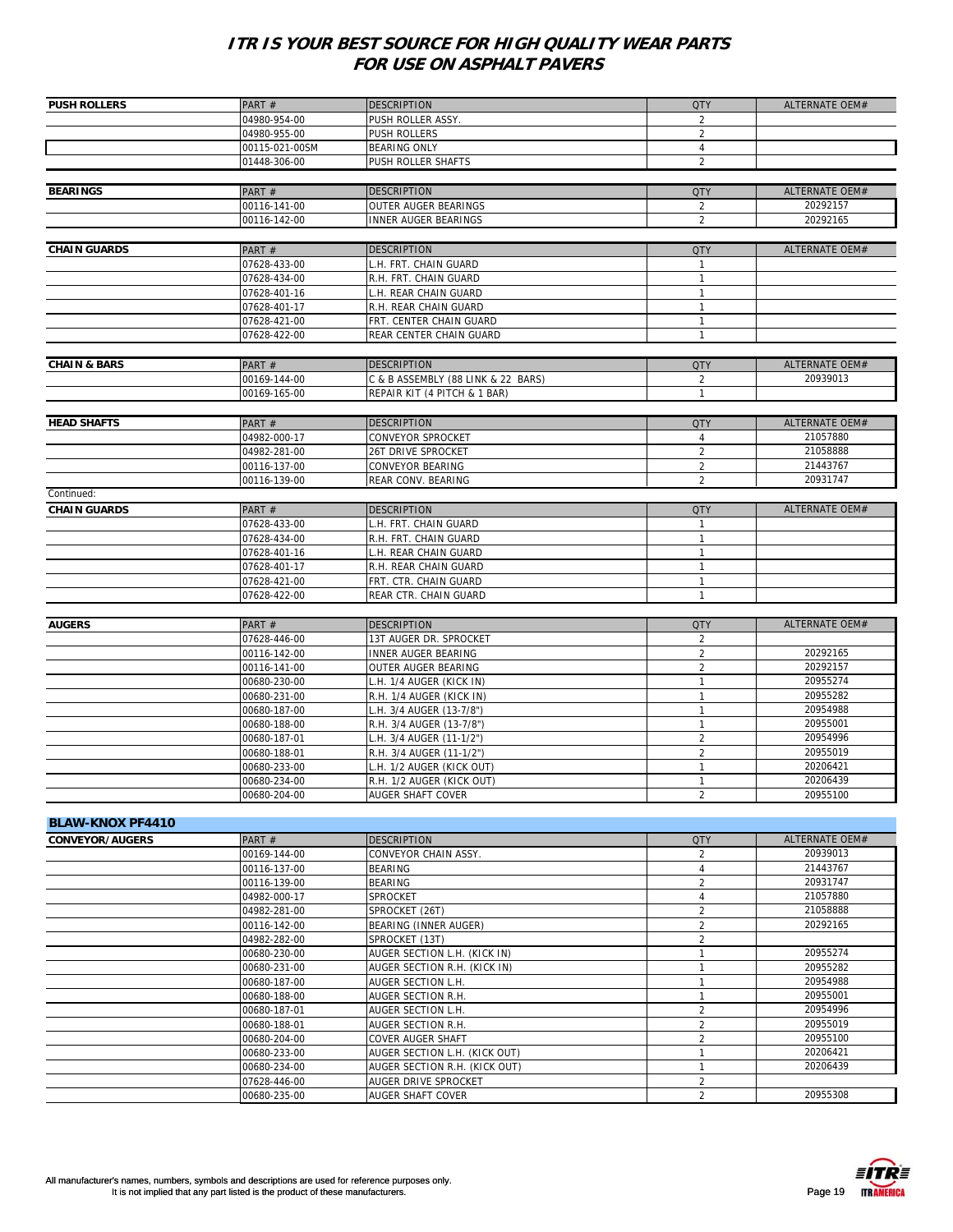| <b>FLOOR PLATES</b>                   | PART #                       | <b>DESCRIPTION</b>                       | <b>QTY</b>     | ALTERNATE OEM#        |
|---------------------------------------|------------------------------|------------------------------------------|----------------|-----------------------|
|                                       | 07628-401-10                 | FLOOR PLATE L.H. (REAR)                  | 1              |                       |
|                                       | 07628-401-11                 | FLOOR PLATE R.H. (REAR)                  | $\mathbf{1}$   |                       |
|                                       | 07628-401-12                 | FLOOR PLATE CENTER                       | $\overline{2}$ |                       |
|                                       | 07628-401-13                 | FLOOR PLATE FRONT                        | $\overline{2}$ |                       |
|                                       | 07628-401-10                 | L.H. REAR PLATE                          | $\mathbf{1}$   |                       |
|                                       | 07628-401-11                 | R.H. REAR PLATE                          | $\mathbf{1}$   |                       |
|                                       | 07628-401-12                 | MIDDLE PLATES                            | $\overline{2}$ |                       |
|                                       | 07628-401-13                 | <b>FRONT PLATES</b>                      | $\overline{2}$ |                       |
|                                       |                              |                                          |                |                       |
| <b>PUSH ROLLERS</b>                   | PART#                        | <b>DESCRIPTION</b>                       | <b>QTY</b>     | ALTERNATE OEM#        |
|                                       | 04980-954-00                 | PUSH ROLLER ASSY.                        | $\overline{2}$ |                       |
|                                       | 04980-955-00                 | PUSH ROLLERS                             | $\sqrt{2}$     |                       |
|                                       | 00115-021-00SM               | <b>BEARINGS ONLY</b>                     | 4              |                       |
|                                       | 01448-306-00                 | PUSH ROLLER SHAFTS                       | $\overline{2}$ |                       |
|                                       |                              |                                          |                |                       |
| <b>TRACK GROUP</b>                    | PART#                        | <b>DESCRIPTION</b>                       | <b>QTY</b>     | ALTERNATE OEM#        |
|                                       | 05524-044-00                 | RUBBER TRACK (355 X 46 X152.4)           | $\overline{2}$ |                       |
|                                       |                              |                                          |                |                       |
| <b>BLAW-KNOX PF500</b>                |                              |                                          |                |                       |
| <b>FLOOR PLATES</b>                   | PART #                       | <b>DESCRIPTION</b>                       | <b>QTY</b>     | ALTERNATE OEM#        |
|                                       | 05005-006-00                 | L.H. FRONT                               | $\mathbf{1}$   |                       |
|                                       | 05005-007-00                 | R.H. FRONT                               | $\mathbf{1}$   |                       |
|                                       | 05005-008-00                 | H. Rear                                  | $\mathbf{1}$   |                       |
|                                       | 05005-009-00                 | R.H. REAR                                | $\mathbf{1}$   |                       |
|                                       | 05005-043-00                 | L.H. CENTER (EFF. S/N 50014-01)          | $\mathbf{1}$   |                       |
|                                       | 05005-044-00                 | R.H. CENTER (EFF. S/N 50014-01)          | $\mathbf{1}$   |                       |
|                                       | 05005-045-00                 | REAR PLATE (EFF. S/N 50014-01)           | $\overline{2}$ |                       |
|                                       | 00055-176-00                 | 1/2-13UNC X 1 3/4"LG. CAPSCREW           | 28             |                       |
|                                       |                              |                                          |                |                       |
| <b>CHAIN &amp; BAR ASSY.</b>          | PART#                        | <b>DESCRIPTION</b>                       | <b>QTY</b>     | ALTERNATE OEM#        |
|                                       | 05005-051-00                 | CHAIN & BAR ASSY. (97 PITCHES X 24 BARS) | $\overline{2}$ | 00169-150-00          |
|                                       | 00169-161-00                 | REPAIR KIT 4 PITCH WITH FLIGHT BAR       | AS REQ'D       |                       |
| <b>HEADSHAFT (PRIOR TO S/N 50014-</b> |                              |                                          |                |                       |
| 01)                                   | PART#                        | <b>DESCRIPTION</b>                       | <b>QTY</b>     | ALTERNATE OEM#        |
|                                       | 04910-001-00                 | SPROCKET (8T)                            | 4              |                       |
|                                       | 01490-029-00                 | WOODRUFF KEY                             | $\overline{4}$ | 20962536              |
|                                       | 00116-099-00                 | <b>INNER BEARING</b>                     | $\overline{2}$ |                       |
|                                       |                              |                                          |                |                       |
| HEADSHAFT (EFF. WITH S/N 50014-       |                              |                                          |                | ALTERNATE OEM#        |
| 01)                                   | PART#                        | <b>DESCRIPTION</b>                       | <b>QTY</b>     |                       |
|                                       | 04910-001-00                 | SPROCKET                                 | $\overline{2}$ |                       |
|                                       | 04982-000-17                 | SPROCKET                                 | $\overline{2}$ | 21057880              |
|                                       | 04982-281-00                 | DRIVE SPROCKET 26T                       | $\overline{2}$ | 21058888              |
|                                       | 00116-113-00                 | <b>INNER BEARING</b>                     | $\overline{2}$ | 20292165              |
|                                       | 05005-021-00                 | <b>OUTER BEARING</b>                     | $\overline{2}$ |                       |
|                                       |                              |                                          |                |                       |
| <b>IDLER SHAFT</b>                    | PART #                       | <b>DESCRIPTION</b>                       | QIY            | <b>ALTERNATE OEM#</b> |
|                                       | 05005-003-00                 | <b>IDLER SHAFT</b>                       | $\overline{2}$ |                       |
|                                       | 00116-034-00                 | <b>BEARING</b>                           | 4              | 20931408              |
|                                       |                              |                                          |                |                       |
| <b>TRACK GROUP</b>                    | PART#                        | <b>DESCRIPTION</b>                       | <b>QTY</b>     | ALTERNATE OEM#        |
|                                       | 05041-923-00                 | TRACK ASSY.                              | $\overline{2}$ |                       |
|                                       | 05009-135-00                 | TRACK PAD                                | 288            | 05041-952-00          |
|                                       | 00253-010-00                 | <b>TRACK BAND</b><br><b>TRACK GUIDE</b>  | 36             | 20946729              |
|                                       | 05009-086-00<br>05009-070-00 | <b>TRACK SHOE</b>                        | 288<br>144     |                       |
|                                       | 00204-032-00F                | 1/2" LOCKNUT                             | 1152           |                       |
|                                       | 05041-939-02                 | SPROCKET SEGMENT                         | 6              |                       |
|                                       | 05041-939-00                 | SPROCKET HUB                             | $\overline{2}$ | 05009-066-00          |
|                                       | 05041-939-03                 | SPROCKET AND HUB ASSY.                   | $\overline{2}$ |                       |
|                                       | 00045-275-00                 | 5/8 UNF X 2 1/2 LONG CAPSCREW            | 12             |                       |
|                                       | 00204-059-00                 | 5/8 UNF HEX FLANGED NUT                  | 12             |                       |
|                                       |                              | 5/8 DIA. DISC LOCKWASHER                 | 24             |                       |
|                                       |                              |                                          |                |                       |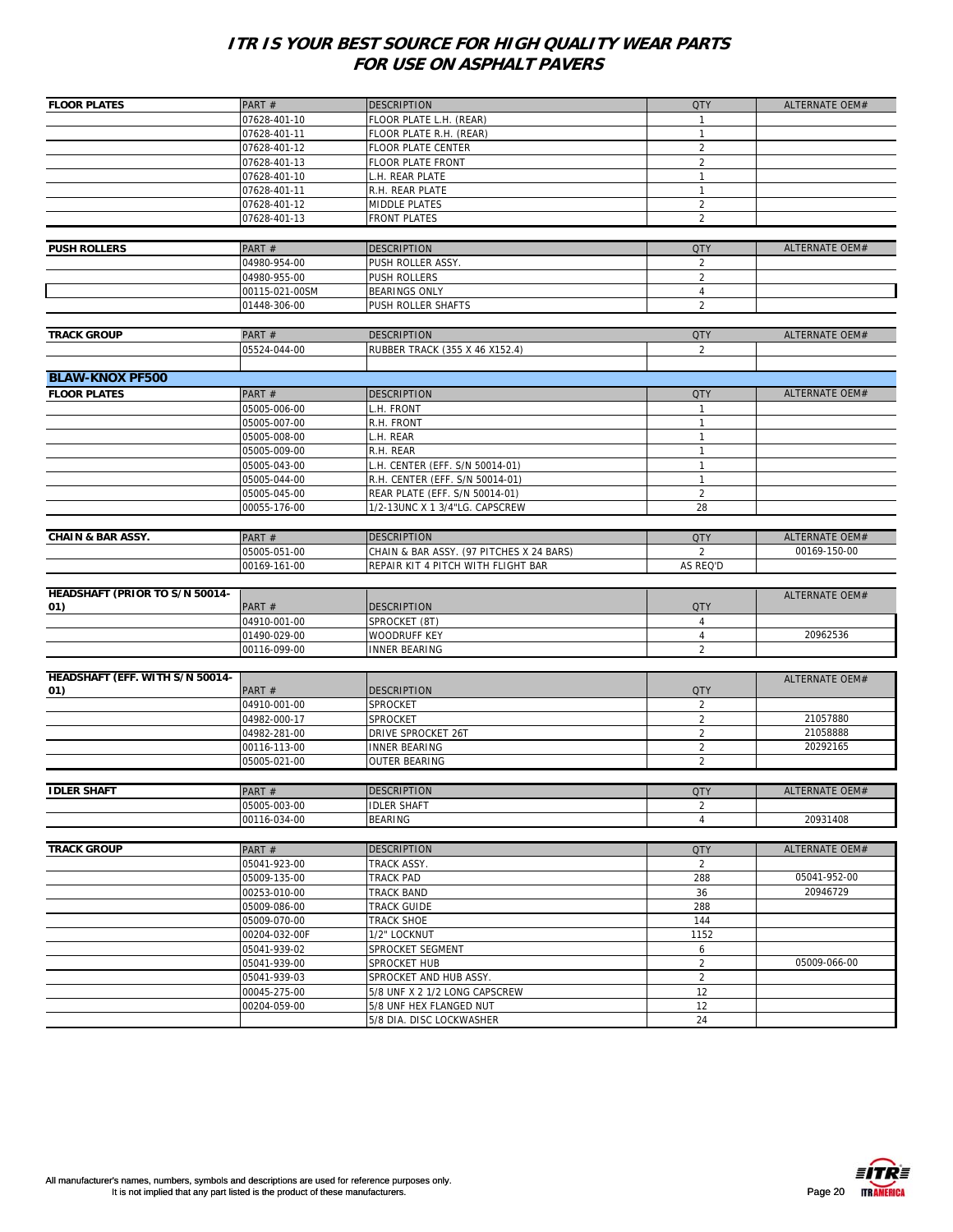| <b>PUSH ROLLER</b>           | PART#                          | <b>DESCRIPTION</b>                            | <b>QTY</b>                   | ALTERNATE OEM# |
|------------------------------|--------------------------------|-----------------------------------------------|------------------------------|----------------|
|                              | 04980-954-00                   | PUSH ROLLER ASSY.                             | 2                            |                |
|                              | 04980-955-00                   | <b>PUSH ROLLER</b>                            | $\overline{2}$               |                |
|                              | 00115-021-00SM                 | <b>BEARING ONLY</b>                           | 4                            |                |
|                              | 01448-306-00                   | PUSH ROLLER SHAFT                             | $\overline{2}$               |                |
|                              |                                |                                               |                              |                |
| <b>AUGERS</b>                |                                | <b>DESCRIPTION</b>                            |                              | ALTERNATE OEM# |
|                              | PART#                          |                                               | <b>QTY</b>                   |                |
|                              | 04905-026-00                   | <b>AUGER SHAFT</b>                            | $\overline{2}$               |                |
|                              | 01490-029-00                   | WOODRUFF KEY                                  | 4                            | 20962536       |
|                              | 04905-019-00                   | <b>DIRT SHIELD</b>                            | $\overline{2}$               |                |
|                              | 04905-084-01-01                | AUGER ASSY. L.H. (EFF. PRIOR TO S/N 50014-01) | 1                            |                |
|                              | 04905-085-01-01                | AUGER ASSY. R.H. (EFF. PRIOR TO S/N 50014-01) | $\mathbf{1}$                 |                |
|                              |                                |                                               |                              |                |
| <b>BLAW-KNOX PF510</b>       |                                |                                               |                              |                |
| <b>FLOOR PLATES</b>          | PART#                          | <b>DESCRIPTION</b>                            | <b>QTY</b>                   | ALTERNATE OEM# |
|                              | 05041-404-00                   | FLOOR PLATE REAR R.H.                         | $\mathbf{1}$                 |                |
|                              | 05041-403-00                   | FLOOR PLATE REAR L.H.                         | 1                            |                |
|                              | 05041-401-00                   |                                               | 1                            |                |
|                              |                                | FLOOR PLATE FRONT R.H.                        |                              |                |
|                              | 05041-402-00                   | FLOOR PLATE FRONT L.H.                        | $\mathbf{1}$                 |                |
|                              | 05041-405-00                   | FLOOR PLATE REAR (CURVED)                     | $\overline{c}$               |                |
|                              | 00072-284-00                   | 1/2UNC X 1 3/4LG CAPSCREW                     | 32                           | 00055-176-00   |
|                              | 00034-174-00                   | 1/2UNC X 1 1/4LG CAPSCREW                     | 12                           |                |
|                              |                                |                                               |                              |                |
| <b>CHAIN &amp; BAR ASSY.</b> | PART#                          | <b>DESCRIPTION</b>                            | <b>QTY</b>                   | ALTERNATE OEM# |
|                              | 05041-427-00                   | CHAIN & BAR ASSY. (104LKS X 25BARS)           | $\overline{2}$               | 20939005       |
|                              | 00169-161-00                   | REPAIR KIT 4 PITCH WITH FLIGHT BAR            | AS REQ'D                     |                |
|                              |                                |                                               |                              |                |
| <b>HEAD SHAFT</b>            | PART#                          | <b>DESCRIPTION</b>                            | <b>QTY</b>                   | ALTERNATE OEM# |
|                              |                                |                                               |                              |                |
|                              | 04910-001-00                   | DRIVE SPROCKET                                | $\overline{2}$               |                |
|                              | 04982-000-17                   | DRIVE SPROCKET                                | $\overline{2}$               | 21057880       |
|                              | 04982-281-00                   | DRIVE SPROCKET                                | $\overline{2}$               | 21058888       |
|                              | 05005-020-00                   | OUTER BEARING L.H.                            | $\mathbf{1}$                 |                |
|                              | 00116-113-00                   | <b>INNER BEARING</b>                          | $\overline{2}$               | 20292165       |
|                              | 05005-019-00                   | OUTER BEARING R.H.                            | $\mathbf{1}$                 |                |
|                              |                                |                                               |                              |                |
|                              |                                |                                               |                              |                |
| <b>IDLER SHAFT</b>           | PART#                          | <b>DESCRIPTION</b>                            | <b>QTY</b>                   | ALTERNATE OEM# |
|                              |                                |                                               |                              |                |
|                              | 04982-262-00                   | <b>IDLER SHAFT</b>                            | 2<br>$\overline{4}$          |                |
|                              | 00116-035-00                   | <b>BEARING</b>                                |                              | 43876689       |
|                              |                                |                                               |                              |                |
| <b>CHAIN GUARDS</b>          | PART#                          | <b>DESCRIPTION</b>                            | <b>QTY</b>                   | ALTERNATE OEM# |
|                              | 05041-408-00                   | CHAIN GUARD FRONT                             | $\mathbf{1}$                 |                |
|                              | 04982-398-00                   | CHAIN GUARD REAR                              | 1                            | 04982-988-00   |
|                              | 05041-412-00                   | CHAIN GUARD L.H.                              | $\mathbf{1}$                 |                |
|                              | 05041-413-00                   | CHAIN GUARD R.H.                              | $\mathbf{1}$                 |                |
|                              | 05041-411-00                   | CHAIN GUARD                                   | $\overline{2}$               |                |
|                              | 04982-562-00                   | CENTER CHAIN GUIDE                            | $\mathbf{1}$                 |                |
|                              | 04982-563-00                   | <b>WEAR INSERT</b>                            | $\overline{4}$               | 21060264       |
|                              |                                |                                               |                              |                |
| <b>TRACK GROUP</b>           | PART#                          | <b>DESCRIPTION</b>                            | <b>QTY</b>                   | ALTERNATE OEM# |
|                              | 05041-923-00                   | TRACK ASSY.                                   | $\overline{2}$               |                |
|                              | 05009-070-00                   |                                               |                              |                |
|                              |                                | <b>TRACK SHOE</b>                             | 144                          |                |
|                              | 00253-010-00                   | <b>TRACK BAND</b>                             | 36                           | 20946729       |
|                              | 05009-086-00                   | <b>TRACK GUIDE</b>                            | 288                          |                |
|                              | 05009-135-00                   | TRACK PAD                                     | 288                          | 05041-952-00   |
|                              | 00204-032-00F                  | 1/2UNF LOCKNUT                                | 1152                         |                |
|                              | 05041-939-02                   | SPROCKET SEGMENT                              | 6                            |                |
|                              | 05041-939-00                   | SPROCKET HUB                                  | $\overline{2}$               | 05009-066-00   |
|                              | 05041-939-03                   | SPROCKET AND HUB ASSY.                        | $\overline{2}$               |                |
|                              | 00045-275-00                   | 5/8 UNF X 2 1/2 LONG CAPSCREW                 | 12                           |                |
|                              | 00204-059-00                   | 5/8 UNF HEX FLANGED NUT                       | 12                           |                |
|                              |                                | 5/8 DIA. DISC LOCKWASHER                      | 24                           |                |
|                              |                                |                                               |                              |                |
|                              |                                |                                               |                              |                |
| <b>PUSH ROLLER</b>           | PART#                          | <b>DESCRIPTION</b>                            | <b>QTY</b>                   | ALTERNATE OEM# |
|                              | 04980-955-00                   | PUSH ROLLER                                   | $\overline{2}$               |                |
|                              | 01448-306-00                   | PUSH ROLLER SHAFT                             | $\overline{2}$               |                |
|                              | 00115-021-00SM<br>04980-954-00 | <b>BEARING ONLY</b><br>PUSH ROLLER ASSY.      | $\sqrt{4}$<br>$\overline{2}$ |                |

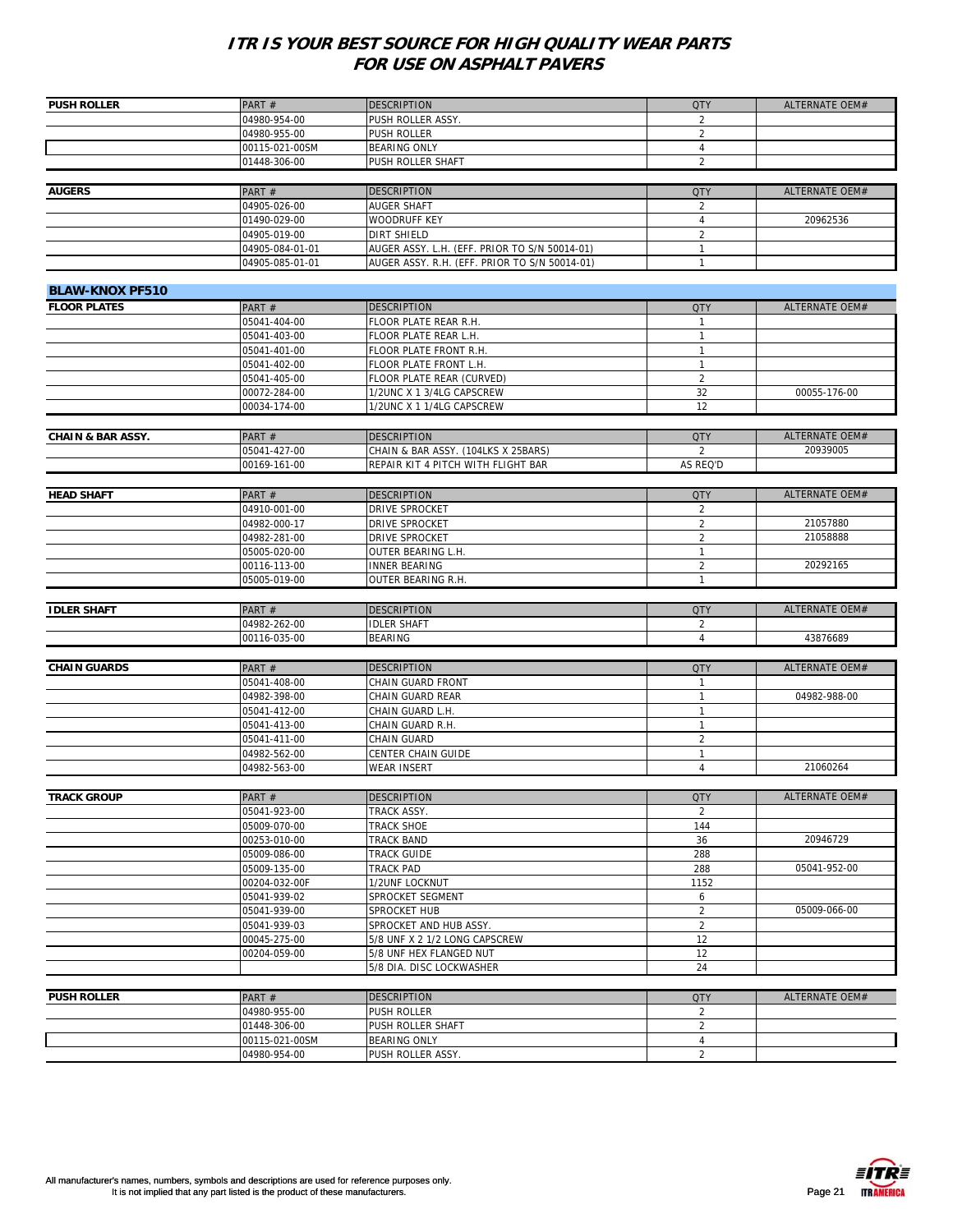| <b>AUGERS</b>                | PART#          | <b>DESCRIPTION</b>                                 | <b>QTY</b>     | ALTERNATE OEM#        |
|------------------------------|----------------|----------------------------------------------------|----------------|-----------------------|
|                              | 00680-202-00   | PADDLE L.H. KICKBACK                               | $\overline{2}$ |                       |
|                              | 00680-203-00   | PADDLE R.H. KICKBACK                               | $\overline{2}$ |                       |
|                              | 00680-187-00   | AUGER SECTION L.H.                                 | 5              | 20954988              |
|                              | 00680-188-00   | AUGER SECTION R.H.                                 | 5              | 20955001              |
|                              | 00680-204-00   | SHAFT COVER                                        | 4              | 20955100              |
|                              | 00680-208-00   | PADDLE L.H. KICK OUT                               | $\overline{2}$ |                       |
|                              | 00680-209-00   | PADDLE R.H. KICK OUT                               | $\overline{2}$ |                       |
|                              | ASA120H        | AUGER BOX CHAIN (1 1/2" pitch, 80 pitchs long)     | $\overline{2}$ |                       |
|                              | 00045-185-00   | 1/2UNC X 4"LG. CAPSCREW                            | 16             |                       |
|                              | 00034-186-00   | 1/2UNC X 4 1/2LG. CAPSCREW                         | $\overline{2}$ |                       |
|                              | 00216-010-00   | 1/2UNC LOCKNUT                                     | 18             |                       |
|                              | 04982-576-00   | FELT WASHER                                        | $\overline{4}$ |                       |
|                              | 04982-577-00   | FELT WASHER                                        | 12             |                       |
|                              | 04982-578-00   | FELT WASHER                                        | 8              |                       |
|                              | 04982-000-23   | <b>AUGER SHAFT</b>                                 | $\overline{2}$ |                       |
|                              | 04982-282-00   | AUGER DRIVE SPROCKET (13T)                         | $\overline{2}$ |                       |
|                              | 00116-114-00   | BEARING OUTER                                      | $\overline{2}$ | 20931564              |
|                              |                |                                                    |                | 20292165              |
|                              | 00116-113-00   | BEARING INNER                                      | 2              |                       |
|                              |                |                                                    |                |                       |
| BLAW-KNOX PF5500/PF5510      |                |                                                    |                |                       |
| <b>FLOOR PLATES</b>          | PART#          | <b>DESCRIPTION</b>                                 | <b>QTY</b>     | <b>ALTERNATE OEM#</b> |
|                              | 20373924       | Floor Plate Rear (used with material transfer kit) | $\overline{2}$ |                       |
|                              | 05044-010-00   | FLOOR PLATE REAR                                   | $\overline{2}$ |                       |
|                              | 04961-910-00   | $\star$<br>FLOOR PLATE MIDDLE 72 1/2"              | $\overline{2}$ | 20236832              |
|                              | 04961-910-01   | $\star$<br>FLOOR PLATE MIDDLE 66 5/8"              | $\overline{2}$ |                       |
|                              | 05044-027-00   | $\star$<br>FLOOR PLATE FRONT L.H. 62 3/4"          | $\mathbf{1}$   | 20247821              |
|                              | 05044-027-01   | $\star$<br>FLOOR PLATE FRONT L.H. 71 5/8"          | $\mathbf{1}$   |                       |
|                              | 05044-028-00   | FLOOR PLATE FRONT R.H. 62 3/4"                     | $\mathbf{1}$   | 20247839              |
|                              | 05044-028-01   | $\star$                                            | $\mathbf{1}$   |                       |
|                              |                | FLOOR PLATE FRONT R.H. 71 5/8"                     |                |                       |
|                              |                | * CHECK LENGTH BEFORE ORDERING                     | 12             |                       |
|                              | 00034-174-00   | 1/2UNC X 1 1/4LG. CAPSCREW                         |                |                       |
|                              |                |                                                    |                |                       |
| <b>CHAIN &amp; BAR ASSY.</b> | PART#          | <b>DESCRIPTION</b>                                 | <b>QTY</b>     | ALTERNATE OEM#        |
|                              | 00169-143-00   | CHAIN & BAR ASSY. (104 PITCHES X 25 BARS)          | $\overline{2}$ | 20939005              |
|                              | 00169-127-00   | Link, Pinand Lock Kit                              | AS REQ'D       |                       |
|                              | 00169-161-00   | REPAIR KIT 4 PTICH WITH FLIGHT BAR                 | AS REQ'D       |                       |
|                              |                |                                                    |                |                       |
| <b>HEADSHAFT</b>             | PART#          | <b>DESCRIPTION</b>                                 | <b>QTY</b>     | ALTERNATE OEM#        |
|                              | 05044-022-00   | CONVEYOR SHAFT                                     | 2              | 20247805              |
|                              | 04982-281-00   | SPROCKET 26T                                       | $\overline{2}$ | 21058888              |
|                              | 04982-000-17   | CONV. DRIVE SPROCKET                               | 4              | 21057880              |
|                              | 00116-130-00   | BEARING                                            | $\overline{2}$ | 20292165              |
|                              | 00116-139-00   | BEARING                                            | $\overline{2}$ | 20931747              |
|                              |                |                                                    |                |                       |
| <b>IDLER SHAFT</b>           | PART#          | <b>DESCRIPTION</b>                                 | <b>QTY</b>     | ALTERNATE OEM#        |
|                              | 05044-032-00   | <b>IDLER SHAFT</b>                                 | 2              | 20247854              |
|                              | 00116-138-00   | BEARING OUTER FRONT CONV.                          | $\overline{c}$ | 43876689              |
|                              | 00116-137-00   | BEARING INNER FRONT CONV.                          | 2              | 21443767              |
|                              |                |                                                    |                |                       |
|                              |                |                                                    |                |                       |
| <b>GUARDS</b>                | PART#          | <b>DESCRIPTION</b>                                 | <b>QTY</b>     | <b>ALTERNATE OEM#</b> |
|                              | 04961-914-00   | CHAIN GUARD REAR TOP                               | $\mathbf{1}$   | 20236840              |
|                              | 05044-031-00   | CHAIN GUARD FRONT TOP                              | $\mathbf{1}$   | 20247847              |
|                              | 05044-024-00   | CHAIN GUARD L.H. REAR SIDE                         | $\mathbf{1}$   | 20161949              |
|                              | 05044-025-00   | CHAIN GUARD R.H. REAR SIDE                         | $\mathbf{1}$   | 20161956              |
|                              | 05044-029-00   | CHAIN GUARD L.H. FRONT SIDE                        | $\mathbf{1}$   | 20267316              |
|                              | 05044-030-00   | CHAIN GUARD R.H. FRONT SIDE                        | $\mathbf{1}$   |                       |
|                              | 04982-451-00   | CHAIN SUPPORT                                      | 4              | 21059605              |
|                              | 04982-563-00   | <b>WEAR INSERT</b>                                 | $\overline{4}$ | 21060264              |
|                              |                |                                                    |                |                       |
| TRACK GROUP (PF5500 ONLY)    | PART#          | <b>DESCRIPTION</b>                                 | <b>QTY</b>     | ALTERNATE OEM#        |
|                              | 05043-252-00   | TRACK SECTION 42 LKS                               | 2              |                       |
|                              | 05043-252-01   | TRACK PAD POLY                                     | 84             |                       |
|                              | 00035-274-00   | 5/8 X 2 CAPSCREW                                   | 336            |                       |
|                              | 00216-013-00   | 5/8 LOCKNUT                                        | 336            |                       |
|                              |                |                                                    |                |                       |
|                              |                |                                                    | <b>QTY</b>     | ALTERNATE OEM#        |
| <b>PUSH ROLLER</b>           | PART#          | <b>DESCRIPTION</b>                                 |                |                       |
|                              | 04980-955-00   | PUSH ROLLER                                        | 2              |                       |
|                              | 01448-306-00   | PUSH ROLLER SHAFT                                  | 2              |                       |
|                              | 00115-021-00SM | BEARING ONLY                                       | $\overline{4}$ |                       |
|                              | 04980-954-00   | PUSH ROLLER ASSY.                                  | 2              |                       |

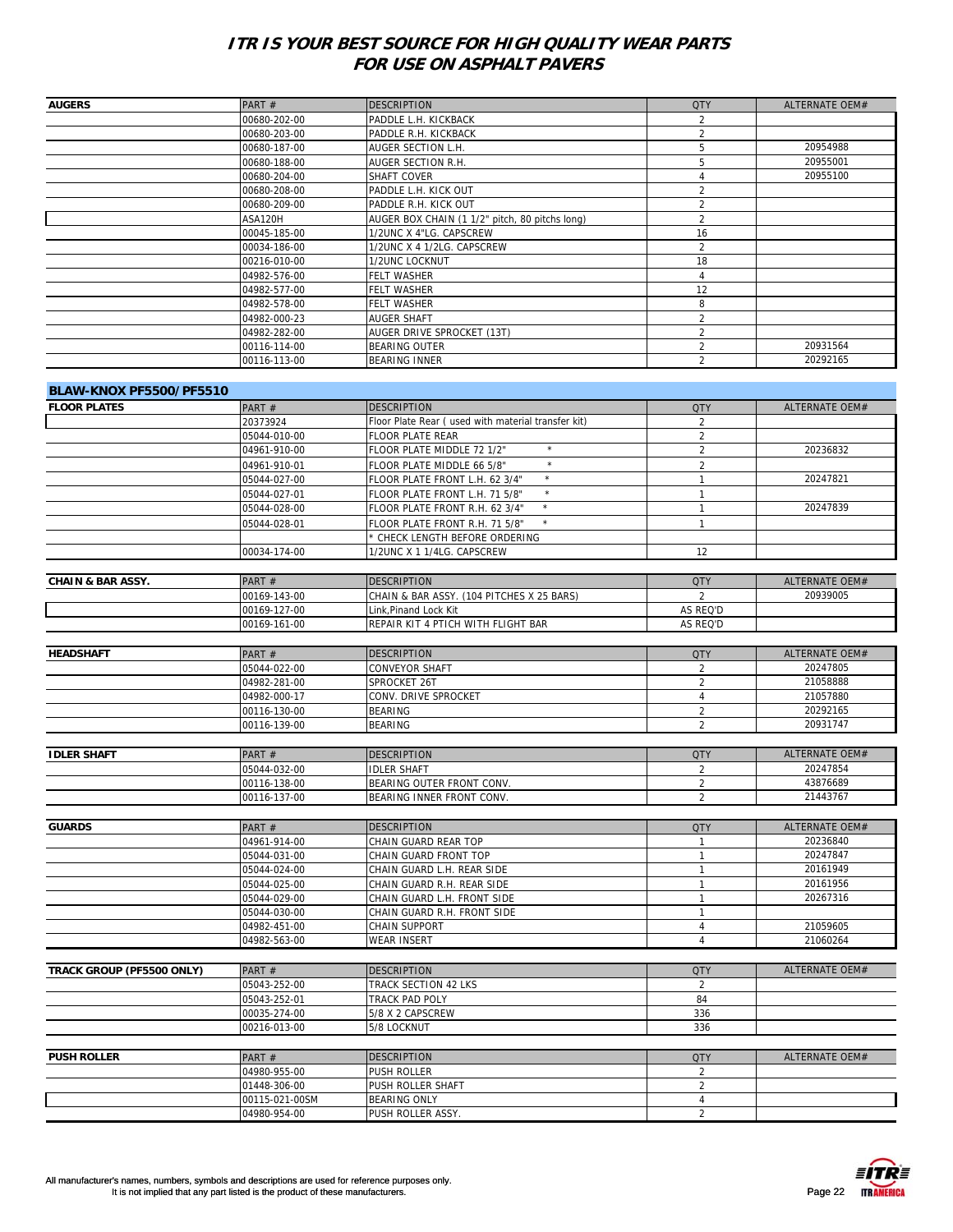| <b>AUGERS</b>      | PART#        | <b>DESCRIPTION</b>                             | <b>QTY</b>               | <b>ALTERNATE OEM#</b> |
|--------------------|--------------|------------------------------------------------|--------------------------|-----------------------|
|                    | 00680-230-00 | L.H. AUGER SECTION                             |                          | 20955274              |
|                    | 00680-231-00 | R.H. AUGER SECTION                             |                          | 20955282              |
|                    | 00680-187-00 | L.H. AUGER SECTION                             |                          | 20954988              |
|                    | 00680-188-00 | R.H. AUGER SECTION                             |                          | 20955001              |
|                    | 00680-187-01 | L.H. AUGER SECTION                             | $\mathfrak{p}$           | 20954996              |
|                    | 00680-188-01 | R.H. AUGER SECTION                             | $\overline{\mathcal{L}}$ | 20955019              |
|                    | 00680-204-00 | <b>SHAFT COVER</b>                             | $\mathfrak{p}$           | 20955100              |
|                    | 00680-233-00 | L.H. AUGER SECTION                             |                          | 20206421              |
|                    | 00680-234-00 | R.H. AUGER SECTION                             |                          | 20206439              |
|                    | 00680-235-00 | <b>SHAFT COVER</b>                             |                          | 20955308              |
|                    | 00680-238-00 | <b>KICK BACK 14"DIA</b>                        |                          |                       |
|                    | 00680-239-00 | KICK BACK 14"DIA                               |                          |                       |
|                    | ASA120H      | AUGER BOX CHAIN (1 1/2" pitch, 80 pitchs long) | $\overline{2}$           |                       |
|                    | 00045-186-00 | 1/2UNC X 4 1/4LG. SOCKET CAPSCREW              | 18                       |                       |
|                    | 00216-010-00 | 1/2" STOVER NUT                                | 18                       |                       |
|                    | 05044-023-00 | <b>AUGER SHAFT</b>                             | $\overline{\mathcal{L}}$ |                       |
|                    | 00116-130-00 | <b>INNER AUGER BEARING</b>                     | $\mathcal{P}$            | 20292165              |
|                    | 00116-129-00 | <b>OUTER AUGER BEARING</b>                     | $\overline{\mathcal{L}}$ | 20292157              |
|                    | 04982-282-00 | SPROCKET 13T (AUGER)                           |                          |                       |
|                    | 07628-446-00 | SPROCKET 13T (DRIVE MOTOR)                     | $\overline{\mathcal{L}}$ |                       |
|                    |              |                                                |                          |                       |
| <b>TRACK GROUP</b> | PART#        | <b>DESCRIPTION</b>                             | <b>QTY</b>               | <b>ALTERNATE OEM#</b> |

| <b>TRACK GROUP</b> | PART#        | <b>IDESCRIPTION</b>                    | <b>QTY</b> | ALTERNATE OFM# |
|--------------------|--------------|----------------------------------------|------------|----------------|
|                    | 05044-090-00 | <b>RUBBER TRACK (483 X 52 X 152.4)</b> |            |                |
|                    | 20305017     | Bogie Tire (Press on tire)             | AS REQ'D   | 05044-156-00   |
|                    | 20302188     | Bogie Assembly (Hub and Tire)          | AS REQ'D   | 05044-157-00   |
|                    |              |                                        |            |                |

#### **CARLSON EASY III & EASY IV**

# **CARLSON EASY III SCREED**

| <b>(BOLT ON HEAT TUBES)</b> |            |                                  |            |                |  |
|-----------------------------|------------|----------------------------------|------------|----------------|--|
|                             | PART $#$   | <b>IDESCRIPTION</b>              | <b>QTY</b> | ALTERNATE OEM# |  |
|                             | 1010-8906  | <b>SCREED PLATE - 1 PIECE</b>    |            |                |  |
|                             | 1048-4640  | STUD 1/2UNC X 5"LG               | 28         |                |  |
|                             | 1048-3055  | 1/2 DIA. FLATWASHER              | 28         |                |  |
|                             | 1048-2070  | 1/2UNC HEXNUT                    | 56         |                |  |
|                             | 1048-1225  | 1/2UNC X 1 1/2LG. FLANGED HEXNUT | 16         |                |  |
|                             | 27L81      | 1/2 DIA. LOCKWASHER              | 56         |                |  |
|                             | 1005-0001L | <b>HEATER TUBE</b>               |            |                |  |
|                             | 1005-0001R | <b>HEATER TUBE</b>               |            |                |  |

# **CARLSON EASY III SCREED**

| (ELECTRIC HEAT) |           |                                   |            |                |
|-----------------|-----------|-----------------------------------|------------|----------------|
|                 | PART $#$  | <b>IDESCRIPTION</b>               | <b>QTY</b> | ALTERNATE OEM# |
|                 | 1005-0101 | SCREED PLATE - 1 PIECE            |            |                |
|                 | 1048-4640 | <b>STUD 1/2UNC X 5"LG</b>         | 28         |                |
|                 | 1048-3055 | 1/2 DIA. FLATWASHER               | 28         |                |
|                 | 1048-2070 | 1/2UNC HEXNUT                     | 56         |                |
|                 | 27L81     | 1/2 DIA. LOCKWASHER               | 56         |                |
|                 | 1048-1225 | 1/2UNC X 1 1/2LG. FLANGED HEXBOLT | 16         |                |

#### **CARLSON EASY IV SCREED**

| PART $#$    | <b>DESCRIPTION</b>              | <b>QTY</b> | ALTERNATE OEM# |
|-------------|---------------------------------|------------|----------------|
| 200-701-000 | <b>SCREED PLATE - 1 PIECE</b>   |            |                |
| 1048-4660   | <b>STUD 1/2UNC X 6 1/4" LG.</b> | 34         |                |
| 1048-4545   | <b>STUD 1/2UNC X 3 3/4" LG.</b> | 16         |                |
| 1048-2070   | 1/2UNC HEXNUT                   | 50         |                |
| 1048-3055   | 1/2 DIA.FLATWASHER              | 50         |                |
| 27L81       | 1/2 DIA. LOCKWASHER             | 50         |                |
| 200-695-000 | SCREED EXT. L.H.                |            |                |
| 200-694-000 | SCREED EXT. R.H.                |            |                |
| 201-498-000 | <b>SCREED EXT. L.H.</b>         |            |                |
| 201-495-000 | SCREED EXT. R.H.                |            |                |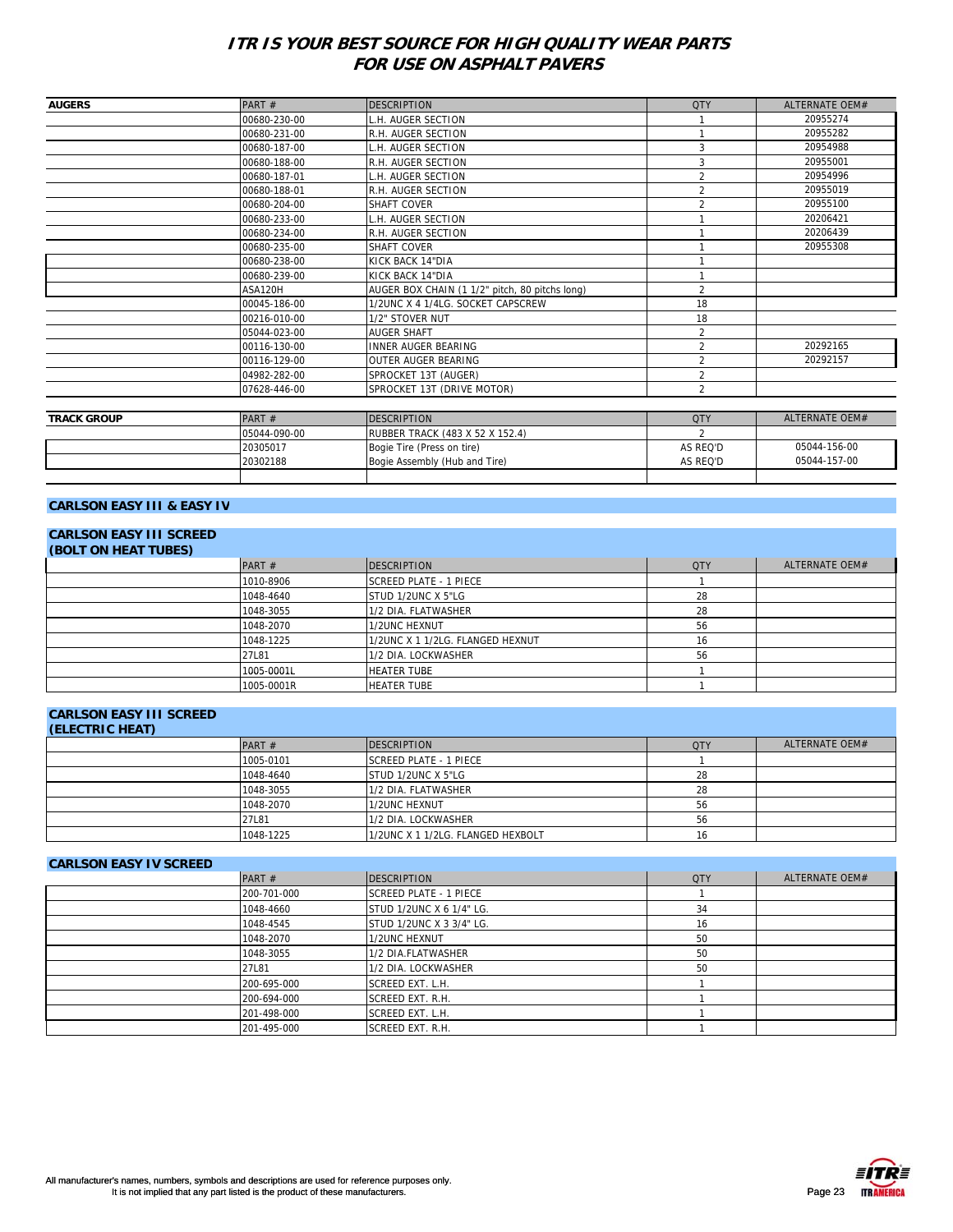| <b>CARLSON EASY IV-1019</b> |             |                               |            |                |
|-----------------------------|-------------|-------------------------------|------------|----------------|
| (Vogele)                    |             |                               |            |                |
|                             | PART $#$    | <b>IDESCRIPTION I ION</b>     | <b>QTY</b> | ALTERNATE OEM# |
|                             | 200-703-101 | <b>SCREED PLATE FLAT TAIL</b> |            |                |
|                             | 200-703-100 | <b>STUD ASSEMBLY KIT</b>      |            |                |
|                             | 201-495-000 | <b>SCREED EXT. R.H.</b>       |            |                |
|                             | 201-498-000 | <b>SCREED EXT L.H.</b>        |            |                |
|                             | 201-992-100 | SCREED EXT R.H.12" BERM       |            |                |
|                             | 201-993-100 | SCREED EXT L.H. 12" BERM      |            |                |
|                             | 201-994-100 | SCREED EXT R.H.18" BERM       |            |                |
|                             | 201-995-100 | SCREED EXT L.H. 18" BERM      |            |                |
|                             | 201-996-100 | SCREED EXT R.H. 24" BERM      |            |                |
|                             | 201-997-100 | SCREED EXT L.H. 24" BERM      |            |                |

#### **CARLSON EASY IV SCREED WITH SENSOR CONNECTION**

| <b>WITH SENSOR CONNECTION</b> |             |                                         |            |                |
|-------------------------------|-------------|-----------------------------------------|------------|----------------|
|                               | PART#       | <b>DESCRIPTION</b>                      | <b>QTY</b> | ALTERNATE OEM# |
|                               | 201-099-00  | <b>SCREED PLATE 1 PIECE</b>             |            |                |
|                               | 1048-4660   | STUD 1/2UNC X 6 1/4" LONG               | 34         |                |
|                               | 1048-4545   | STUD 1/2UNC X 3 1/4" LONG               | 16         |                |
|                               | 1048-2070   | 1/2UNC HEXNUT                           | 50         |                |
|                               | 1048-3055   | 1/2 DIA. FLATWASHER                     | 50         |                |
|                               | 27L81       | 1/2 DIA. LOCKWASHER                     | 50         |                |
|                               | 201-466-000 | SCREED EXT. L.H. WITH 12" BERM          |            |                |
|                               | 201-460-000 | SCREED EXT. R.H. WITH 12" BERM          |            |                |
|                               | 201-703-101 | <b>SCREED PLATE 1 PIECE (FLAT TAIL)</b> |            |                |
|                               | 201-703-01  | <b>SCREED PLATE 1 PIECE</b>             |            |                |
|                               | 1048-4660   | STUD 1/2UNC X 6 1/4" LONG               | 34         |                |
|                               | 1048-4545   | STUD 1/2UNC X 3 3/4' LONG               | 16         |                |
|                               | 1048-2070   | 1/2UNC HEXNUT                           | 50         |                |
|                               | 1048-3055   | 1/2 DIA. FLATWASHER                     | 50         |                |
|                               | 27L81       | 1/2 DIA. LOCKWASHER                     | 50         |                |

#### **CARLSON EAST IV SCREED WITH SENSOR CONNECTION**

| <b>WITH SENSOR CONNECTION</b> |             |                                   |            |                |  |
|-------------------------------|-------------|-----------------------------------|------------|----------------|--|
|                               | PART $#$    | <b>DESCRIPTION</b>                | <b>QTY</b> | ALTERNATE OEM# |  |
|                               | 200-611-000 | <b>SCREED PLATE 1 PIECE</b>       |            |                |  |
|                               | 1048-4660   | <b>STUD 1/2UNC X 6 1/4' LONG</b>  | 30         |                |  |
|                               | 1048-4545   | <b>ISTUD 1/2UNC X 3 1/4' LONG</b> | 14         |                |  |
|                               | 1048-3360   | (27LP1) 1/2 DIA. LOCKWASHER       | 30         |                |  |
|                               | 1048-2070   | 1/2UNC HEXNUT                     | 30         |                |  |
|                               | 201-602-000 | <b>SCREED EXTENSION R.H.</b>      |            |                |  |
|                               | 201-604-000 | <b>SCREED EXTENSION L.H.</b>      |            |                |  |

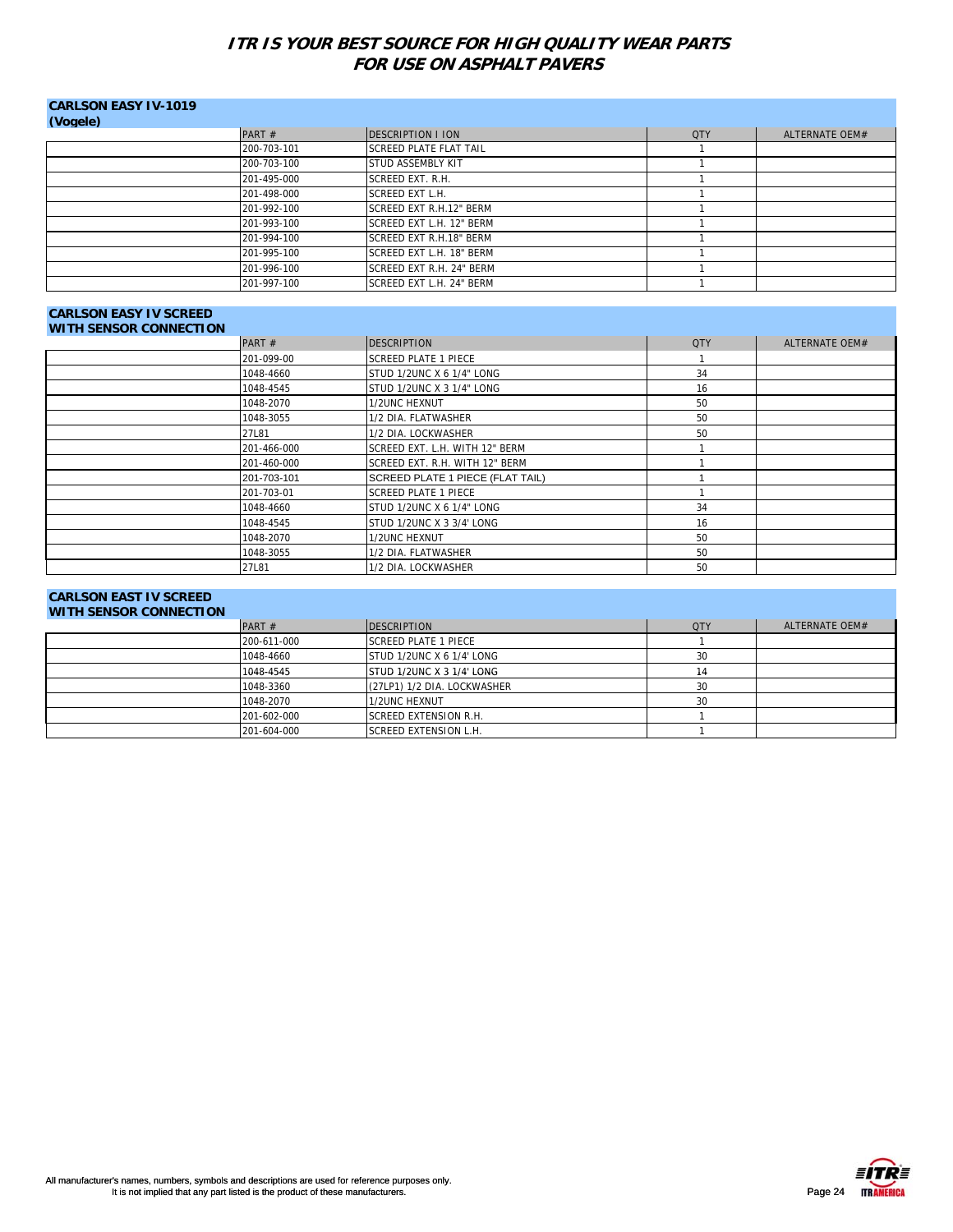| <b>CAT BG SCREEDS</b>                     |             |                                        |                |                        |
|-------------------------------------------|-------------|----------------------------------------|----------------|------------------------|
| 8-16B ASPHALT SCREED                      | PART#       | <b>DESCRIPTION</b>                     | <b>QTY</b>     | ALTERNATE OEM#         |
|                                           | 810191      | SCREED PLATE 400MTL.                   | $\mathbf{1}$   | A-876-2818             |
|                                           | 810198      | SCREED EXT. R.H. 400MTL.               | $\mathbf{1}$   | XA-876-2818            |
|                                           | 810202      | SCREED EXT. L.H. 400MTL                | $\mathbf{1}$   | XB-876-2818            |
|                                           | 810191-50   | SCREED PLATE 500MTL.                   | $\mathbf{1}$   | A-876-2818-50          |
|                                           | 810198-50   | SCREED EXT. R.H. 500MTL                | $\mathbf{1}$   | XA-876-2818-50         |
|                                           | 810202-50   | SCREED EXT. L.H. 500MTL                | $\mathbf{1}$   | XB-876-2818-50         |
|                                           | 810191-CC   | SCREED PLATE CHROMIUM CARBIDE MTL.     | $\mathbf{1}$   |                        |
|                                           | 810198-CC   | SCREED EXT. R.H. CHROMIUM CARBIDE MTL  | $\mathbf{1}$   |                        |
|                                           | 810202-CC   | SCREED EXT. L.H. CHROMIUM CARBIDE MTL. | $\mathbf{1}$   |                        |
|                                           | 810208      | <b>SPACER BAR</b>                      | $\mathbf{1}$   | AA-876-2818            |
|                                           | 810210      | SPACER BAR                             | $\overline{2}$ | XC-876-2818            |
|                                           | 810179      | NOSE BAR (40")                         | $\mathbf{1}$   | RA-876-2518            |
|                                           | 810181      | NOSE BAR (28")                         | $\overline{2}$ | B-876-2818             |
|                                           | 810180      | NOSE BAR (46")                         | $\overline{2}$ | AC-876-2818            |
|                                           | 810185      | STUD (1/2" X 2.75")                    | 22             |                        |
|                                           | 810212      | STUD (1/2" X 5")                       | 22             | CC-876-2819            |
|                                           | 810184      | ADJUSTING NUT                          | 22             | CA-876-2819            |
|                                           | 810189      | STUD (1/2" X 1.75")                    | 22             |                        |
|                                           | CD-876-2819 | 1/2" X 9.5" STUD                       | $\overline{2}$ |                        |
|                                           | 8T4223      | WASHER                                 | 64             | 26D04                  |
|                                           | 6V8188      | <b>HEXNUT (1/2-13UNC)</b>              | 64             | 27C95                  |
|                                           | 810888      | <b>SHIM (.010" THICK)</b>              | AS REQ'D       | BR-17-329              |
|                                           |             |                                        |                |                        |
|                                           | 810889      | <b>SHIM (.020" THICK)</b>              | AS REQ'D       | BG-17-329<br>BJ-17-329 |
|                                           | 810890      | <b>SHIM (.050" THICK)</b>              | AS REQ'D       |                        |
|                                           | 810156      | LOWER BURNER CHAMBER                   | 2              |                        |
|                                           | 810157      | UPPER BURNER CHAMBER                   | $\mathbf{1}$   |                        |
|                                           |             |                                        |                |                        |
| <b>8FT ASPHALT SCREED</b><br>(PAVEMASTER) | PART #      | <b>DESCRIPTION</b>                     | <b>QTY</b>     | <b>ALTERNATE OEM#</b>  |
|                                           | 1G7094      | <b>SCREED PLATE</b>                    | $\mathbf{1}$   |                        |
|                                           | 1K6872      | 1/2-13UNC LOCKNUT                      | 30             |                        |
|                                           | 2M0849      | WASHER (5MM THICK)                     | 30             |                        |
|                                           |             |                                        |                |                        |
| <b>10FT ASPHALT SCREED</b>                |             |                                        |                |                        |
| (PAVEMASTER)                              | PART #      | <b>DESCRIPTION</b>                     | <b>QTY</b>     | ALTERNATE OEM#         |
|                                           | 8C-8309     | <b>SCREED PLATE</b>                    | $\mathbf{1}$   |                        |
|                                           |             |                                        | 38             |                        |
|                                           | 1K6872      | 1/2-13UNC LOCKNUT                      |                |                        |
|                                           | 2M0849      | WASHER (5MM THICK)                     | 38             |                        |
|                                           |             |                                        |                |                        |
| 7NR & 3LM 8FT ASPHALT SCREED              | PART #      | <b>DESCRIPTION</b>                     | <b>QTY</b>     | ALTERNATE OEM#         |
|                                           | 1144634     | <b>PLATE</b>                           | $\mathbf{1}$   |                        |
|                                           | 810208      | SPACER                                 | $\mathbf{1}$   |                        |
|                                           | 810179      | <b>NOSE BAR</b>                        | $\mathbf{1}$   |                        |
|                                           |             | <b>NOSE BAR</b>                        | $\overline{2}$ |                        |
|                                           | 810181      |                                        |                |                        |
|                                           | 810185      | <b>STUD</b>                            | 12             |                        |
|                                           | 810212      | <b>STUD</b>                            | 12             |                        |
|                                           | 810189      | <b>STUD</b>                            | 10             |                        |
|                                           | 8T4223      | 1/2 WASHER 1" O.D.                     | 34             |                        |
|                                           | 6V8188      | 1/2UNC LOCKNUT                         | 34             | 27C95                  |
|                                           | 810888      | SHIM .010" THICK                       | AS REQ'D       |                        |
|                                           | 810889      | SHIM .020" THICK                       | AS REQ'D       |                        |
|                                           | 810890      | SHIM .050" THICK                       | AS REQ'D       |                        |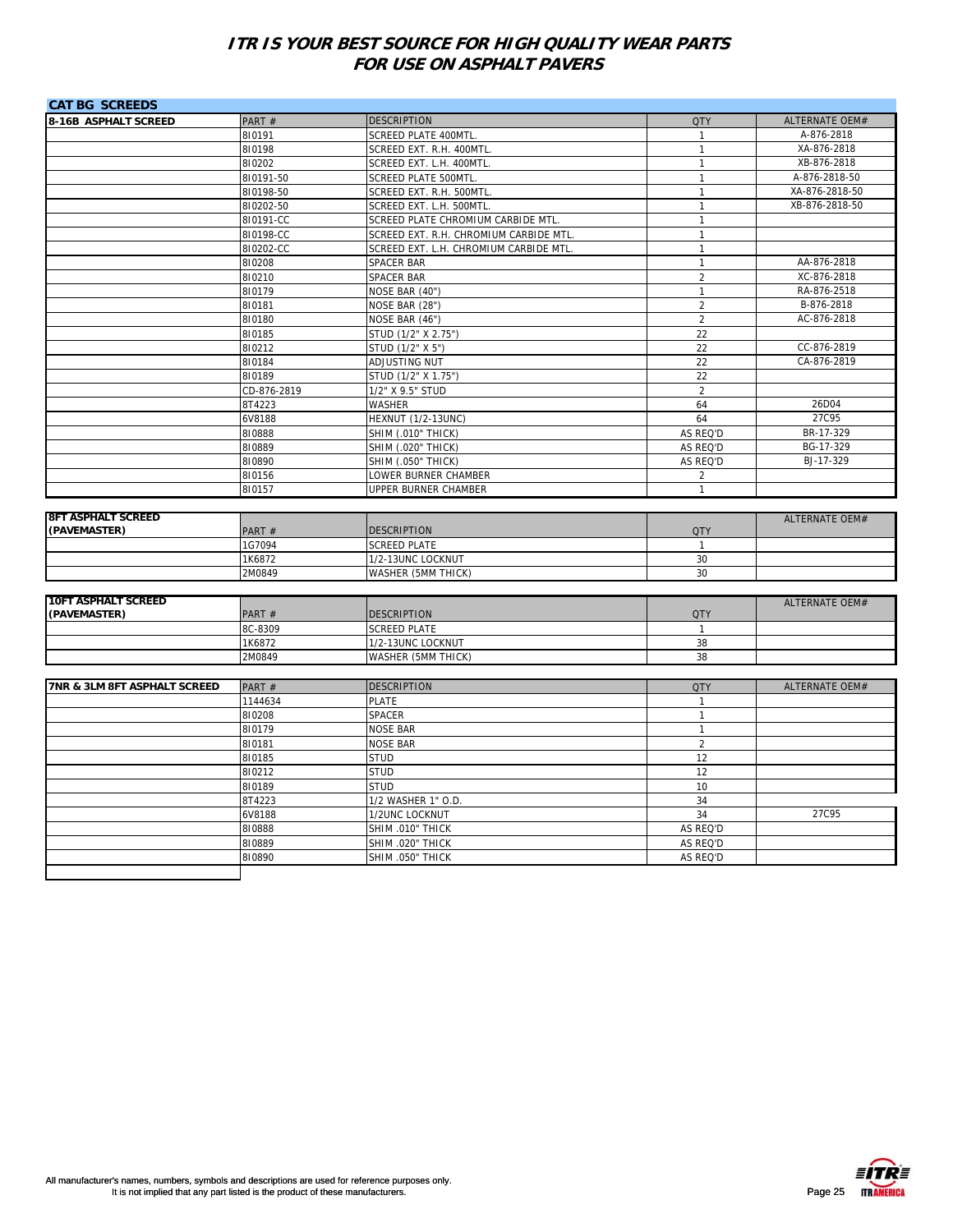| 10-20 SGR-2 SCREED ASSY. | PART#          | <b>DESCRIPTION</b>                  | <b>QTY</b>     | <b>ALTERNATE OFM#</b> |
|--------------------------|----------------|-------------------------------------|----------------|-----------------------|
|                          | 810912         | <b>SCREED PLATE</b>                 |                | DA-876-2818           |
|                          | 810199         | SCREED EXT. R.H.                    |                | YA-876-2818           |
|                          | 810203         | SCREED EXT. L.H.                    |                | YB-876-2818           |
|                          | DA-876-2818-50 | <b>SCREED PLATE 500MTL.</b>         |                |                       |
|                          | YA-876-2818-50 | SCREED EXT. R.H. 500MTL.            |                |                       |
|                          | YB-876-2818-50 | SCREED EXT. L.H. 500MTL.            |                |                       |
|                          | DA-876-2818-CC | SCREED PLATE - CHROMIUM CARBIDE     |                |                       |
|                          | YA-876-2818-CC | SCREED EXT. R.H. - CHROMIUM CARBIDE |                |                       |
|                          | YB-876-2818-CC | SCREED EXT. L.H. - CHROMIUM CARBIDE |                |                       |
|                          | 810211         | <b>SPACER BAR</b>                   | $\overline{2}$ | YC-876-2818           |
|                          | 810209         | <b>SPACER BAR</b>                   |                | DB-876-2818           |
|                          | 810179         | <b>NOSE BAR 40"</b>                 | 3              | RA-876-2518           |
|                          | 810182         | <b>NOSE BAR 12"</b>                 | $\overline{2}$ | PB-876-2518           |
|                          | 810180         | <b>NOSE BAR 46"</b>                 | $\overline{2}$ | AC-876-2818           |
|                          | CA-876-2819    | ADJUSTING NUT                       | 24             | 810184                |
|                          | CC-876-2819    | STUD 1/2 X 5                        | 22             | 810212                |
|                          | 810189         | STUD 1/2 X 1 3/4                    | 26             |                       |
|                          | 810185         | STUD 1/2 X 2 3/4                    | 24             |                       |
|                          | CD-876-2819    | 1/2" X 9.5" STUDS                   | $\overline{2}$ |                       |
|                          | 26D04          | <b>WASHER</b>                       | 74             | 8T-4223               |
|                          | 810889         | <b>SHIM (.020" THICK)</b>           | AS REQ'D       | BG-17-329             |
|                          | 810888         | <b>SHIM (.010" THICK)</b>           | AS REQ'D       | BR-17-329             |
|                          | 810890         | <b>SHIM (.050" THICK)</b>           | AS REQ'D       | BJ-17-329             |
|                          | 810156         | LOWER BURNER CHAMBER                |                |                       |
|                          | 810157         | UPPER BURNER CHAMBER                |                |                       |

|                                          |         |                           |                          | ALTERNATE OEM# |
|------------------------------------------|---------|---------------------------|--------------------------|----------------|
| 2KN - 10-20B SCREED ASSY (810177) PART # |         | <b>DESCRIPTION</b>        | <b>QTY</b>               |                |
|                                          | 1395247 | <b>SCREED PLATE</b>       |                          | DA-876-2818    |
|                                          | 1395248 | SCREED EXT. R.H.          |                          |                |
|                                          | 1395249 | SCREED EXT. L.H.          |                          |                |
|                                          | 810209  | <b>SPACER BAR</b>         |                          |                |
|                                          | 810211  | <b>SPACER BAR</b>         | $\overline{\phantom{a}}$ |                |
|                                          | 810179  | <b>NOSE BAR</b>           | 3                        |                |
|                                          | 810182  | <b>NOSE BAR</b>           | $\overline{2}$           |                |
|                                          | 810180  | <b>NOSE BAR</b>           | $\mathfrak{D}$           |                |
|                                          | 810185  | STUD (1/2" X 2.75")       | 24                       |                |
|                                          | 810212  | STUD (1/2" X 5")          | 24                       |                |
|                                          | 810184  | ADJUSTING NUT             | 24                       |                |
|                                          | 810189  | STUD (1/2" X 1.75")       | 26                       |                |
|                                          | 8T4223  | WASHER (3MM THICK)        | 74                       | 26D04          |
|                                          | 6V8188  | <b>HEXNUT (1/2-13UNC)</b> | 74                       | 27C95          |
|                                          | 810888  | <b>SHIM (.010" THICK)</b> | AS REQ'D                 |                |
|                                          | 810889  | <b>SHIM (.020" THICK)</b> | AS REQ'D                 |                |
|                                          | 810890  | <b>SHIM (.050" THICK)</b> | AS REQ'D                 |                |
|                                          |         | LOWER BURNER CHAMBER      |                          |                |
|                                          | 810157  | UPPER BURNER CHAMBER      | 4                        |                |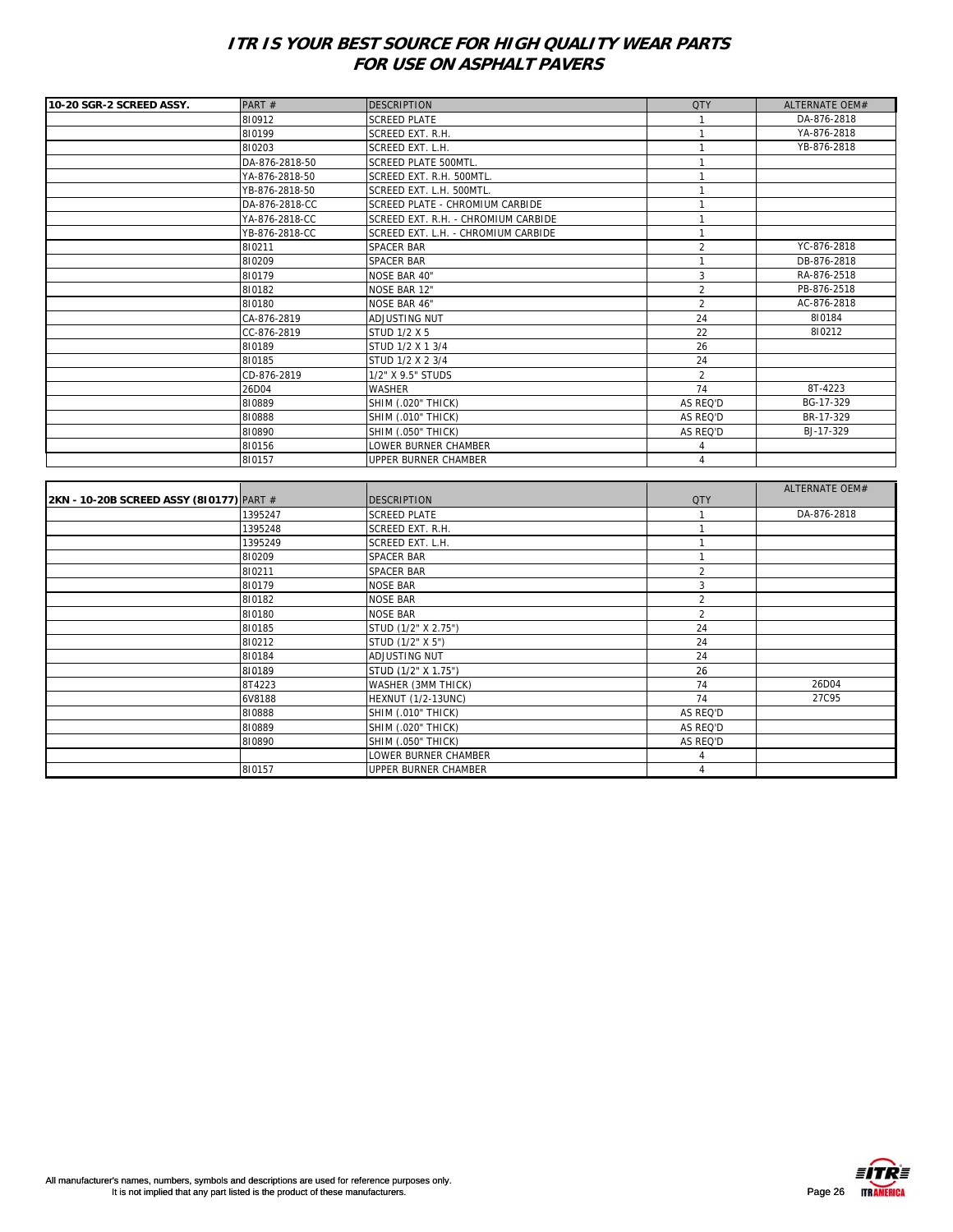| 2MN - 10-20WB SCREED ASSY. |                       |                                         |                              | ALTERNATE OEM#        |
|----------------------------|-----------------------|-----------------------------------------|------------------------------|-----------------------|
| (810178)                   | PART#                 | <b>DESCRIPTION</b>                      | <b>QTY</b>                   |                       |
|                            | 810195                | SCREED PLATE (10' X 24")                | -1                           | AA-876-2819           |
|                            | 810209                | SPACER BAR                              | $\mathbf{1}$                 | DB-876-2818           |
|                            | 810206                | SCREED EXT. R.H.                        | $\mathbf{1}$                 | AB-876-2819R          |
|                            | 810207                | SCREED EXT. L.H.                        | $\mathbf{1}$                 | AB-876-2819L          |
|                            | 810211                | SPACER BAR                              | $\sqrt{2}$                   | YC-876-2818           |
|                            | 810179                | NOSE BAR (40")                          | 3                            | RA-876-2518           |
|                            | 810182                | <b>NOSE BAR</b>                         | $\sqrt{2}$                   | PB-876-2518           |
|                            | 810180                | <b>NOSE BAR</b>                         | $\overline{2}$               | AC-876-2818           |
|                            | 810186                | STUD (1/2" X 3.5")                      | 24                           |                       |
|                            | 810212                | STUD (1/2" X 5")                        | 24                           | CC-876-2819           |
|                            | CD-876-2819           | 1/2" X 9.5" STUD                        | $\overline{2}$               |                       |
|                            | 810184                | ADJUSTING NUT                           | 24                           | CA-876-2819           |
|                            | 810185                | STUD (1/2" X 2.75")                     | 26                           |                       |
|                            | 8T4223                | WASHER (3MM THICK)                      | 74                           | 26D04                 |
|                            | 6V8188                | NUT (1/2-13UNC)                         | 74                           | 27C95                 |
|                            | 810888                | <b>SHIM (.010" THICK)</b>               | AS REQ'D                     |                       |
|                            | 810889                | <b>SHIM (.020" THICK)</b>               | AS REQ'D                     |                       |
|                            | 810890                | <b>SHIM (.050" THICK)</b>               | AS REQ'D                     |                       |
|                            | 810187                | SPACER                                  | 14                           |                       |
|                            | 810188                | SPACER R.H.                             | $\mathbf{1}$                 |                       |
|                            | 810183                | SPACER L.H.                             | $\mathbf{1}$                 |                       |
|                            | 810156                | LOWER BURNER CHAMBER                    | $\overline{4}$               |                       |
|                            | 810157                | UPPER BURNER CHAMBER                    | $\overline{4}$               |                       |
|                            |                       |                                         |                              |                       |
| 1020B SCREED               | PART#                 | <b>DESCRIPTION</b>                      | <b>QTY</b>                   | ALTERNATE OEM#        |
| (ELECTRIC HEATED)          | 2496975               | SCREED                                  | $\mathbf{1}$                 |                       |
|                            | 2496976               | SCREED EXT. R.H.                        | $\mathbf{1}$                 |                       |
|                            |                       | SCREED EXT. L.H.                        | $\mathbf{1}$                 |                       |
|                            | 2496977<br>2496975-50 |                                         | $\mathbf{1}$                 |                       |
|                            |                       | SCREED 500MTL<br>SCREED EXT R.H. 500MTL |                              |                       |
|                            | 2496976-50            | SCREED EXT L.H. 500MTL                  | $\mathbf{1}$<br>$\mathbf{1}$ |                       |
|                            | 2496977-50            |                                         |                              |                       |
|                            | 810209                | SPACER BAR                              | $\mathbf{1}$                 |                       |
|                            | 810211                | SPACER BAR                              | $\overline{2}$               |                       |
|                            | 810179                | <b>NOSE BAR</b>                         | 3                            |                       |
|                            | 810182                | <b>NOSE BAR</b>                         | $\overline{2}$               |                       |
|                            | 810180                | <b>NOSE BAR</b>                         | $\overline{2}$               |                       |
|                            | 810185                | STUD (1/2" X 2 3/4")                    | 24                           |                       |
|                            | 810212                | STUD (1/2' X 5")                        | 24                           |                       |
|                            | 810184                | ADJUSTING NUT                           | 24                           |                       |
|                            | 8110189               | STUD (1/2" X 1 3/4")                    | 26                           |                       |
|                            | 8T4223                | WASHER (3MM THICK)                      | 74                           | 26D04                 |
|                            | 6V8188                | <b>HEXNUT (1/2-13UNC)</b>               | 74                           | 27C95                 |
|                            | 810888                | SHIM (.010" THICK)                      | As Reg'd                     |                       |
|                            | 810889                | <b>SHIM (.020" THICK)</b>               | As Req'd                     |                       |
|                            | 8T-9383               | 1/2UNC X 3/4' LONG HEX CAPSCREW         | 16                           |                       |
|                            |                       |                                         |                              |                       |
| AS2301 SCREED              | PART#                 | <b>DESCRIPTION</b>                      | <b>QTY</b>                   | <b>ALTERNATE OFM#</b> |
|                            | 1627888               | <b>SCREED PLATE</b>                     | $\mathbf{1}$                 |                       |
|                            | 1627889               | SCREED EXT. R.H.                        | $\mathbf{1}$                 |                       |
|                            | 1627890               | SCREED EXT. L.H.                        | $\mathbf{1}$                 |                       |
|                            | 1627888-50            | <b>SCREED PLATE 500MTL</b>              | $\mathbf{1}$                 |                       |
|                            | 1627889-50            | SCREED EXT. R.H. 500MTL                 | $\mathbf{1}$                 |                       |
|                            | 1627890-50            | SCREED EXT. L.H. 500MTL                 | $\mathbf{1}$                 |                       |
|                            | 810184                | ADJUSTING NUT                           | 36                           |                       |
|                            | 810212                | STUD (1/2" X 5")                        | 28                           |                       |
|                            | 5P1076                | HARD WASHER (13.5 X 30 X 4MM THICK)     | 36                           |                       |
|                            | 6V8188                | <b>HEXNUT (1/2-13UNC)</b>               | 28                           | 27C95                 |
|                            | 8T4994                | HARD WASHER (20 X 36.5 X 3.5MM THICK)   | 8                            |                       |
|                            | 8T9391                | HEXBOLT (1/2-13UNC X 3 3/4LG.)          | 8                            |                       |
|                            | 8T9398                | HEXBOLT (3/4-10UNC 1 3/4LG.)            | 8                            |                       |
|                            | 2149169               | STUD (1/2' X 7 1/4")                    | $\sqrt{4}$                   |                       |
|                            | 1K6872                | LOCKNUT (1/2-13UNC)                     | $\overline{4}$               |                       |
|                            | 7X0618                | WASHER HARD (13.5 X 40 X 5MM THICK)     | 8                            |                       |
|                            | 4T4630                | SPRING (39MM OD)                        | $\overline{4}$               |                       |
|                            | 1855431               | <b>BOLT</b>                             | $\overline{4}$               |                       |
|                            | 6B2038                | SPACER                                  | $\overline{4}$               |                       |

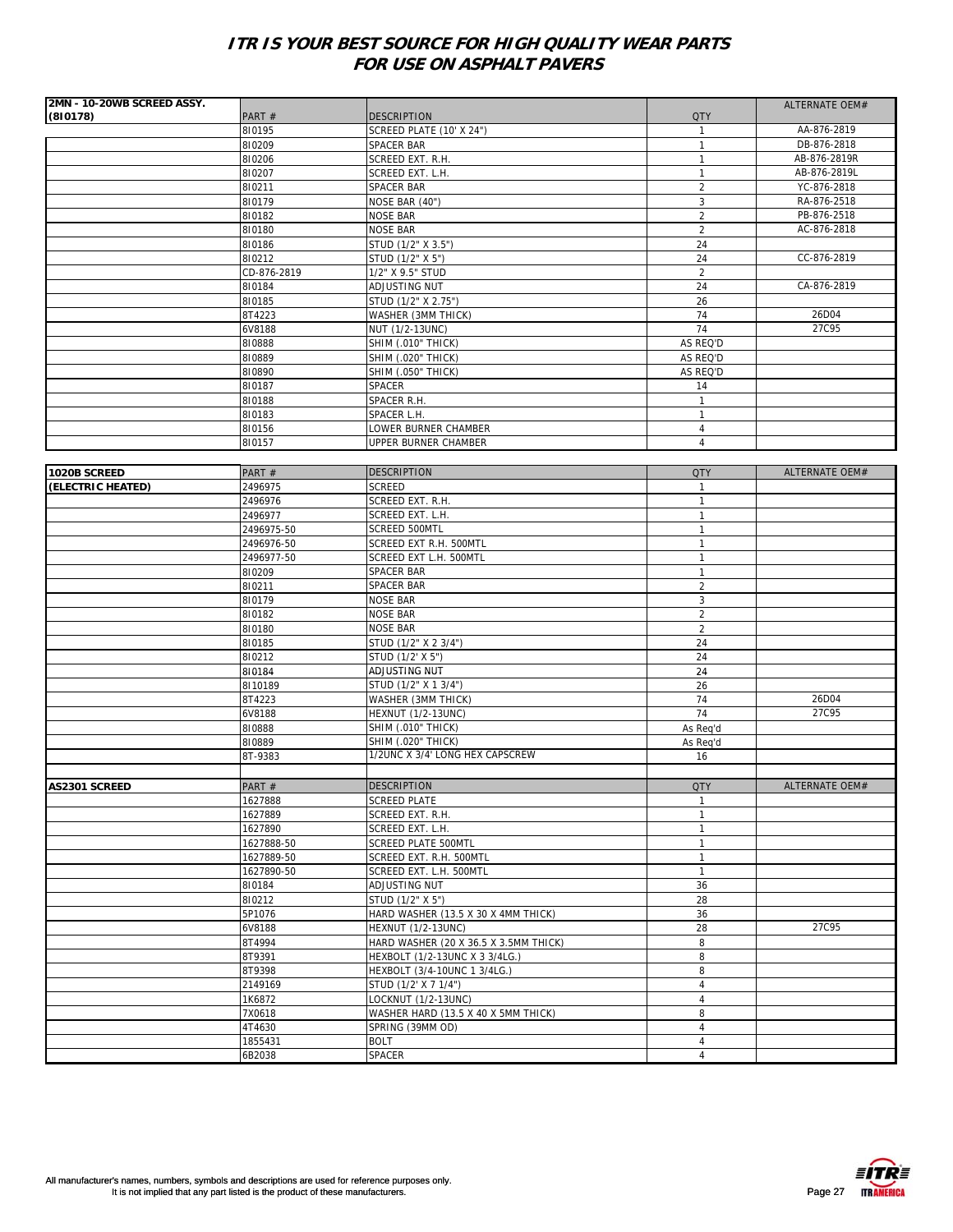| AS2301 SCREED                | PART#          | <b>DESCRIPTION</b>                     | <b>QTY</b>     | ALTERNATE OEM#        |
|------------------------------|----------------|----------------------------------------|----------------|-----------------------|
| (ELECTRIC HEATED)            | 2540750        | <b>SCREED PLATE</b>                    | -1             |                       |
|                              | 2501079        | SCREED EXT. R.H.                       | $\mathbf{1}$   |                       |
|                              | 2501085        | SCREED EXT. L.H.                       | $\mathbf{1}$   |                       |
|                              | 2540750-50     | <b>SCREED PLATE 500MTL</b>             | $\mathbf{1}$   |                       |
|                              | 2501079-50     | SCREED EXT. R.H. 500MTL                | $\mathbf{1}$   |                       |
|                              | 2501085-50     | SCREED EXT. L.H. 500MTL                | $\mathbf{1}$   |                       |
|                              | 810184         | ADJUSTING NUT                          | 36             |                       |
|                              | 810212         | STUD (1/2" X 5")                       | 28             |                       |
|                              | 5P1076         | HARD WASHER (13.5 X 30 X 4MM THICK)    | 36             |                       |
|                              | 6V8188         | HEXNUT (12UNC)                         | 28             | 27C95                 |
|                              | 8T4994         | HARD WASHER (20 X 36.5 X 3.5 MM THICK) | 8              |                       |
|                              | 8T9391         | HEX BOLT (1/2-13UNC X 3 3/4 LONG)      | 8              |                       |
|                              | 8T9398         | HEX BOLT (3/4UNC X 1 3/4 LONG)         | 8              |                       |
|                              |                |                                        |                |                       |
| <b>MISCELLANEOUS</b>         | PART#          | <b>DESCRIPTION</b>                     | <b>QTY</b>     | <b>ALTERNATE OEM#</b> |
|                              | A-876-2417W-1  | SCREED PLATE - 1 PIECE (10' X 24")     | $\mathbf{1}$   |                       |
|                              | BA1-876-3617W  | <b>SCREED PLATE (10' X 33")</b>        | $\mathbf{1}$   |                       |
|                              | CA-876-2517W-1 | SCREED PLATE - 1 PIECE (10' X 33")     | $\mathbf{1}$   |                       |
|                              | AA-876-2517    | SCREED PLATE - 1 PIECE                 | $\mathbf{1}$   |                       |
|                              | NA-876-2518    | SCREED PLATE (10' X 12")               | $\mathbf{1}$   |                       |
|                              | NB-876-2518    | SCREED EXTENSION R.H.                  | $\mathbf{1}$   |                       |
|                              | NC-876-2518    | SCREED EXTENSION L.H.                  | $\mathbf{1}$   |                       |
|                              | 2510001        | SCREED 8/16 ELECTRIC TEATED            | $\mathbf{1}$   |                       |
|                              | 2510006        | SCREED EXT. R.H. 8/16 ELECTRIC HEATED  | $\mathbf{1}$   |                       |
|                              | 2510013        | SCREED EXT. L.H. 8/16 ELECTRIC HEATED  | $\mathbf{1}$   |                       |
|                              |                |                                        |                |                       |
|                              |                |                                        |                |                       |
| <b>CAT BG AP1000</b>         |                |                                        |                |                       |
| <b>FLOOR PLATES</b>          | PART #         | <b>DESCRIPTION</b>                     | <b>QTY</b>     | ALTERNATE OEM#        |
|                              | 7R2974         | FLOOR PLATE FRONT                      | $\overline{2}$ | 1182100               |
|                              | 7R2975         | <b>FLOOR PLATE CENTRE</b>              | $\overline{2}$ | 1182102               |
|                              | 7R2976         | FLOOR PLATE REAR                       | $\overline{2}$ | 1182101               |
|                              | 2J0996         | 1/2-13UNC X 1 3/4LG. F.H.S. CAPSCREW   | 24             | 27F65                 |
|                              | 6V8188         | 1/2-13UNC HEXNUT                       | 24             | 27F95                 |
|                              | 3B4508         | 1/2 DIA. LOCKWASHER                    | 24             | 27L81                 |
|                              | 8T4223         | 1/2 DIA. SAE FLATWASHER                | 24             | 26D04                 |
|                              |                |                                        |                |                       |
| <b>HEADSHAFT ASSY.</b>       | PART #         | <b>DESCRIPTION</b>                     | <b>QTY</b>     | ALTERNATE OEM#        |
|                              | 8C3942         | SPROCKET (10 TEETH)                    | 2              |                       |
|                              | 1152312        | SPROCKET 23/10 TEETH                   | $\overline{2}$ |                       |
|                              |                |                                        |                |                       |
| <b>FOOTSHAFT ASSY.</b>       | PART#          | <b>DESCRIPTION</b>                     | <b>QTY</b>     | ALTERNATE OEM#        |
|                              | 1244130        | SPROCKET 10 TEETH                      | $\overline{4}$ |                       |
|                              |                |                                        |                |                       |
| <b>CHAIN &amp; BAR ASSY.</b> | PART#          | <b>DESCRIPTION</b>                     | <b>QTY</b>     | ALTERNATE OEM#        |
|                              | 7R2985         | CHAIN @ 6TH (2 X 120 LKS)              | 2              | 1081296               |
|                              | 7R3073         | <b>FLIGHT BAR</b>                      | 40             |                       |
|                              | 50B13          | ROLL PIN 3/8 DIA. X 2 1/2LG.           | 80             | 531720                |
|                              |                |                                        |                |                       |
| <b>GUARDS</b>                | PART#          | <b>DESCRIPTION</b>                     | <b>QTY</b>     | ALTERNATE OEM#        |
|                              | 1126264        | GUARD R.H. REAR                        | $\mathbf{1}$   | 1G9646                |
|                              | 1126266        | GUARD L.H. REAR                        | $\mathbf{1}$   | 1G9647                |
|                              | 1126267        | <b>GUARD CENTER REAR</b>               | $\mathbf{1}$   | 6R0902                |
|                              | 1126268        | <b>GUARD CENTER FRONT</b>              | $\mathbf{1}$   | 6R0901                |
|                              | 1126272        | <b>GUARD L.H. FRONT</b>                | $\mathbf{1}$   | 6R0906                |
|                              | 1126273        | <b>GUARD R.H. FRONT</b>                | $\mathbf{1}$   | 6R0905                |
|                              |                |                                        |                |                       |
| Conveyor GP-Drag 111-1296    | PART#          | <b>DESCRIPTION</b>                     | <b>QTY</b>     | ALTERNATE OEM#        |
| S/N 1HD98-Up                 | 1126268        | Plate As - Centre (Front)              | $\mathbf{1}$   |                       |
|                              | 1126267        | Plate As - Centre (Rear)               | $\mathbf{1}$   |                       |
|                              | 1126264        | Guard As - Side (R.H. Front)           | $\mathbf{1}$   |                       |
|                              | 1126266        | Guard As - Side (L.H. Front)           | $\mathbf{1}$   |                       |
|                              | 1126272        | Guard As - Side (R.H. Rear)            | $\mathbf{1}$   |                       |
|                              | 1126273        | Guard As - Side (L.H. Front)           | $\mathbf{1}$   |                       |
|                              |                |                                        |                |                       |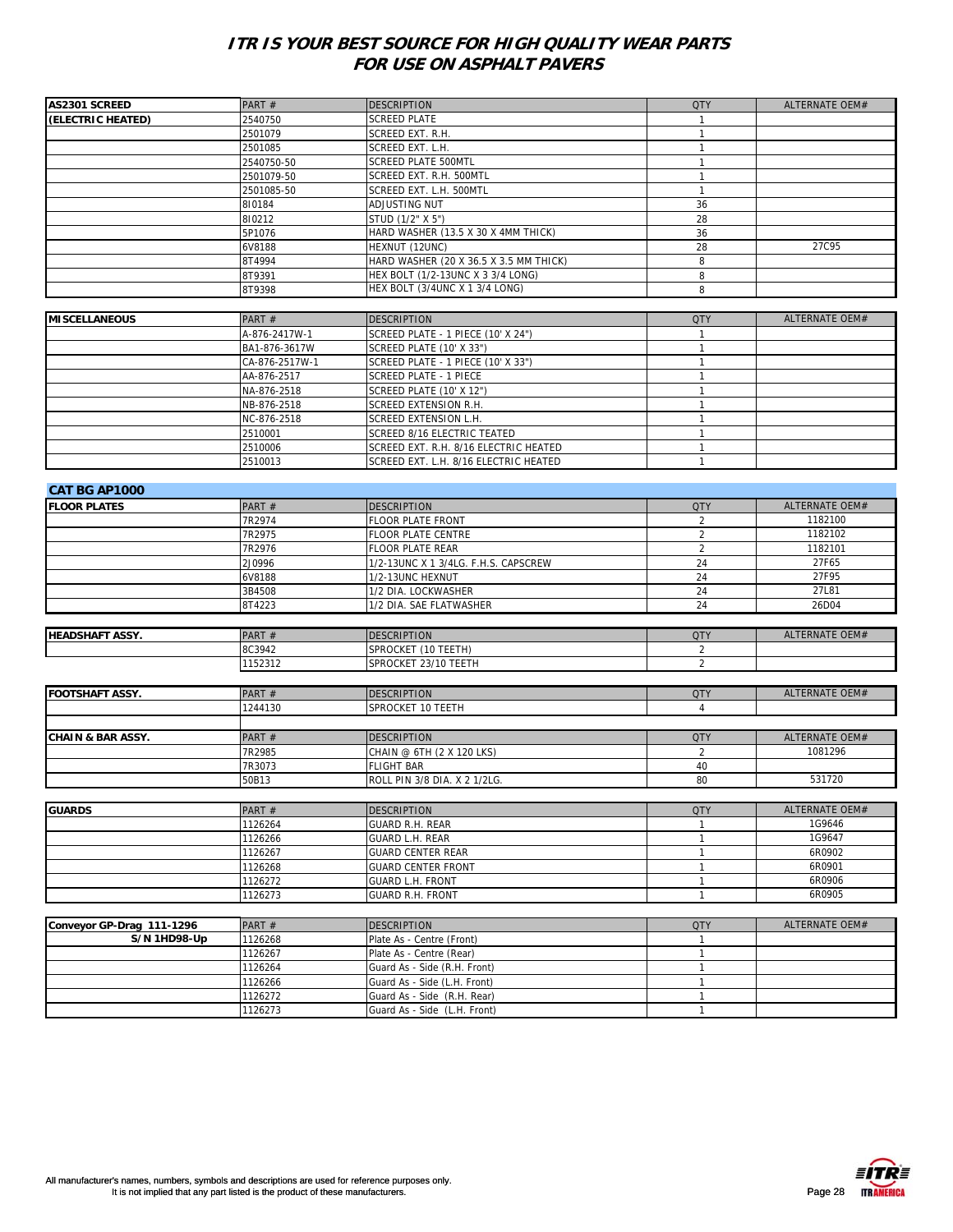| 6R1625 Conveyor GP-Drag         | PART#   | <b>DESCRIPTION</b>               | <b>QTY</b>     | ALTERNATE OEM# |
|---------------------------------|---------|----------------------------------|----------------|----------------|
| <b>S/N 1HD1-97</b>              | 1126268 | Plate As - Centre (Front)        | $\mathbf{1}$   | 6R0901         |
|                                 | 1126267 | Plate As - Centre (Rear)         | $\mathbf{1}$   | 6R0902         |
|                                 | 1126264 | Plate As - Side                  | $\mathbf{1}$   | 1G9646         |
|                                 | 1126266 | Plate As - Side                  | $\mathbf{1}$   | 1G9647         |
|                                 |         |                                  |                |                |
|                                 | 1126273 | Plate As - Side (R.H. Rear)      | $\mathbf{1}$   | 6R0905         |
|                                 | 1126272 | Plate As - Side (L.H. Rear)      | $\mathbf{1}$   | 6R0906         |
|                                 |         |                                  |                |                |
| <b>AUGERS</b>                   | PART#   | <b>DESCRIPTION</b>               | <b>QTY</b>     | ALTERNATE OEM# |
|                                 | 3441964 | AUGER HALF R.H. 16"              | 6              | 8T8005         |
|                                 | 3441965 | AUGER HALF L.H. 16"              | 6              | 8T8006         |
|                                 | 3441966 | AUGER 1/4 R.H. 16"               | $\mathbf{1}$   | 8T8007         |
|                                 | 3441967 | AUGER 1/4 L.H. 16"               | $\mathbf{1}$   | 8T8008         |
|                                 | 7X0334  | 1/2-13UNC X 5"LG. HEXBOLT        | 12             |                |
|                                 | 8T4223  | 1/2 DIA. SAE WASHER              | 24             |                |
|                                 |         |                                  |                |                |
|                                 | 1K6872  | 1/2-13UNC LOCKNUT                | 12             |                |
|                                 | 16W24   | TEFLON WASHER (RECOMMENDED)      | 24             | 8C7946         |
|                                 |         |                                  |                |                |
| <b>CAT BG AP1000B</b>           |         |                                  |                |                |
| <b>FLOOR PLATES</b>             | PART #  | <b>DESCRIPTION</b>               | <b>QTY</b>     | ALTERNATE OEM# |
|                                 | 1068841 | <b>END PLATE</b>                 | $\overline{4}$ |                |
|                                 | 1210730 | MIDDLE PLATE                     | $\overline{2}$ |                |
|                                 | 2J0996  |                                  | 72             | 27F65          |
|                                 |         | 1/2UNC X 1 3/4LG F.H.S. CAPSCREW |                | 26D04          |
|                                 | 8T4223  | 1/2 DIA. SAE FLATWASHER          | 72             |                |
|                                 | 6V8188  | 1/2-13UNC HEXNUT                 | 72             | 27F95          |
|                                 | 3B4508  | 1/2 DIA. LOCKWASHER              | 72             | 27L81          |
|                                 |         |                                  |                |                |
| <b>FLOOR PLATES</b>             | PART#   | <b>DESCRIPTION</b>               | <b>QTY</b>     | ALTERNATE OEM# |
| 115-8347 FEEDER                 | 1068841 | <b>END PLATE</b>                 | $\overline{a}$ |                |
|                                 | 1210730 | MIDDLE PLATE                     | $\overline{2}$ |                |
|                                 | 2131976 | END PLATE                        | $\overline{2}$ |                |
|                                 |         |                                  |                |                |
|                                 |         |                                  |                |                |
| <b>HEAD SHAFT ASSY.</b>         | PART#   | <b>DESCRIPTION</b>               | <b>QTY</b>     | ALTERNATE OEM# |
|                                 | 1058284 | <b>SHAFT</b>                     | $\overline{2}$ |                |
|                                 | 810798  | SPROCKET                         | $\overline{4}$ |                |
|                                 | 0318610 | SOCKET SET SCREW                 | 8              |                |
|                                 | 1294583 | <b>TUBE</b>                      | $\overline{a}$ |                |
|                                 | 9F9748  | SET SCREW                        | $\overline{2}$ |                |
|                                 |         |                                  |                |                |
| <b>FOOTSHAFT ASSY.</b>          | PART#   | <b>DESCRIPTION</b>               | <b>QTY</b>     | ALTERNATE OEM# |
|                                 |         |                                  |                |                |
|                                 | 1058281 | <b>ROLLER</b>                    | $\overline{4}$ |                |
|                                 | 1117401 | <b>SHAFT</b>                     | $\overline{4}$ |                |
|                                 | 1116186 | PLUG EXPANSION                   | $\overline{4}$ |                |
|                                 | 1116185 | SHIM (1.58MM)                    | $\overline{4}$ |                |
|                                 | 810773  | SPACER                           | $\overline{4}$ |                |
|                                 | 7X0533  | WASHER (6MM)                     | 8              |                |
|                                 | 0644092 | WASHER - TOUNGUE                 | $\overline{4}$ |                |
|                                 | 2H3777  | LOCKNUT                          | 4              |                |
|                                 | 0020754 | CUP - ROLLER BEARING             | 8              |                |
|                                 | 1019035 | CONE AS. ROLLER BEARING          | 8              |                |
|                                 | 1222198 | <b>NUT</b>                       | $\overline{4}$ |                |
|                                 | 1A-4168 | <b>NUT</b>                       | $\overline{4}$ |                |
|                                 |         |                                  |                |                |
|                                 | 7X7717  | LOCKWASHER BEARING               | $\overline{4}$ |                |
|                                 |         |                                  |                |                |
| <b>CHAIN &amp; BAR ASSEMBLY</b> | PART#   | <b>DESCRIPTION</b>               | <b>QTY</b>     | ALTERNATE OEM# |
|                                 | 1158346 | CONVEYOR CHAIN ASSY.             | $\overline{2}$ |                |
|                                 | 1196652 | CONVEYOR CHAIN GROUP             | $\overline{2}$ | 28N04          |
|                                 | 1296759 | <b>BAR FEEDER</b>                | 60             |                |
|                                 | 50B13   | SPRING PIN                       | 120            | 531720         |
|                                 |         |                                  |                |                |
| <b>GUARDS</b>                   | PART #  |                                  |                | ALTERNATE OEM# |
|                                 |         | <b>DESCRIPTION</b>               | <b>QTY</b>     |                |
|                                 | 1537080 | <b>GUARD</b>                     | $\mathbf{1}$   |                |
|                                 | 1210728 | <b>GUARD</b>                     | $\mathbf{1}$   |                |
|                                 | 1210727 | <b>GUARD</b>                     | $\mathbf{1}$   |                |
|                                 | 1537081 | <b>GUARD</b>                     | $\overline{a}$ |                |
|                                 | 1210937 | <b>BAR</b>                       | $\overline{4}$ |                |
|                                 |         |                                  |                |                |

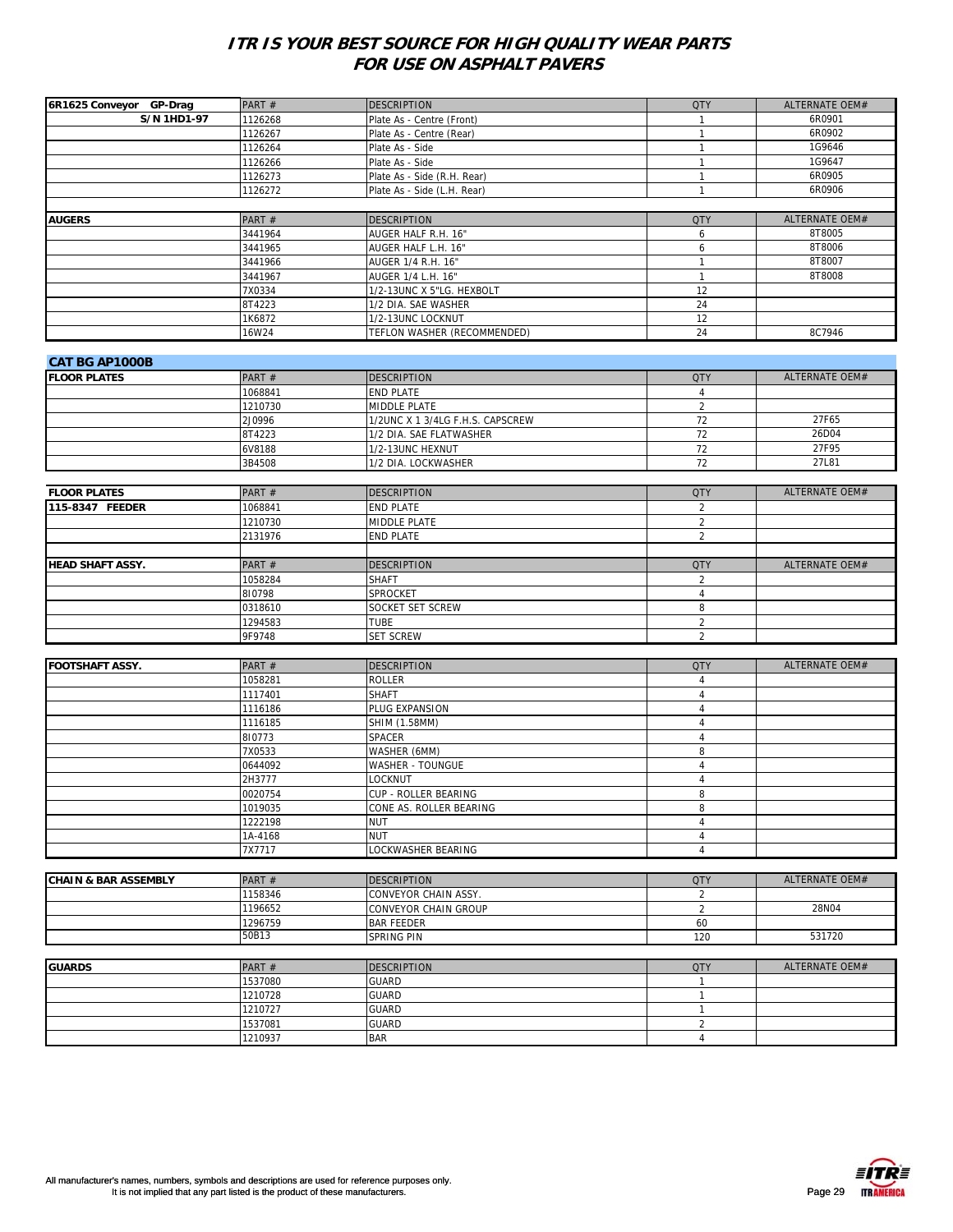| <b>AUGERS</b>                | PART#   | <b>DESCRIPTION</b>                         | <b>QTY</b>     | ALTERNATE OEM#        |
|------------------------------|---------|--------------------------------------------|----------------|-----------------------|
|                              | 1080504 | <b>AUGER SHAFT</b>                         | 2              |                       |
|                              | 3441964 | AUGER HALF R.H.                            | 5              | 8T8005                |
|                              | 3441965 | AUGER HALF L.H.                            | 5              | 8T8006                |
|                              | 3441966 | AUGER QUARTER R.H.                         | $\overline{2}$ | 8T8007                |
|                              |         |                                            |                |                       |
|                              | 3441967 | AUGER QUARTER L.H.                         | $\sqrt{2}$     | 8T8008                |
|                              | 7X0334  | 1/2-13UNC X 5" LG HEXBOLT                  | 12             |                       |
|                              | 8T4223  | 1/2 DIA SAE WASHER                         | 24             |                       |
|                              | 1K6872  | 1/2-13UNC LOCKNUT                          | 12             |                       |
|                              | 16W24   | TEFLON WASHER (RECOMMENDED)                | 24             |                       |
|                              |         |                                            |                |                       |
| <b>CAT BG AP1050</b>         |         |                                            |                |                       |
| <b>FLOOR PLATES</b>          | PART#   | <b>DESCRIPTION</b>                         | <b>QTY</b>     | ALTERNATE OEM#        |
| 7R-2968 CONVEYOR GP - DRAG   | 7R2974  | PLATE FRONT                                | $\overline{2}$ |                       |
| S/N 1JG1-118                 | 7R2976  | PLATE REAR                                 | $\overline{2}$ |                       |
|                              | 7R2975  |                                            | $\overline{2}$ |                       |
|                              |         | PLATE CENTER                               |                |                       |
|                              | 8T7994  | 1/2-13UNC X 1 3/4 LG F.H.S. CAPSCREW       | 24             | 27F65                 |
|                              | 8T4223  | 1/2 DIA. FLATWASHER                        | 24             | 26D04                 |
|                              | 6V8188  | 1/2-13UNC HEXNUT                           | 24             | 27F95                 |
|                              | 3B4508  | 1/2 DIA. LOCKWASHER                        | 24             | 27L81                 |
|                              |         |                                            |                |                       |
| <b>HEAD SHAFT ASSY.</b>      | PART#   | <b>DESCRIPTION</b>                         | <b>QTY</b>     | ALTERNATE OEM#        |
|                              | 1152312 | SPROCKET AS. 23/10 TEETH                   | $\overline{2}$ |                       |
|                              | 8C3942  | SPROCKET 10 TEETH                          | $\overline{2}$ |                       |
|                              |         |                                            |                |                       |
|                              |         |                                            |                |                       |
| <b>FOOTSHAFT ASSY.</b>       | PART#   | <b>DESCRIPTION</b>                         | <b>QTY</b>     | ALTERNATE OEM#        |
|                              | 1244130 | <b>SPROCKET</b>                            | $\overline{4}$ |                       |
|                              |         |                                            |                |                       |
| <b>CHAIN &amp; BAR ASSY.</b> | PART#   | <b>DESCRIPTION</b>                         | <b>QTY</b>     | <b>ALTERNATE OEM#</b> |
|                              | 7R2985  | CHAIN @ 6TH (2 X 120 LINKS)                | 2              |                       |
|                              | 7R3073  | <b>FLIGHT BAR</b>                          | 40             |                       |
|                              | 50B13   | SPRING PIN                                 | 80             | 531720                |
|                              |         |                                            |                |                       |
| <b>GUARDS</b>                | PART#   | <b>DESCRIPTION</b>                         | <b>QTY</b>     | ALTERNATE OEM#        |
|                              | 7R2978  | PLATE AS                                   | $\mathbf{1}$   |                       |
|                              |         |                                            | $\overline{2}$ |                       |
|                              | 7R2977  | PLATE AS                                   |                |                       |
|                              | 7R2979  | PLATE AS L.H.                              | $\mathbf{1}$   |                       |
|                              | 7R2980  | PLATE AS R.H.                              | $\mathbf{1}$   |                       |
|                              |         |                                            |                |                       |
| <b>FLOOR PLATES</b>          | PART #  | <b>DESCRIPTION</b>                         | <b>QTY</b>     | ALTERNATE OEM#        |
| 6R-1625 CONVEYOR GP - DRAG   | 1182100 | PLATE FRONT                                | $\overline{2}$ | 7R2974                |
| S/N 1JG119-186               | 1182102 | PLATE CENTRE                               | $\overline{2}$ | 7R2975                |
|                              | 1182101 | <b>PLATE REAR</b>                          | $\overline{2}$ | 7R2976                |
|                              |         |                                            |                |                       |
| <b>GUARDS</b>                | PART#   | <b>DESCRIPTION</b>                         | <b>QTY</b>     | ALTERNATE OEM#        |
|                              | 1126264 | PLATE AS SIDE                              | 1              | 1G9646                |
|                              | 1126266 |                                            | $\mathbf{1}$   | 1G9647                |
|                              |         | PLATE AS SIDE<br>PLATE AS SIDE (R.H. REAR) | $\mathbf{1}$   | 6R0905                |
|                              | 1126273 |                                            |                |                       |
|                              | 1126272 | PLATE AS SIDE (L.H. REAR)                  | $\mathbf{1}$   | 6R0906                |
|                              |         |                                            |                |                       |
| <b>AUGERS</b>                | PART#   | <b>DESCRIPTION</b>                         | <b>QTY</b>     | ALTERNATE OEM#        |
|                              | 3441964 | AUGER HALF R.H. 16"                        | 6              | 8T8005                |
|                              | 3441965 | AUGER HALF L.H. 16"                        | 6              | 8T8006                |
|                              | 3441966 | AUGER QTR. R.H. 16"                        | $\mathbf{1}$   | 8T8007                |
|                              | 3441967 | AUGER QTR. L.H. 16"                        | $\mathbf{1}$   | 8T8008                |
|                              | 7X0334  | 1/2-13UNC X 5" LG. HEXBOLT                 | 12             |                       |
|                              | 8T4223  | 1/2 DIA. SAE WASHER                        | 24             |                       |
|                              | 1K6872  | 1/2-13UNC LOCKNUT                          | 12             |                       |
|                              | 16W24   | TEFLON WASHER (RECOMMENDED)                | 24             | 8C7946                |
|                              |         |                                            |                |                       |
|                              |         |                                            |                |                       |
| <b>TRACK GROUP - 0868869</b> | PART#   | <b>DESCRIPTION</b>                         | <b>QTY</b>     | ALTERNATE OEM#        |
|                              | 1G5515  | TRACK PAD POLY STANDARD                    | 98             |                       |
|                              | 1G5516  | TRACK PAD POLY MASTER                      | $\overline{2}$ |                       |
|                              | 9N4329  | TRACK LINK ASSY.                           | $\overline{2}$ | CR4749/50             |
|                              | 7K2017  | <b>NUT</b>                                 | 400            |                       |
|                              | 5A3187  | TRACK BOLT                                 | 8              |                       |
|                              | 4K7038  | TRACK BOLT                                 | 400            |                       |
|                              | 5E7937  | SPROCKET (25 TEETH)                        | $\overline{2}$ |                       |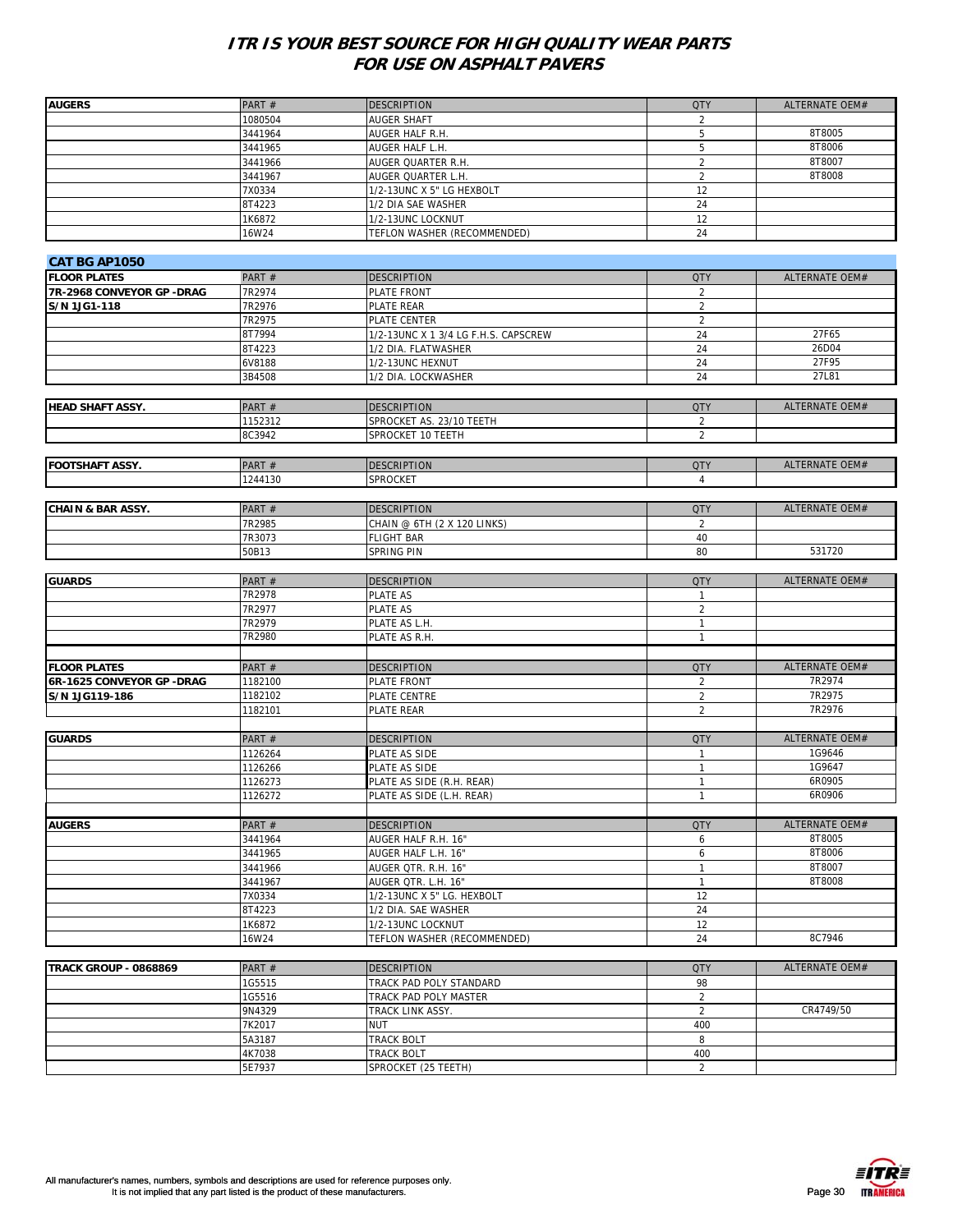| <b>CAT BG AP1050B</b>                            |                    |                                                 |                                  |                       |
|--------------------------------------------------|--------------------|-------------------------------------------------|----------------------------------|-----------------------|
| <b>FLOOR PLATES</b>                              | PART#              | <b>DESCRIPTION</b>                              | <b>QTY</b>                       | ALTERNATE OEM#        |
| 129-3007 GUARD GP -FEEDER                        | 1068841            | <b>END PLATE</b>                                | $\overline{4}$                   |                       |
| S/N 6ZN214-219,4XN131-139                        | 1068842            | MIDDLE PLATE                                    | $\overline{2}$                   |                       |
|                                                  | 2J0996             | 1/2-13UNC X 1 3/4 LG. CAPSCREW                  | 64                               | 27F65                 |
|                                                  | 6V8188             | 1/2UNC HEXNUT                                   | 64                               | 27F95                 |
|                                                  | 5P1076             | 1/2 DIA. FLATWASHER                             | 64                               | 26D04                 |
|                                                  | 3B4508             | 1/2 DIA. LOCKWASHER                             | 64                               | 27L81                 |
|                                                  |                    |                                                 |                                  | ALTERNATE OEM#        |
| <b>FLOOR PLATES</b><br>S/N 6ZN220 - UP,4XN140-UP | PART #<br>1068841  | <b>DESCRIPTION</b><br><b>PLATE</b>              | <b>QTY</b><br>$\overline{2}$     |                       |
|                                                  | 1068842            | <b>PLATE</b>                                    | $\sqrt{2}$                       |                       |
|                                                  | 2131976            | <b>PLATE</b>                                    | $\overline{2}$                   |                       |
|                                                  | 2J0996             | 1/2 UNC X 1 3/4 LONG CAPSCREW                   | 72                               |                       |
|                                                  | 6V8188             | 1/2 - 13 UNC HEXNUT                             | 72                               |                       |
|                                                  | 5P1076             | 1/2 DIA. FLATWASHER                             | 72                               |                       |
|                                                  | 3B4508             | 1/2 DIA. LOCKWASHER                             | 72                               | 27L81                 |
|                                                  |                    |                                                 |                                  |                       |
| <b>GUARDS</b>                                    | PART#              | <b>DESCRIPTION</b>                              | <b>QTY</b>                       | ALTERNATE OEM#        |
|                                                  | 2095316            | GUARD AS LEFT REAR & RIGHT FRONT                | 2                                |                       |
|                                                  | 810834             | GUARD AS LEFT FRONT & RIGHT REAR                | $\overline{2}$                   |                       |
|                                                  | 1537527            | GUARD AS LEFT REAR & RIGHT FRONT                | $\overline{2}$                   | 810835                |
|                                                  | 1537080            | <b>GUARD AS LEFT FRONT &amp; RIGHT REAR</b>     | $\sqrt{2}$                       |                       |
|                                                  | 1076808            | <b>BAR</b>                                      | $\overline{4}$                   |                       |
|                                                  |                    |                                                 |                                  |                       |
| <b>HEAD SHAFT ASSY.</b>                          | PART #             | <b>DESCRIPTION</b>                              | <b>QTY</b>                       | <b>ALTERNATE OEM#</b> |
|                                                  | 1058284<br>810798  | <b>SHAFT</b><br>SPROCKET                        | 2<br>$\overline{4}$              |                       |
|                                                  | 0318610            | SOCKET SET SCREW                                | 8                                |                       |
|                                                  | 1294583            | <b>TUBE</b>                                     | $\overline{2}$                   |                       |
|                                                  | 9F9748             | <b>SET SCREW</b>                                | $\overline{2}$                   |                       |
|                                                  |                    |                                                 |                                  |                       |
| <b>FOOTSHAFT ASSY.</b>                           | PART#              | <b>DESCRIPTION</b>                              | <b>QTY</b>                       | ALTERNATE OEM#        |
|                                                  | 1058281            | <b>ROLLER</b>                                   | $\overline{4}$                   |                       |
|                                                  | 1117401            | <b>SHAFT</b>                                    | $\overline{4}$                   |                       |
|                                                  | 1116186            | PLUG EXPANSION                                  | $\overline{4}$                   |                       |
|                                                  | 1116185            | SHIM (1.58MM)                                   | $\overline{4}$                   |                       |
|                                                  | 810773             | SPACER                                          | $\sqrt{4}$                       |                       |
|                                                  | 7X0533             | WASHER (6MM)                                    | 8                                |                       |
|                                                  | 0644092            | <b>WASHER TONGUE</b>                            | $\overline{4}$                   |                       |
|                                                  | 2H3777             | LOCKNUT                                         | $\overline{\mathbf{4}}$          |                       |
|                                                  | 0020754            | CUP - ROLLER BEARING<br>CONE AS. ROLLER BEARING | 8<br>8                           |                       |
|                                                  | 1019035<br>1222198 | <b>NUT</b>                                      | $\overline{4}$                   |                       |
|                                                  | 1A4168             | <b>NUT</b>                                      | $\overline{4}$                   |                       |
|                                                  | 7X7717             | LOCKWASHER BEARING                              | $\overline{4}$                   |                       |
|                                                  |                    |                                                 |                                  |                       |
| <b>CHAIN &amp; BAR ASSY.</b>                     | PART#              | <b>DESCRIPTION</b>                              | <b>QTY</b>                       | ALTERNATE OEM#        |
|                                                  | 1047474            | <b>CONVEYOR CHAIN ASSY.</b>                     | 2                                |                       |
|                                                  | 1075892            | CONVEYOR CHAIN GRP                              | $\overline{2}$                   | 28N04                 |
|                                                  | 1296759            | <b>BAR FEEDER</b>                               | 58                               |                       |
|                                                  | 50B13              | <b>SPRING PIN</b>                               | 116                              | 531720                |
|                                                  |                    |                                                 |                                  |                       |
| <b>GUARDS</b>                                    | PART #             | <b>DESCRIPTION</b>                              | <b>QTY</b>                       | <b>ALTERNATE OEM#</b> |
|                                                  | 810833             | <b>GUARD</b>                                    | $\overline{2}$                   |                       |
|                                                  | 810834             | <b>GUARD</b>                                    | $\overline{2}$                   |                       |
|                                                  | 1537527            | <b>GUARD</b>                                    | $\overline{2}$                   | 810835                |
|                                                  | 1537080<br>1076808 | <b>GUARD</b><br><b>BAR</b>                      | $\overline{2}$<br>$\overline{4}$ |                       |
|                                                  |                    |                                                 |                                  |                       |
| <b>AUGERS</b>                                    | PART#              | <b>DESCRIPTION</b>                              | <b>QTY</b>                       | ALTERNATE OEM#        |
|                                                  | 1080504            | <b>AUGER SHAFT</b>                              | $\overline{2}$                   |                       |
|                                                  | 3441964            | AUGER HALF R.H.                                 | $\sqrt{5}$                       | 8T8005                |
|                                                  | 3441965            | AUGER HALF L.H.                                 | 5                                | 8T8006                |
|                                                  | 3441966            | AUGER 1/4 R.H.                                  | $\sqrt{2}$                       | 8T8007                |
|                                                  | 3441967            | AUGER 1/4 L.H.                                  | $\sqrt{2}$                       | 8T8008                |
|                                                  | 7X0334             | 1/2-13UNC X 5" LG. HEXBOLT                      | 12                               |                       |
|                                                  | 8T4223             | 1/2 DIA. SAE WASHER                             | 24                               |                       |
|                                                  | 1K6872             | 1/2-13UNC LOCKNUT                               | 12                               |                       |
|                                                  | 16W24              | TEFLON WASHER (RECOMMENDED)                     | 24                               | QN-17-9               |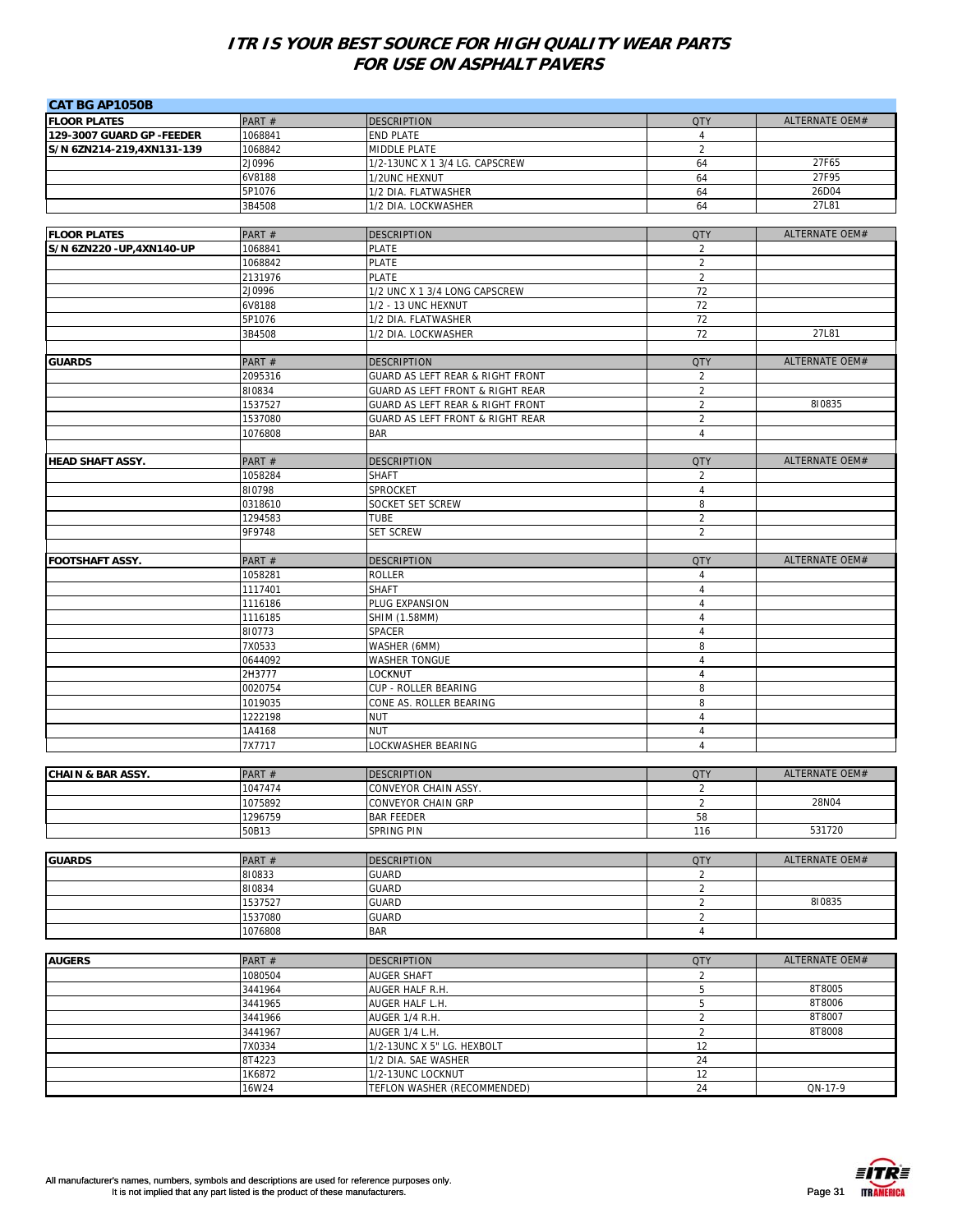| <b>TRACK GROUP (1056644)</b> | PART $#$     | <b>DESCRIPTION</b>       | <b>QTY</b> | ALTERNATE OEM# |
|------------------------------|--------------|--------------------------|------------|----------------|
|                              | 9N4329       | TRACK LINK ASSY.         |            | CR4749/50      |
|                              | 1361090      | <b>BACKING PLATE</b>     | 98         |                |
|                              | 1361135      | BACKING PLATE (MASTER)   |            |                |
|                              | 1321998      | <b>RUBBER PAD</b>        | 100        | EA-876-5027W   |
|                              | EA-876-5027P | POLY PAD                 | 100        |                |
|                              | 8S4745       | BOLT 9/16UNF X 2"LG.     | 392        |                |
|                              | 8S4747       | BOLT 9/16UNF X 3 1/2"LG. |            |                |
|                              | 7K2017       | NUT 9/16UNF              | 400        |                |
|                              | 2K4821       | 5/8UNF LOCKNUT           | 200        | 14J93          |

| <b>CAT BG AP1055B</b>    |         |                                |                |                       |
|--------------------------|---------|--------------------------------|----------------|-----------------------|
| <b>FLOOR PLATES</b>      | PART#   | <b>DESCRIPTION</b>             | QTY            | ALTERNATE OEM#        |
| S/N 8BM1-302,6TN1-138    | 1068841 | <b>END PLATE</b>               |                |                       |
|                          | 1068842 | MIDDLE PLATE                   | $\overline{2}$ |                       |
|                          | 2J0996  | 1/2-13UNC X 1 3/4 LG. CAPSCREW | 64             | 27F65                 |
|                          | 6V8188  | 1/2UNC HEXNUT                  | 64             | 27F95                 |
|                          | 5P1076  | 1/2 DIA. FLATWASHER            | 64             | 26D04                 |
|                          | 3B4508  | 1/2 DIA. LOCKWASHER            | 64             | 27L81                 |
|                          |         |                                |                |                       |
| <b>FLOOR PLATES</b>      | PART#   | <b>DESCRIPTION</b>             | <b>QTY</b>     | <b>ALTERNATE OEM#</b> |
| S/N ACM280 UP,ABB 420 UP | 1068841 | <b>PLATE</b>                   | $\overline{2}$ |                       |
|                          | 1068842 | <b>PLATE</b>                   | $\overline{2}$ |                       |
|                          | 2131976 | <b>PLATE</b>                   | $\overline{2}$ |                       |
|                          | 2J0996  | 1/2 UNC X 1 3/4 LONG CAPSCREW  | 72             |                       |
|                          | 6V8188  | 1/2 - 13 UNC HEX NUT           | 72             |                       |
|                          | 5P1076  | 1/2 DIA. FLATWASHER            | 72             |                       |
|                          | 3B4508  | 1/2 DIA. LOCKWASHER            | 72             | 27L81                 |
|                          |         |                                |                |                       |
| <b>HEADSHAFT ASSY</b>    | PART#   | <b>DESCRIPTION</b>             | QTY            | ALTERNATE OEM#        |
|                          | 1058284 | <b>SHAFT</b>                   | $\overline{2}$ |                       |
|                          | 810798  | <b>SPROCKET</b>                | 4              |                       |
|                          | 0318610 | <b>SOCKET SETSCREW</b>         | 8              |                       |
|                          | 1294583 | TUBE                           | $\overline{2}$ |                       |
|                          | 9F9748  | <b>SETSCREW</b>                | $\overline{2}$ |                       |

| <b>FOOTSHAFT ASSY</b> | PART#   | <b>DESCRIPTION</b>        | <b>QTY</b> | ALTERNATE OEM# |
|-----------------------|---------|---------------------------|------------|----------------|
|                       | 1058281 | <b>ROLLER</b>             |            |                |
|                       | 1117401 | <b>SHAFT</b>              |            |                |
|                       | 1116186 | PLUG EXPANSION            |            |                |
|                       | 1116185 | SHIM (1.58MM)             |            |                |
|                       | 810773  | <b>SPACER</b>             |            |                |
|                       | 7X0533  | WASHER (6MM)              | 8          |                |
|                       | 064492  | <b>WASHER TONGUE</b>      |            |                |
|                       | 2H3777  | LOCKNUT                   |            |                |
|                       | 0020754 | <b>CUP-ROLLER BEARING</b> |            |                |
|                       | 1019035 | CONE AS. ROLLER BEARING   | я          |                |
|                       | 1222198 | <b>NUT</b>                |            |                |
|                       | 1A4168  | <b>NUT</b>                |            |                |
|                       | 7X7717  | LOCKWASHER BEARING        |            |                |

| CHAIN & BAR ASSY. | PART $#$ | <b>IDESCRIPTION</b>         | <b>QTY</b> | ALTERNATE OEM# |
|-------------------|----------|-----------------------------|------------|----------------|
|                   | 1047474  | <b>CONVEYOR CHAIN ASSY.</b> |            |                |
|                   | 1075892  | <b>CONVEYOR CHAIN</b>       |            | 28N04          |
|                   | 1296759  | <b>BAR FEEDER</b>           | 58         |                |
|                   | 13M96    | <b>IPIN AND KEEPER</b>      | AS REQ'D   |                |
|                   | 50B13    | <b>SPRING PIN</b>           | 116        | 531720         |

|                   |          |                     |            | ALTERNATE OEM# |
|-------------------|----------|---------------------|------------|----------------|
| <b>GUARDS</b>     | PART $#$ | <b>IDESCRIPTION</b> | <b>QTY</b> |                |
| 8BM1-302,6TN1-138 | 810833   | <b>GUARD</b>        |            |                |
|                   | 810834   | <b>GUARD</b>        |            |                |
|                   | 810835   | <b>GUARD</b>        |            | 153-7527       |
|                   | 810851   | <b>GUARD</b>        |            | 153-7080       |
|                   | 1076808  | <b>BAR</b>          |            |                |

| <b>GUARDS</b>          | PART $#$ | <b>IDESCRIPTION</b>                | OTY | ALTERNATE OEM# |
|------------------------|----------|------------------------------------|-----|----------------|
| S/N8BM306-UP,6TN139-UP | 810833   | GUARD AS (LEFT REAR) (RIGHT FRONT) |     |                |
|                        | 810834   | GUARD AS (LEFT FRONT) (RIGHT REAR) |     |                |
|                        | 1537527  | GUARD AS (LEFT REAR) (RIGHT FRONT) |     |                |
|                        | 1537080  | GUARD AS (LEFT FRONT) (RIGHT REAR) |     |                |
|                        | 1076808  | <b>BAR</b>                         |     |                |
|                        |          |                                    |     |                |

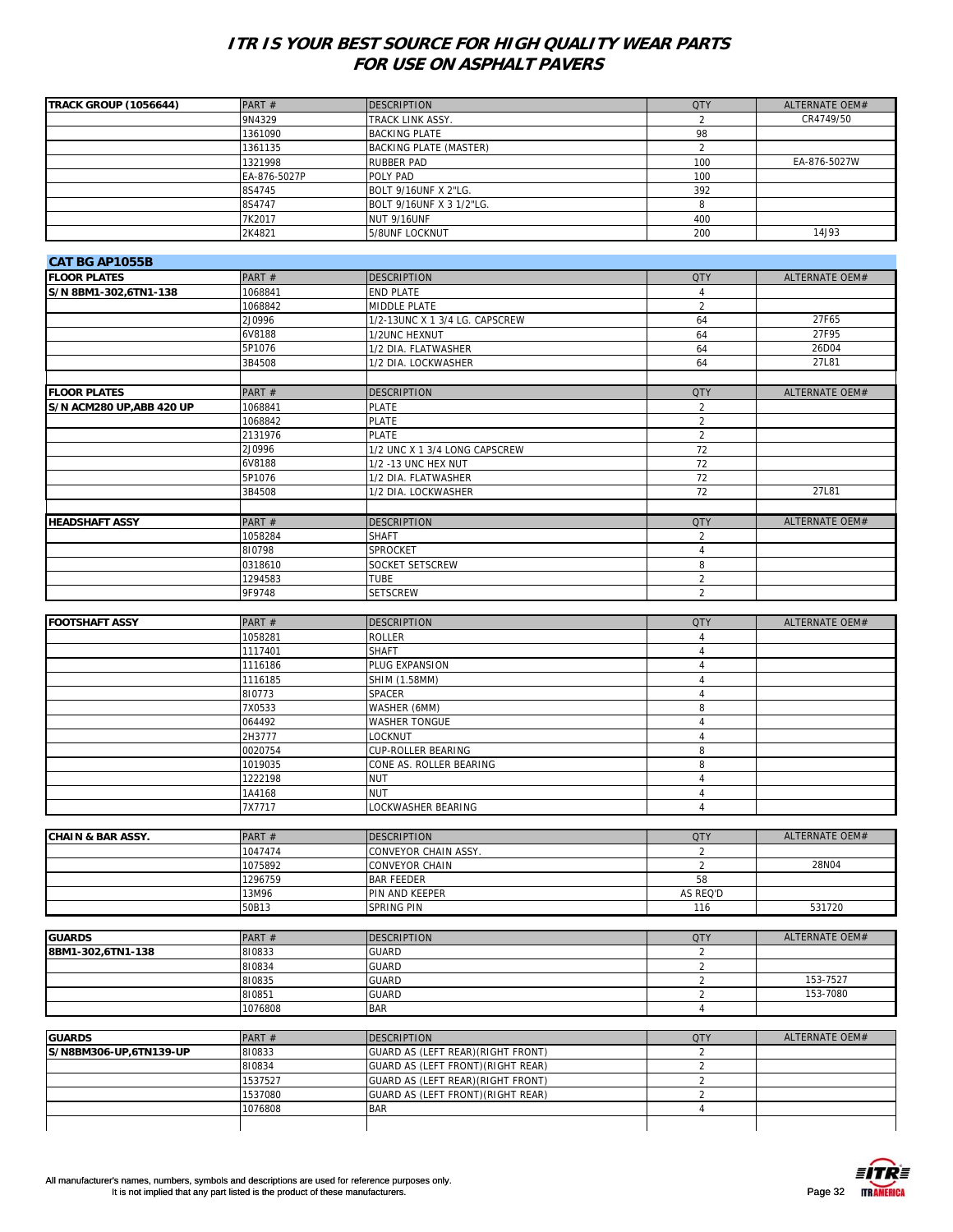| <b>GUARDS</b>               | PART $#$ | <b>IDESCRIPTION</b>                 | OTY | ALTERNATE OEM# |
|-----------------------------|----------|-------------------------------------|-----|----------------|
| IS/N ACM 2280 UP.ABB 420 UP | 810833   | GUARDS AS (LEFT REAR) (RIGHT FRONT) |     |                |
|                             | 810834   | GUARDS AS (LEFT FRONT) (RIGHT REAR) |     |                |
|                             | 1537527  | GUARDS AS (LEFT REAR) (RIGHT FRONT) |     | 810835         |
|                             | 1537080  | GUARDS AS (LEFT FRONT) (RIGHT REAR) |     |                |
|                             | 1076808  | <b>BAR</b>                          |     |                |

| <b>AUGERS</b>      | PART#    | <b>DESCRIPTION</b>          | <b>QTY</b> | ALTERNATE OEM# |
|--------------------|----------|-----------------------------|------------|----------------|
|                    | 1080504  | <b>AUGER SHAFT</b>          |            |                |
|                    | 3441964  | <b>AUGER HALF R.H.</b>      |            | 8T8005         |
|                    | 3441965  | AUGER HALF L.H.             |            | 8T8006         |
|                    | 3441966  | AUGER 1/4 R.H.              |            | 8T8007         |
|                    | 3441967  | AUGER 1/4 L.H.              |            | 8T8008         |
|                    | 7x0334   | 1/2-13UNC X 5"LG. HEXBOLT   | 12         |                |
|                    | 8T4223   | 1/2 DIA. SAE WASHER         | 24         |                |
|                    | 1K6872   | 1/2-13UNC LCOKNUT           | 12         |                |
|                    | 16W24    | TEFLON WASHER (RECOMMENDED) | 24         | ON-17-9        |
|                    |          |                             |            |                |
| <b>TRACK GROUP</b> | PART $#$ | <b>IDESCRIPTION</b>         | <b>OTY</b> | ALTERNATE OEM# |

| <b>TRACK GROUP</b> | <b>PART</b> | CRIPTION                                       | $\cap T$ | ALTERNATE OEM# |
|--------------------|-------------|------------------------------------------------|----------|----------------|
|                    | 1R1310      | <b>ASSEMBLY</b><br><b>BOGIE WHEEL</b><br>71 A. | AS REQ'D |                |
|                    | 1R1317-WI   | <b>RUBBER TRACK</b>                            |          | 1R1317         |
|                    |             |                                                |          |                |

| <b>CAT BG AP-1055D</b> |          |                                     |            |                |  |
|------------------------|----------|-------------------------------------|------------|----------------|--|
| <b>IFLOOR PLATES</b>   | PART $#$ | <b>DESCRIPTION</b>                  | <b>QTY</b> | ALTERNATE OEM# |  |
|                        | 1068842  | PLATE MIDDLE                        |            |                |  |
|                        | 2131976  | <b>END PLATE</b>                    |            |                |  |
|                        | 2364291  | <b>END PLATE</b>                    |            |                |  |
|                        | 2J0996   | 1/2 X 13 UNC X 1 3/4 LONG, CAPSCREW | 62         |                |  |
|                        | 6V8188   | 1/2 UNC, HEXNUT                     | 62         |                |  |
|                        | 5P1076   | 1/2 DIA. FLATWASHER                 | 62         |                |  |
|                        | 3B4508   | 1/2 DIA. LOCKWASHER                 | 62         |                |  |

| <b>HEADSHAFT ASSY.</b> | PART $#$ | <b>DESCRIPTION</b>     | <b>QTY</b> | ALTERNATE OEM# |
|------------------------|----------|------------------------|------------|----------------|
|                        | 2335089  | <b>SHAFT</b>           |            |                |
|                        | 810798   | SPROCKET 10T           |            |                |
|                        | 0318610  | <b>SOCKET SETSCREW</b> |            |                |
|                        | 1294583  | TUBE                   |            |                |
|                        | 9F9748   | <b>SETSCREW</b>        |            |                |

| <b>FOOTSHAFT ASSY.</b> | PART #  | <b>DESCRIPTION</b>        | <b>QTY</b> | ALTERNATE OEM# |
|------------------------|---------|---------------------------|------------|----------------|
|                        | 1058281 | <b>ROLLER</b>             |            |                |
|                        | 1117401 | <b>SHAFT</b>              |            |                |
|                        | 1116186 | PLUG EXPANSION            |            |                |
|                        | 1116185 | SHIM (1.58 MM)            |            |                |
|                        | 810773  | <b>SPACER</b>             |            |                |
|                        | 7X0533  | WASHER (6 MM)             |            |                |
|                        | 64492   | <b>WASHER TONGUE</b>      |            |                |
|                        | 2H3777  | <b>LOCKNUT</b>            |            |                |
|                        | 20754   | CUP - ROLLER BEARING      |            |                |
|                        | 1019035 | CONE ROLLER BEARING       |            |                |
|                        | 1222198 | <b>NUT</b>                |            |                |
|                        | 1A4168  | <b>NUT</b>                |            |                |
|                        | 7X7717  | <b>LOCKWASHER BEARING</b> |            |                |

| .                            | -----    | -------------                  | <b>Contract of the Contract of the Contract of the Contract of the Contract of the Contract of the Contract of the Contract of the Contract of the Contract of the Contract of the Contract of The Contract of The Contract of T</b> | 1.777311777777111 |
|------------------------------|----------|--------------------------------|--------------------------------------------------------------------------------------------------------------------------------------------------------------------------------------------------------------------------------------|-------------------|
|                              |          |                                |                                                                                                                                                                                                                                      |                   |
|                              | 50B13    | <b>ISPRING PIN</b>             | 116                                                                                                                                                                                                                                  | 531720            |
|                              | 1296759  | <b>BAR FEEDER</b>              | 58                                                                                                                                                                                                                                   |                   |
|                              | 2809921  | CHAIN GP - CONVEYOR (2X116LKS) |                                                                                                                                                                                                                                      | 1075892           |
|                              | 1047474  | <b>CONV. CHAIN ASSY.</b>       |                                                                                                                                                                                                                                      |                   |
| <b>CHAIN &amp; BAR ASSY.</b> | PART $#$ | <b>IDESCRIPTION</b>            | <b>QTY</b>                                                                                                                                                                                                                           | ALTERNATE OEM#    |

| <b>GUARDS</b> | PART#   | <b>DESCRIPTION</b> | <b>QTY</b> | ALTERNATE OEM# |
|---------------|---------|--------------------|------------|----------------|
|               | 1925432 | <b>GUARD</b>       |            |                |
|               | 1925433 | <b>GUARD</b>       |            |                |
|               | 1925447 | <b>BAR</b>         |            |                |
|               |         |                    |            |                |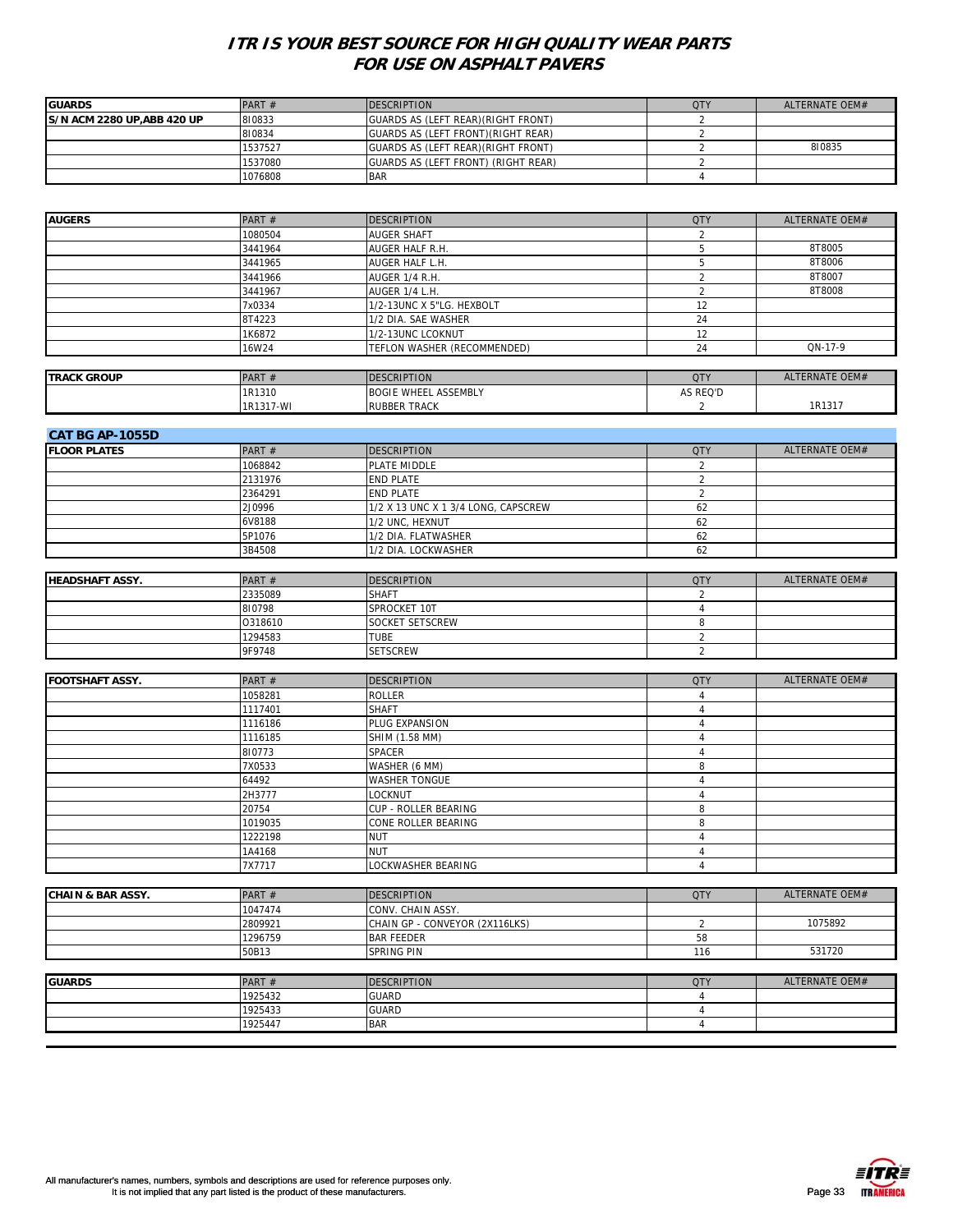| <b>AUGERS</b>                | PART#     | <b>DESCRIPTION</b>                | <b>QTY</b>     | ALTERNATE OEM# |
|------------------------------|-----------|-----------------------------------|----------------|----------------|
|                              | 1711109   | AUGER SHAFT                       | 2              |                |
|                              | 3441964   | AUGER HALF R.H.                   | 5              | 8T8005         |
|                              | 3441965   | AUGER HALF L.H.                   | 5              | 8T8006         |
|                              | 3441966   | AUGER 1/4 R.H.                    | $\overline{2}$ | 8T8007         |
|                              | 3441967   | AUGER 1/4. L.H.                   | $\overline{2}$ | 8T8008         |
|                              | 7X0334    | 1/2 - 13UNC X 5" LONG, HEXBOLT    | 12             |                |
|                              | 8T4223    | 1/2 DIA. SAE WASHER               | 24             |                |
|                              |           |                                   |                |                |
|                              | 1K6872    | 1/2 -13UNC LOCKNUT                | 12             |                |
|                              | 16W24     | TEFLON WASHER (RECOMMENDED)       | 24             | QN-17-9        |
|                              |           |                                   |                |                |
| <b>TRACK GROUP</b>           | PART#     | <b>DESCRIPTION</b>                | <b>QTY</b>     | ALTERNATE OEM# |
|                              | 1R1310    | <b>BOGIE WHEEL ASSEMBLY</b>       | AS REQ'D       |                |
|                              | 1R1317-WI | RUBBER TRACK                      | $\overline{2}$ | 1R1317         |
|                              |           |                                   |                |                |
| <b>CAT BG AP650B</b>         |           |                                   |                |                |
| <b>FLOOR PLATES</b>          | PART #    | <b>DESCRIPTION</b>                | <b>QTY</b>     | ALTERNATE OEM# |
| 115-2306 GUARD GP - FEEDER   | 810825    | END PLATE                         | 4              |                |
|                              |           |                                   |                |                |
| SN 9DN1 - UP, 5GN1 -475      | 1155983   | MIDDLE PLATE                      | $\overline{2}$ |                |
|                              | 2J0996    | 1/2-13UNC X 1 3/4 CAPSCREW        | 60             | 27C95          |
|                              | 6V8188    | 1/2UNC HEXNUT                     | 60             | 27F95          |
|                              | 8T4223    | 1/2 DIA. FLATWASHER               | 60             |                |
|                              | 3B4508    | 1/2 DIA. LOCKWASHER               | 60             | 27L81          |
|                              |           |                                   |                |                |
| <b>FLOOR PLATES</b>          | PART#     | <b>DESCRIPTION</b>                | <b>QTY</b>     | ALTERNATE OEM# |
| 115-2306 GUARD GP - FEEDER   | 810825    | <b>PLATE</b>                      | 2              |                |
| SN 9DN1 - UP, 5GN -476-UP    | 1155983   | <b>PLATE</b>                      | $\overline{2}$ |                |
|                              |           | <b>PLATE</b>                      | $\overline{2}$ |                |
|                              | 2131946   |                                   |                |                |
|                              | 2J0996    | 1/2-13UNC X 1 3/4 CAPSCREW        | 60             | 27C95          |
|                              | 6V8188    | 1/2UNC HEXNUT                     | 60             | 27F95          |
|                              | 8T4223    | 1/2 DIA. FLATWASHER               | 60             |                |
|                              | 3B4508    | 1/2 DIA. LOCKWASHER               | 60             | 27L81          |
|                              |           |                                   |                |                |
| <b>HEAD SHAFT ASSY.</b>      | PART#     | <b>DESCRIPTION</b>                | <b>QTY</b>     | ALTERNATE OEM# |
|                              | 810791    | SHAFT                             | 2              |                |
|                              | 810798    | SPROCKET                          | $\overline{4}$ |                |
|                              | 0318610   | <b>SETSCREW</b>                   | 8              |                |
|                              |           |                                   |                |                |
|                              |           |                                   |                |                |
| FOOTSHAFT ASSY.              | PART#     | <b>DESCRIPTION</b>                | <b>QTY</b>     | ALTERNATE OEM# |
|                              | 1058281   | <b>ROLLER</b>                     | $\overline{4}$ |                |
|                              | 1117401   | <b>SHAFT</b>                      | $\overline{4}$ |                |
|                              | 1116186   | PLUG EXPANSION                    | $\overline{4}$ |                |
|                              | 1116185   | SHIM (1.58MM)                     | $\overline{4}$ |                |
|                              | 810773    | SPACER                            | $\sqrt{4}$     |                |
|                              | 7X0533    | WASHER (6MM)                      | 8              |                |
|                              | 0644092   | <b>WASHER TONGUE</b>              | $\sqrt{4}$     |                |
|                              | 2H3777    | LOCKNUT                           | $\overline{4}$ |                |
|                              | 0020754   | CUP - ROLLER BEARING              | 8              |                |
|                              | 1019035   | CONE AS. ROLLER BEARING           | 8              |                |
|                              | 1222198   | NUT                               | $\overline{4}$ |                |
|                              | 1A4168    | <b>NUT</b>                        | $\overline{4}$ |                |
|                              |           |                                   |                |                |
|                              | 7X7717    | LOCKWASHER BEARING                | $\overline{4}$ |                |
|                              |           |                                   |                |                |
| <b>CHAIN &amp; BAR ASSY.</b> | PART#     | <b>DESCRIPTION</b>                | <b>QTY</b>     | ALTERNATE OEM# |
|                              | 1152304   | CONVEYOR CHAIN ASSY.              | $\overline{2}$ |                |
|                              | 1155734   | CONVEYOR CHAIN GROUP              | $\overline{2}$ | 14M43          |
|                              | 1297546   | <b>FEEDER BAR</b>                 | 52             |                |
|                              | 50B13     | ROLL PIN                          | 104            | 531720         |
|                              |           |                                   |                |                |
| <b>GUARDS</b>                | PART#     | <b>DESCRIPTION</b>                | <b>QTY</b>     | ALTERNATE OEM# |
|                              |           |                                   |                |                |
|                              | 810833    | GUARD                             | $\overline{2}$ |                |
|                              | 1155975   | <b>GUARD</b>                      | $\overline{2}$ |                |
|                              | 1155978   | GUARD - TAPPED                    | $\overline{2}$ |                |
|                              | 1155980   | <b>GUARD - COUNTERSUNK</b>        | $\overline{2}$ |                |
|                              | 8T-4012   | SCREW 1/2UNC X 1 1/2 LG. CAPSCREW | 8              |                |
|                              | 8T-8919   | 1/2-13UNC X 1 3/4 LG. HEXBOLT     | 18             |                |
|                              | 1155984   | BAR                               | $\overline{4}$ |                |
|                              |           |                                   |                |                |

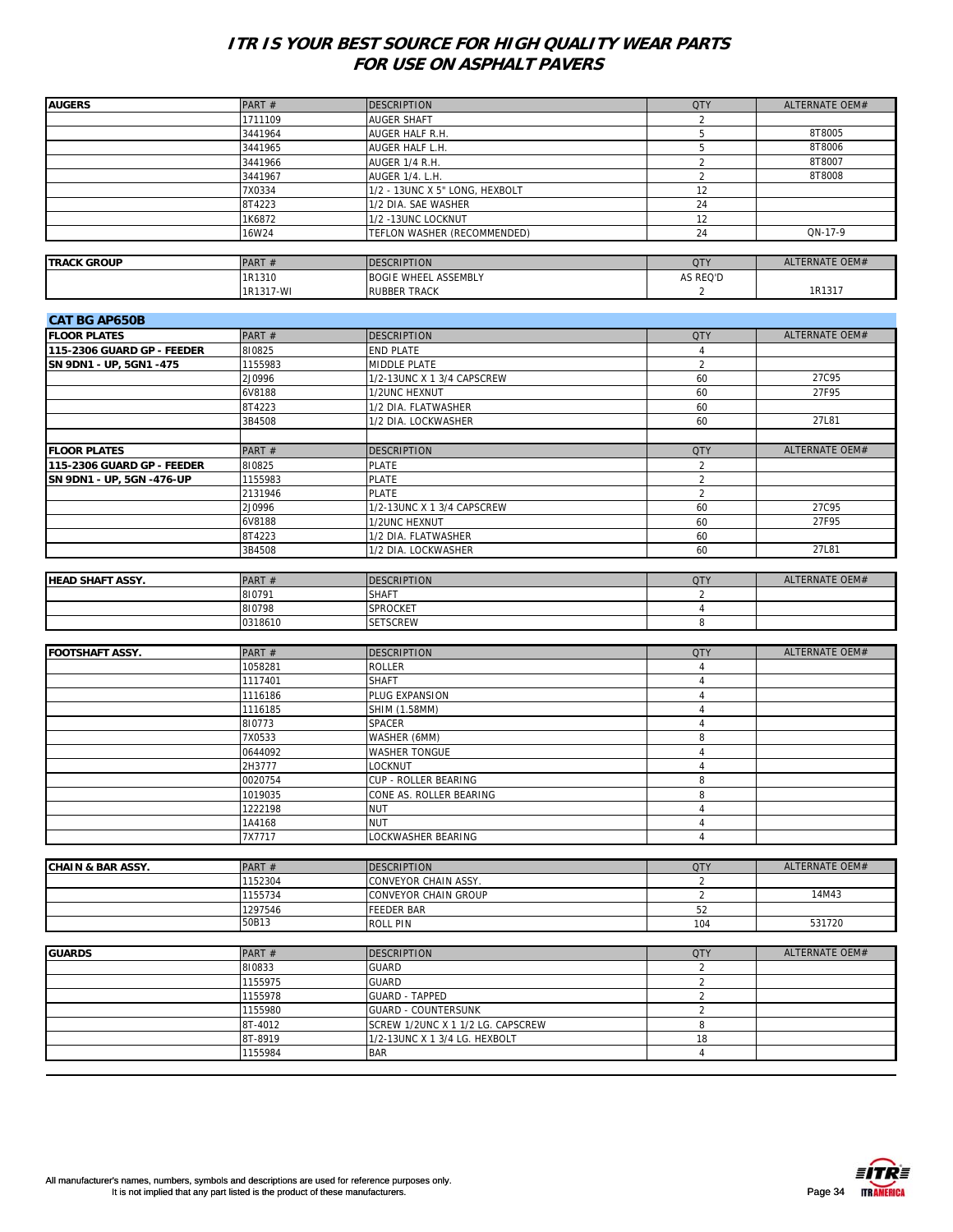| <b>GUARDS</b>                | PART#              | <b>DESCRIPTION</b>                    | <b>QTY</b>     | ALTERNATE OEM# |
|------------------------------|--------------------|---------------------------------------|----------------|----------------|
| S/N 9DN1-UP, 5GN476-UP       | 810833             | <b>GUARD AS</b>                       | $\overline{2}$ |                |
|                              | 1155975            | <b>GUARD AS</b>                       | $\overline{2}$ |                |
|                              | 1542437            | <b>GUARD AS</b>                       | $\overline{2}$ |                |
|                              | 1542436            | <b>GUARD AS</b>                       | 2              |                |
|                              |                    |                                       |                |                |
| <b>AUGERS</b>                | PART#              | <b>DESCRIPTION</b>                    | <b>QTY</b>     | ALTERNATE OEM# |
|                              | 3441964            | AUGER HALF R.H.                       | $\overline{4}$ | 8T8005         |
|                              | 3441965            | AUGER HALF L.H.                       | $\overline{4}$ | 8T8006         |
|                              | 3441966            | AUGER QTR R.H.                        | $\sqrt{2}$     | 8T8007         |
|                              | 3441967            | AUGER OTR L.H.                        | $\overline{2}$ | 8T8008         |
|                              | 7X0334             | 1/2UNC X 5" LG. HEXBOLT               | 10             |                |
|                              | 8T4223             | 1/2 DIA. SAE WASHER                   | 20             |                |
|                              | 1K6872             | 1/2UNC LOCKNUT                        | 10             |                |
|                              | 16W24              | TEFLON WASHER (RECOMMENDED)           | 20             | QN-17-9        |
|                              |                    |                                       |                |                |
| <b>TRACK GROUP (1152297)</b> | PART#              | <b>DESCRIPTION</b>                    | <b>QTY</b>     | ALTERNATE OEM# |
|                              | 1162226            | TRACK LINK ASSY.                      | 2              |                |
|                              | 1361090            | <b>BACKING PLATE</b>                  | 90             |                |
|                              | 1361135            | BACKING PLATE (MASTER)                | $\sqrt{2}$     |                |
|                              | 1321998            | RUBBER PAD                            | 92             | EA-876-5027W   |
|                              | EA-876-5027P       | POLY PAD                              | 92             |                |
|                              | 8S4745             | BOLT 9/16UNF X 2"LG.                  | 368            |                |
|                              | 8S4747             | BOLT 9/16UNF X 3 1/2"LG.              | 8              |                |
|                              | 7K2017             | NUT 9/16UNF                           | 376            |                |
|                              | 2K4821             | 5/8UNF LOCKNUT                        | 184            | 14J93          |
|                              |                    |                                       |                |                |
| <b>CAT BG AP655C</b>         |                    |                                       |                |                |
| <b>FLOOR PLATE</b>           | PART#              | <b>DESCRIPTION</b>                    | <b>QTY</b>     | ALTERNATE OEM# |
| S/N 6D61-UP                  | 1925440            | <b>PLATE</b>                          | 2              |                |
|                              | 1925439            | <b>PLATE</b>                          | $\sqrt{4}$     |                |
|                              | 2152733            | <b>PLATE</b>                          | $\overline{2}$ |                |
|                              | 1230354            | <b>SCREW FLAT HEAD</b>                |                |                |
|                              | 8T4223             | WASHER HARD (13.5 X 25.5 X 3MM THICK) |                |                |
|                              | 8T4244             | NUT (M12X1.75THD)                     |                |                |
|                              |                    |                                       |                |                |
| <b>GUARDS</b>                | PART#              | <b>DESCRIPTION</b>                    | <b>QTY</b>     | ALTERNATE OEM# |
|                              | 1925432            | <b>GUARD AS</b>                       | $\overline{4}$ |                |
|                              | 1925433            | <b>GUARD AS</b>                       | $\overline{4}$ |                |
|                              | 1925447            | BAR                                   | $\overline{4}$ |                |
|                              |                    |                                       |                |                |
| <b>HEADSHAFT ASSY.</b>       | PART#              | <b>DESCRIPTION</b>                    | <b>QTY</b>     | ALTERNATE OEM# |
|                              | 2055354            | SHAFT                                 | 2              |                |
|                              | 810798             | SPROCKET 10T                          | $\sqrt{4}$     |                |
|                              | 810847             | SPROCKET 23T                          | $\overline{2}$ |                |
|                              |                    |                                       |                |                |
| FOOTSHAFT ASSY.              | PART#              | <b>DESCRIPTION</b>                    | <b>QTY</b>     | ALTERNATE OEM# |
|                              | 1058281            | ROLLER                                | $\overline{4}$ |                |
|                              |                    |                                       | 4              |                |
|                              | 1117401<br>1116188 | SHAFT<br>PLUG EXPANSION               | $\overline{4}$ |                |
|                              | 1116185            | (SHIM) 1.58MM THICK                   | $\overline{4}$ |                |
|                              | 810773             | SPACER                                | $\overline{4}$ |                |
|                              | 7X0533             | WASHER 6MM                            | $\overline{4}$ |                |
|                              | 644092             | WASHER TONGUE                         | $\overline{4}$ |                |
|                              | 2H3777             | LOCKNUT                               | $\sqrt{4}$     |                |
|                              | 20754              | CUP - BEARING                         | 8              |                |
|                              | 1019035            | CONE AS BEARING                       | 8              |                |
|                              | 1222198            | NUT                                   | $\overline{4}$ |                |
|                              | 1A4168             | <b>NUT</b>                            | $\sqrt{4}$     |                |
|                              | 7X7717             | LOCKWASHER BEARING                    | $\overline{4}$ |                |
|                              |                    |                                       |                |                |
|                              |                    |                                       |                |                |
| <b>CHAIN AND BAR ASSY.</b>   | PART#              | DESCRIPTION                           | <b>QTY</b>     | ALTERNATE OEM# |
|                              | 1925448            | CONVEYOR CHAIN ASSY. C/W BARS         | $\overline{2}$ |                |
|                              | 1075892            | CONVEYOR CHAIN GROUP (2X116LKS)       | $\overline{2}$ |                |
|                              | 1297546            | FEEDER BAR                            | 58             |                |
|                              | 50B13              | PIN-SPRING                            | 116            | 531720         |

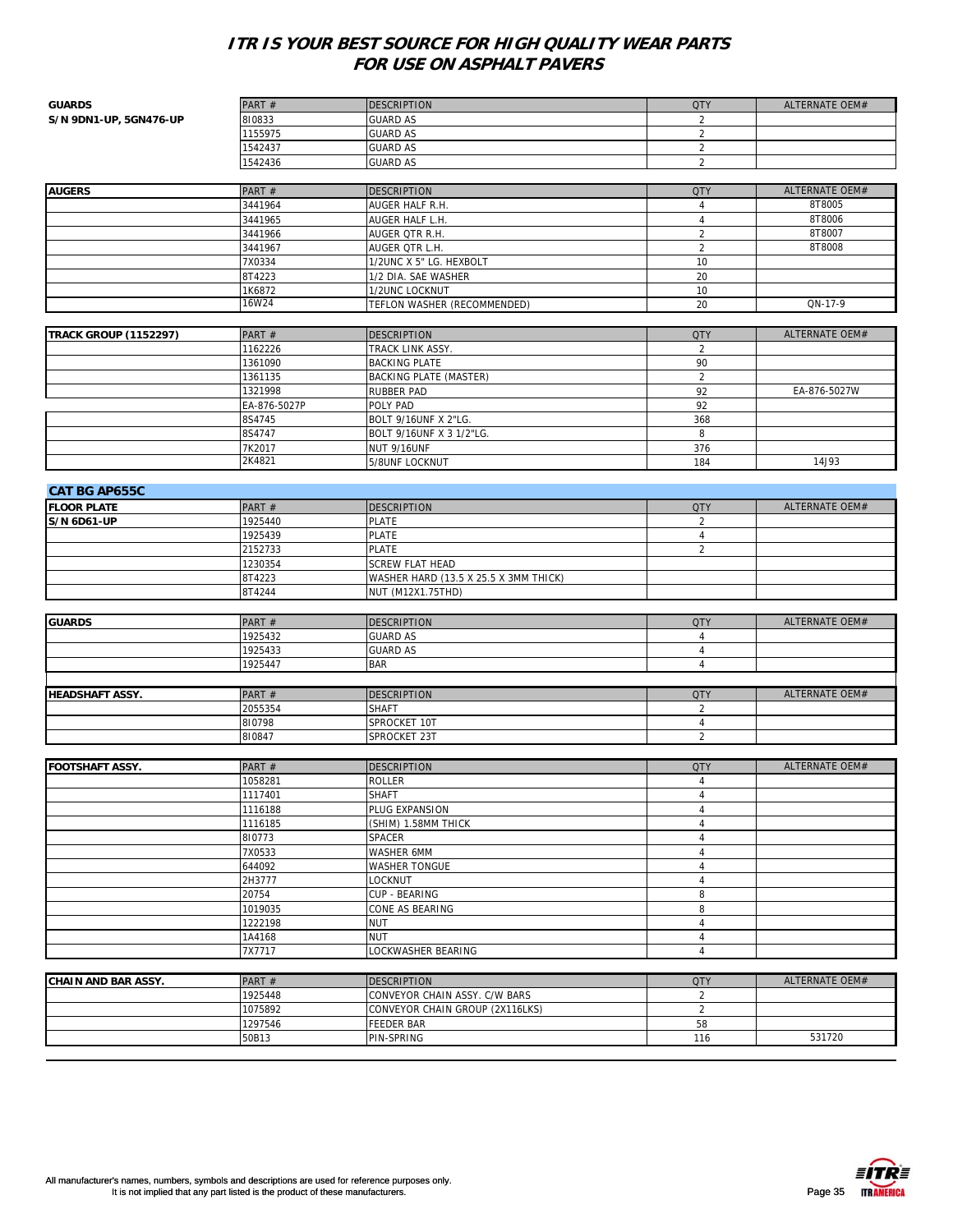| <b>AUGERS</b>                | PART#        | <b>DESCRIPTION</b>                     | <b>QTY</b>     | ALTERNATE OEM# |
|------------------------------|--------------|----------------------------------------|----------------|----------------|
|                              | 3441964      | SEG. HALF AUGER R.H.                   | $\overline{4}$ | 8T8005         |
|                              | 3441965      | SEG. HALF AUGER L.H.                   | $\overline{4}$ | 8T8006         |
|                              | 3441966      | SEG. QTR AUGER (L.H. INNER/R.H. OUTER) | $\overline{2}$ | 8T8007         |
|                              | 3441967      | SEG. OTR AUGER (L.H.OUTER/R.H. INNER)  | $\overline{2}$ | 8T8008         |
|                              | 1033583      | <b>AUGER SHAFT</b>                     | $\overline{2}$ |                |
|                              |              |                                        |                |                |
| <b>CAT BG AP800C</b>         |              |                                        |                |                |
| <b>FLOOR PLATES</b>          | PART #       | <b>DESCRIPTION</b>                     | <b>QTY</b>     | ALTERNATE OEM# |
|                              | 810825       | END PLATE                              | $\overline{4}$ |                |
|                              | 810826       | MIDDLE PLATE                           | $\overline{2}$ |                |
|                              | 2J0996       | 1/2UNC X 1 3/4"LG. CAPSCREW            | 64             | 27F65          |
|                              | 8T4223       | 1/2 DIA. FLATWASHER                    | 64             |                |
|                              | 6V8188       | 1/2UNC HEXNUT                          | 64             |                |
|                              | 3B4508       | 1/2 DIA. LOCKWASHER                    | 64             | 27L81          |
|                              |              |                                        |                |                |
| <b>HEADSHAFT ASSY.</b>       | PART #       | <b>DESCRIPTION</b>                     | <b>QTY</b>     | ALTERNATE OEM# |
|                              | 810791       | SHAFT                                  | 2              |                |
|                              | 810798       | SPROCKET                               | $\overline{4}$ |                |
|                              | 0318610      | <b>SETSCREW</b>                        | 8              |                |
|                              |              |                                        |                |                |
| <b>FOOTSHAFT ASSY.</b>       | PART #       | <b>DESCRIPTION</b>                     | <b>QTY</b>     | ALTERNATE OEM# |
|                              | 1117402      | <b>ROLLER</b>                          | $\overline{4}$ |                |
|                              | 1117401      | <b>SHAFT</b>                           | $\overline{4}$ |                |
|                              | 1116186      | PLUG EXPANSION                         | $\overline{4}$ |                |
|                              | 1116185      | SHIM (1.58MM)                          | $\overline{4}$ |                |
|                              | 810773       | SPACER                                 | $\overline{4}$ |                |
|                              | 7X0533       | WASHER (6MM)                           | 8              |                |
|                              | 0644092      | <b>WASHER TONGUE</b>                   | $\overline{4}$ |                |
|                              | 2H3777       | LOCKNUT                                | $\overline{4}$ |                |
|                              | 0020754      | CUP ROLLER BEARING                     | 8              |                |
|                              | 1019035      | CONE ROLLER BEARING                    | 8              |                |
|                              | 1222198      | <b>NUT</b>                             | $\overline{4}$ |                |
|                              | 1A4168       | NUT                                    | $\overline{4}$ |                |
|                              | 7X7717       | LOCKWASHER BEARING                     | $\overline{4}$ |                |
|                              |              |                                        |                |                |
| <b>CHAIN &amp; BAR ASSY.</b> | PART #       | <b>DESCRIPTION</b>                     | <b>QTY</b>     | ALTERNATE OEM# |
|                              | 810822       | CONVEYOR CHAIN ASSY.                   | $\overline{2}$ |                |
|                              | 1080339      | CONVEYOR CHAIN GROUP (2 X 112LKS)      | $\overline{2}$ |                |
|                              | 1297546      | <b>FEEDER BAR</b>                      | 56             |                |
|                              | 50B13        | <b>SPRING PIN</b>                      | 112            | 531720         |
|                              |              |                                        |                |                |
| <b>GUARDS</b>                | PART #       | <b>DESCRIPTION</b>                     | <b>QTY</b>     | ALTERNATE OEM# |
|                              | 810833       | <b>GUARD FRONT</b>                     | $\overline{2}$ |                |
|                              | 810834       | <b>GUARD REAR</b>                      | $\overline{2}$ |                |
|                              | 810835       | <b>GUARD FRONT</b>                     | $\overline{2}$ | 153-7527       |
|                              | 810851       | <b>GUARD REAR</b>                      | $\overline{2}$ | 153-7080       |
|                              |              |                                        |                |                |
| <b>AUGERS</b>                | PART #       | <b>DESCRIPTION</b>                     | <b>QTY</b>     | ALTERNATE OEM# |
|                              | 3441964      | AUGER HALF R.H.                        | $\overline{4}$ | 8T8005         |
|                              | 3441965      | AUGER HALF L.H.                        | $\overline{4}$ | 8T8006         |
|                              | 3441966      | AUGER 1/4 R.H.                         | $\overline{2}$ | 8T8007         |
|                              | 3441967      | AUGER 1/4 L.H.                         | $\overline{2}$ | 8T8008         |
|                              | 7X0334       | 1/2UNC X 5"LG. HEXBOLT                 | 10             |                |
|                              | 8T4223       | 1/2 DIA. SAE WASHER                    | 20             |                |
|                              | 1K6872       | 1/2 UNC LOCKNUT                        | 10             |                |
|                              | <b>16W24</b> | TEFLON WASHER (RECOMMENDED)            | 20             | QN-17-9        |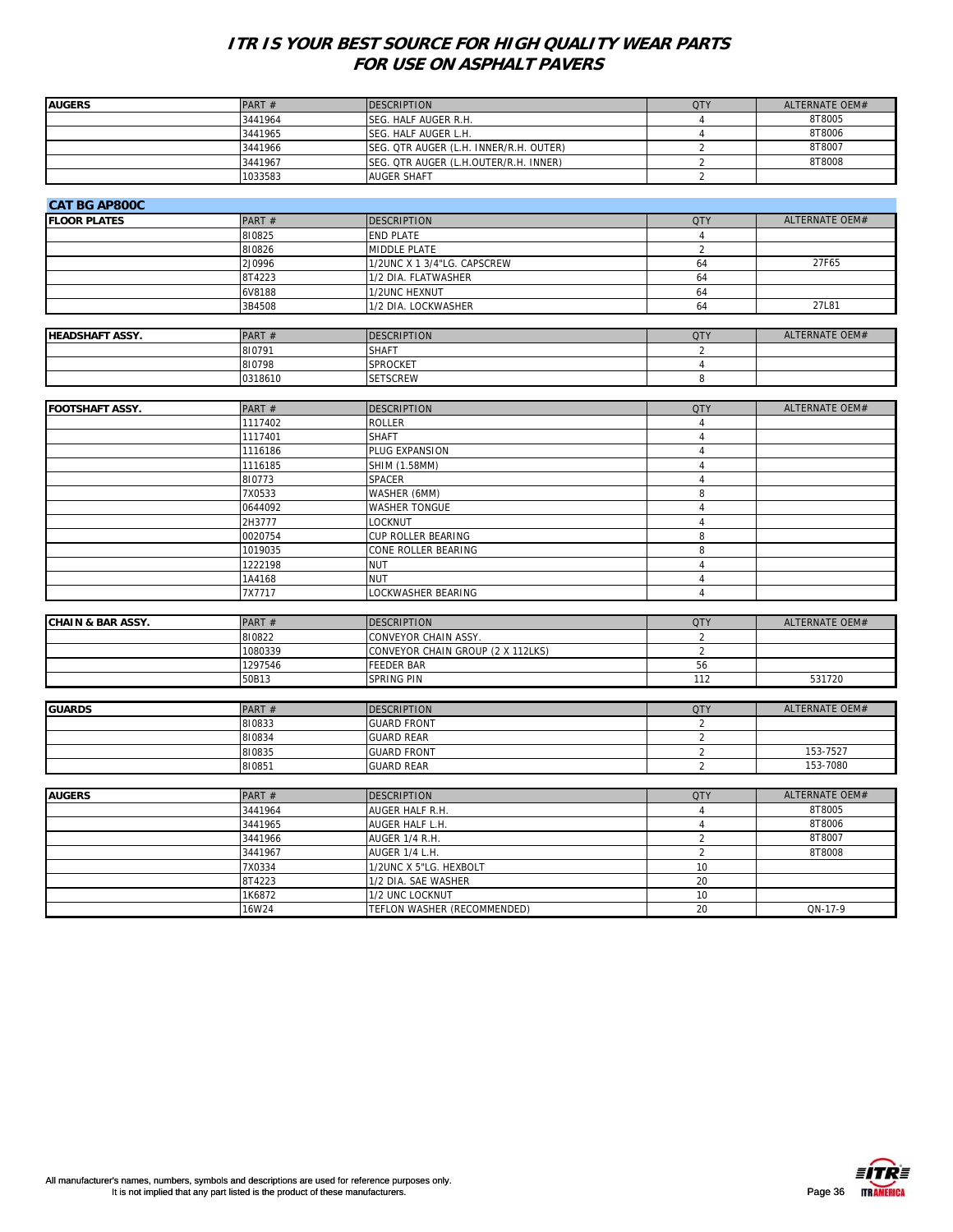| <b>CAT BG AP900B</b>            |         |                                     |                |                |
|---------------------------------|---------|-------------------------------------|----------------|----------------|
| <b>FLOOR PLATES</b>             | PART#   | <b>DESCRIPTION</b>                  | <b>QTY</b>     | ALTERNATE OEM# |
| S/N AGL1-UP, AGJ1-UP            | 1068841 | <b>PLATE</b>                        | 2              |                |
|                                 | 1210730 | <b>PLATE</b>                        | $\overline{2}$ |                |
|                                 | 2131976 | <b>PLATE</b>                        | $\overline{2}$ |                |
|                                 | 2J0996  | 1/2 UNC X 1 3/4" LONG, CAPSCREW     | 64             |                |
|                                 | 8T4223  | 1/2 DIA. FLATWASHER                 | 64             |                |
|                                 | 6V8188  | 1/2 UNC. HEXNUT                     | 64             |                |
|                                 | 3B4508  | 1/2 DIA. LOCKWASHER                 | 64             | 27L81          |
|                                 |         |                                     |                |                |
| <b>HEADSHAFT ASSY.</b>          | PART #  | <b>DESCRIPTION</b>                  | <b>QTY</b>     | ALTERNATE OEM# |
|                                 | 1058284 | CONVEYOR HEAD SHAFT                 | $\overline{2}$ |                |
|                                 | 810798  | SPROCKET 10T                        | $\overline{4}$ |                |
|                                 | 1294583 | <b>TUBE</b>                         | $\overline{2}$ |                |
|                                 | 1371954 | SPROCKET 12T (AGL1-232, AGJ1-152)   | $\overline{2}$ |                |
|                                 | 1284153 | SPROCKET 13T (AGL232-UP, AGJ153-UP) | $\sqrt{2}$     |                |
|                                 | 810847  | SPROCKET 23T (AGL1-232, AGJT-152)   | $\overline{2}$ |                |
|                                 | 2247264 | SPROCKET 26T (AGL233-UP, AGJ153-UP) | 2              |                |
|                                 |         |                                     |                |                |
| FOOTSHAFT ASSY.                 | PART#   | <b>DESCRIPTION</b>                  | <b>QTY</b>     | ALTERNATE OEM# |
|                                 | 1058281 | <b>ROLLER</b>                       | $\overline{4}$ |                |
|                                 | 1117401 | <b>SHAFT</b>                        | $\overline{4}$ |                |
|                                 | 1116186 | PLUG EXPANSION                      | $\overline{4}$ |                |
|                                 | 1116185 | SHIM (1.58MM)                       | $\overline{4}$ |                |
|                                 | 810773  | SPACER                              | $\overline{4}$ |                |
|                                 | 7X0533  | WASHER (6MM)                        | 8              |                |
|                                 | 644092  | WASHER TONGUE                       | 4              |                |
|                                 | 2H3777  | LOCKNUT                             | $\overline{4}$ |                |
|                                 | 0020754 | CUP - ROLLER BEARING                | 8              |                |
|                                 | 1019035 | CONE - ROLLER BEARING               | 8              |                |
|                                 | 1222198 | <b>NUT</b>                          | $\overline{4}$ |                |
|                                 | 1A4168  | <b>NUT</b>                          | $\overline{4}$ |                |
|                                 | 7X7717  | LOCKWASHER BEARING                  | $\overline{4}$ |                |
|                                 |         |                                     |                |                |
| <b>CHAIN &amp; BAR ASSEMBLY</b> | PART#   | <b>DESCRIPTION</b>                  | <b>QTY</b>     | ALTERNATE OEM# |
|                                 | 1158346 | CONVEYOR CHAIN ASSY.                | $\overline{2}$ |                |
|                                 | 1196652 | CONVEYOR CHAIN GROUP                | $\overline{2}$ |                |
|                                 | 1296759 | <b>FEEDER BAR</b>                   | 60             |                |
|                                 | 50B13   | SPRING PIN                          | 120            | 531720         |
|                                 |         |                                     |                |                |
| <b>GUARDS</b>                   | PART #  | <b>DESCRIPTION</b>                  | <b>QTY</b>     | ALTERNATE OEM# |
|                                 | 1210727 | <b>GUARD REAR</b>                   | $\mathbf{1}$   |                |
|                                 | 1210725 | <b>GUARD FRONT</b>                  | $\overline{2}$ |                |
|                                 | 1210728 | <b>GUARD REAR</b>                   | $\mathbf{1}$   |                |
|                                 | 1537080 | GUARD L.H. FRONT, R.H. REAR         | $\overline{2}$ |                |
|                                 | 1537081 | GUARD R.H. FRONT, L.H. REAR         | $\overline{2}$ | 1210740        |
|                                 |         |                                     |                |                |
| <b>AUGERS</b>                   | PART#   | <b>DESCRIPTION</b>                  | <b>QTY</b>     | ALTERNATE OEM# |
|                                 | 1711109 | AUGER SHAFT                         | $\overline{c}$ |                |
|                                 | 3441964 | SEGMENT HALF AUGER                  | 5              | 8T8005         |
|                                 | 3441965 | SEGMENT HALF AUGER                  | 5              | 8T8006         |
|                                 | 3441966 | SEGMENT QUARTER AUGER               | $\overline{2}$ | 8T8007         |
|                                 | 3441967 | SEGMENT QUARTER AUGER               | $\overline{2}$ | 8T8008         |
|                                 | 7X0334  | 1/2 - 13 UNC X 5" LONG, HEX BOLT    | 12             |                |
|                                 | 8T4223  | 1/2 DIA. SAE WASHER                 | 24             |                |
|                                 | 1K6872  | 1/2 13 UNC LOCKNUT                  | 12             |                |
|                                 | 16W24   | TEFLON WASHER (RECOMMENDED)         | 24             | QN-17-9        |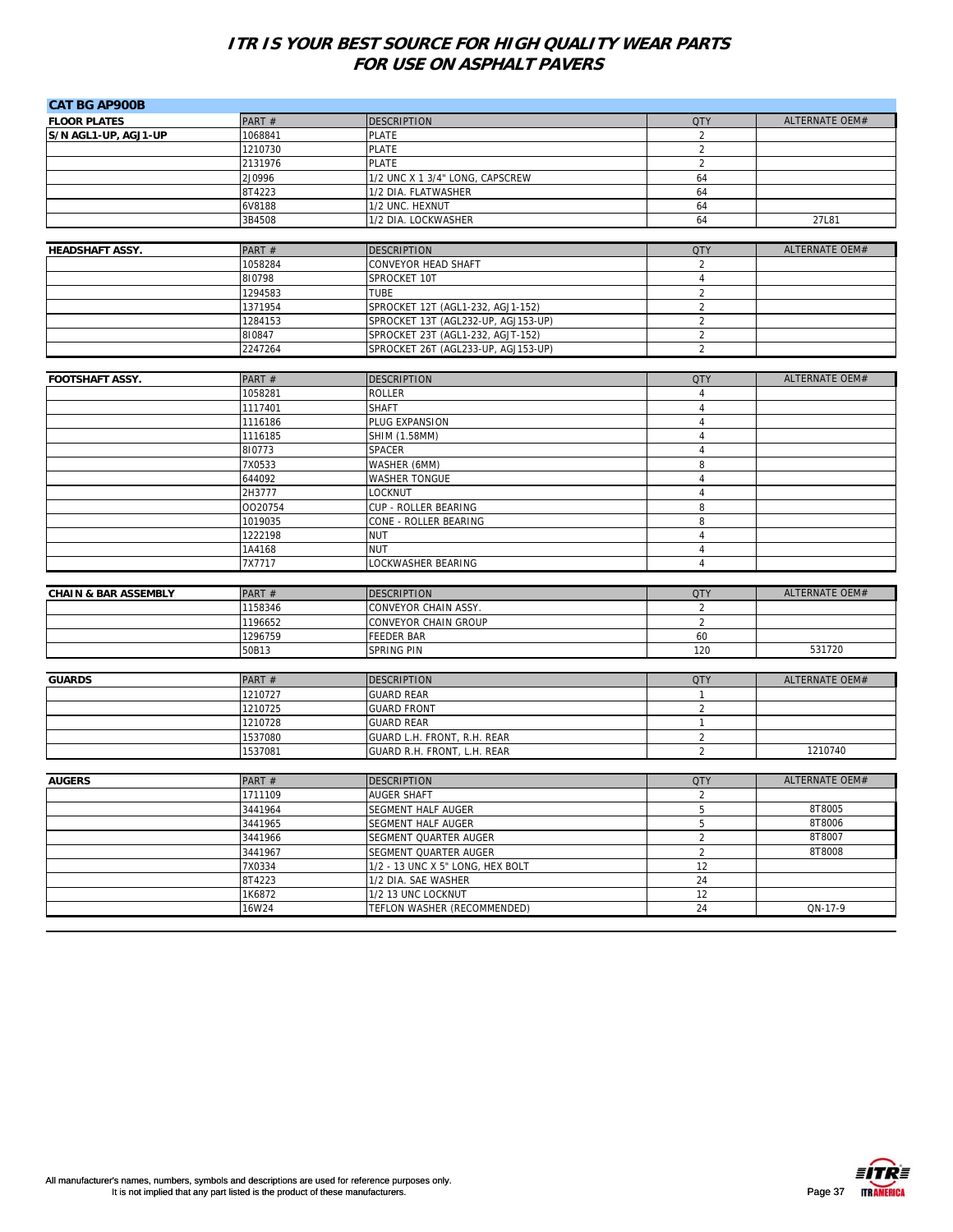| <b>CAT BG BG220/225B</b>            |              |                                 |                |                       |
|-------------------------------------|--------------|---------------------------------|----------------|-----------------------|
| <b>FLOOR PLATES</b>                 | PART #       | <b>DESCRIPTION</b>              | <b>QTY</b>     | ALTERNATE OEM#        |
|                                     | MB-876-5249  | <b>END PLATE</b>                | $\overline{4}$ | B-876-5248            |
|                                     | MA-876-5249  | MIDDLE PLATE                    | $\overline{2}$ | A-876-5248            |
|                                     | 2J0996       | 1/2-13UNC X 1 3/4"LG. CAPSCREW  | 60             | 27F65                 |
|                                     | 6V8188       | 1/2-13UNC HEXNUT                | 60             | 27F95                 |
|                                     | 8T4223       | 1/2 DIA. FLATWASHER             | 60             |                       |
|                                     | 3B4508       | 1/2 DIA. LOCKWASHER             | 60             | 27L81                 |
|                                     |              |                                 |                |                       |
| <b>HEADSHAFT ASSY.</b>              | PART#        | <b>DESCRIPTION</b>              | <b>QTY</b>     | ALTERNATE OEM#        |
|                                     | A-19-2471    | <b>SPROCKET 5 T</b>             | $\overline{4}$ |                       |
|                                     | A-19-2473    | SPROCKET 10T                    | $\overline{4}$ |                       |
|                                     |              |                                 |                |                       |
| <b>FOOTSHAFT ASSY.</b>              | PART#        | <b>DESCRIPTION</b>              | <b>QTY</b>     | ALTERNATE OEM#        |
|                                     | A-19-2484    | SPROCKET (IDLER)                | $\overline{4}$ |                       |
|                                     | AA-876-5249  | <b>SHAFT</b>                    | $\overline{4}$ |                       |
|                                     | 30H54        | <b>BEARING ASSY.</b>            | $\overline{4}$ |                       |
|                                     | 50R12        | <b>NYLON RING</b>               | $\overline{4}$ |                       |
|                                     | DD-876-5249  | <b>SPACER</b>                   | $\sqrt{4}$     |                       |
|                                     | 6F7058       | 1 1/4UNF HEXNUT                 | $\overline{4}$ | 810786                |
|                                     |              |                                 |                |                       |
| <b>CHAIN &amp; BAR ASSY.</b>        | PART #       | <b>DESCRIPTION</b>              | <b>QTY</b>     | ALTERNATE OEM#        |
|                                     | 28K87SR      | ROLLER CHAIN SLOTTED (2 X 98LK) | 2              |                       |
|                                     | X-3-1085     | <b>FLIGHT BAR</b>               | 48             |                       |
|                                     | 26C07        | 1/4 X 3/4 COTTER PIN            | 96             |                       |
|                                     |              | <b>OR</b>                       |                |                       |
|                                     | 29M44        | ROLLER CHAIN (2 X 98LK)         | $\overline{2}$ |                       |
|                                     | HB-876-5249  | <b>FLIGHT BAR</b>               | 48             |                       |
|                                     | 50B13        | <b>ROLL PIN</b>                 | 96             |                       |
|                                     |              |                                 |                |                       |
| <b>GUARDS</b>                       | PART#        | <b>DESCRIPTION</b>              | <b>QTY</b>     | <b>ALTERNATE OEM#</b> |
|                                     | A-876-5247W  | <b>OUTER GUARD</b>              | $\overline{2}$ |                       |
|                                     | AA-876-5247W | CENTER GUARD REAR               | $\mathbf{1}$   |                       |
|                                     | B-876-5247W  | CENTER GUARD                    | $\mathbf{1}$   |                       |
|                                     |              |                                 |                |                       |
| <b>AUGERS</b>                       | PART#        | <b>DESCRIPTION</b>              | <b>QTY</b>     | ALTERNATE OEM#        |
|                                     | A-3-4640C    | SEGMENT HALF R.H. 14"           | $\overline{4}$ |                       |
|                                     | B-3-4640C    | SEGMENT HALF L.H. 14"           | $\overline{4}$ |                       |
|                                     | $C-3-4640C$  | SEGMENT 1/4 R.H. 14"            | $\mathbf{3}$   |                       |
|                                     | D-3-4640C    | SEGMENT 1/4 L.H. 14"            | $\mathbf{1}$   |                       |
|                                     |              |                                 |                |                       |
| <b>TRACK GROUP - FOR 225 SERIES</b> |              |                                 |                | <b>ALTERNATE OEM#</b> |
| <b>ONLY</b>                         | PART#        | <b>DESCRIPTION</b>              | <b>QTY</b>     |                       |
|                                     | EA-876-5027W | RUBBER TRACK PAD                | 86             | 1321988               |
|                                     | EA-876-5027P | POLY TRACK PAD                  | 86             |                       |
|                                     | KA-876-5233  | <b>BACKING PLATE</b>            | 86             |                       |
|                                     | CR4749/43    | TRACK CHAINS                    | $\overline{2}$ |                       |
|                                     | 14J93        | 5/8UNF LOCKNUT                  | 172            |                       |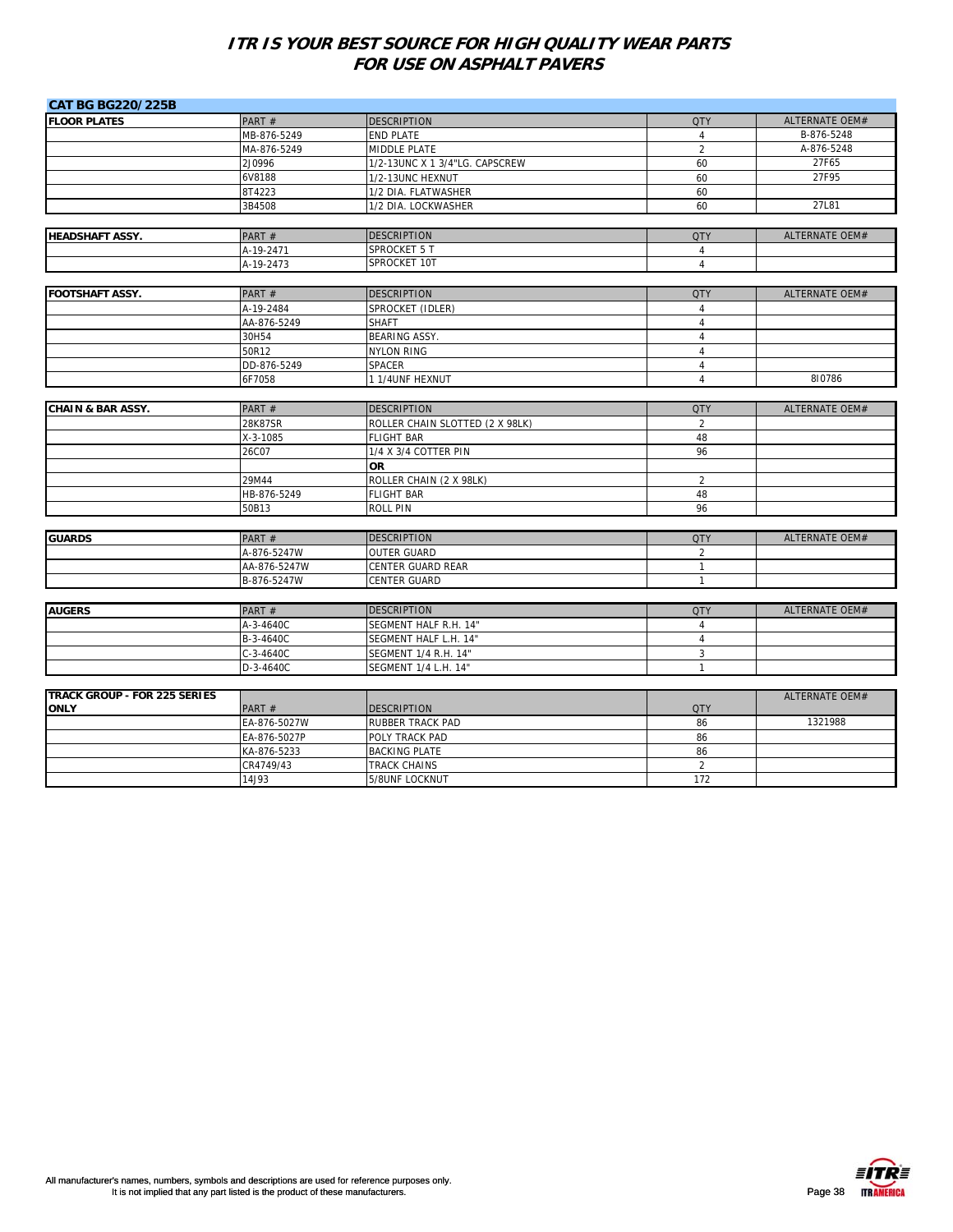| <b>CAT BG BG240</b>          |                      |                                           |                                  |                |
|------------------------------|----------------------|-------------------------------------------|----------------------------------|----------------|
| <b>FLOOR PLATES</b>          | PART#                | <b>DESCRIPTION</b>                        | <b>QTY</b>                       | ALTERNATE OEM# |
|                              | ME-876-5249          | <b>FLOOR PLATE END</b>                    | $\overline{4}$                   |                |
|                              | NB-876-5249          | <b>FLOOR PLATE CENTER</b>                 | $\overline{2}$                   |                |
|                              | 2J0996               | 1/2-13UNC X 1 3/4"LG. CAPSCREW            | 60                               | 27F65          |
|                              | 6V8188               | 1/2-13UNC HEXNUT                          | 60                               | 27C95          |
|                              | 8T4223               | 1/2 DIA. FLATWASHER                       | 60                               |                |
|                              | 3B4508               | 1/2 DIA. LOCKWASHER                       | 60                               | 27L81          |
|                              |                      |                                           |                                  |                |
| <b>HEADSHAFT ASSY.</b>       | PART#                | <b>DESCRIPTION</b>                        | <b>QTY</b>                       | ALTERNATE OEM# |
|                              | A-19-2473            | SPROCKET 10T                              | $\overline{4}$                   |                |
|                              |                      |                                           |                                  |                |
| <b>FOOTSHAFT ASSY.</b>       | PART#                | <b>DESCRIPTION</b>                        | <b>QTY</b>                       | ALTERNATE OEM# |
|                              | A-19-2484            | SPROCKET (IDLER)                          | $\overline{4}$                   |                |
|                              | AA-876-5249          | <b>SHAFT</b>                              | $\overline{4}$                   |                |
|                              | 30H54                | <b>BEARING ASSY.</b>                      | $\overline{4}$                   |                |
|                              | 50R12                | <b>NYLON RING</b>                         | $\overline{4}$                   |                |
|                              | DD-876-5249          | <b>SPACER</b>                             | 4                                |                |
|                              | 6F7058               | 1 1/4UNF HEXNUT                           | $\overline{4}$                   | 810786         |
|                              |                      |                                           |                                  |                |
| <b>CHAIN &amp; BAR ASSY.</b> | PART#                | <b>DESCRIPTION</b>                        | <b>QTY</b>                       | ALTERNATE OEM# |
|                              | 14M43                | CHAIN ASSY. (2 X 110LKS)                  | $\overline{2}$                   |                |
|                              | NA-876-5248          | <b>FLIGHT BAR</b>                         | 54                               |                |
|                              |                      |                                           |                                  |                |
| <b>GUARDS</b>                | PART#                | <b>DESCRIPTION</b>                        | <b>QTY</b>                       | ALTERNATE OEM# |
|                              | LB-876-5247W         | <b>GUARD CENTER FRONT</b>                 | $\mathbf{1}$                     |                |
|                              | FB-876-5247W         | <b>GUARD CENTER MIDDLE</b>                | $\mathbf{1}$                     |                |
|                              | LA-876-5247W         | <b>GUARD</b>                              | $\overline{2}$                   |                |
|                              | MA-876-5247W         | <b>GUARD CENTER REAR</b>                  | $\overline{2}$                   |                |
|                              | VA-876-5248          | <b>WEAR BAR</b>                           | $\overline{4}$                   |                |
|                              |                      |                                           |                                  |                |
| <b>AUGERS</b>                | PART#                | <b>DESCRIPTION</b>                        | <b>QTY</b>                       | ALTERNATE OEM# |
|                              |                      |                                           | 5                                | 8T8005         |
|                              | 3441964              | AUGER HALF R.H. 16"                       |                                  | 8T8006         |
|                              | 3441965<br>3441966   | AUGER HALF L.H. 16"<br>AUGER 1/4 R.H. 16" | 5<br>3                           | 8T8007         |
|                              | 3441967              | AUGER 1/4 L.H. 16"                        | $\mathbf{1}$                     | 8T8008         |
|                              | AB1-876-5253         | <b>AUGER SHAFT</b>                        | $\overline{2}$                   |                |
|                              | 12P89                | PILLOW BLOCK BEARING                      | $\sqrt{2}$                       |                |
|                              | 12P90                | PILLOW BLOCK BEARING                      | $\overline{2}$                   |                |
|                              | 7X0334               | 1/2-13UNC X 5"LG. HEXBOLT                 | 12                               |                |
|                              | 8T4223               | 1/2 DIA. SAE FLATWASHER                   | 24                               |                |
|                              | 1K6872               | 1/2-13UNC LOCKNUT                         | 12                               |                |
|                              | 16W24                | TEFLON WASHER (RECOMMENDED)               | 24                               | QN-17-9        |
|                              |                      |                                           |                                  |                |
| <b>CAT BG BG240B</b>         |                      |                                           |                                  |                |
| <b>FLOOR PLATES</b>          | PART#                | <b>DESCRIPTION</b>                        | <b>QTY</b>                       | ALTERNATE OEM# |
|                              | ME-876-5249          | <b>FLOOR PLATE END</b>                    | 4                                |                |
|                              | NA-876-5249          | FLOOR PLATE CENTER (48")                  | $\overline{2}$                   |                |
|                              | 27F67                | 1/2 X 2 FLATHEAD CAPSCREW                 | 12                               |                |
|                              | 27F63                | 1/2 X 1 1/2 FLATHEAD CAPSCREW             | 48                               |                |
|                              | 8T4223               | 1/2 DIA. FLATWASHER                       | 60                               |                |
|                              | 3B4508               | 1/2 DIA. LOCKWASHER                       | 60                               | 27L81          |
|                              | 6V8188               | 1/2UNC HEXNUT                             | 60                               | 27C95          |
|                              |                      |                                           |                                  |                |
| <b>HEADSHAFT ASSY.</b>       | PART#                | <b>DESCRIPTION</b>                        | <b>QTY</b>                       | ALTERNATE OEM# |
|                              | A-19-2473            | SPROCKET 10T                              | $\overline{4}$                   |                |
|                              |                      |                                           |                                  |                |
|                              |                      |                                           |                                  | ALTERNATE OEM# |
| <b>FOOTSHAFT ASSY.</b>       | PART#                | <b>DESCRIPTION</b>                        | <b>QTY</b>                       |                |
|                              | A-19-2484            | SPROCKET (IDLER)                          | $\overline{4}$                   |                |
|                              | AA-876-5249<br>30H54 | <b>SHAFT</b><br>BEARING ASSY.             | $\overline{4}$<br>$\overline{4}$ |                |
|                              |                      |                                           |                                  |                |
|                              | 50R12                | <b>NYLON RING</b>                         | 4                                |                |
|                              | DD-876-5249          | SPACER                                    | $\overline{4}$                   |                |
|                              | 6F7058               | 1 1/4UNF HEXNUT                           | 4                                | 810786         |
|                              |                      |                                           |                                  |                |
| <b>CHAIN &amp; BAR ASSY.</b> | PART#                | <b>DESCRIPTION</b>                        | <b>QTY</b>                       | ALTERNATE OEM# |
|                              | 14M43                | CHAIN ASSY. (2 X 110LKS)                  | $\overline{2}$                   |                |
|                              | NA-876-5248          | <b>FLIGHT BAR</b>                         | 54                               |                |
|                              | 50B13                | <b>ROLL PIN</b>                           | 108                              |                |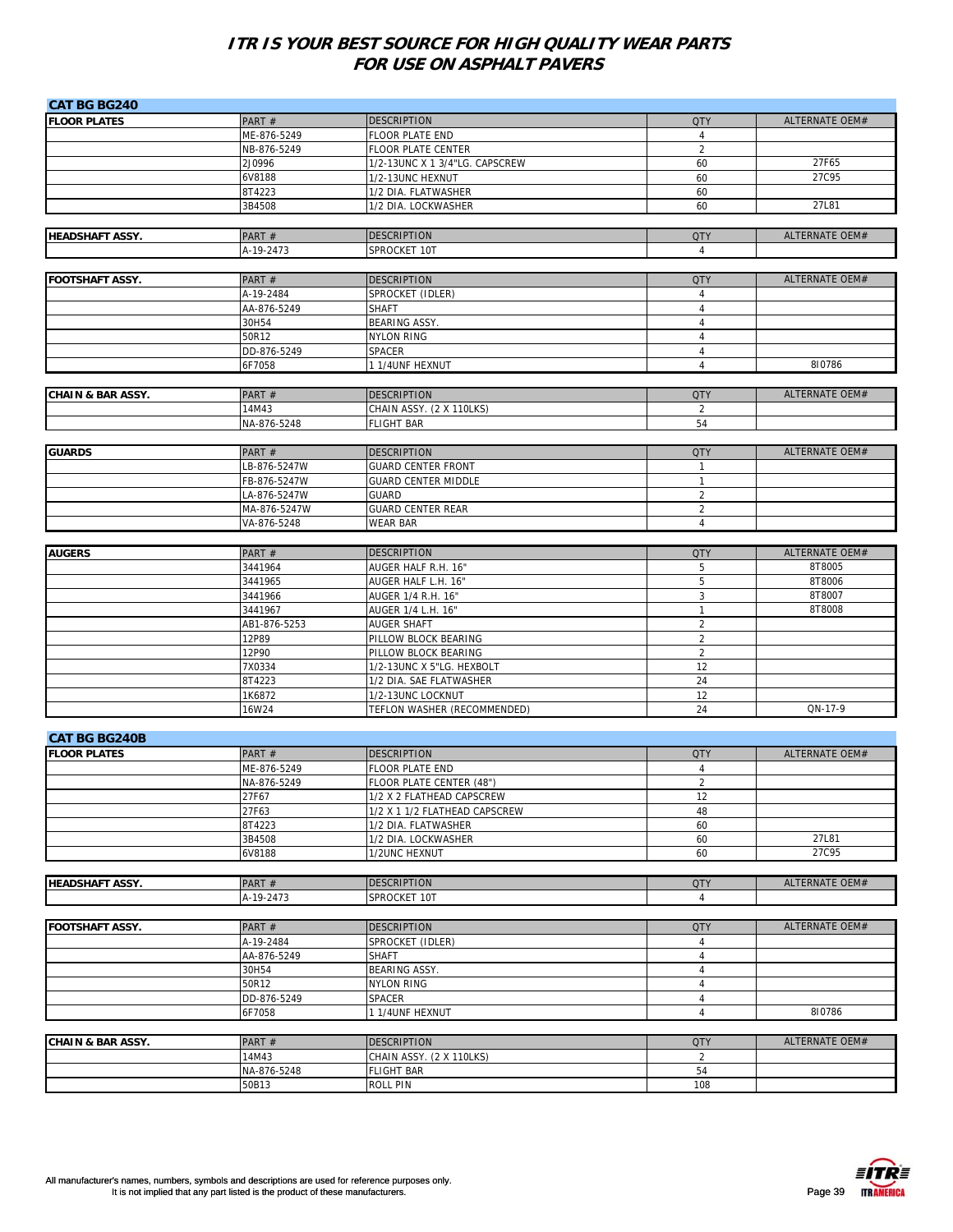| <b>GUARDS</b>                | PART#         | <b>DESCRIPTION</b>            | <b>QTY</b>     | ALTERNATE OEM# |
|------------------------------|---------------|-------------------------------|----------------|----------------|
|                              | YA-876-5247WR | <b>GUARD</b>                  | $\overline{2}$ |                |
|                              | YA-876-5247WL | <b>GUARD</b>                  | $\overline{2}$ |                |
|                              | LB-876-5247W  | <b>GUARD CENTER FRONT</b>     | $\mathbf{1}$   |                |
|                              | FB-876-5247W  | <b>GUARD CENTER MIDDLE</b>    | $\mathbf{1}$   |                |
|                              |               |                               |                |                |
|                              | MA-876-5247W  | <b>GUARD CENTER REAR</b>      | $\mathbf{1}$   |                |
|                              | VAI-876-5248  | <b>WEAR BAR</b>               | $\overline{4}$ |                |
|                              |               |                               |                |                |
| <b>AUGERS</b>                | PART#         | <b>DESCRIPTION</b>            | <b>QTY</b>     | ALTERNATE OEM# |
|                              | 3441964       | AUGER HALF R.H. 16"           | 5              | 8T8005         |
|                              | 3441965       | AUGER HALF L.H. 16"           | 5              | 8T8006         |
|                              | 3441966       | AUGER 1/4 R.H. 16"            | 3              | 8T8007         |
|                              | 3441967       | AUGER 1/4 L.H. 16"            | $\mathbf{1}$   | 8T8008         |
|                              | AB1-876-5253  | AUGER SHAFT                   | $\overline{c}$ |                |
|                              |               |                               |                |                |
|                              | 12P89         | PILLOW BLOCK BEARING          | $\overline{2}$ |                |
|                              | 12P90         | PILLOW BLOCK BEARING          | $\overline{2}$ |                |
|                              | 7X0334        | 1/2-13UNC X 5"LG. HEXBOLT     | 12             |                |
|                              | 8T4223        | 1/2 DIA. SAE FLATWASHER       | 24             |                |
|                              | 1K6872        | 1/2-13UNC LOCKNUT             | 12             |                |
|                              | 16W24         | TEFLON WASHER (RECOMMENDED)   | 24             | QN-17-9        |
|                              |               |                               |                |                |
| <b>CAT BG BG245</b>          |               |                               |                |                |
| <b>FLOOR PLATES</b>          | PART#         | <b>DESCRIPTION</b>            | <b>QTY</b>     | ALTERNATE OEM# |
|                              | ME-876-5249   | <b>FLOOR PLATE END</b>        | $\sqrt{4}$     |                |
|                              | NB-876-5249   | FLOOR PLATE MIDDLE (37")      | $\overline{2}$ |                |
|                              |               |                               |                |                |
|                              | 27F67         | 1/2 X 2 FLATHEAD CAPSCREW     | 12             |                |
|                              | 27F63         | 1/2 X 1 1/2 FLATHEAD CAPSCREW | 48             |                |
|                              | 8T4223        | 1/2 DIA. FLATWASHER           | 60             |                |
|                              | 3B4508        | 1/2 DIA. LOCKWASHER           | 60             | 27L81          |
|                              | 6V8188        | 1/2UNC HEXNUT                 | 60             | 27C95          |
|                              |               |                               |                |                |
| <b>HEAD SHAFT ASSY.</b>      | PART#         | <b>DESCRIPTION</b>            | <b>QTY</b>     | ALTERNATE OEM# |
|                              | A-19-2473     | SPROCKET 10T                  | 4              |                |
|                              |               |                               |                |                |
| <b>FOOTSHAFT ASSY.</b>       | PART#         | <b>DESCRIPTION</b>            | <b>QTY</b>     | ALTERNATE OEM# |
|                              | A-19-2484     | SPROCKET (IDLER)              | 4              |                |
|                              |               |                               | 4              |                |
|                              | AA-876-5249   | SHAFT                         |                |                |
|                              | 30H54         | BEARING ASSY.                 | $\sqrt{4}$     |                |
|                              | 50R12         | <b>NYLON RING</b>             | $\sqrt{4}$     |                |
|                              | DD-876-5249   | SPACER                        | $\sqrt{4}$     |                |
|                              | 6F7058        | 1 1/4UNF HEXNUT               | $\overline{4}$ | 810786         |
|                              |               |                               |                |                |
| <b>CHAIN &amp; BAR ASSY.</b> | PART#         | <b>DESCRIPTION</b>            | <b>QTY</b>     | ALTERNATE OEM# |
|                              | 14M43         | CHAIN ASSY. (2 X 110LKS)      | 2              |                |
|                              | NA-876-5248   | <b>FLIGHT BAR</b>             | 54             |                |
|                              | 50B13         | <b>ROLL PIN</b>               | 108            | 531720         |
|                              |               |                               |                |                |
| <b>GUARDS</b>                | PART#         | <b>DESCRIPTION</b>            | <b>QTY</b>     | ALTERNATE OEM# |
|                              | LB-876-5247W  | <b>GUARD CENTER FRONT</b>     | $\mathbf{1}$   |                |
|                              |               |                               |                |                |
|                              | FB-876-5247W  | <b>GUARD CENTER MIDDLE</b>    | $\mathbf{1}$   |                |
|                              | LA-876-5247W  | <b>GUARD</b>                  | $\overline{2}$ |                |
|                              | MA-876-5247W  | <b>GUARD CENTER REAR</b>      | $\overline{2}$ |                |
|                              | VA1-876-5248  | <b>WEAR BAR</b>               | $\overline{4}$ |                |
|                              |               |                               |                |                |
| <b>AUGERS</b>                | PART#         | <b>DESCRIPTION</b>            | <b>QTY</b>     | ALTERNATE OEM# |
|                              | 3441964       | HALF SEGMENT R.H.             | 5              | 8T8005         |
|                              | 3441965       | HALF SEGMENT L.H.             | 5              | 8T8006         |
|                              | 3441966       | QUARTER SEGMENT R.H.          | $\overline{2}$ | 8T8007         |
|                              | 3441967       | QUARTER SEGMENT L.H.          | $\overline{2}$ | 8T8008         |
|                              |               | AUGER SHAFT                   | $\overline{a}$ |                |
|                              | AB1-876-5253  |                               |                |                |
|                              | 7X0334        | 1/2-13UNC X 5"LG. HEXBOLT     | 12             |                |
|                              | 8T4223        | 1/2 DIA. SAE FLATWASHER       | 24             |                |
|                              | 1K6872        | 1/2-13UNC LOCKNUT             | 12             |                |
|                              | <b>16W24</b>  | TEFLON WASHER ( RECOMMENDED)  | 24             |                |
|                              | 12P89         | PILLOW BLOCK BEARING          | $\overline{2}$ |                |
|                              | 12P90         | <b>FLANGED BEARING</b>        | $\overline{2}$ |                |

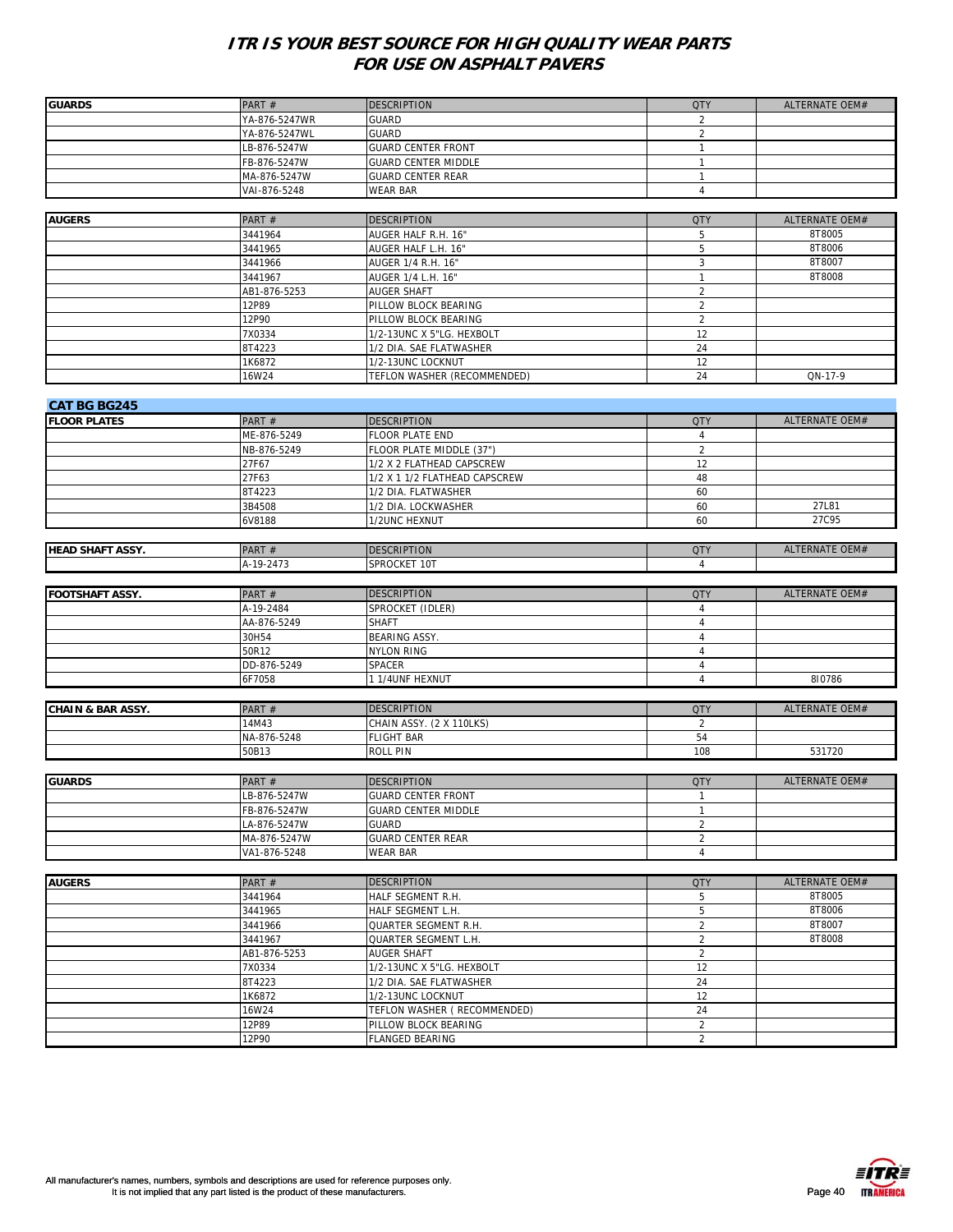| <b>TRACK GROUP</b>           | PART#        | <b>DESCRIPTION</b>               | <b>QTY</b>     | ALTERNATE OEM# |
|------------------------------|--------------|----------------------------------|----------------|----------------|
|                              | 1321988      | TRACK PAD (RUBBER)               | 94             | EA-876-5027W   |
|                              | EA-876-5027P | TRACK PAD (POLY)                 | 94             |                |
|                              | KA-876-5233  | <b>BACKING PLATE</b>             | 94             |                |
|                              | 2K4821       | 5/8UNF LOCKNUT                   | 188            | 14J93          |
|                              |              |                                  |                |                |
|                              | A-19-2463    | SPROCKET 21T                     | 2              |                |
|                              |              |                                  |                |                |
| <b>CAT BG BG245B</b>         |              |                                  |                |                |
| <b>FLOOR PLATES</b>          | PART#        | <b>DESCRIPTION</b>               | <b>QTY</b>     | ALTERNATE OEM# |
|                              | ME-876-5249  | FLOOR PLATE END                  | $\overline{4}$ |                |
|                              | NB-876-5249  | FLOOR PLATE MIDDLE               | $\sqrt{2}$     |                |
|                              | 27F67        | 1/2UNC X 2 FLATHEAD CAPSCREW     | 12             |                |
|                              |              | 1/2UNC X 1 1/2 FLATHEAD CAPSCREW | 48             |                |
|                              | 27F63        |                                  |                |                |
|                              | 8T4223       | 1/2 DIA. FLATWASHER              | 60             |                |
|                              | 3B4508       | 1/2 DIA. LOCKWASHER              | 60             | 27L81          |
|                              | 6V8188       | 1/2UNC HEXNUT                    | 60             | 27C95          |
|                              |              |                                  |                |                |
| <b>HEADSHAFT ASSY.</b>       | PART#        | <b>DESCRIPTION</b>               | <b>QTY</b>     | ALTERNATE OEM# |
|                              | A-19-2473    | SPROCKET 10T                     |                |                |
|                              |              |                                  |                |                |
|                              |              |                                  |                |                |
| <b>FOOTSHAFT ASSY.</b>       | PART#        | <b>DESCRIPTION</b>               | <b>QTY</b>     | ALTERNATE OEM# |
|                              | A-19-2484    | SPROCKET                         | $\overline{4}$ |                |
|                              | AA-876-5249  | <b>SHAFT</b>                     | $\overline{4}$ |                |
|                              | 30H54        | BEARING ASSY.                    | $\overline{4}$ |                |
|                              | 50R12        | <b>NYLOS RING</b>                | $\overline{4}$ |                |
|                              | DD-876-5249  | SPACER                           | $\overline{4}$ |                |
|                              | 6F7058       | 1 1/4UNF HEXNUT                  | $\overline{4}$ | 810786         |
|                              |              |                                  |                |                |
|                              | PART#        |                                  |                | ALTERNATE OEM# |
| <b>CHAIN &amp; BAR ASSY.</b> |              | <b>DESCRIPTION</b>               | <b>QTY</b>     |                |
|                              | 14M43        | CHAIN ASSY. (2 X 110LKS)         | 2              |                |
|                              | NA-876-5248  | <b>FLIGHT BAR</b>                | 54             |                |
|                              | 50B13        | <b>ROLL PIN</b>                  | 108            | 531720         |
|                              |              |                                  |                |                |
| <b>GUARDS</b>                | PART#        | <b>DESCRIPTION</b>               | <b>QTY</b>     | ALTERNATE OEM# |
|                              | LB-876-5247W | <b>GUARD CENTER FRONT</b>        | $\mathbf{1}$   |                |
|                              | FB-876-5247W | <b>GUARD CENTER REAR</b>         | $\mathbf{1}$   |                |
|                              |              |                                  | $\sqrt{2}$     |                |
|                              | LA-876-5247W | <b>GUARD</b>                     |                |                |
|                              | VA1-876-5248 | <b>WEAR BAR</b>                  | $\overline{4}$ |                |
|                              |              |                                  |                |                |
| <b>AUGERS</b>                | PART#        | <b>DESCRIPTION</b>               | <b>QTY</b>     | ALTERNATE OEM# |
|                              | 3441964      | HALF SEGMENT R.H.                | 5              | 8T8005         |
|                              | 3441965      | HALF SEGMENT L.H.                | 5              | 8T8006         |
|                              | 3441966      | QUARTER SEGMENT R.H.             | $\sqrt{2}$     | 8T8007         |
|                              | 3441967      | QUARTER SEGMENT L.H.             | $\overline{2}$ | 8T8008         |
|                              | AB1-876-5253 | AUGER SHAFT                      | $\overline{2}$ |                |
|                              | 7X0334       | 1/2-13UNC X 5"LG. HEXBOLT        | 12             |                |
|                              |              |                                  |                |                |
|                              | 8T4223       | 1/2 DIA. SAE FLATWASHER          | 24             |                |
|                              | 1K6872       | 1/2-13UNC LOCKNUT                | 12             |                |
|                              | <b>16W24</b> | TEFLON WASHER (RECOMMENDED)      | 24             |                |
|                              | 12P89        | PILLOW BLOCK BEARING             | $\overline{2}$ |                |
|                              | 12P90        | FLANGED BEARING                  | $\overline{2}$ |                |
|                              |              |                                  |                |                |
| <b>TRACK GROUP</b>           | PART#        | <b>DESCRIPTION</b>               | <b>QTY</b>     | ALTERNATE OEM# |
|                              | 28T22        | TRACK CHAIN ASSY.                | $\overline{2}$ | CR3657/47      |
|                              |              |                                  | 94             | 1321988        |
|                              | EA-876-5027W | TRACK PAD RUBBER                 |                |                |
|                              | EA-876-5027P | TRACK PAD POLY                   | 94             |                |
|                              | KC-876-5233  | <b>BACKING PLATE</b>             | 94             |                |
|                              | 2K4821       | 5/8UNC LOCKNUT                   | 188            | 14J93          |
|                              | 7H3596       | 9/16UNF X 2"LG. HEX HD BOLT GR8  | 376            | 28N40          |
|                              | 8E8853       | 9/16UNF HEXNUT                   | 376            | 28N41          |
|                              | A-19-2463    | SPROCKET 21T                     | 2              |                |
|                              |              |                                  |                |                |
|                              |              |                                  |                |                |
| <b>CAT BG BG245C</b>         |              |                                  |                |                |
| <b>FLOOR PLATES</b>          | PART#        | <b>DESCRIPTION</b>               | <b>QTY</b>     | ALTERNATE OEM# |
|                              | 1068841      | <b>PLATE</b>                     | $\overline{4}$ |                |
|                              | 1068842      | <b>PLATE</b>                     | $\overline{2}$ |                |
|                              | 2J0996       | 1/2-13UNC X 1 3/4LG. CAPSCREW    | 64             | 27F65          |
|                              | 6V8188       | 1/2-13UNC HEXNUT                 | 64             | 27F95          |

5P1076 1/2 DIA. FLATWASHER (4MM) 64 26D04

3B4508 1/2 DIA. LOCKWASHER 64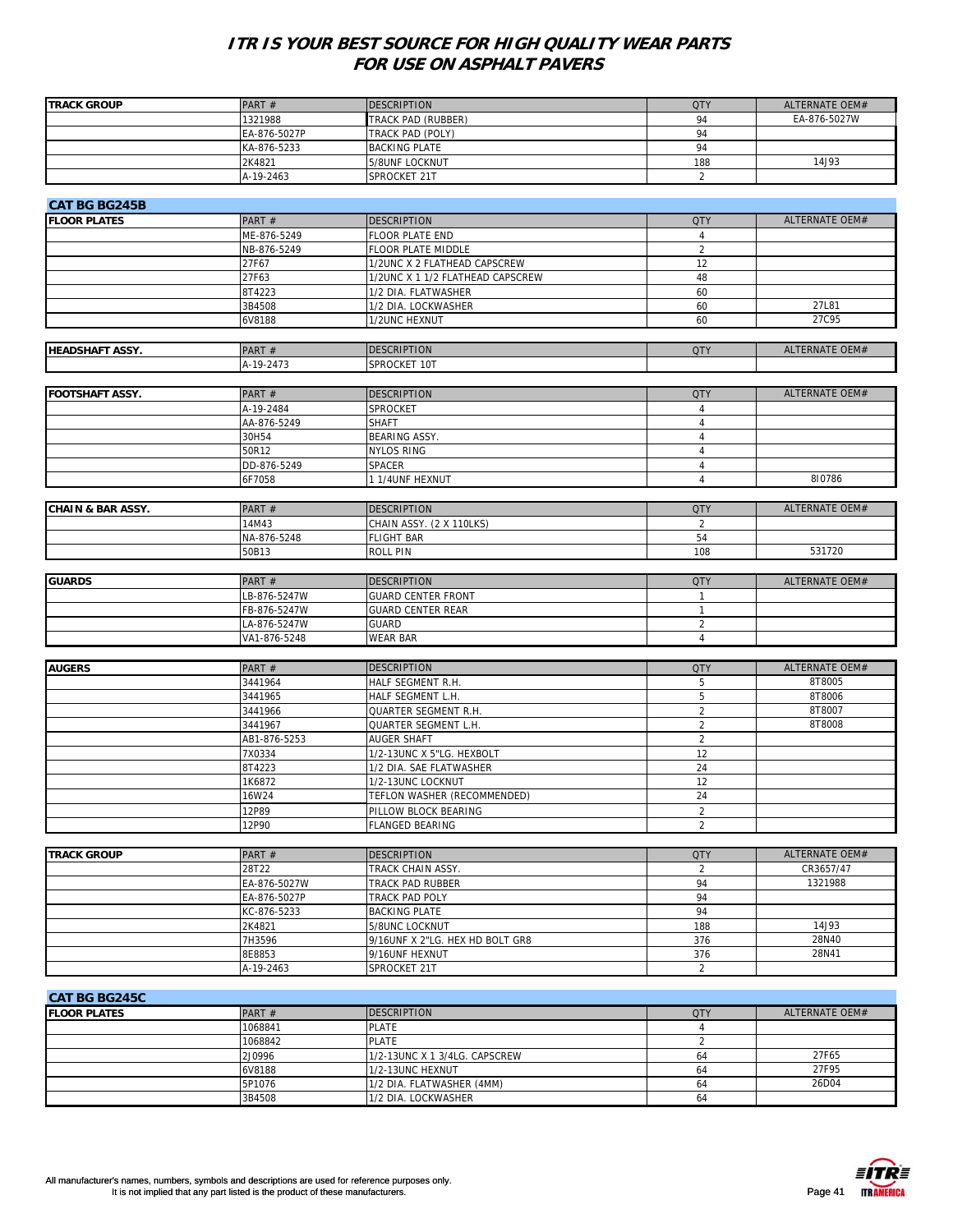| <b>HEADSHAFT ASSY.</b>       | PART#            | <b>DESCRIPTION</b>            | <b>QTY</b>     | ALTERNATE OEM# |
|------------------------------|------------------|-------------------------------|----------------|----------------|
|                              | 1058284          | <b>SHAFT</b>                  | $\overline{2}$ |                |
|                              | 810798           | SPROCKET                      | $\overline{4}$ |                |
|                              | 0318610          | <b>SETSCREW</b>               | 8              |                |
|                              | 1371954          | SPROCKET                      | $\overline{2}$ |                |
|                              | 1294583          | <b>TUBE</b>                   | $\overline{2}$ |                |
|                              | 9F9748           | <b>SETSCREW</b>               | $\overline{2}$ |                |
|                              |                  |                               |                |                |
| <b>FOOTSHAFT ASSY.</b>       | PART #           | <b>DESCRIPTION</b>            | <b>QTY</b>     | ALTERNATE OEM# |
|                              | 1058281          | <b>ROLLER</b>                 | $\overline{4}$ |                |
|                              | 1117401          | <b>SHAFT</b>                  | $\overline{4}$ |                |
|                              | 1116186          | PLUG EXPANSION                | $\overline{4}$ |                |
|                              | 1116185          | SHIM (1.58MM)                 | $\overline{4}$ |                |
|                              | 810773           | SPACER                        | $\overline{4}$ |                |
|                              | 7X0533           | WASHER (6MM)                  | 8              |                |
|                              | 0644092          | <b>WASHER TONGUE</b>          | $\overline{4}$ |                |
|                              | 2H3777           | LOCKNUT                       | $\overline{4}$ |                |
|                              | 0020754          | CUP ROLLER BEARING            | 8              |                |
|                              | 1019035          | CONE AS. ROLLER BEARING       | 8              |                |
|                              | 1222198          | <b>NUT</b>                    | $\overline{4}$ |                |
|                              | 1A4168           | <b>NUT</b>                    | $\overline{4}$ |                |
|                              | 7X7717           | LOCKWASHER BEARING            | $\overline{4}$ |                |
|                              |                  |                               |                |                |
| <b>CHAIN &amp; BAR ASSY.</b> | PART #           | <b>DESCRIPTION</b>            | <b>QTY</b>     | ALTERNATE OEM# |
|                              | 1047474          | CONVEYOR CHAIN ASSY.          | $\overline{2}$ |                |
|                              | 1075892          | CONVEYOR CHAIN GROUP          | $\overline{2}$ | 28N04          |
|                              | 1296759          | FEEDER BAR                    | 58             |                |
|                              | 810847           | SPROCKET                      | $\sqrt{2}$     |                |
|                              | 50B13            | <b>ROLLER PIN</b>             | 116            | 531720         |
| <b>GUARDS</b>                | PART#            | <b>DESCRIPTION</b>            | <b>QTY</b>     | ALTERNATE OEM# |
|                              | 810833           | <b>GUARD</b>                  | $\overline{2}$ |                |
|                              | 810834           | <b>GUARD</b>                  | $\overline{2}$ |                |
|                              | 810835           | <b>GUARD</b>                  | $\overline{2}$ |                |
|                              | 810851           | <b>GUARD</b>                  | $\overline{2}$ |                |
|                              | 1076808          | <b>BAR</b>                    | $\overline{4}$ |                |
|                              |                  |                               |                |                |
| <b>AUGERS</b>                | PART#            | <b>DESCRIPTION</b>            | <b>QTY</b>     | ALTERNATE OEM# |
|                              | 1080504          | <b>AUGER SHAFT</b>            | $\overline{2}$ |                |
|                              | 3441964          | AUGER HALF R.H.               | 5              | 8T8005         |
|                              | 3441965          | AUGER HALF L.H.               | 5              | 8T8006         |
|                              | 3441966          | AUGER 1/4 R.H.                | $\overline{2}$ | 8T8007         |
|                              | 3441967          | AUGER 1/4 L.H.                | $\overline{2}$ | 8T8008         |
|                              | 7X0334           | 1/2-13UNC X 5"LG. HEXBOLT     | 12             |                |
|                              | 8T4223           | 1/2 DIA. SAE WASHER           | 24             |                |
|                              | 1K6872           | 1/2-13UNC HEXNUT              | 12             |                |
|                              | 16W24            | TEFLON WASHER (RECOMMENDED)   | 24             | QN-17-9        |
|                              |                  |                               |                |                |
| <b>TRACK GROUP</b>           | PART#            | <b>DESCRIPTION</b>            | <b>QTY</b>     | ALTERNATE OEM# |
|                              | 9N4329           | TRACK LINK ASSY.              | $\overline{a}$ | CR4749/50      |
|                              | 1059271          | <b>BACKING PLATE</b>          | 98             |                |
|                              | 1059273          | <b>BACKING PLATE MASTER</b>   | $\overline{2}$ |                |
|                              |                  |                               |                |                |
|                              | 1321998          | <b>RUBBER PAD</b>             | 100            | EA-876-5027W   |
|                              | EA-876-5027P     | POLY PAD                      | 100            |                |
|                              | 8S4745           | BOLT 9/16UNF X 2"LG.          | 392            |                |
|                              | 8S4747           | BOLT 9/16UNF X 3 1/2"LG.      | 8              |                |
|                              | 7K2017<br>2K4821 | NUT 9/16UNF<br>5/8UNF LOCKNUT | 400<br>200     | 14J93          |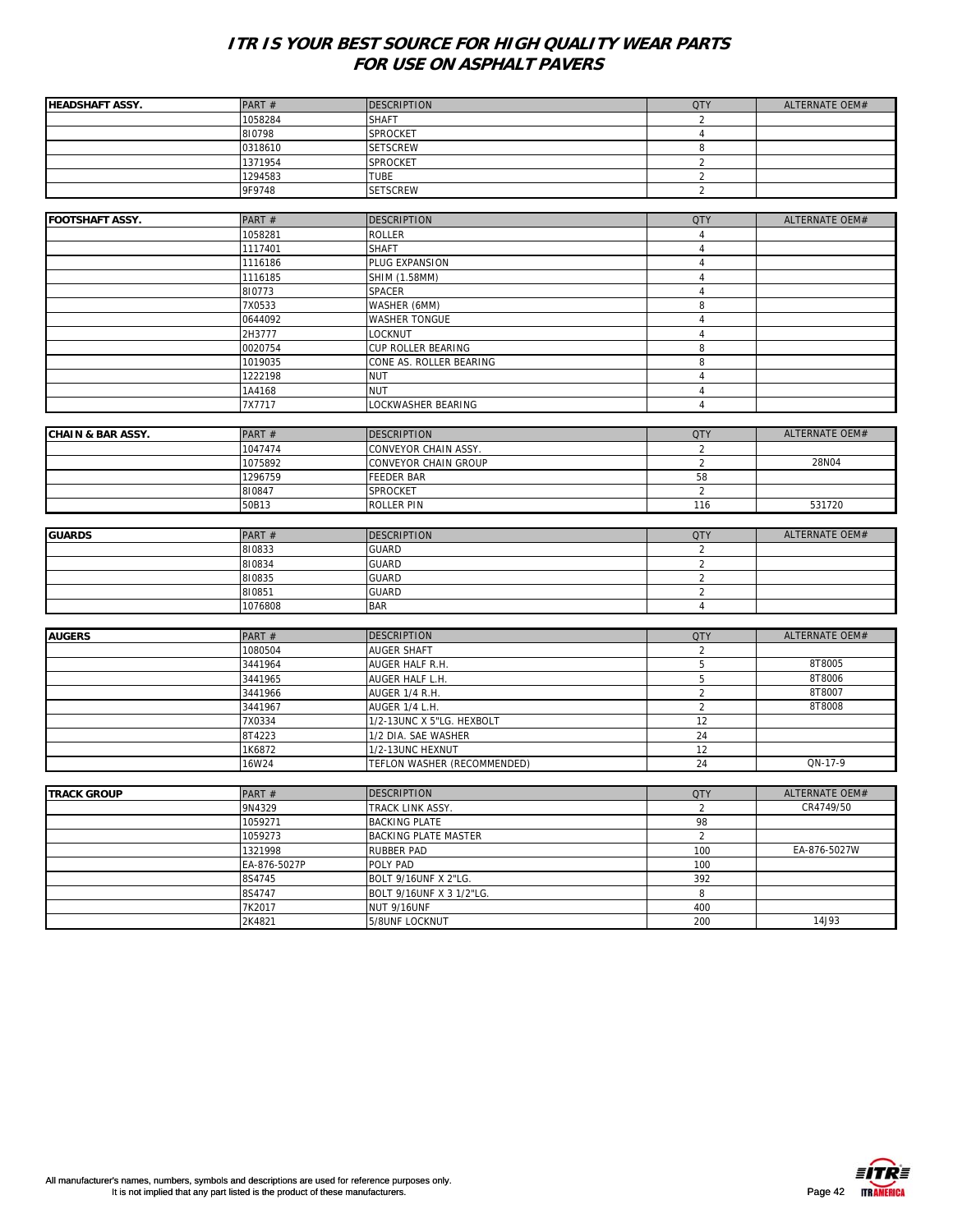| <b>CAT BG BG260/265</b>      |                        |                                        |                          |                           |
|------------------------------|------------------------|----------------------------------------|--------------------------|---------------------------|
| <b>FLOOR PLATES</b>          | PART#                  | <b>DESCRIPTION</b>                     | <b>QTY</b>               | ALTERNATE OEM#            |
|                              | ME-876-5249            | <b>FLOOR PLATE END</b>                 | $\overline{4}$           |                           |
|                              | MC-876-5249            | FLOOR PLATE MIDDLE                     | $\overline{2}$           |                           |
|                              | 27F67                  | 1/2UNC X 2" FLATHEAD CAPSCREW          | 12                       |                           |
|                              | 27F63                  | 1/2UNC X 1 1/2" FLATHEAD CAPSCREW      | 64                       |                           |
|                              | 27L81                  | 1/2 DIA. LOCKWASHER                    | 64                       |                           |
|                              | 27C95                  | 1/2UNC HEXNUT                          | 64                       |                           |
|                              | 8T4223                 | 1/2 DIA. FLATWASHER                    | 64                       |                           |
|                              |                        |                                        |                          |                           |
| <b>HEADSHAFT ASSY.</b>       | PART#                  | <b>DESCRIPTION</b>                     | <b>QTY</b>               | <b>ALTERNATE OEM#</b>     |
|                              | A-19-2473              | SPROCKET 10T                           | $\overline{4}$           |                           |
| <b>FOOTSHAFT ASSY.</b>       |                        | <b>DESCRIPTION</b>                     |                          | ALTERNATE OEM#            |
|                              | PART#<br>A-19-2484     | SPROCKET (IDLER)                       | <b>QTY</b><br>$\sqrt{4}$ |                           |
|                              | AA-876-5249            | <b>SHAFT</b>                           | $\overline{4}$           |                           |
|                              | 30H54                  | BEARING ASSY.                          | $\overline{4}$           |                           |
|                              | 50R12                  | <b>NYLON RING</b>                      | $\overline{4}$           |                           |
|                              | DD-876-5249            | <b>SPACER</b>                          | $\sqrt{4}$               |                           |
|                              | E-14-748               | 1 1/4UNF HEXNUT                        | $\overline{4}$           | 810786                    |
|                              |                        |                                        |                          |                           |
| <b>CHAIN &amp; BAR ASSY.</b> | PART#                  | <b>DESCRIPTION</b>                     | <b>QTY</b>               | ALTERNATE OEM#            |
|                              | 28N04                  | CHAIN ASSY. (2 X 120LKS)               | $\overline{2}$           |                           |
|                              | NA-876-5248            | <b>FLIGHT BAR</b>                      | 60                       |                           |
|                              | 50B13                  | <b>ROLL PIN</b>                        | 120                      |                           |
|                              |                        |                                        |                          |                           |
| <b>GUARDS</b>                | PART#                  | <b>DESCRIPTION</b>                     | <b>QTY</b>               | ALTERNATE OEM#            |
|                              | MA-876-5247W           | <b>GUARD CENTER REAR</b>               | $\overline{2}$           |                           |
|                              | MB-876-5247W           | <b>GUARD SIDE (FRONT)</b>              | $\overline{2}$           |                           |
|                              | MC-876-5247W           | <b>GUARD SIDE (REAR)</b>               | $\overline{2}$           |                           |
|                              | NA-876-5247W           | <b>GUARD CENTER REAR</b>               | $\mathbf{1}$             |                           |
|                              | NB-876-5247W           | <b>GUARD CENTER FRONT</b>              | $\mathbf{1}$             |                           |
|                              | VC-876-5248            | <b>WEAR BAR</b>                        | $\overline{4}$           |                           |
|                              |                        |                                        |                          |                           |
| <b>AUGERS</b>                | PART#                  | <b>DESCRIPTION</b>                     | <b>QTY</b>               | ALTERNATE OEM#<br>8T-8005 |
|                              | A-3-4647C<br>A-3-4648C | HALF SEGMENT R.H.<br>HALF SEGMENT L.H. | 5<br>5                   | 8T-8006                   |
|                              | B-3-4647C              | QUARTER SEGMENT R.H.                   | 3                        | 8T-8007                   |
|                              | B-3-4648C              | QUARTER SEGMENT L.H.                   | $\mathbf{1}$             | 8T-8008                   |
|                              | AB-876-5253            | <b>AUGER SHAFT</b>                     | $\sqrt{2}$               |                           |
|                              | 7X-0334                | 1/2-13UNC X 5"LG. HEXBOLT              | 12                       |                           |
|                              | 8T-4223                | 1/2 DIA. SAE FLATWASHER                | 24                       |                           |
|                              | 1K-6872                | 1/2-13UNC LOCKNUT                      | 12                       |                           |
|                              | 16W24                  | TEFLON WASHER (RECOMMENDED)            | 24                       | QN-17-9                   |
|                              | 12P89                  | PILLOW BLOCK BEARING                   | $\overline{2}$           |                           |
|                              | 12P90                  | <b>FLANGED BEARING</b>                 | $\overline{2}$           |                           |
|                              |                        |                                        |                          |                           |
| <b>TRACK GROUP (BG265)</b>   | PART#                  | <b>DESCRIPTION</b>                     | <b>QTY</b>               | ALTERNATE OEM#            |
|                              | 8K0323                 | <b>TRACK CHAINS</b>                    | 2                        | CR5952/47                 |
|                              | GA-644-1207W           | 18" RUBBER TRACK PAD                   | 94                       |                           |
|                              |                        |                                        |                          |                           |
| <b>CAT BG BG260C</b>         |                        |                                        |                          |                           |
| <b>FLOOR PLATES</b>          | PART#                  | <b>DESCRIPTION</b>                     | <b>QTY</b>               | ALTERNATE OEM#            |
|                              | 1068841                | FLOOR PLATE END                        | $\overline{4}$           |                           |
|                              | 1210730                | FLOOR PLATE MIDDLE                     | $\overline{2}$           |                           |
|                              | 2J0996                 | 1/2-13UNC X 1 3/4LG. FLATHEAD CAPSCREW | 64                       |                           |
|                              | 3B4508<br>27C95        | 1/2 DIA. LOCKWASHER                    | 64<br>64                 |                           |
|                              | 8T4223                 | 1/2UNC HEXNUT<br>1/2 DIA. FLATWASHER   | 64                       |                           |
|                              |                        |                                        |                          |                           |
| <b>HEADSHAFT ASSY.</b>       | PART #                 | <b>DESCRIPTION</b>                     | <b>QTY</b>               | <b>ALTERNATE OEM#</b>     |
|                              | 1058284                | <b>SHAFT</b>                           | $\overline{2}$           |                           |
|                              | 810798                 | SPROCKET                               | $\overline{4}$           |                           |
|                              |                        |                                        |                          |                           |
|                              |                        |                                        |                          |                           |
|                              | 0318610<br>1294583     | <b>SETSCREW</b><br><b>TUBE</b>         | 8<br>$\overline{2}$      |                           |
|                              | 9F9748                 | <b>SETSCREW</b>                        | $\overline{2}$           |                           |

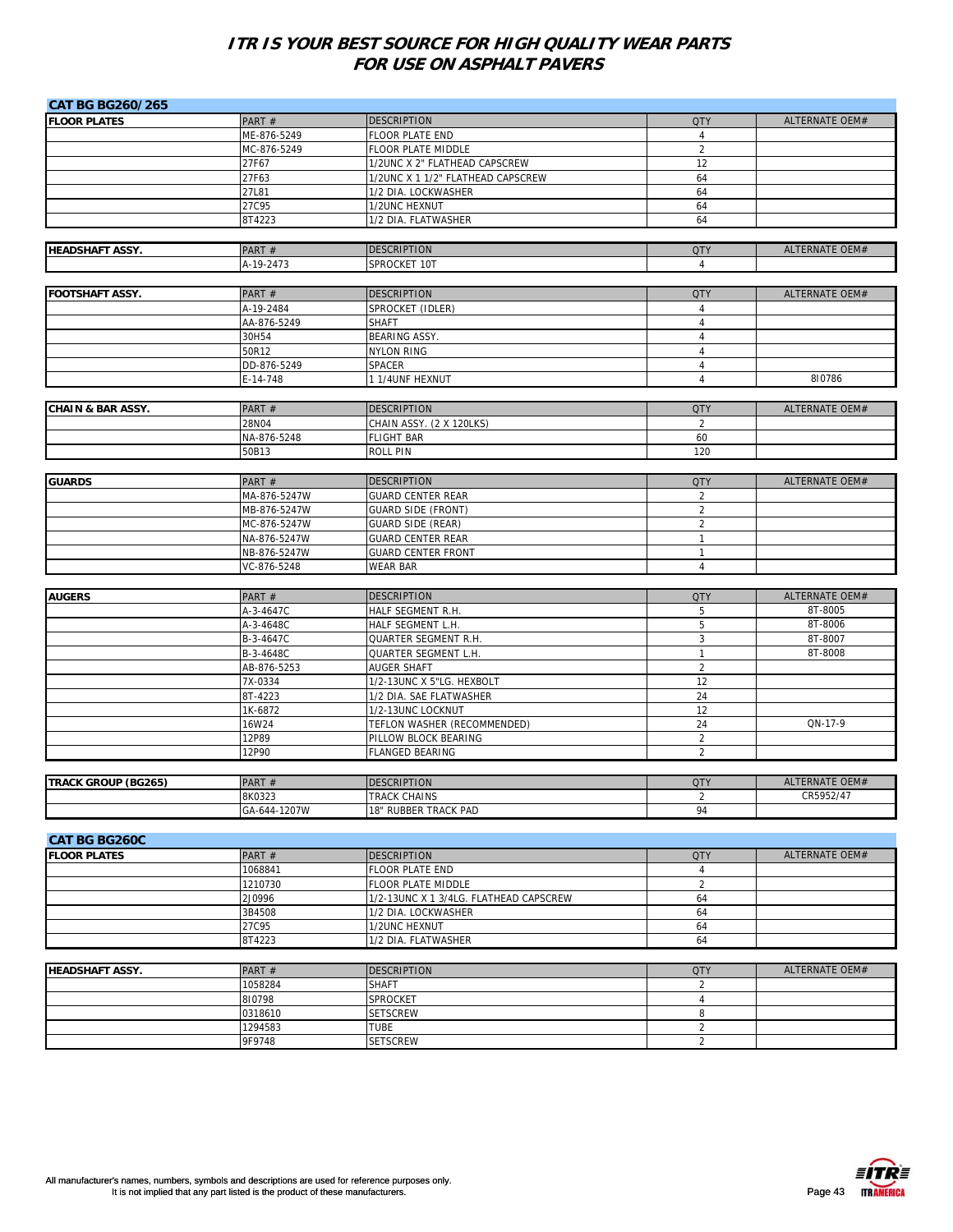|                              |              |                                               |                                  | ALTERNATE OEM# |
|------------------------------|--------------|-----------------------------------------------|----------------------------------|----------------|
| <b>FOOTSHAFT ASSY.</b>       | PART #       | <b>DESCRIPTION</b>                            | <b>QTY</b>                       |                |
|                              | 1058281      | <b>ROLLER</b><br><b>SHAFT</b>                 | $\overline{4}$<br>$\overline{4}$ |                |
|                              | 1117401      |                                               |                                  |                |
|                              | 1116186      | PLUG EXPANSION                                | $\overline{4}$                   |                |
|                              | 1116185      | SHIM (1.58MM)                                 | $\overline{4}$                   |                |
|                              | 810773       | SPACER                                        | $\sqrt{4}$                       |                |
|                              | 7X0533       | WASHER (6MM)                                  | 8                                |                |
|                              | 0644092      | <b>WASHER TONGUE</b>                          | $\overline{4}$                   |                |
|                              | 2H3777       | LOCKNUT                                       | $\overline{4}$                   |                |
|                              | 0020754      | CUP ROLLER BEARING<br>CONE AS. ROLLER BEARING | 8                                |                |
|                              | 1019035      |                                               | 8                                |                |
|                              | 1222198      | <b>NUT</b>                                    | $\overline{4}$                   |                |
|                              | 1A4168       | <b>NUT</b>                                    | $\overline{4}$                   |                |
|                              | 7X7717       | LOCKWASHER BEARING                            | $\overline{4}$                   |                |
|                              |              |                                               |                                  |                |
| <b>CHAIN &amp; BAR ASSY.</b> | PART #       | <b>DESCRIPTION</b>                            | <b>QTY</b>                       | ALTERNATE OEM# |
|                              | 1158346      | CONVEYOR CHAIN ASSY.                          | $\sqrt{2}$                       |                |
|                              | 1196652      | CHAIN ASSY.                                   | $\overline{2}$                   | 28N04          |
|                              | 1296759      | <b>FEEDER BAR</b>                             | 60                               |                |
|                              | 50B13        | <b>ROLL PIN</b>                               | 120                              | 531720         |
|                              |              |                                               |                                  |                |
| <b>GUARDS</b>                | PART #       | <b>DESCRIPTION</b>                            | <b>QTY</b>                       | ALTERNATE OEM# |
|                              | 1210728      | <b>GUARD</b>                                  | $\mathbf{1}$                     |                |
|                              | 1210727      | <b>GUARD</b>                                  | $\mathbf{1}$                     |                |
|                              | 1210740      | <b>GUARD</b>                                  | $\overline{2}$                   |                |
|                              | 810851       | <b>GUARD</b>                                  | $\sqrt{2}$                       |                |
|                              | 1210937      | <b>WEAR BAR</b>                               | $\overline{4}$                   |                |
|                              |              |                                               |                                  |                |
| <b>AUGERS</b>                | PART#        | <b>DESCRIPTION</b>                            | <b>QTY</b>                       | ALTERNATE OEM# |
|                              | 1080504      | <b>AUGER SHAFT</b>                            | $\sqrt{2}$                       |                |
|                              | 3441964      | AUGER HALF R.H.                               | 5                                | 8T8005         |
|                              | 3441965      | AUGER HALF L.H.                               | 5                                | 8T8006         |
|                              | 3441966      | AUGER 1/4 R.H.                                | $\overline{2}$                   | 8T8007         |
|                              | 3441967      | AUGER 1/4 L.H.                                | 2                                | 8T8008         |
|                              | 7X0334       | 1/2UNC X 5"LG. HEXBOLT                        | 12                               |                |
|                              | 8T4223       | 1/2 DIA. SAE FLATWASHER                       | 24                               |                |
|                              | 1K6872       | 1/2-13UNC HEXNUT                              | 12                               |                |
|                              | 16W24        | TEFLON WASHER (RECOMMENDED)                   | 24                               | QN-17-9        |
|                              |              |                                               |                                  |                |
| <b>CAT BG BG270B</b>         |              |                                               |                                  |                |
| <b>FLOOR PLATES</b>          | PART#        | <b>DESCRIPTION</b>                            | <b>QTY</b>                       | ALTERNATE OEM# |
|                              | MD-876-5249  | MIDDLE FLOOR PLATE                            | $\overline{2}$                   |                |
|                              | ME-876-5249  | <b>FLOOR PLATE END</b>                        | $\overline{4}$                   |                |
|                              |              |                                               |                                  |                |
| <b>CHAIN &amp; BAR ASSY.</b> | PART #       | <b>DESCRIPTION</b>                            | <b>QTY</b>                       | ALTERNATE OEM# |
|                              | 29M21        | <b>CHAIN &amp; BAR GROUP</b>                  | $\sqrt{2}$                       |                |
|                              | 14Z82        | FLIGHT CHAIN (2 X 8)                          | $\sqrt{2}$                       |                |
|                              | 28N04        | CHAIN 120 LKS                                 | $\overline{2}$                   |                |
|                              | NA-876-5248  | <b>FLIGHT BAR</b>                             | 64                               |                |
|                              | 50B13        | <b>ROLL PIN</b>                               | 120                              | 531720         |
|                              | 1K6872       | <b>NUT STOVER</b>                             | 64                               | 00216-010-00   |
|                              |              |                                               |                                  |                |
| <b>GUARDS</b>                | PART#        | <b>DESCRIPTION</b>                            | <b>QTY</b>                       | ALTERNATE OEM# |
|                              | MB-876-5247W | SIDE GUARD                                    | $\overline{2}$                   |                |
|                              | MC-876-5247W | SIDE GUARD                                    | $\overline{2}$                   |                |
|                              | NA-876-5247W | CENTER GUARD                                  | $\mathbf{1}$                     |                |
|                              |              |                                               |                                  |                |
| <b>AUGERS</b>                | PART#        | <b>DESCRIPTION</b>                            | <b>QTY</b>                       | ALTERNATE OEM# |
|                              | 3441964      | AUGER HALF R.H.                               | 5                                | 8T8005         |
|                              |              | AUGER HALF L.H.                               | 5                                | 8T8006         |
|                              | 3441965      |                                               |                                  | 8T8007         |
|                              | 3441966      | AUGER 1/4 R.H.                                | $\sqrt{2}$                       |                |
|                              | 3441967      | AUGER 1/4 L.H.                                | $\sqrt{2}$                       | 8T8008         |
|                              | A-19-2484    | SPROCKETS (IDLER)                             | $\overline{4}$                   | A-3-4339       |
|                              | A-19-2473    | 10 TOOTH SPROCKET                             | $\sqrt{4}$                       |                |
|                              | 16W24        | TEFLON WASHER (RECOMMENDED)                   | 24                               | QN-17-9        |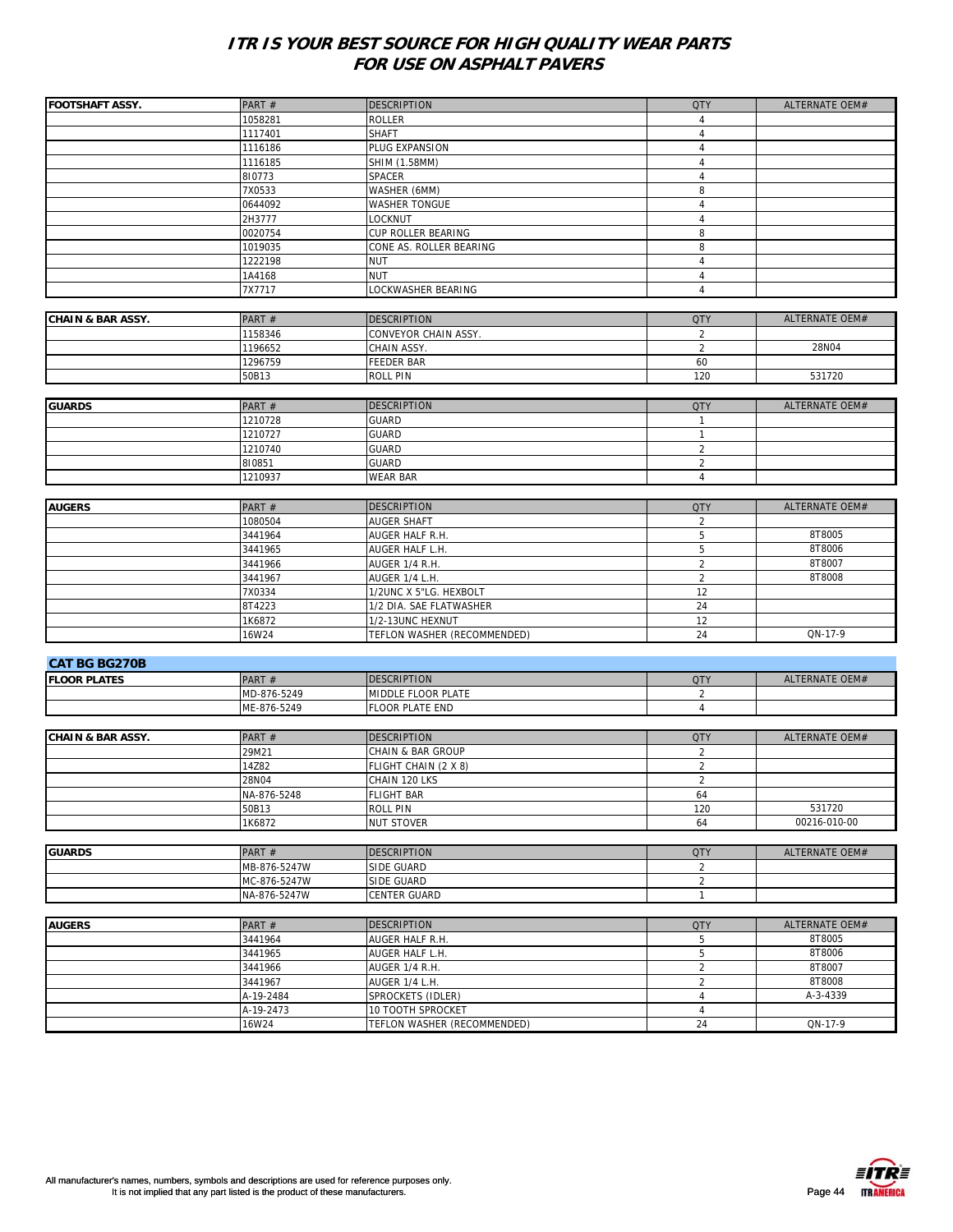| <b>CAT BG BG650 WINDROW ELEVATOR</b>                  |                |                                             |                |                       |
|-------------------------------------------------------|----------------|---------------------------------------------|----------------|-----------------------|
| <b>FLOOR PLATES</b>                                   | PART#          | <b>DESCRIPTION</b>                          | <b>QTY</b>     | ALTERNATE OEM#        |
|                                                       | AB-906-6109-50 | <b>FLOOR PLATE</b>                          | 9              |                       |
|                                                       |                |                                             |                |                       |
| <b>CHAIN ASSEMBLY</b>                                 | PART#          | <b>DESCRIPTION</b>                          | <b>QTY</b>     | ALTERNATE OEM#        |
|                                                       | P-906-6025A    | FLIGHT CHAIN AND SLAT ASSY.                 | $\mathbf{1}$   |                       |
|                                                       | 29N64          | FLIGHT CHAIN (FOR BOLT ON SLATS, 2 STRANDS) | $\mathbf{1}$   |                       |
|                                                       | BA-906-6027W-1 | <b>SLAT</b>                                 | 28             |                       |
|                                                       | 616191C1       | TRACK BOLT M12 X 1 X 40                     | 224            |                       |
|                                                       | 6S3419         | TRACK NUT M12 X 1                           | 224            |                       |
|                                                       | P-906-6025A/W  | FLIGHT CHAIN AND SLAT ASSY. (WELDED STYLE)  | $\mathbf{1}$   |                       |
| <b>CEDARAPIDS SCREEDS</b>                             |                |                                             |                |                       |
| STRETCH 16                                            | PART#          | <b>DESCRIPTION</b>                          | <b>QTY</b>     | ALTERNATE OEM#        |
|                                                       | 9704-572-44    | <b>SCREED PLATE 8FT</b>                     | $\mathbf{1}$   | 9704-572-46           |
|                                                       | 9704-572-47    | <b>SCREED EXTENSION 4FT</b>                 | $\overline{2}$ | 9704-572-49           |
|                                                       |                |                                             |                |                       |
| <b>STRETCH 18</b>                                     | PART#          | <b>DESCRIPTION</b>                          | <b>QTY</b>     | ALTERNATE OEM#        |
|                                                       | 9704-573-84    | <b>SCREED PLATE 10FT</b>                    | $\mathbf{1}$   | 9704-573-86           |
|                                                       | 9704-572-47    | <b>SCREED EXTENSION 4FT</b>                 | $\overline{2}$ | 9704-572-49           |
|                                                       |                |                                             |                |                       |
| <b>STRETCH 20</b>                                     | PART#          | <b>DESCRIPTION</b>                          | <b>QTY</b>     | ALTERNATE OEM#        |
|                                                       | 9704-566-58    | <b>SCREED PLATE 10FT</b>                    | $\mathbf{1}$   | 9704-560-70           |
|                                                       | 9704-566-55    | <b>SCREED EXTENSION 5FT</b>                 | $\overline{2}$ | 9704-560-81           |
|                                                       | 4445-408-07-02 | <b>HOOK BOLT</b>                            | 32             |                       |
|                                                       | 9704-554-01    | <b>HEAT DUCT</b>                            | $\overline{4}$ |                       |
|                                                       | 9704-554-32    | STRIKE OFF L.H. MAIN                        | $\mathbf{1}$   |                       |
|                                                       | 9704-554-33    | STRIKE OFF R.H. MAIN                        | $\mathbf{1}$   |                       |
|                                                       | 9704-554-97    | STRIKE OFF R.H. REAR                        | $\mathbf{1}$   |                       |
|                                                       | 9704-554-96    | STRIKE OFF L.H. REAR                        | $\mathbf{1}$   |                       |
| STRETCH 20 WITH ELECTRIC HEAT                         | PART#          | <b>DESCRIPTION</b>                          | <b>QTY</b>     | ALTERNATE OEM#        |
|                                                       | 4445-408-06-02 | J BOLTS                                     | 32             |                       |
|                                                       | 9704-584-11    | <b>SCREED PLATE 10FT</b>                    | $\mathbf{1}$   |                       |
|                                                       | 9704-584-12    | SCREED EXTENSION 5FT                        | $\overline{2}$ |                       |
|                                                       |                |                                             |                |                       |
| <b>FASTACH SCREED</b>                                 | PART#          | <b>DESCRIPTION</b>                          | <b>QTY</b>     | ALTERNATE OEM#        |
|                                                       | 9704-561-80    | <b>SCREED PLATE 8FT</b>                     | $\mathbf{1}$   |                       |
|                                                       | 9704-569-39    | <b>SCREED PLATE 10FT</b>                    | $\mathbf{1}$   |                       |
|                                                       | 9704-570-02    | <b>SCREED EXTENSION 1FT</b>                 | AS REQ'D       |                       |
|                                                       | 9704-570-03    | <b>SCREED EXTENSION 2FT</b>                 | AS REQ'D       |                       |
|                                                       | 9704-457-04    | <b>SCREED EXTENSION 3FT</b>                 | AS REQ'D       |                       |
|                                                       | 9704-567-29    | SCREED EXTENSION L.H. 5FT                   | AS REQ'D       |                       |
|                                                       | 9704-567-28    | <b>SCREED EXTENSION R.H. 5FT</b>            | AS REQ'D       |                       |
|                                                       |                |                                             |                |                       |
| <b>FASTACH II SCREED WITH ELECTRIC</b><br><b>HEAT</b> | PART #         | <b>DESCRIPTION</b>                          | <b>QTY</b>     | <b>ALTERNATE OEM#</b> |
|                                                       | 9704-578-63    | <b>SCREED PLATE</b>                         | $\mathbf{1}$   |                       |
|                                                       | 9704-580-50    | SCREED EXT. R.H. WITH 24" BERM              | $\mathbf{1}$   |                       |
|                                                       | 9704-580-49    | SCREED EXT. L.H. WITH 24" BERM              | $\mathbf{1}$   |                       |
|                                                       |                |                                             |                |                       |
| OLD STYLE 10FT FIXED SCREED                           | PART #         | <b>DESCRIPTION</b>                          | <b>QTY</b>     | ALTERNATE OEM#        |
|                                                       | 9704-556-70    | SCREED PLATE 10FT X 24"                     | $\mathbf{1}$   |                       |
|                                                       |                |                                             |                |                       |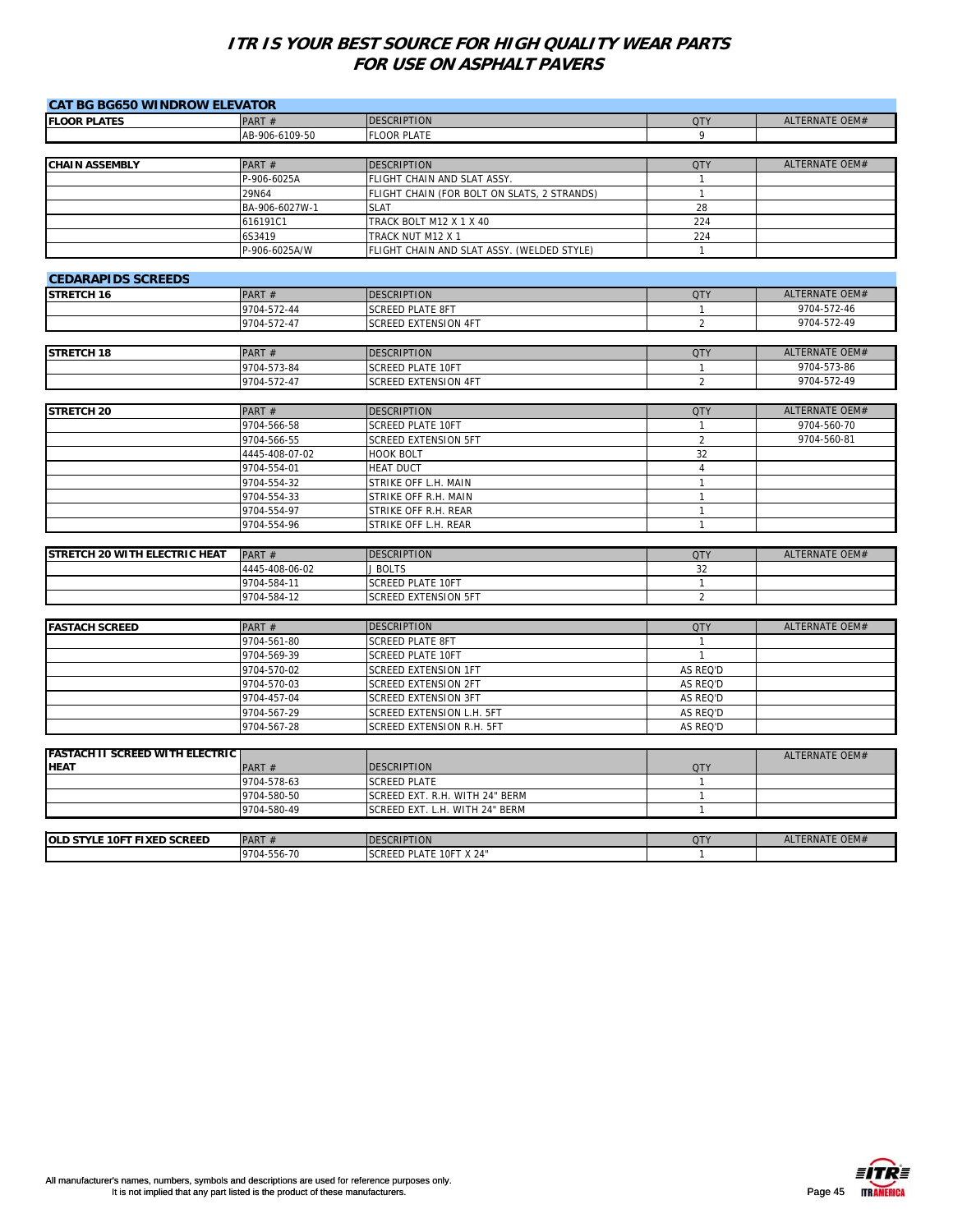| <b>CEDARAPIDS CR351</b>      |              |                                     |                |                       |
|------------------------------|--------------|-------------------------------------|----------------|-----------------------|
| <b>FLOOR PLATES</b>          | PART#        | <b>DESCRIPTION</b>                  | <b>QTY</b>     | <b>ALTERNATE OEM#</b> |
|                              | 9704-205-14  | FRONT LINER CURVED                  | $\overline{2}$ |                       |
|                              | 9704-205-13  | <b>FLAT LINER</b>                   | $\overline{4}$ |                       |
|                              | 9704-205-91  | REAR LINER CURVED                   | $\overline{2}$ |                       |
|                              | 7389-045     | 1/2UNC X 1 1/4LG. FLATHEAD CAPSCREW | 36             |                       |
|                              | 45890-102-28 | 1/2UNC LOCKNUT                      | 36             | 1K6872                |
|                              |              |                                     |                |                       |
| <b>CHAIN &amp; BAR ASSY.</b> | PART#        | <b>DESCRIPTION</b>                  | <b>QTY</b>     | <b>ALTERNATE OEM#</b> |
|                              | 9704-205-06  | CHAIN ASSY. (106 PITCHES)           | $\overline{4}$ |                       |
|                              | 4430-028-06  | <b>FLIGHT BAR</b>                   | 34             |                       |
|                              | 7238-125     | ROLL PIN 5/16"DIA X 1"              | 68             |                       |
|                              |              |                                     |                |                       |
| <b>HEAD SHAFT</b>            | PART#        | <b>DESCRIPTION</b>                  | <b>QTY</b>     | <b>ALTERNATE OEM#</b> |
|                              | 9704-251-41  | CONVEYOR DRIVE SHAFT                | $\overline{2}$ |                       |
|                              | 4430-027-01  | SPROCKET DRIVE                      | 4              |                       |
|                              | F0115FGA     | FLANGED BEARING 1 15/16"            | $\overline{4}$ |                       |
|                              |              |                                     |                |                       |
| <b>FOOT SHAFT</b>            | PART#        | <b>DESCRIPTION</b>                  | <b>QTY</b>     | <b>ALTERNATE OEM#</b> |
|                              | 9704-205-60  | <b>IDLER SHAFT</b>                  | 2              |                       |
|                              | F0115FGA     | FLANGED BEARING 1 15/16"            | $\overline{4}$ |                       |
|                              |              |                                     |                |                       |
| <b>CHAIN GUARDS</b>          | PART#        | <b>DESCRIPTION</b>                  | <b>QTY</b>     | ALTERNATE OEM#        |
|                              | 9704-205-73  | <b>SKIRT CENTER</b>                 | $\mathbf{1}$   |                       |
|                              | 9704-205-12  | <b>SKIRT OUTER</b>                  | $\overline{2}$ |                       |
|                              | 9704-205-39  | SKIRT CENTER FRONT HINGED           | $\mathbf{1}$   |                       |
|                              | 9704-206-21  | SKIRT OUTER REAR                    | $\overline{2}$ |                       |
|                              |              |                                     |                |                       |
|                              | 9704-205-04  | SKATE SLAT CONV. CHAIN              | $\overline{4}$ |                       |
|                              |              |                                     |                |                       |
| <b>AUGERS</b>                | PART#        | <b>DESCRIPTION</b>                  | <b>QTY</b>     | <b>ALTERNATE OEM#</b> |
|                              | 9704-251-78  | SHAFT AUGER DRIVE                   | $\overline{2}$ |                       |
|                              | 9704-251-75  | TUBE AUGER SHAFT                    | $\overline{2}$ |                       |
|                              | 9704-251-68  | <b>SCREW 14" LEFT HALF SECTION</b>  | $\overline{3}$ |                       |
|                              | 9704-251-70  | SCREW 14" LEFT QTR. SECTION         | $\overline{2}$ |                       |
|                              | 9704-251-71  | PADDLE LEFT REVERSING               | $\mathbf{1}$   |                       |
|                              | 9704-251-67  | SCREW 14" RIGHT HALF SECTION        | 3              |                       |
|                              | 9704-251-69  | SCREW 14" RIGHT QTR. SECTION        | $\overline{2}$ |                       |
|                              | 9704-251-72  | PADDLE RIGHT REVERSING              | $\mathbf{1}$   |                       |
|                              | 9704-251-74  | <b>SEAL PLATE</b>                   | $\overline{2}$ |                       |
|                              | 9704-251-62  | <b>AGITATOR</b>                     | 2              |                       |
|                              | 7383-112     | 5/8UNC X 4 1/2" CAPSCREW            | 10             |                       |
|                              | 45890-102-29 | 5/8"UNC LOCKNUT                     | 10             |                       |
|                              | 7383-109     | 5/8UNC X 3 3/4LG. CAPSCREW          | $\overline{2}$ |                       |
|                              | 45134-010-40 | FLANGED BEARING 1 15/16" BORE       | $\overline{2}$ |                       |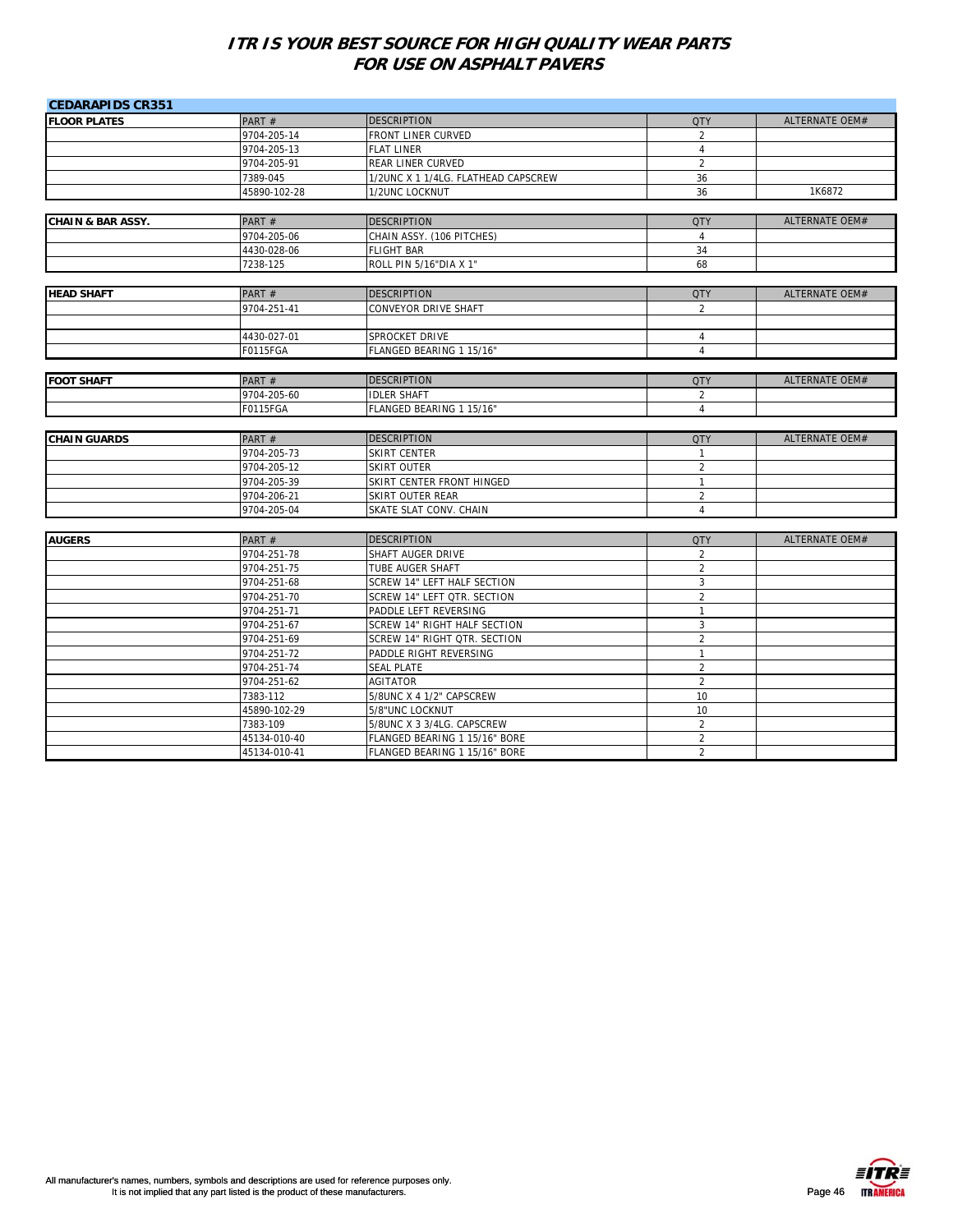| <b>CEDARAPIDS CR361</b>      |                            |                                                  |                                |                       |
|------------------------------|----------------------------|--------------------------------------------------|--------------------------------|-----------------------|
| <b>AUGERS</b>                | PART#                      | <b>DESCRIPTION</b>                               | <b>QTY</b>                     | ALTERNATE OEM#        |
|                              | 9704-251-75                | TUBE AUGER SHAFT                                 | 2                              |                       |
|                              | 9700-040-00                | SHAFT SCREW CONVEYOR                             | $\overline{2}$                 |                       |
|                              | 9704-251-68                | SCREW 14" L.H. SECTION                           | $\mathbf{3}$                   |                       |
|                              | 9704-251-70                | SCREW 14" L. QTR SECTION                         | $\overline{2}$                 |                       |
|                              | 9704-251-71                | PADDLE LEFT REVERSING                            | $\mathbf{1}$                   |                       |
|                              | 9704-251-67                | SCREW 14" R.H. SECTION                           | $\sqrt{3}$                     |                       |
|                              |                            | SCREW 14" R. QTR SECTION                         | $\overline{2}$                 |                       |
|                              | 9704-251-72                | PADDLE RIGHT REVERSING                           | $\mathbf{1}$                   |                       |
|                              | 7383-112                   | CAPSCREW 5/8UNC X 41/2                           | 10                             |                       |
|                              | 45890-102-29               | LOCKNUT 5/8UNC                                   | 10                             |                       |
|                              | 9704-251-84                | PLATE SEAL AUGER BRG.                            | $\overline{2}$                 | 9704-251-74           |
|                              | 45134-010-40               | FLANGE BEARING 1 15/16 BORE                      | $\overline{2}$                 |                       |
|                              | 9704-251-62                | AGITATOR                                         | 2                              |                       |
|                              | 9704-251-78                | SHAFT AUGER DRIVE                                | $\overline{2}$                 |                       |
|                              | 45134-010-41               | FLANGE BEARING 1 15/16 BORE                      | $\overline{2}$                 |                       |
|                              |                            |                                                  |                                |                       |
| <b>SLAT CONVEYOR</b>         | PART#                      | <b>DESCRIPTION</b>                               | <b>QTY</b>                     | ALTERNATE OEM#        |
|                              | 9704-251-41                | SHAFT CONVEYOR DRIVE                             | $\overline{2}$                 |                       |
|                              | F0115FGA                   | FLANGE BEARING 1 15/16                           | $\overline{4}$                 |                       |
|                              | 4430-027-01                | SPROCKET DRIVE                                   | $\overline{4}$                 |                       |
|                              | 9704-205-60                | <b>IDLER SHAFT</b>                               | $\overline{2}$                 |                       |
|                              | F0115FGA                   | FLANGE BEARING 1 15/16                           | $\overline{4}$                 |                       |
|                              | 9704-205-04                | <b>SKATE</b>                                     | $\overline{4}$                 |                       |
|                              | 9705-205-06                | CHAIN ASSY.                                      | $\overline{4}$                 |                       |
|                              | 4430-028-06                | <b>CONVEYOR BAR</b>                              | 34                             |                       |
|                              | 7238-125                   | ROLL PIN 5/16 X 1                                | 68                             |                       |
|                              |                            |                                                  |                                |                       |
| <b>CHAIN &amp; BAR ASSY.</b> | PART#                      | <b>DESCRIPTION</b>                               | <b>QTY</b>                     | <b>ALTERNATE OEM#</b> |
|                              | 9704-205-06                | CHAIN ASSY. (106 PITCHES)                        | $\overline{4}$                 |                       |
|                              | 4430-028-06                | <b>FLIGHT BAR</b>                                | 34                             |                       |
|                              | 7238-125                   | ROLL PIN 5/16 X 1                                | 68                             |                       |
|                              |                            |                                                  |                                |                       |
| <b>FLOOR PLATES</b>          | PART#                      | <b>DESCRIPTION</b>                               | <b>QTY</b>                     | <b>ALTERNATE OEM#</b> |
|                              | 9704-205-14                | LINER CURVED FRONT                               | $\overline{2}$                 |                       |
|                              | 9704-205-13                | LINER FLAT                                       | $\overline{4}$                 |                       |
|                              | 9704-205-91                | LINER CURVED REAR                                | $\overline{2}$                 |                       |
| <b>CHAIN GUARDS</b>          | PART#                      | <b>DESCRIPTION</b>                               | <b>QTY</b>                     | ALTERNATE OEM#        |
|                              |                            |                                                  |                                |                       |
|                              | 9704-205-73                | SKIRT, CENTER                                    | $\mathbf{1}$                   |                       |
|                              | 9704-205-12<br>9704-205-39 | SKIRT, OUTER FRONT<br>SKIRT, CENTER FRONT HINGED | $\overline{2}$<br>$\mathbf{1}$ |                       |
|                              | 9704-206-21                | <b>SKIRT OUTER REAR</b>                          | $\overline{2}$                 |                       |
|                              |                            |                                                  |                                |                       |
| <b>TRACK GROUP</b>           | PART#                      | <b>DESCRIPTION</b>                               | <b>QTY</b>                     | ALTERNATE OEM#        |
|                              | 45610-001-11               | TRACK ASSY. 43 LKS COMPLETE                      | 2                              |                       |
|                              | 45610-001-09               | <b>TRACK CHAIN 43 LINKS</b>                      | $\overline{2}$                 |                       |
|                              | 9704-055-73-05             | TRACK BOLT 9/16-18 X 51 mm (HEX)                 | 344                            |                       |
|                              | 45610-001-03-04            | TRACK NUT 9/16 - 18                              | 344                            |                       |
|                              | 45610-001-11-01            | POLY TRACK PAD                                   | 86                             |                       |
|                              |                            |                                                  |                                |                       |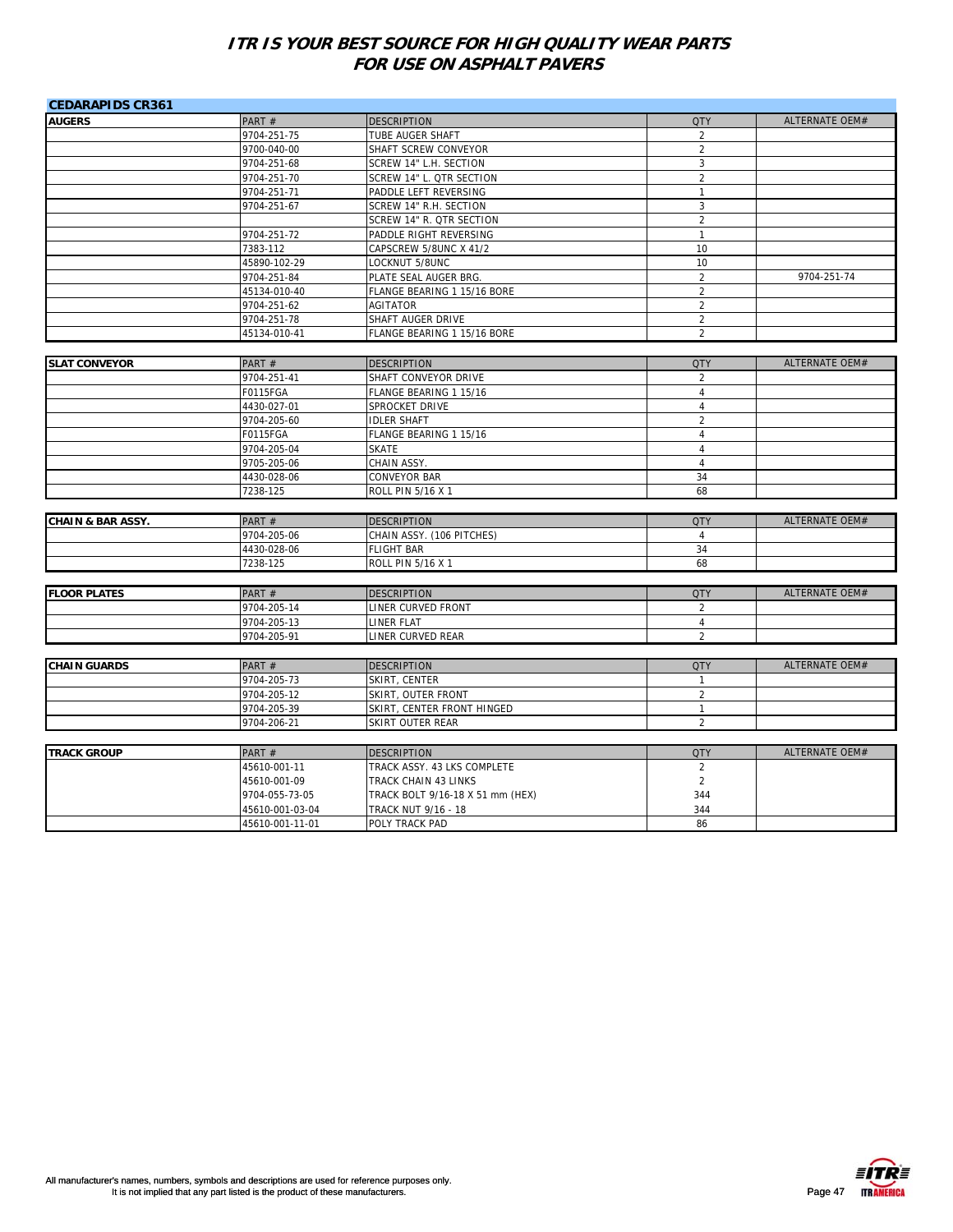| <b>CEDARAPIDS CR362</b><br><b>TIER II RUBBER TRACK PAVER</b> |                            |                                          |                                |                       |
|--------------------------------------------------------------|----------------------------|------------------------------------------|--------------------------------|-----------------------|
| <b>FLOOR PLATES</b>                                          | PART#                      | <b>DESCRIPTION</b>                       | <b>QTY</b>                     | <b>ALTERNATE OEM#</b> |
|                                                              | 9704-205-13                | LINER FLAT                               | $\overline{4}$                 |                       |
|                                                              | 9704-205-14                | LINER CURVED                             | $\overline{2}$                 |                       |
|                                                              | 9704-205-91                | LINER CURVED REAR                        | $\overline{2}$                 |                       |
|                                                              | 7389-045                   | 1/2 UNC X 1 1/4 FLAT HEAD CAPSCREW       | 36                             |                       |
|                                                              | 45890-102-28               | 1/2 UNC LOCKNUT                          | 36                             | 1K6872                |
| <b>CHAIN &amp; BAR ASSEMBLY</b>                              | PART#                      | <b>DESCRIPTION</b>                       | <b>QTY</b>                     | ALTERNATE OEM#        |
|                                                              | 9704-206-35                | CHAIN ASSEMBLY                           | $\overline{4}$                 |                       |
|                                                              | 4430-028-06                | CONVEYOR SLAT                            | 34                             |                       |
|                                                              | 7238-125                   | 5/16 DIA. X 1" LONG                      | 68                             |                       |
|                                                              |                            |                                          |                                |                       |
| <b>HEAD SHAFT</b>                                            | PART#                      | <b>DESCRIPTION</b>                       | <b>QTY</b>                     | ALTERNATE OEM#        |
|                                                              | 9704-251-41                | SHAFT CONVEYOR DRIVE                     | 2                              |                       |
|                                                              | 4430-027-01                | SPROCKET DRIVE                           | $\overline{4}$                 |                       |
|                                                              | F0115FGA                   | FLANGE BEARING, 1 15/16" BORE            | $\overline{4}$                 |                       |
| <b>FOOT SHAFT</b>                                            | PART#                      | <b>DESCRIPTION</b>                       | <b>QTY</b>                     | ALTERNATE OEM#        |
|                                                              | 9704-205-60                | SHAFT IDLER                              | 2                              |                       |
|                                                              | F0115FGA                   | FLANGE BEARING. 1 14/16" BORE            | $\overline{4}$                 |                       |
|                                                              |                            |                                          |                                | ALTERNATE OEM#        |
| <b>GUARDS</b>                                                | PART#                      | <b>DESCRIPTION</b>                       | <b>QTY</b>                     |                       |
|                                                              | 9704-205-73                | SKIRT CENTER<br>SKIRT OUTER FRONT        | $\mathbf{1}$<br>$\overline{2}$ |                       |
|                                                              | 9704-205-12<br>9704-205-39 | SKIRT CENTRE FRONT HINGED                | $\mathbf{1}$                   |                       |
|                                                              | 9704-206-21                | SKIRT OUTER REAR                         | $\overline{2}$                 |                       |
|                                                              | 9704-206-24                | <b>SKATE</b>                             | $\overline{4}$                 |                       |
|                                                              |                            |                                          |                                |                       |
| <b>AUGERS</b>                                                | PART#                      | <b>DESCRIPTION</b>                       | <b>QTY</b>                     | ALTERNATE OEM#        |
|                                                              | 9704-251-75                | AUGER SHAFT TUBE                         | 2                              |                       |
|                                                              | 9700-040                   | SHAFT SCREW CONVEYOR                     | $\overline{2}$                 |                       |
|                                                              | 9704-251-68                | SCREW 14" LEFT HALF SECTION              | 3                              |                       |
|                                                              | 9704-251-70                | SCREW 14" LEFT QUARTER SECTION           | $\overline{2}$                 |                       |
|                                                              | 9704-251-97                | PADDLE, LEFT REVERSING SPLIT             | $\sqrt{2}$                     |                       |
|                                                              | 9704-251-67                | SCREW 14" RIGHT HALF SECTION             | 3                              |                       |
|                                                              | 9704-251-69                | SCREW 14" RIGHT QUARTER SECTION          | $\overline{2}$                 |                       |
|                                                              | 9704-251-98                | PADDLE, RIGHT REVERSING SPLIT            | $\overline{2}$                 |                       |
|                                                              | 7383-112                   | 5/8 UNC X 4 1/2" LONG, HEX HEAD CAPSCREW | 10<br>10                       |                       |
|                                                              | 45890-102-29               | 5/8 UNC LOCKNUT<br>HANGER BEARING LH     | $\overline{1}$                 |                       |
|                                                              | 9704-251-55<br>9704-251-56 | HANGER BEARING RH                        | $\mathbf{1}$                   |                       |
|                                                              | 9704-251-74                | <b>SEAL PLATE</b>                        | $\overline{4}$                 |                       |
|                                                              | 9704-251-62                | <b>AGITATOR</b>                          | $\overline{2}$                 |                       |
|                                                              | 45134-010-40               | FLANGE BEARING, 1 15/16" BORE            | $\overline{2}$                 |                       |
|                                                              | 1388A10L                   | SPROCKET                                 | $\overline{2}$                 |                       |
|                                                              | 9704-251-78                | SHAFT AUGER DRIVE                        | $\overline{2}$                 |                       |
|                                                              | 45134-010-41               | FLANGE BEARING, 1 15/16' BORE            | 2                              |                       |
|                                                              | 9704-151-07                | CHAIN, #140                              | $\overline{2}$                 | 27V99                 |
|                                                              |                            |                                          |                                |                       |
| <b>TRACK GROUP</b>                                           | PART#                      | <b>DESCRIPTION</b>                       | <b>QTY</b>                     | <b>ALTERNATE OEM#</b> |
|                                                              | 45610-003-04               | <b>RUBBER TRACK 14"</b>                  | $\overline{2}$                 |                       |
|                                                              | 9704-062-31                | BOGIE WHEEL (14" RUBBER TRACK)           | 16                             |                       |
|                                                              | 9704-062-29                | IDLER WHEEL (14" RUBBER TRACK)           | 4<br>$\overline{4}$            |                       |
|                                                              | 9704-062-30                | DRIVE WHEEL (14" RUBBER TRACK)           |                                |                       |
| <b>CEDARAPIDS CR451</b>                                      |                            |                                          |                                |                       |
| <b>FLOOR PLATES</b>                                          | PART#                      | <b>DESCRIPTION</b>                       | <b>QTY</b>                     | ALTERNATE OEM#        |
|                                                              | 9704-201-65-01             | <b>LINER CURVED</b>                      | $\overline{2}$                 |                       |
|                                                              | 9704-201-65-03             | LINER FLAT                               | 28                             |                       |
|                                                              | 9704-206-07                | LINER PLATE CURVED                       | $\overline{2}$                 |                       |
|                                                              | 9704-204-37                | FLAT LINER ENDS                          | $\overline{4}$                 |                       |
|                                                              | 7389-045                   | CAPSCREW 1/2UNC X 1 1/4LG.               | 76                             |                       |
|                                                              | 45890-102-28               | 1/2UNC LOCKNUT                           | 76                             | 1K6872                |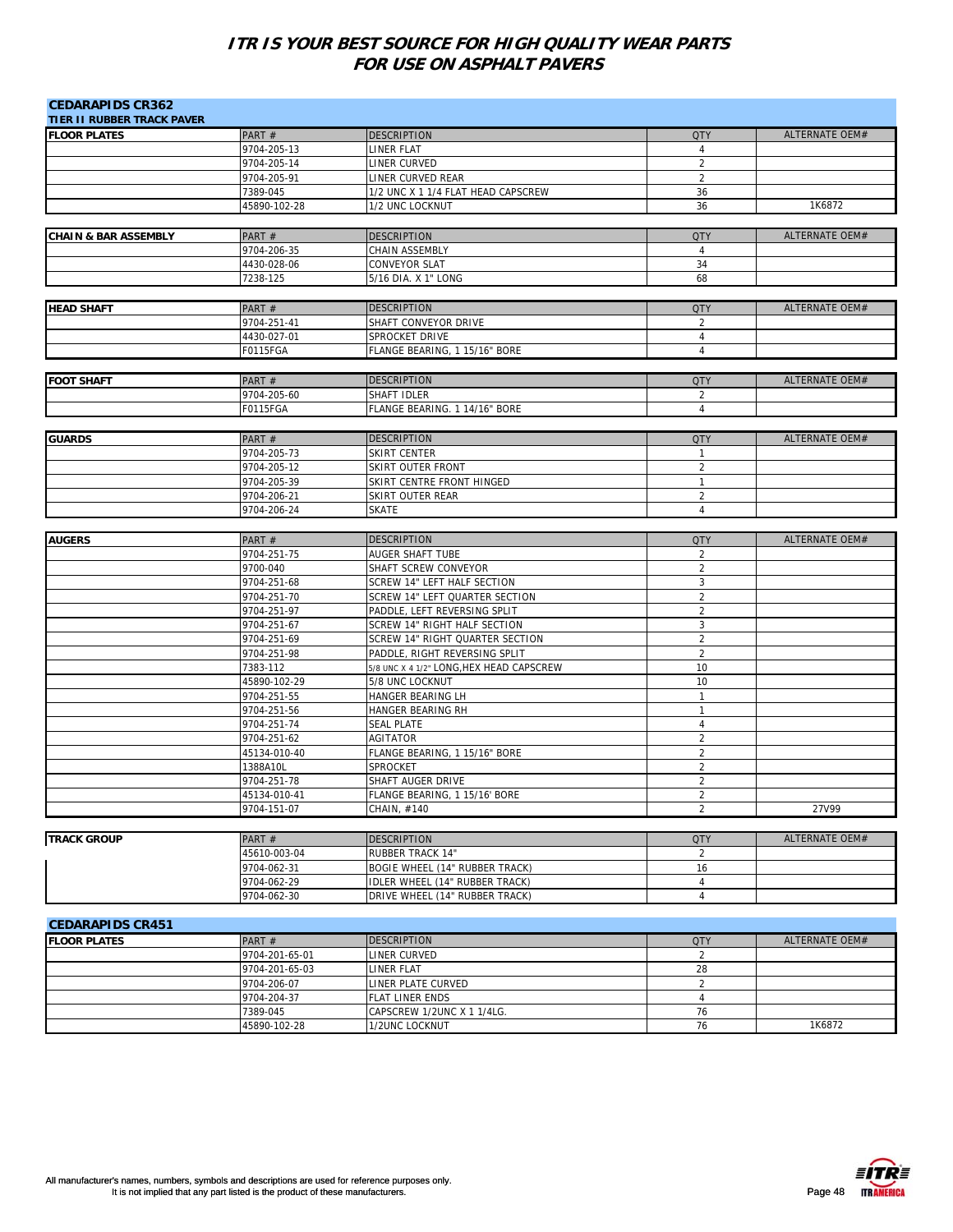| <b>CHAIN &amp; BAR ASSY.</b> | PART#                            | <b>DESCRIPTION</b>                                      | <b>QTY</b>     | ALTERNATE OEM#        |
|------------------------------|----------------------------------|---------------------------------------------------------|----------------|-----------------------|
|                              | 9704-205-86                      | CHAIN ASSY. COMPLETE WITH SLATS                         | 2              | 9704-206-59           |
|                              | 9704-204-91                      | CONVEYOR CHAIN (100 PITCHES)                            | $\overline{4}$ | 9704-206-59-01        |
|                              | 4430-030-01                      | <b>FLIGHT BAR</b>                                       | 40             | 9704-206-59-02        |
|                              | 7383-078                         | 1/2UNC X 3 1/2LG. CAPSCREW                              | 80             | 1B2886                |
|                              | 45890-102-19                     | 1/2UNC LOCKNUT                                          | 80             | 1K6872                |
|                              |                                  |                                                         |                |                       |
| <b>HEADSHAFT</b>             | PART#                            | <b>DESCRIPTION</b>                                      | <b>QTY</b>     | ALTERNATE OEM#        |
|                              | 9704-251-48                      | CONV. HEAD SHAFT                                        | 2              |                       |
|                              | 9704-204-45                      | SPROCKET 8T                                             | $\overline{4}$ | 9704-206-43           |
|                              | F0203FGA                         | FLANGE BEARING 2 3/16 BORE                              | $\overline{4}$ |                       |
|                              |                                  |                                                         |                |                       |
| <b>FOOTSHAFT</b>             | PART#                            | <b>DESCRIPTION</b>                                      | <b>QTY</b>     | ALTERNATE OEM#        |
|                              | 9704-155-34                      | <b>IDLER SHAFT</b>                                      | 2              |                       |
|                              | 9704-204-46                      | <b>IDLER</b>                                            | $\overline{4}$ |                       |
|                              | 7396-016                         | <b>BUSHING 1 15/16"</b>                                 | $\overline{4}$ |                       |
|                              | F0115FGA                         | FLANGE BEARING 1 15/16 BORE                             | $\overline{4}$ |                       |
|                              |                                  |                                                         |                |                       |
| <b>GUARDS</b>                | PART#                            | <b>DESCRIPTION</b>                                      | <b>QTY</b>     | <b>ALTERNATE OEM#</b> |
|                              | 9704-204-38                      | SKIRT CENTER REAR                                       | $\mathbf{1}$   |                       |
|                              | 9704-204-88                      | SKIRT CENTER FRONT                                      | $\mathbf{1}$   |                       |
|                              | 9704-205-39                      | SKIRT CENTER FRONT HINGED                               | $\mathbf{1}$   |                       |
|                              | 9704-206-21                      | SKIRT OUTER REAR                                        | $\overline{2}$ |                       |
|                              | 9704-204-89                      | SKIRT OUTER FRONT                                       | $\overline{2}$ |                       |
|                              | 9704-204-59                      | <b>SKATE</b>                                            | $\overline{4}$ | 9704-204-24           |
|                              |                                  |                                                         |                |                       |
| <b>AUGERS</b>                | PART#                            | <b>DESCRIPTION</b>                                      | <b>QTY</b>     | ALTERNATE OEM#        |
|                              |                                  | SCREW 16" LEFT HALF SECTION                             |                |                       |
|                              | 9704-251-64                      |                                                         | 5              |                       |
|                              | 9704-251-66                      | SCREW 16" LEFT QTR SECTION                              | $\overline{2}$ |                       |
|                              | 9704-251-97                      | PADDLE LEFT REVERSING                                   | $\overline{2}$ |                       |
|                              | 9704-251-63                      | SCREW 16" RIGHT HALF SECTION                            | 5              |                       |
|                              | 9704-251-65                      | SCREW 16" RIGHT OTR SECTION                             | $\overline{2}$ |                       |
|                              | 9704-251-98                      | PADDLE RIGHT REVERSING                                  | $\overline{2}$ |                       |
|                              | 7383-112                         | 5/8UNC X 4 1/2LG. CAPSCREW                              | 14             |                       |
|                              | 45890-102-29                     | 5/8UNC LOCKNUT                                          | 14             |                       |
|                              | 9704-251-73                      | TUBE AUGER SHAFT                                        | $\overline{2}$ |                       |
|                              | 9700-040                         | SHAFT SCREW CONV.                                       | $\overline{2}$ |                       |
|                              | 9704-251-77                      | <b>AUGER SHAFT</b>                                      | $\overline{2}$ |                       |
|                              | 01389A10A                        | SPROCKET 10T                                            | $\overline{2}$ |                       |
|                              | 9704-251-74                      | <b>SEAL PLATE</b>                                       | 4              |                       |
|                              | 9704-251-62                      | AGITATOR                                                | $\overline{2}$ |                       |
|                              | 9701-480-01-1                    | R.H. AUGER ASSY.                                        | $\mathbf{1}$   |                       |
|                              | 9701-481-01-1                    | L.H. AUGER ASSY.                                        | $\overline{1}$ |                       |
|                              | 45134-010-40                     | FLANGE BEARING 1 15/16 BORE                             | $\overline{2}$ |                       |
|                              | 45134-010-41                     | FLANGE BEARING 1 15/16 BORE                             | $\overline{2}$ |                       |
|                              |                                  |                                                         |                |                       |
|                              | PART#                            | <b>DESCRIPTION</b>                                      | <b>QTY</b>     | <b>ALTERNATE OEM#</b> |
| <b>TRACK GROUP</b>           | 45610-001-12                     | TRACK ASSY. 46 LINKS C/W POLYPADS                       | $\overline{2}$ |                       |
|                              | 456-001-04-05                    | TRACK CHAIN ASSY. 46 LINKS B2                           | $\overline{2}$ |                       |
|                              | 45610-001-12-01                  | POLYPADS 18" B2                                         | 92             |                       |
|                              | 9704-055-73-05<br>9704-001-03-04 | TRACK BOLT 9/16-18 X 44mm<br><b>TRACK NUT 9/16 - 18</b> | 368<br>368     |                       |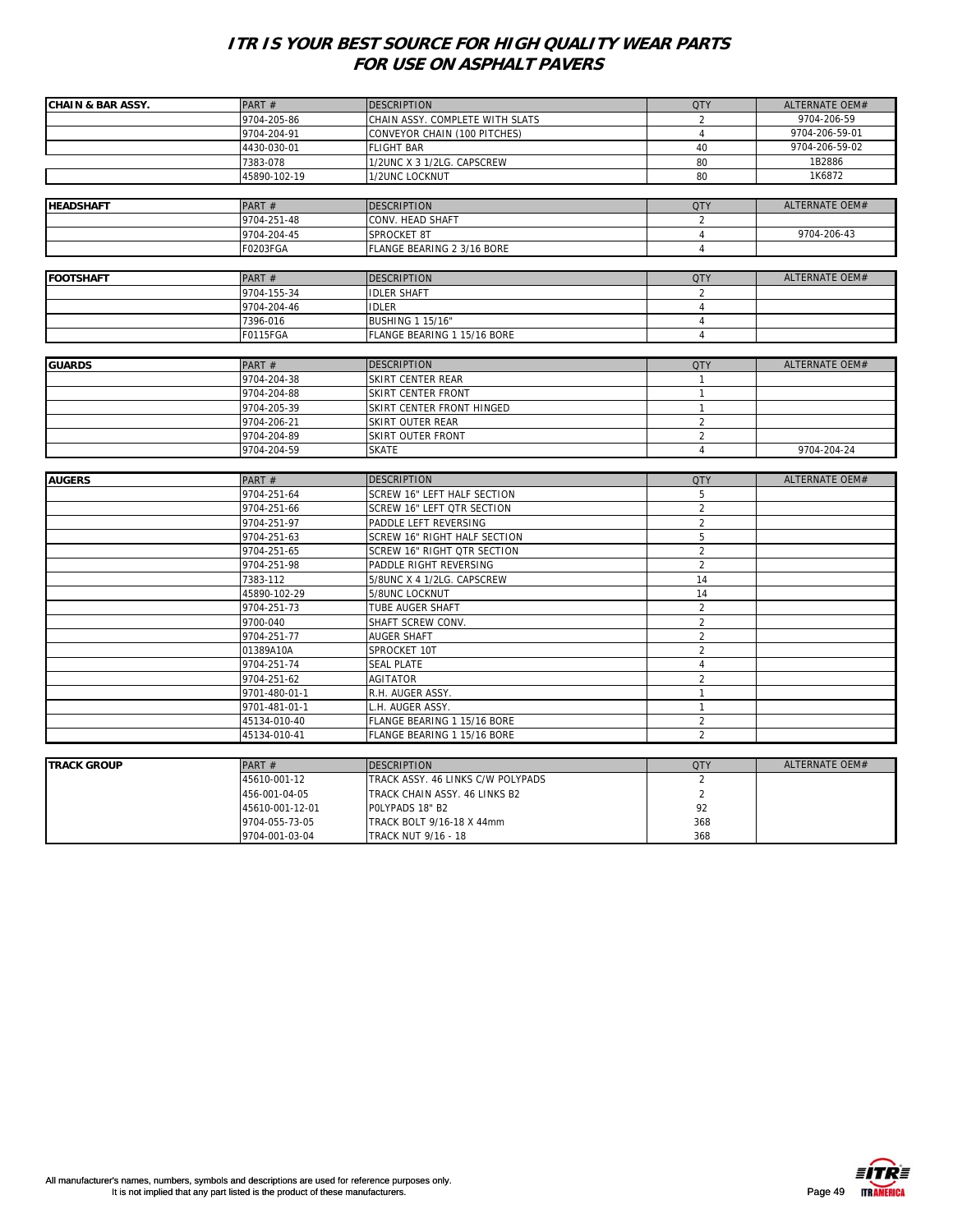| <b>CEDARAPIDS CR452</b>          |                             |                                                           |                                  |                       |
|----------------------------------|-----------------------------|-----------------------------------------------------------|----------------------------------|-----------------------|
| <b>TIER II RUBBER TIRE PAVER</b> |                             |                                                           |                                  |                       |
| <b>FLOOR PLATES</b>              | PART #                      | <b>DESCRIPTION</b>                                        | <b>QTY</b>                       | ALTERNATE OEM#        |
|                                  | 9704-206-07                 | LINER CONVEYOR CURVED END                                 | $\overline{2}$                   |                       |
|                                  | 9704-206-67                 | LINER CONVEYOR CENTRE                                     | $\overline{4}$                   |                       |
|                                  | 9704-206-66                 | LINER CONVEYOR FRONT                                      | $\overline{2}$                   |                       |
|                                  | 7389-045                    | 1/2 UNC X 1 1/4 LONG, FLAT HEAD CAPSCREW                  | 30                               |                       |
|                                  | 45890-102-28                | 1/2 UNC LOCKNUT                                           | 30                               | 1K6872                |
|                                  |                             |                                                           |                                  | <b>ALTERNATE OEM#</b> |
| <b>CHAIN &amp; BAR ASSY.</b>     | PART#                       | <b>DESCRIPTION</b>                                        | <b>QTY</b>                       |                       |
|                                  | 9704-206-59                 | CHAIN ASSY. COMPLETE WITH SLATS                           | $\overline{2}$                   |                       |
|                                  | 9704-206-59-02              | <b>SLAT BAR</b>                                           | 40                               |                       |
|                                  | 9704-206-59-01              | CHAIN ASSY. (100P)                                        | $\overline{4}$<br>80             | 1B2886                |
|                                  | 7383-078                    | 1/2 UNC X 3 1/2 LONG, CAPSCREW                            | 80                               | 1K6872                |
|                                  | 45890-102-19                | 1/2 UNC LOCKNUT                                           |                                  |                       |
|                                  |                             | <b>DESCRIPTION</b>                                        | <b>QTY</b>                       | ALTERNATE OEM#        |
| <b>HEAD SHAFT</b>                | PART#<br>9704-251-48        |                                                           |                                  |                       |
|                                  |                             | SHAFT CONVEYOR DRIVE                                      | $\overline{2}$<br>$\overline{4}$ |                       |
|                                  | 9704-204-46                 | SPROCKET CONVEYOR DRIVE                                   |                                  |                       |
|                                  | F0203FGA                    | FLANGE BEARING 2 3/16 BORE                                | $\overline{4}$                   |                       |
| <b>FOOT SHAFT</b>                | PART#                       | <b>DESCRIPTION</b>                                        | <b>QTY</b>                       | ALTERNATE OEM#        |
|                                  | 9704-155-34                 | SHAFT TAKE UP                                             | 2                                |                       |
|                                  | 9704-204-46                 | <b>IDLER TAKE UP</b>                                      | $\overline{4}$                   |                       |
|                                  | 7396-016                    | BUSHING "SD" 1 15/16"                                     | $\overline{4}$                   |                       |
|                                  | F0115FGA                    | FLANGE BEARING 1 15/16" BORE                              | $\overline{4}$                   |                       |
|                                  |                             |                                                           |                                  |                       |
|                                  |                             |                                                           |                                  |                       |
| <b>GUARDS</b>                    | PART #                      | <b>DESCRIPTION</b>                                        | <b>QTY</b>                       | ALTERNATE OEM#        |
|                                  | 9704-204-38                 | SKIRT CENTRE REAR                                         | $\mathbf{1}$                     |                       |
|                                  | 9704-204-88                 | SKIRT CENTRE FRONT                                        | $\mathbf{1}$                     |                       |
|                                  | 9704-205-39                 | SKIRT HINGED CENTRE FRONT                                 | $\mathbf{1}$                     |                       |
|                                  | 9704-206-21                 | SKIRT OUTER REAR                                          | $\overline{2}$                   |                       |
|                                  | 9704-204-89                 | SKIRT OUTER FRONT                                         | $\overline{2}$<br>$\overline{4}$ |                       |
|                                  | 9704-206-24                 | SKATE RETURN RAIL                                         |                                  |                       |
|                                  |                             |                                                           |                                  | <b>ALTERNATE OEM#</b> |
| <b>AUGERS</b>                    | PART#                       | <b>DESCRIPTION</b>                                        | <b>QTY</b>                       |                       |
|                                  | 9704-251-64<br>9704-251-66  | SCREW 16" LEFT HALF SECTION<br>SCREW 16" LEFT QTR SECTION | 5<br>$\overline{2}$              |                       |
|                                  | 9704-251-97                 | PADDLE LEFT REVERSING                                     | $\overline{2}$                   |                       |
|                                  | 9704-251-63                 | SCREW 16" RIGHT HALF SECTION                              | 5                                |                       |
|                                  | 9704-251-65                 | SCREW 16" RIGHT QTR SECTION                               | $\overline{2}$                   |                       |
|                                  | 9704-251-98                 | PADDLE RIGHT REVERSING                                    | $\overline{2}$                   |                       |
|                                  | 7383-109                    | 5/8 UNC X 3 3/4 LONG, CAPSCREW                            | $\overline{2}$                   |                       |
|                                  | 7383-112                    | 5/8 UNC X 4 1/2 LONG, CAPSCREW                            | 14                               |                       |
|                                  |                             | 5/8 UNC LOCKNUT                                           | 16                               |                       |
|                                  | 45890-102-29<br>9704-251-73 | TUBE AUGER SHAFT                                          | $\overline{2}$                   |                       |
|                                  | 9704-251-62                 | <b>AGITATOR</b>                                           | $\overline{2}$                   |                       |
|                                  | 9704-251-74                 | <b>SEAL PLATE</b>                                         | $\overline{4}$                   |                       |
|                                  | 9700-040                    | SHAFT SCREW CONVEYOR                                      | $\overline{2}$                   |                       |
|                                  | 9704-251-25                 | HANGER BEARING L.H.                                       | $\mathbf{1}$                     |                       |
|                                  | 9704-251-26                 | HANGER BEARING R.H.                                       | $\mathbf{1}$                     |                       |
|                                  | 9704-251-77                 | SHAFT AUGER DRIVE                                         | $\overline{2}$                   |                       |
|                                  | 1389A10A                    | SPROCKET 10T - 140 1 15/16"                               | $\overline{2}$                   |                       |
|                                  | 45134-010-40                | FLANGE BEARING 1 15/16" BORE                              | $\overline{2}$                   |                       |
|                                  | 45134-010-41                | FLANGE BEARING 1 15/16" BORE                              | $\overline{2}$                   |                       |
|                                  |                             |                                                           |                                  |                       |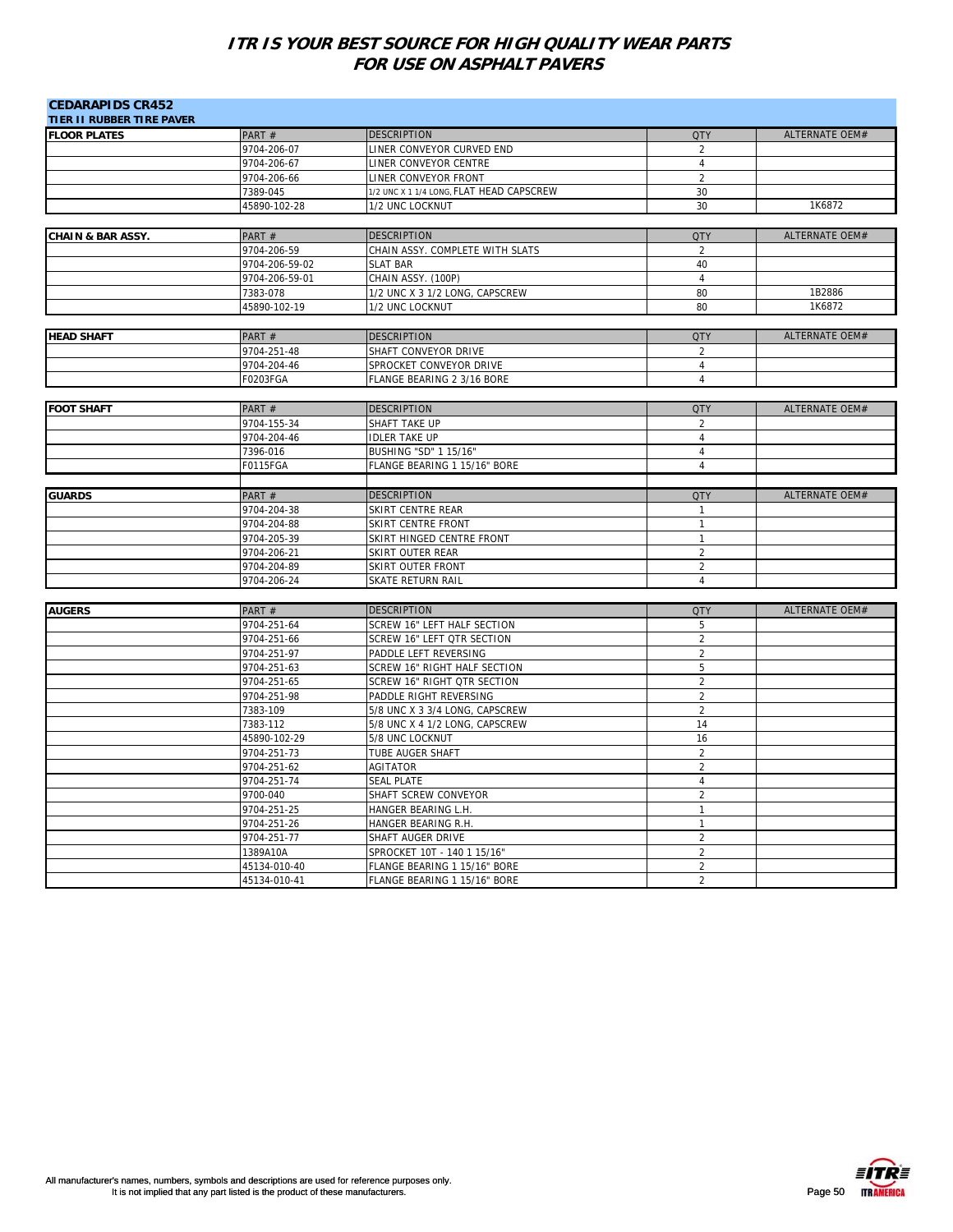| <b>CEDARAPIDS CR461</b>      |                 |                                  |                |                       |
|------------------------------|-----------------|----------------------------------|----------------|-----------------------|
| <b>FLOOR PLATES</b>          | PART#           | <b>DESCRIPTION</b>               | <b>QTY</b>     | <b>ALTERNATE OEM#</b> |
|                              | 9704-201-65-03  | LINER FLAT                       | 28             |                       |
|                              | 9704-206-07     | LINER CURVED                     | 2              |                       |
|                              | 9704-201-65-01  | LINER CURVED END                 | $\overline{2}$ |                       |
|                              | 9704-204-37     | FLAT LINER ENDS                  | $\overline{4}$ |                       |
|                              | 7389-045        | 1/2UNC X 1 1/4"LG. CAPSCREW      | 76             |                       |
|                              | 45890-102-28    | 1/2UNC LOCKNUT                   | 76             | 1K6872                |
|                              |                 |                                  |                |                       |
| <b>CHAIN &amp; BAR ASSY.</b> | PART#           | <b>DESCRIPTION</b>               | <b>QTY</b>     | ALTERNATE OEM#        |
|                              | 9704-205-86     | CHAIN ASSY. COMPLETE WITH SLATS  | $\overline{2}$ | 9704-206-59           |
|                              | 9704-204-91     | CONVEYOR CHAIN (100 PITCHES)     | $\overline{4}$ | 9704-206-59-01        |
|                              | 4430-030-01     | <b>FLIGHT BAR</b>                | 40             | 9704-206-59-02        |
|                              | 7383-078        | 1/2UNC X 3 1/2LG. CAPSCREW       | 80             | 1B2886                |
|                              | 45890-102-28    | 1/2UNC LOCKNUT                   | 80             | 1K6872                |
|                              |                 |                                  |                |                       |
| <b>HEADSHAFT</b>             | PART#           | <b>DESCRIPTION</b>               | <b>QTY</b>     | ALTERNATE OEM#        |
|                              | 9704-251-48     | CONV. HEADSHAFT                  | 2              |                       |
|                              | 9704-204-45     | SPROCKET 8T                      | $\overline{4}$ | 9704-206-43           |
|                              | F0203FGA        | FLANGE BEARING 2 3/16 BORE       | $\overline{4}$ |                       |
|                              |                 |                                  |                |                       |
| <b>FOOTSHAFT</b>             | PART#           | <b>DESCRIPTION</b>               | <b>QTY</b>     | ALTERNATE OEM#        |
|                              | 9704-155-34     | <b>IDLER SHAFT</b>               | 2              |                       |
|                              | 9704-204-46     | <b>IDLER</b>                     | $\overline{4}$ |                       |
|                              | 7396-016        | <b>BUSHING 1 15/16</b>           | $\overline{4}$ |                       |
|                              | F0115FGA        | FLANGE BEARING 1 15/16 BORE      | $\overline{4}$ |                       |
|                              |                 |                                  |                |                       |
| <b>GUARDS</b>                | PART#           | <b>DESCRIPTION</b>               | <b>QTY</b>     | ALTERNATE OEM#        |
|                              | 9704-204-38     | SKIRT CENTER REAR                | $\mathbf{1}$   |                       |
|                              | 9704-204-88     | SKIRT CENTER FRONT               | $\mathbf{1}$   |                       |
|                              | 9704-205-39     | SKIRT CENTER FRONT HINGED        | $\mathbf{1}$   |                       |
|                              | 9704-206-21     | SKIRT OUTER REAR                 | $\sqrt{2}$     |                       |
|                              | 9704-204-89     | <b>SKIRT OUTER FRONT</b>         | $\overline{2}$ |                       |
|                              | 9704-204-59     | <b>SKATE</b>                     | $\overline{4}$ | 9704-204-24           |
|                              |                 |                                  |                |                       |
| <b>AUGERS</b>                | PART#           | <b>DESCRIPTION</b>               | <b>QTY</b>     | ALTERNATE OEM#        |
|                              | 9704-251-64     | SCREW 16" LEFT HALF SECTION      | 5              |                       |
|                              | 9704-251-66     | SCREW 16" LEFT QTR SECTION       | $\overline{2}$ |                       |
|                              | 9704-251-97     | PADDLE LEFT REVERSING            | $\overline{2}$ |                       |
|                              | 9704-251-63     | SCREW 16" RIGHT HALF SECTION     | 5              |                       |
|                              | 9704-251-65     | SCREW 16" RIGHT QTR SECTION      | $\overline{2}$ |                       |
|                              | 9704-251-98     | PADDLE RIGHT REVERSING           | $\overline{2}$ |                       |
|                              | 7383-112        | 5/8UNC X 4 /12LG. CAPSCREW       | 14             |                       |
|                              | 45890-102-29    | 5/8UNC LOCKNUT                   | 14             |                       |
|                              | 9704-251-73     | TUBE AUGER SHAFT                 | $\overline{2}$ |                       |
|                              | 9700-040-00     | SHAFT SCREW CONV.                | $\overline{2}$ |                       |
|                              | 9704-251-77     | <b>AUGER SHAFT</b>               | $\overline{2}$ |                       |
|                              | 01389A10A       | SPROCKET 10T                     | $\overline{2}$ |                       |
|                              | 9704-251-74     | <b>SEAL PLATE</b>                | 4              |                       |
|                              | 9701-480-01-1   | L.H. AUGER ASSY.                 | $\mathbf{1}$   |                       |
|                              | 9701-481-01-1   | R.H. AUGER ASSY.                 | $\mathbf{1}$   |                       |
|                              | 9704-251-62     | AGITATOR                         | $\overline{2}$ |                       |
|                              | 45134-010-40    | FLANGE BEARING 1 15/16" BORE     | $\overline{a}$ |                       |
|                              | 45134-010-41    | FLANGE BEARING 1 15/16" BORE     | $\overline{a}$ |                       |
|                              |                 |                                  |                |                       |
| <b>TRACK GROUP</b>           | PART#           | <b>DESCRIPTION</b>               | <b>QTY</b>     | ALTERNATE OEM#        |
|                              | 45610-001-12    | TRACK ASSY 46 LINKS C/W POLYPADS | $\overline{2}$ |                       |
|                              | 45610-001-04-05 | TRACK CHAIN ASSY. 46 LINKS B2    | $\overline{a}$ |                       |
|                              | 45610-001-12-01 | 18" POLYPAD B2                   | 92             |                       |
|                              | 45610-002-08    | SINGLE FLANGE ROLLER             | AS REQ'D       |                       |
|                              | 45610-002-09    | DOUBLE FLANGE ROLLER             | AS REQ'D       |                       |
|                              | 9704-055-73-05  | TRACK BOLT 9/16-18 X 44mm        | 368            |                       |
|                              | 45610-001-03-04 | <b>TRACK NUT 9/16-18</b>         | 368            |                       |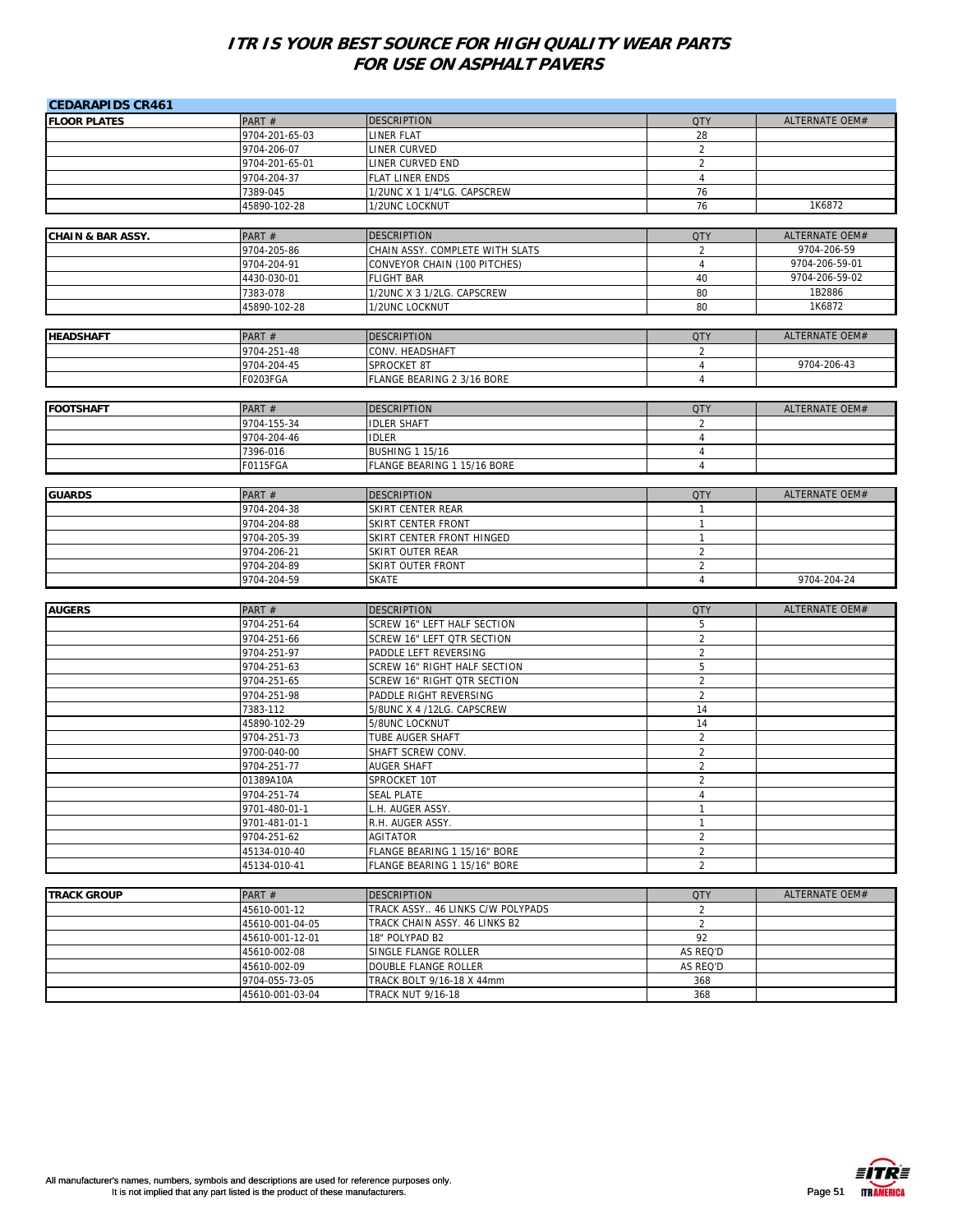| <b>CEDARAPIDS CR551</b>      |                         |                                        |                |                       |
|------------------------------|-------------------------|----------------------------------------|----------------|-----------------------|
| <b>FLOOR PLATES</b>          | PART#                   | <b>DESCRIPTION</b>                     | <b>QTY</b>     | <b>ALTERNATE OEM#</b> |
|                              | 9704-201-65-03          | LINER FLAT                             | 32             |                       |
|                              | 9704-206-07             | LINER CURVED                           | $\overline{2}$ |                       |
|                              | 9704-201-65-01          | LINER CURVED END                       | $\overline{2}$ |                       |
|                              | 9704-204-37             | FLAT LINER ENDS                        | $\overline{4}$ |                       |
|                              | 7389-045                | 1/2UNC X 1 1/4LG. CAPSCREW             | 84             |                       |
|                              | 45890-102-28            | 1/2UNC LOCKNUT                         | 84             | 1K6872                |
|                              |                         |                                        |                |                       |
| <b>CHAIN &amp; BAR ASSY.</b> | PART#                   | <b>DESCRIPTION</b>                     | <b>QTY</b>     | ALTERNATE OEM#        |
|                              | 9704-205-87             | CHAIN ASSY. COMPLETE WITH SLATS        | $\overline{2}$ |                       |
|                              | 9704-204-83             | CHAIN ASSY. (111 PITCHES)              | $\overline{4}$ | 50005-508-01          |
|                              | 4430-030-01             | <b>FLIGHT BAR</b>                      | 44             | 9704-206-59-02        |
|                              | 7383-078                | 1/2UNC X 3 1/2LG. CAPSCREW             | 88             | 1B2886                |
|                              | 45890-102-28            | 1/2UNC LOCKNUT                         | 88             | 1K6872                |
|                              |                         |                                        |                |                       |
| <b>HEADSHAFT</b>             | PART#                   | <b>DESCRIPTION</b>                     | <b>QTY</b>     | ALTERNATE OEM#        |
|                              | 9704-251-48             | HEADSHAFT                              | 2              |                       |
|                              | 9704-204-45             | CONVEYOR SPROCKET                      | $\overline{4}$ | 9704-206-43           |
|                              | <b>F0203FGA</b>         | FLANGE BEARING 2 3/16 BORE             | $\overline{4}$ |                       |
| <b>FOOTSHAFT</b>             | PART#                   | <b>DESCRIPTION</b>                     | <b>QTY</b>     | ALTERNATE OEM#        |
|                              | 9704-155-34             | <b>IDLER SHAFT</b>                     | $\overline{2}$ |                       |
|                              |                         |                                        | $\overline{4}$ |                       |
|                              | 9704-204-46<br>7396-016 | <b>IDLER</b><br><b>BUSHING 1 15/16</b> | $\overline{4}$ |                       |
|                              | F0115FGA                | FLANGE BEARING 1 15/16 BORE            | $\overline{4}$ |                       |
|                              |                         |                                        |                |                       |
| <b>GUARDS</b>                | PART #                  | <b>DESCRIPTION</b>                     | <b>QTY</b>     | ALTERNATE OEM#        |
|                              | 9704-204-38             | SKIRT CENTER REAR                      | $\mathbf{1}$   |                       |
|                              | 9704-204-39             | SKIRT CENTER FRONT                     | $\mathbf{1}$   |                       |
|                              | 9704-205-39             | SKIRT CENTER FRONT HINGED              | $\mathbf{1}$   |                       |
|                              | 9704-204-41             | SKIRT OUTER REAR                       | $\overline{2}$ |                       |
|                              | 9704-204-42             | SKIRT OUTER FRONT                      | $\overline{2}$ |                       |
|                              | 9704-204-59             | <b>SKATE</b>                           | $\overline{4}$ | 9704-204-24           |
|                              |                         |                                        |                |                       |
| <b>AUGERS</b>                | PART#                   | <b>DESCRIPTION</b>                     | <b>QTY</b>     | <b>ALTERNATE OEM#</b> |
|                              | 9704-251-64             | <b>SCREW 16" LEFT HALF SECTION</b>     | 5              |                       |
|                              | 9704-251-66             | SCREW 16" LEFT QTR SECTION             | $\overline{2}$ |                       |
|                              | 9704-251-97             | PADDLE LEFT REVERSING                  | $\overline{2}$ |                       |
|                              | 9704-251-63             | SCREW 16" RIGHT HALF SECTION           | 5              |                       |
|                              | 9704-251-65             | SCREW 16" RIGHT QTR SECTION            | $\overline{2}$ |                       |
|                              | 9704-251-98             | PADDLE RIGHT REVERSING                 | $\overline{2}$ |                       |
|                              | 9704-251-74             | <b>SEAL PLATE</b>                      | 4              |                       |
|                              | 9704-251-62             | AGITATOR                               | $\overline{2}$ |                       |
|                              | 7383-112                | 5/8UNC X 4 1/2LG. CAPSCREW             | 14             |                       |
|                              | 45890-102-29            | LOCKNUT 5/8UNC                         | 14             |                       |
|                              | F0115FGA                | <b>FLANGE BEARING</b>                  | $\overline{2}$ |                       |
|                              | 9700-251-73             | TUBE AUGER SHAFT                       | $\overline{2}$ |                       |
|                              | 9700-040-00             | SHAFT SCREW CONVEYOR                   | $\overline{2}$ |                       |
|                              | 9704-251-77             | AUGER SHAFT                            | $\overline{2}$ |                       |
|                              | 01389A10A               | SPROCKET 10T                           | $\overline{2}$ |                       |
|                              | 9701-480-01-1           | R.H. AUGER ASSY.                       | $\mathbf{1}$   |                       |
|                              | 9701-481-01-1           | L.H. AUGER ASSY.                       | $\mathbf{1}$   |                       |
|                              | 45134-010-40            | FLANGE BEARING 1 15/16 BORE            | $\overline{2}$ |                       |
|                              | 45134-010-41            | FLANGE BEARING 1 15/16 BORE            | $\overline{2}$ |                       |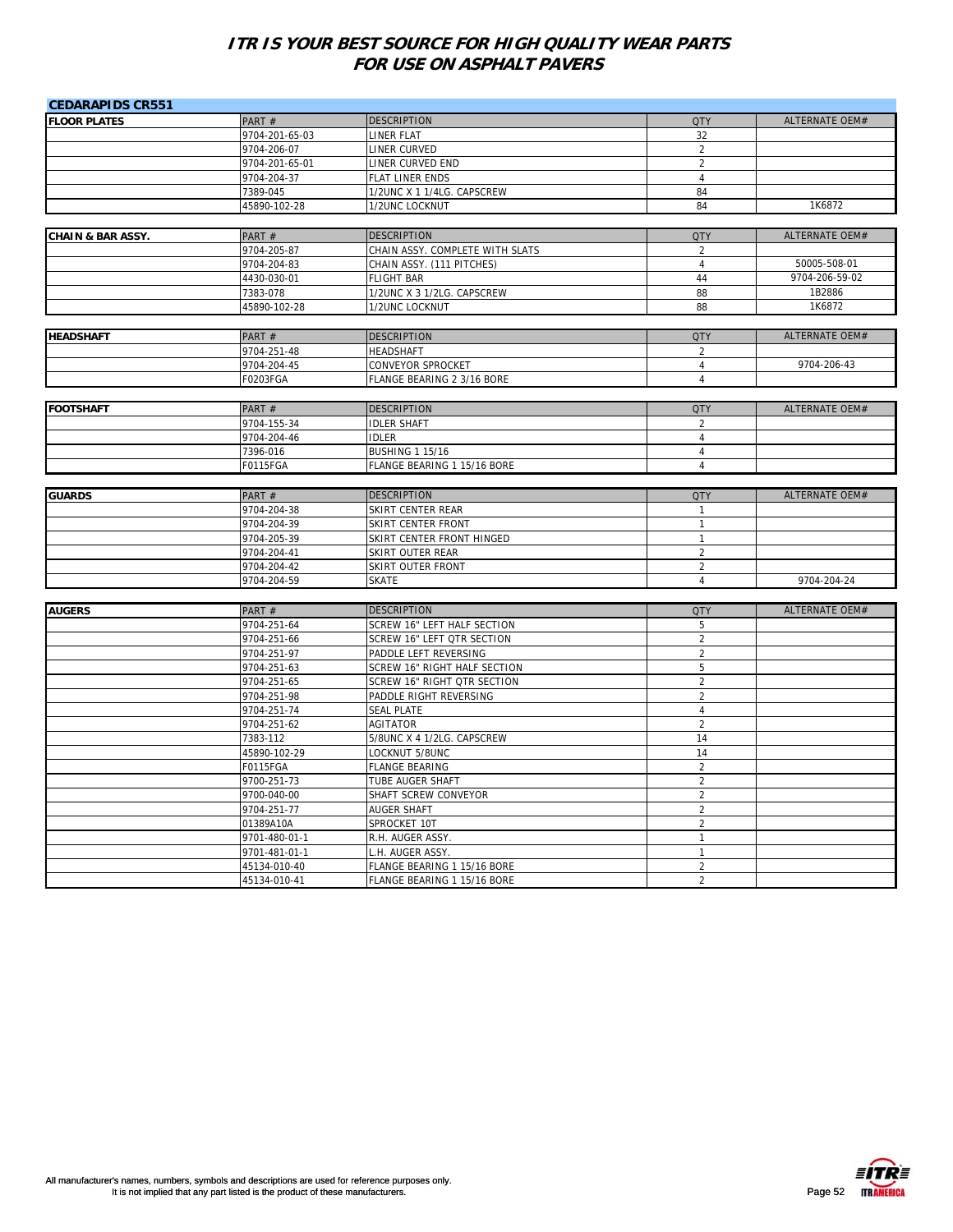| <b>CEDARAPIDS CR561</b>      |                 |                                   |                |                       |
|------------------------------|-----------------|-----------------------------------|----------------|-----------------------|
| <b>FLOOR PLATES</b>          | PART#           | DESCRIPTION                       | <b>QTY</b>     | <b>ALTERNATE OEM#</b> |
|                              | 9704-201-65-03  | LINER FLAT                        | 32             |                       |
|                              | 9704-206-07     | LINER CURVED                      | $\overline{2}$ |                       |
|                              | 9704-201-65-01  | LINER CURVED END                  | $\overline{2}$ |                       |
|                              | 9704-204-37     | FLAT LINER ENDS                   | $\overline{4}$ |                       |
|                              | 7389-045        | 1/2UNC X 1 1/4LG. CAPSCREW        | 84             |                       |
|                              | 45890-102-28    | 1/2UNC LOCKNUT                    | 84             | 1K6872                |
|                              |                 |                                   |                |                       |
| <b>CHAIN &amp; BAR ASSY.</b> | PART#           | <b>DESCRIPTION</b>                | <b>QTY</b>     | ALTERNATE OEM#        |
|                              | 9704-205-87     | CHAIN ASSY. COMPLETE WITH SLATS   | 2              |                       |
|                              | 9704-204-83     | CHAIN ASSY. (111 PITCHES)         | $\overline{4}$ | 50005-508-01          |
|                              | 4430-030-01     | <b>FLIGHT BAR</b>                 | 44             | 9704-206-59-02        |
|                              | 7383-078        | 1/2UNC X 3 1/2LG. CAPSCREW        | 88             | 1B2886                |
|                              | 45890-102-28    | 1/2UNC LOCKNUT                    | 88             | 1K6872                |
|                              |                 |                                   |                |                       |
| <b>HEADSHAFT</b>             | PART#           | <b>DESCRIPTION</b>                | <b>QTY</b>     | ALTERNATE OEM#        |
|                              | 9704-251-48     | HEADSHAFT                         | $\overline{2}$ |                       |
|                              | 9704-204-45     | CONVEYOR SPROCKET                 | 4              | 9704-206-43           |
|                              | F0203FGA        | FLANGE BEARING 2 3/16 BORE        | $\overline{4}$ |                       |
|                              |                 |                                   |                |                       |
| <b>FOOTSHAFT</b>             | PART#           | <b>DESCRIPTION</b>                | <b>QTY</b>     | ALTERNATE OEM#        |
|                              | 9704-155-34     | <b>IDLER SHAFT</b>                | $\overline{2}$ |                       |
|                              | 9704-204-46     | <b>IDLER</b>                      | 4              |                       |
|                              | 7396-016        | <b>BUSHING 1 15/16</b>            | 4              |                       |
|                              | F0115FGA        | FLANGE BEARING 1 15/16 BORE       | 4              |                       |
|                              |                 |                                   |                |                       |
| <b>GUARDS</b>                | PART#           | <b>DESCRIPTION</b>                | <b>QTY</b>     | ALTERNATE OEM#        |
|                              | 9704-204-38     | SKIRT CENTER REAR                 | 1              |                       |
|                              | 9704-204-39     | SKIRT CENTER FRONT                | 1              |                       |
|                              | 9704-205-39     | SKIRT CENTER FRONT HINGED         | $\mathbf{1}$   |                       |
|                              | 9704-204-41     | SKIRT OUTER REAR                  | $\overline{c}$ |                       |
|                              | 9704-204-42     | <b>SKIRT OUTER FRONT</b>          | $\overline{2}$ |                       |
|                              | 9704-204-59     | <b>SKATE</b>                      | $\overline{4}$ | 9704-204-24           |
|                              |                 |                                   |                |                       |
| <b>AUGERS</b>                | PART#           | <b>DESCRIPTION</b>                | <b>QTY</b>     | <b>ALTERNATE OEM#</b> |
|                              | 9704-251-64     | SCREW 16" LEFT HALF SECTION       | 5              |                       |
|                              | 9704-251-66     | SCREW 16" LEFT QTR SECTION        | $\overline{2}$ |                       |
|                              | 9704-251-97     | PADDLE LEFT REVERSING             | $\overline{2}$ |                       |
|                              | 9704-251-63     | SCREW 16" RIGHT HALF SECTION      | 5              |                       |
|                              | 9704-251-65     | SCREW 16" RIGHT QTR SECTION       | $\overline{2}$ |                       |
|                              | 9704-251-98     | PADDLE RIGHT REVERSING            | $\overline{2}$ |                       |
|                              | 9704-251-74     | <b>SEAL PLATE</b>                 | $\overline{4}$ |                       |
|                              | 9704-251-62     | <b>AGITATOR</b>                   | $\overline{2}$ |                       |
|                              | 7383-112        | 5/8UNC X 4 1/2LG. CAPSCREW        | 14             |                       |
|                              | 45890-102-29    | LOCKNUT 5/8UNC                    | 14             |                       |
|                              | F0115FGA        | FLANGE BEARING                    | $\overline{2}$ |                       |
|                              | 9700-251-73     | TUBE AUGER SHAFT                  | $\overline{2}$ |                       |
|                              | 9700-040-00     | SHAFT SCREW CONVEYOR              | 2              |                       |
|                              | 9704-251-77     | <b>AUGER SHAFT</b>                | $\overline{c}$ |                       |
|                              | 01389A10A       | SPROCKET 10T                      | $\overline{c}$ |                       |
|                              | 9701-480-01-1   | R.H. AUGER ASSY.                  | $\mathbf{1}$   |                       |
|                              | 9701-481-01-1   | L.H. AUGER ASSY.                  | $\mathbf{1}$   |                       |
|                              | 45134-010-40    | FLANGE BEARING 1 15/16 BORE       | $\overline{2}$ |                       |
|                              | 45134-010-41    | FLANGE BEARING 1 15/16 BORE       | $\overline{2}$ |                       |
|                              |                 |                                   |                |                       |
| <b>TRACK GROUP</b>           | PART#           | <b>DESCRIPTION</b>                | <b>QTY</b>     | ALTERNATE OEM#        |
|                              | 9704-056-81     | TRACK ASSY. 48 LINKS C/W POLYPADS | $\overline{2}$ |                       |
|                              | 45610-001-13    | TRACK ASSY. 48 LINKS D4           | $\overline{2}$ |                       |
|                              | 45610-001-13-03 | 18" POLYPAD D4                    | 96             |                       |
|                              | 9704-056-80-02  | TRACK BOLT 5/8-18 X 2 3/8"        | 384            |                       |
|                              | 9704-056-80-03  | <b>TRACK NUT 5/8-18</b>           | 384            |                       |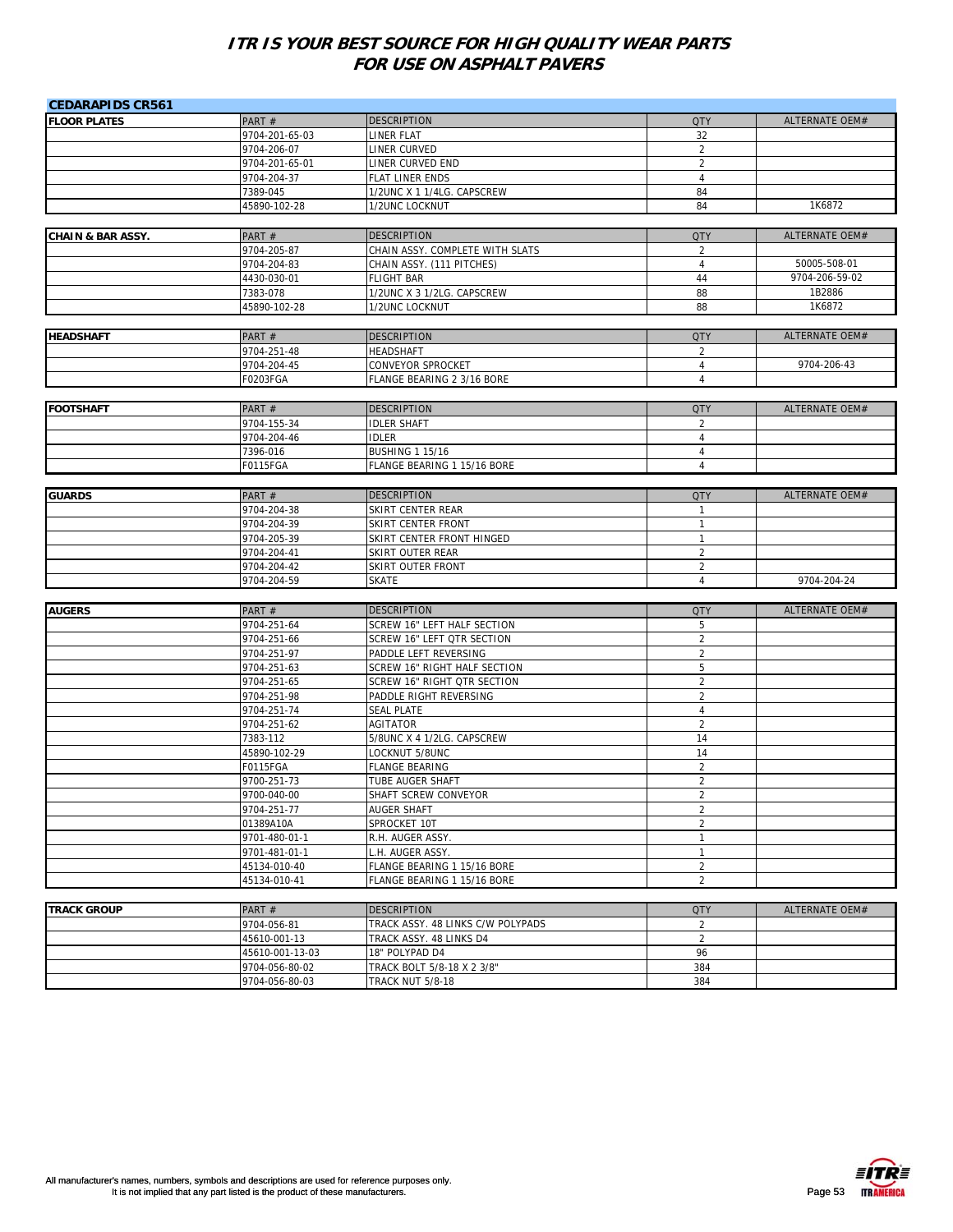| <b>CEDARAPIDS CR562</b><br><b>TIER II RUBBER TRACK PAVER</b> |                         |                                              |                                  |                       |
|--------------------------------------------------------------|-------------------------|----------------------------------------------|----------------------------------|-----------------------|
| <b>FLOOR PLATES</b>                                          | PART#                   | <b>DESCRIPTION</b>                           | <b>QTY</b>                       | ALTERNATE OEM#        |
|                                                              | 9704-201-65-03          | LINER FLAT                                   | 32                               |                       |
|                                                              | 9704-201-65-01          | LINER CURVED                                 | 2                                |                       |
|                                                              | 9704-206-07             | <b>CURVED LINER PLATE</b>                    | $\overline{2}$                   |                       |
|                                                              | 7389-045                | 1/2 UNC X 1 1/4" FLAT HEAD CAPSCREW          | 84                               |                       |
|                                                              | 45890-102-28            | 1/2 UNC LOCKNUT                              | 84                               | 1K6872                |
|                                                              | 9704-204-37             | FLAT LINER ENDS                              | $\overline{4}$                   |                       |
|                                                              |                         |                                              |                                  |                       |
| <b>CHAIN &amp; BAR ASSEMBLY</b>                              | PART#                   | DESCRIPTION                                  | <b>QTY</b>                       | <b>ALTERNATE OEM#</b> |
|                                                              | 9704-206-60             | CHAIN ASSEMBLY COMPLETE WITH SLATS           | $\overline{2}$                   |                       |
|                                                              | 9704-206-60-01          | CHAIN ASSEMBLY (2 X 111LKS)                  | $\overline{2}$                   |                       |
|                                                              | 9704-206-59-02          | <b>SLAT BAR</b>                              | 44                               |                       |
|                                                              | 7383-078                | 1/2 UNC X 3 1/2" LONG, HEX CAPSCREW          | 88                               | 1B2886                |
|                                                              | 45890-102-19            | 1/2 UNC LOCKNUT                              | 88                               | 1K6872                |
|                                                              |                         |                                              |                                  |                       |
| <b>HEAD SHAFT</b>                                            | PART#                   | <b>DESCRIPTION</b>                           | <b>QTY</b>                       | ALTERNATE OEM#        |
|                                                              | 9704-251-48             | SHAFT CONVEYOR GUIDE                         | $\overline{2}$                   |                       |
|                                                              | 9704-206-43             | SPROCKET CONVEYOR DRIVE                      | $\overline{4}$                   | 9704-204-45           |
|                                                              | F0203FGA                | FLANGE BEARING, 2 3/16" BORE                 | $\overline{4}$                   |                       |
|                                                              |                         |                                              |                                  |                       |
| <b>FOOT SHAFT</b>                                            | PART#                   | <b>DESCRIPTION</b>                           | <b>QTY</b>                       | ALTERNATE OEM#        |
|                                                              |                         |                                              |                                  |                       |
|                                                              | 9704-155-34             | SHAFT TAKE UP                                | $\overline{2}$<br>$\overline{4}$ |                       |
|                                                              | 9704-204-46<br>7398-016 | <b>IDLER TAKE UP</b><br>BUSHING, SD 1 15/16" | $\overline{4}$                   |                       |
|                                                              | <b>F0115FGA</b>         | FLANGE BEARING, 1 15/16" BORE                | $\overline{4}$                   |                       |
|                                                              |                         |                                              |                                  |                       |
|                                                              |                         |                                              |                                  |                       |
| <b>GUARD</b>                                                 | PART#                   | <b>DESCRIPTION</b>                           | <b>QTY</b>                       | ALTERNATE OEM#        |
|                                                              | 9704-204-38             | SKIRT CENTER REAR                            | $\mathbf{1}$                     |                       |
|                                                              | 9704-204-39             | <b>SKIRT CENTER FRONT</b>                    | $\mathbf{1}$                     |                       |
|                                                              | 9704-205-39             | SKIRT CENTER FRONT HINGED                    | $\mathbf{1}$                     |                       |
|                                                              | 9704-206-21             | <b>SKIRT OUTER REAR</b>                      | $\overline{2}$                   |                       |
|                                                              | 9704-204-42             | SKIRT OUTER FRONT                            | $\overline{c}$                   |                       |
|                                                              | 9704-206-24             | <b>SKATE</b>                                 | 8                                |                       |
|                                                              |                         |                                              |                                  |                       |
| <b>AUGER</b>                                                 | PART#                   | <b>DESCRIPTION</b>                           | <b>QTY</b>                       | ALTERNATE OEM#        |
|                                                              | 9704-251-64             | SCREW 16" LEFT HALF SECTION                  | 5                                |                       |
|                                                              | 9704-251-66             | SCREW 16" LEFT QTR SECTION                   | $\overline{2}$                   |                       |
|                                                              | 9704-251-97             | PADDLE LEFT REVERSING                        | 2                                |                       |
|                                                              | 9704-251-63             | SCREW 16" RIGHT HALF SECTION                 | $\overline{2}$                   |                       |
|                                                              | 9704-251-65             | SCREW 16" RIGHT QTR SECTION                  | $\overline{2}$                   |                       |
|                                                              | 9704-251-98             | PADDLE RIGHT REVERSING                       | $\overline{2}$                   |                       |
|                                                              |                         | SHAFT SCREW CONVEYOR                         | $\overline{2}$                   |                       |
|                                                              | 9704-251-62             | <b>AGITATOR</b>                              | $\overline{2}$                   |                       |
|                                                              | 9704-251-73             | <b>TUBE AUGER SHAFT</b>                      | $\overline{2}$                   |                       |
|                                                              | 7383-109                | 5/8 UNC X 3 3/4" LONG HEX CAPSCREW           | $\overline{2}$                   |                       |
|                                                              | 7383-112                | 5/8 UNC X 4 1/2" LONG HEX CAPSCREW           | 14                               |                       |
|                                                              | 45890-102-29            | 5/8 UNC LOCKNUT                              | $16$                             |                       |
|                                                              | 9704-251-74             | <b>SEAL PLATE</b>                            | $\overline{4}$                   |                       |
|                                                              | 9704-251-25             | HANGER BEARING, LEFT HAND                    | 1                                |                       |
|                                                              | 9704-251-26             | HANGER BEARING, RIGHT HAND                   | $\mathbf{1}$                     |                       |
|                                                              | 45134-010-40            | FLANGE BEARING, 1 15/16" BORE                | $\overline{c}$                   |                       |
|                                                              | 9704-251-77             | SHAFT AUGER DRIVE                            | $\overline{c}$                   |                       |
|                                                              | 45134-010-41            | FLANGE BEARING, 1 15/16" BORE                | $\overline{2}$                   |                       |
|                                                              | 1389A10A                | SPROCKET 10T-140                             | $\overline{2}$                   |                       |
|                                                              | 9704-155-30             | CHAIN #140                                   | $\overline{2}$                   |                       |
|                                                              |                         |                                              |                                  |                       |
| <b>TRACK GROUP</b>                                           | PART#                   | <b>DESCRIPTION</b>                           | <b>QTY</b>                       | <b>ALTERNATE OEM#</b> |
|                                                              | 45610-003-06            | <b>RUBBER TRACK 18"</b>                      | $\overline{2}$                   |                       |
|                                                              | 9704-061-26             | BOGIE WHEEL (18" RUBBER TRACK)               | 32                               |                       |
|                                                              | 9704-061-27             | IDLER WHEEL (18" RUBBER TRACK)               | 4                                |                       |
|                                                              | 9704-061-28             | DRIVE WHEEL (18" RUBBER TRACK)               | 4                                |                       |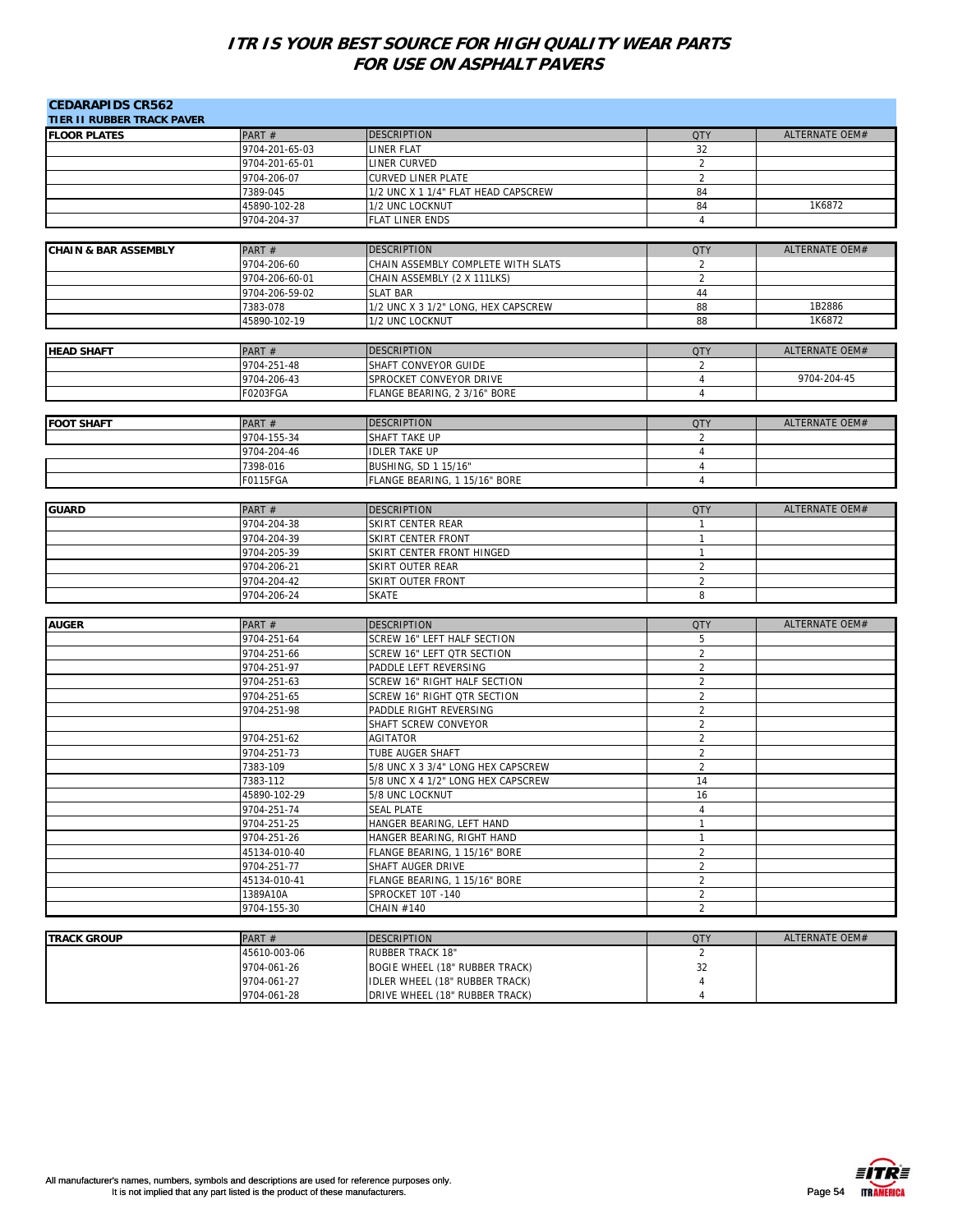| <b>CEDARAPIDS PICK-UP MACHINES</b> |              |                                |            |                |
|------------------------------------|--------------|--------------------------------|------------|----------------|
| <b>CEDARAPIDS MS1</b>              | PART $#$     | <b>DESCRIPTION</b>             | <b>QTY</b> | ALTERNATE OEM# |
|                                    | 9702-100-13  | LINER (HARDOX 500)             | 40         |                |
|                                    | 27F63        | 1/2UNC X 1 1/2LG. CAPSCREW     | 80         |                |
|                                    | 45890-102-28 | 1/2UNC LOCKNUT                 | 80         |                |
|                                    | 9702-025-59X | SLAT CHAIN COMPLETE (57 PITCH) |            |                |
|                                    | 9702-025-36  | <b>CONVEYOR SLAT</b>           | 19         |                |
|                                    | 4098         | M12 X 1 X 40 TRACK BOLT        | 152        |                |
|                                    | 4099         | M12 X 1 SQUARE NUT             | 152        |                |
|                                    | 9702-025-70  | SPROCKET 10 T                  |            |                |
|                                    |              |                                |            |                |

| <b>CEDARAPIDS MS2</b> | PART $#$     | <b>DESCRIPTION</b>                  | <b>QTY</b> | ALTERNATE OEM# |
|-----------------------|--------------|-------------------------------------|------------|----------------|
|                       | 9702-000-28  | LINER (HARDOX 500)                  | 40         |                |
|                       | 27F63        | 1/2UNC X 1 1/2LG. CAPSCREW          | 80         |                |
|                       | 45890-102-28 | 1/2UNC LOCKNUT                      | 80         |                |
|                       | 9702-025-59X | SLAT CHAIN COMPLETE (57 PITCHES)    |            |                |
|                       | 9702-029-05  | <b>CONVEYOR SLAT</b>                | 19         |                |
|                       | 4098         | M12 X 1 X 40 TRACK BOLT             | 152        |                |
|                       | 4099         | M <sub>12</sub> X 1 X 40 TRACK BOLT | 152        |                |
|                       | 9702-025-70  | SPROCKET 10 T                       |            |                |

| <b>CEDARAPIDS MS3</b> | PART $#$     | <b>DESCRIPTION</b>               | <b>QTY</b> | ALTERNATE OEM# |
|-----------------------|--------------|----------------------------------|------------|----------------|
|                       | 9702-000-28  | LINER (HARDOX 500)               | 40         |                |
|                       | 27F63        | 1/2UNC X 1 1/2LG. CAPSCREW       | 80         |                |
|                       | 45890-102-28 | 1/2UNC LOCKNUT                   | 80         |                |
|                       | 9702-025-59X | SLAT CHAIN COMPLETE (57 PITCHES) |            |                |
|                       | 9702-025-36  | <b>CONVEYOR SLAT</b>             | 19         |                |
|                       | 4098         | M12 X 1 X 40 TRACK BOLT          | 152        | 571894         |
|                       | 4099         | M12 X 1 SQUARE NUT               | 152        | 571946         |

| <b>DYNAPAC F30 4W</b>        |             |                                 |            |                |
|------------------------------|-------------|---------------------------------|------------|----------------|
| <b>CHAIN &amp; BAR ASSY.</b> | <b>PART</b> | <b>IDESCRIPTION</b>             | <b>QTY</b> | ALTERNATE OEM# |
|                              | 688-743-01  | $(108-27)$<br>CHAIN & BAR ASSY. |            | 192-5091       |

| <b>FLOWBOY ST-1000 TRAILER</b> |  |
|--------------------------------|--|
|                                |  |

| <b>CHAIN</b> | PART $#$     | <b>DESCRIPTION</b>                 | <b>QTY</b> | ALTERNATE OEM# |
|--------------|--------------|------------------------------------|------------|----------------|
|              | FB10131-1    | CHAIN, FB NO ATTACH - 61.5'        | AS REQ'D   |                |
|              | FB10131-2LH  | ICHAIN W/A1 ATTACH. @ 6TH - SS40SL | AS REQ'D   |                |
|              | FB10131-2RH  | CHAIN W/A1 ATTACH. @ 6TH - SS40SR  | AS REQ'D   |                |
|              | FB10131A     | CHAIN & BAR C/W SPROCKET           | AS REQ'D   |                |
|              | FB10131L     | FLOW BOY LINK W/ATTACH, L.H.       | AS REQ'D   |                |
|              | FB10131L-120 | CHAIN W/ATTACH F.B. - 120 LK L.H.  | AS REQ'D   |                |
|              | FB10131R     | FLOW BOY LINK W/ATTACH, R.H.       | AS REQ'D   |                |
|              | FB10131R-120 | CHAIN W/ATTACH F.B. - 120 LK R.H.  | AS REQ'D   |                |
|              | FB10131B     | <b>FLIGHT BAR</b>                  | AS REQ'D   |                |
|              |              |                                    |            |                |

| <b>SPROCKETS</b> | <b>PART</b><br>$\sim$ | <b>DESCRIPTION</b> | <b>QTY</b>      | <b>ERNATE OEM#</b><br>AL <sub>1</sub> |
|------------------|-----------------------|--------------------|-----------------|---------------------------------------|
|                  | FB10131S              | <b>SPROCKET</b>    | <b>AS REQ'D</b> |                                       |

**GILCREST 813 SCREED PART #** DESCRIPTION **DESCRIPTION DESCRIPTION DESCRIPTION DESCRIPTION** 9646003 SCREED PLATE 1 9646004 SCREED EXT. L.H. 1 SCREED EXT. L.H. 1 9646005 SCREED EXT. R.H. 1 9646005-1 SCREED EXT. R.H. 1

| <b>TRACK PADS</b> | <b>PART</b> | <b>ESCRIPTION</b><br>IDF           | <b>QTY</b> | JATE OEM#<br>ERNATI<br>AL I |
|-------------------|-------------|------------------------------------|------------|-----------------------------|
|                   | 4626813     | POLY<br><b>PAD</b><br><b>TRACK</b> |            |                             |
|                   |             |                                    |            |                             |

#### **GILCREST 813T**

| <b>TRACK PADS</b> | <b>PART</b> | <b>DESCRIPTION</b>                   | <b>QTY</b> | ALTERNATE OEM# |
|-------------------|-------------|--------------------------------------|------------|----------------|
|                   | 4626814     | . POLY 12" 2-STUD 1/2"<br>TRACK PAD. |            |                |
|                   | 4781567     | <b>TRACK ROLLER</b>                  | IЧ         | VA1842         |
|                   |             |                                      |            |                |

| <b>LEEBOY LB8000 PAVER</b> |         |                     |            |                 |  |
|----------------------------|---------|---------------------|------------|-----------------|--|
| <b>AUGERS</b>              | PART#   | <b>IDESCRIPTION</b> | <b>QTY</b> | ALTERNATE OEM # |  |
|                            | 861150C | AUGER R.H.          |            |                 |  |
|                            | 861140C | AUGER L.H.          |            |                 |  |

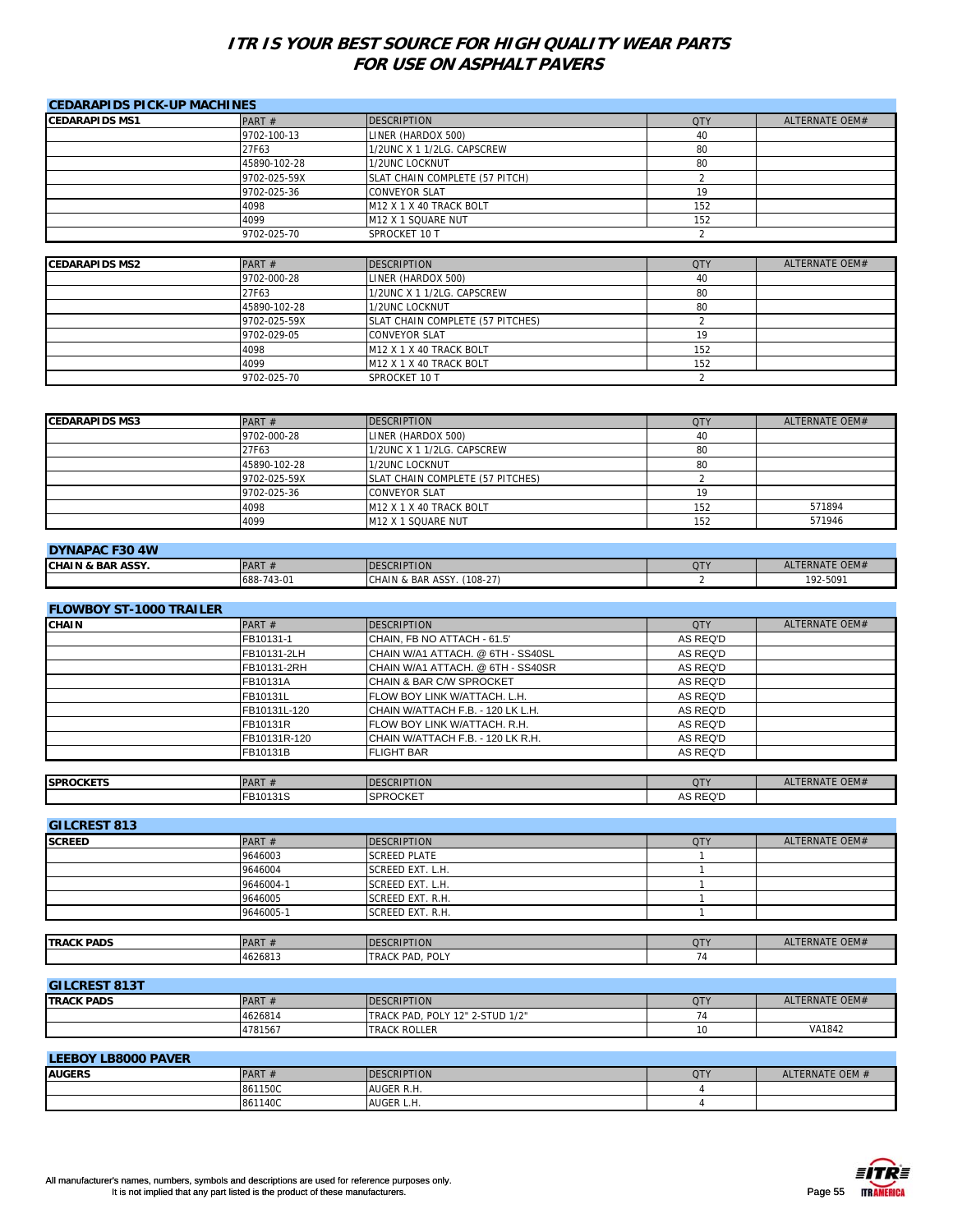| <b>CHAIN &amp; BAR ASSY.</b> | PART#                  | <b>DESCRIPTION</b>                           | <b>QTY</b>                     | ALTERNATE OEM #       |
|------------------------------|------------------------|----------------------------------------------|--------------------------------|-----------------------|
|                              | 850054                 | CHAIN & BAR ASSY. (60P X 10 BARS)            | $\overline{2}$                 |                       |
| <b>TRACKS</b>                | PART#                  | <b>DESCRIPTION</b>                           | <b>QTY</b>                     | ALTERNATE OEM #       |
|                              | 811302                 | RAILS (26 LK)                                | $\overline{2}$                 | FT1335/26             |
|                              | 811304                 | TRACK PAD STEEL                              | 52                             |                       |
|                              | 851104                 | TRACK PAD POLY                               | 52                             |                       |
|                              | 811308                 | TRACK BOLT (10 mm x 33.5 mm)                 | 208                            | FT1029                |
|                              | 811309                 | TRACK NUT (10 mm square)                     | 208                            | FT1012                |
|                              | 811326                 | TRACK ROLLER SINGLE FLANGE                   | A/R                            | VA0576                |
|                              |                        |                                              |                                |                       |
| <b>LEEBOY LB8500 PAVER</b>   |                        |                                              |                                |                       |
| <b>AUGERS</b>                | PART#                  | <b>DESCRIPTION</b>                           | <b>QTY</b>                     | ALTERNATE OEM #       |
|                              | 861150C                | AUGER R.H.                                   | $\overline{4}$                 |                       |
|                              | 861140C                | AUGER L.H.                                   | $\overline{4}$                 |                       |
|                              | 860073                 | AUGER ASSEMBLY L.H.                          | $\mathbf{1}$                   |                       |
|                              | 860083                 | AUGER ASSEMBLY R.H.<br>AUGER SHAFT           | $\mathbf{1}$<br>$\overline{2}$ |                       |
|                              | 861130C                |                                              |                                |                       |
| <b>CHAIN &amp; BAR ASSY.</b> | PART#                  | <b>DESCRIPTION</b>                           | <b>QTY</b>                     | ALTERNATE OEM #       |
|                              |                        | CHAIN & BAR ASSY. (12 BARS) (HEAVY DUTY WITH |                                |                       |
|                              | 851117B                | <b>FORGED ATTACHMENT)</b>                    | $\overline{2}$                 |                       |
|                              | 851118A                | CHAIN REPAIR KIT - (6P - 1 BAR)              | AS REQ'D                       |                       |
| <b>TRACKS</b>                | PART#                  | <b>DESCRIPTION</b>                           | <b>QTY</b>                     | ALTERNATE OEM #       |
|                              | 851102                 | RAILS (33 LK)                                | $\overline{2}$                 | FT1335/33             |
|                              | 851104                 | TRACK PAD POLY                               | 66                             |                       |
|                              | 811308                 | TRACK BOLT (10 mm x 33.5 mm)                 | 264                            | FT1029                |
|                              | 811309                 | <b>TRACK NUT (10 mm square)</b>              | 264                            | FT1012                |
|                              | 811326                 | TRACK ROLLER SINGLE FLANGE                   | A/R                            | VA0576                |
|                              |                        |                                              |                                |                       |
| <b>SCREED</b>                | PART#                  | <b>DESCRIPTION</b>                           | <b>QTY</b>                     | ALTERNATE OEM #       |
|                              | 851514                 | <b>SCREED PLATE</b>                          | $\mathbf{1}$                   |                       |
|                              | 851200<br>851182R      | <b>SCREED PLATE</b><br>SCREED EXT. R.H.      | $\mathbf{1}$<br>$\mathbf{1}$   |                       |
|                              | 851182L                | SCREED EXT. L.H.                             | $\mathbf{1}$                   |                       |
|                              | 921724                 | SCREED PLATE (ELECTRIC HEATED)               | $\mathbf{1}$                   |                       |
|                              | 981724                 | <b>SCREED PLATE</b>                          | $\mathbf{1}$                   |                       |
|                              |                        |                                              |                                |                       |
| <b>LUTES</b>                 |                        |                                              |                                |                       |
| MISC.                        | PART#                  | <b>DESCRIPTION</b>                           | <b>QTY</b>                     | <b>ALTERNATE OEM#</b> |
|                              | <b>BC-20</b>           | BRACES & CLAMPS (IN PAIRS)                   | AS REQ'D                       |                       |
|                              | <b>BH-40</b>           | HOLDER, LUTE W/METARIS LOGO                  | AS REQ'D                       |                       |
|                              | HT-60                  | HANDLE, ALUMINUM 6 FT.                       | $\mathbf{1}$                   |                       |
|                              | $L-6$                  | ASPHALT LUTE COMPLETE                        | $\mathbf{1}$                   |                       |
|                              | LB-30                  | SUPPORT BRACKETS (PAIR)                      | AS REQ'D                       |                       |
|                              | LH-72                  | LUTE HANDLE 6FT. W/SAFETY TIP                |                                |                       |
|                              | SB-36                  | BLADE 36" SERRATED ON ONE SIDE               | AS REQ'D                       |                       |
| <b>MILLER CURBER MC-550</b>  |                        |                                              |                                |                       |
| <b>AUGERS</b>                | PART#                  | <b>DESCRIPTION</b>                           | <b>QTY</b>                     | ALTERNATE OEM #       |
|                              | MC-550-18              | 6 INCH EXTRUSION SCREW (P8013)1              | 1                              | P8013                 |
|                              |                        |                                              |                                |                       |
| <b>POWER CURBER 150</b>      |                        |                                              |                                |                       |
| <b>AUGERS</b>                | PART#                  | <b>DESCRIPTION</b>                           | <b>QTY</b>                     | ALTERNATE OEM #       |
|                              | P8013                  | 6 INCH EXTRUSION SCREW P8013                 | 2                              |                       |
|                              |                        |                                              |                                |                       |
| <b>ROADTEC SCREEDS</b>       |                        |                                              |                                |                       |
| <b>E8A SCREED</b>            | PART#                  | <b>DESCRIPTION</b>                           | <b>QTY</b>                     | ALTERNATE OEM#        |
|                              | 127545-01              | <b>SCREED PLATE</b>                          | $\mathbf{1}$                   |                       |
|                              | 127762-01              | SCREED EXT. R.H.                             | $\mathbf{1}$                   |                       |
|                              | 127763-01              | SCREED EXT. L.H.                             | $\mathbf{1}$                   |                       |
|                              |                        |                                              |                                |                       |
| <b>E10B SCREED</b>           | PART #                 | <b>DESCRIPTION</b>                           | <b>QTY</b>                     | ALTERNATE OEM#        |
|                              | 133793-01              | <b>SCREED PLATE</b>                          | $\mathbf{1}$                   |                       |
|                              | 133794-01              | <b>SCREED EXTENSION</b>                      | $\overline{2}$                 |                       |
|                              | 121495-01              | <b>SCREED PLATE</b>                          | $\mathbf{1}$                   |                       |
|                              | 120815-01<br>120816-02 | SCREED EXT. L.H.<br>SCREED EXT. R.H.         | $\mathbf{1}$<br>$\mathbf{1}$   |                       |
|                              | 98506-02               | SCREED PLATE                                 | $\mathbf{1}$                   |                       |
|                              |                        |                                              |                                |                       |
| S-10 SCREED                  | PART#                  | <b>DESCRIPTION</b>                           | <b>QTY</b>                     | ALTERNATE OEM#        |
|                              | 83156-01W              | <b>SCREED PLATE</b>                          | $\overline{1}$                 |                       |

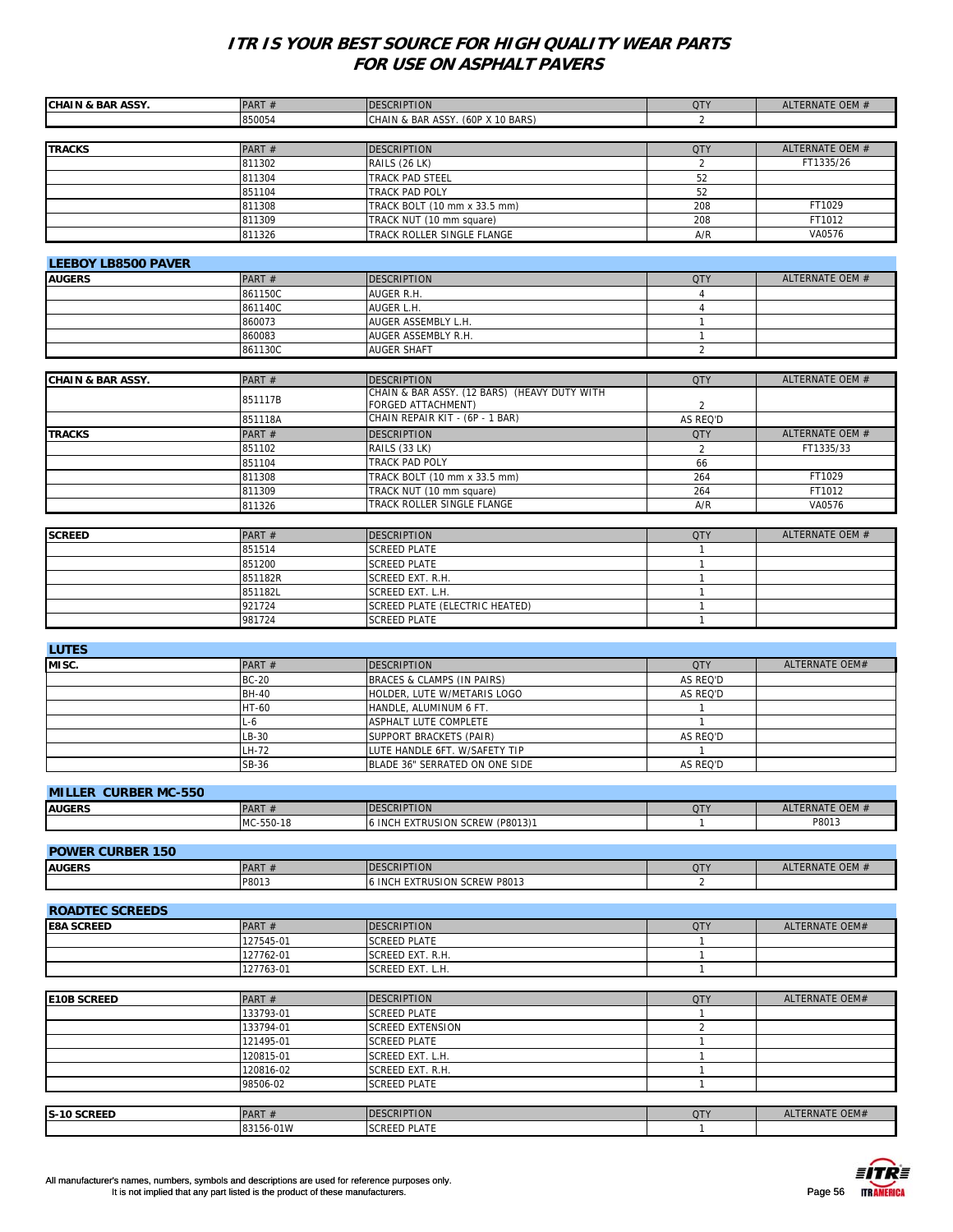| <b>ROADTEC RP180/185</b>                     |                        |                                          |                 |                           |
|----------------------------------------------|------------------------|------------------------------------------|-----------------|---------------------------|
| <b>FLOOR PLATES</b>                          | PART#                  | DESCRIPTION                              | <b>QTY</b>      | ALTERNATE OEM#            |
|                                              | 124378-02-50           | <b>FLOOR PLATE</b>                       | 2               |                           |
|                                              | 124379-02-50           | <b>FLOOR PLATE</b>                       | 2               |                           |
|                                              | 125234-02-50           | <b>FLOOR PLATE</b>                       | 14              |                           |
|                                              |                        |                                          |                 |                           |
| <b>CONVEYOR CHAIN</b>                        | PART#                  | DESCRIPTION                              | <b>QTY</b>      | ALTERNATE OEM#            |
|                                              | 124128                 | CONVEYOR CHAIN (2 X 128 PITCHES)         | 2               |                           |
|                                              | 97364-02               | FEEDER BAR                               | 64              |                           |
|                                              | 90392                  | SPLIT PIN (3/8 X 2 1/4)                  | 128             |                           |
|                                              |                        |                                          |                 |                           |
| <b>ROADTEC RP 190</b><br><b>FLOOR PLATES</b> | PART#                  | <b>DESCRIPTION</b>                       | <b>QTY</b>      | ALTERNATE OEM#            |
|                                              | 201187-01              | CONVEYOR LINER FRONT                     | 2               |                           |
|                                              | 206642-01              | CONVEYOR LINER CENTER                    | $\overline{2}$  |                           |
|                                              | 201185-01              | CONVEYOR LINER REAR                      | 2               |                           |
|                                              | 84326-04               | 1/2-13 UNC X 11/2 LONG F.H.S. CAPS.      | 36              | 2J0996                    |
|                                              | 83781-04               | 1/2" FLAT VVASHER                        | 36              | 8T4223                    |
|                                              | 139741-04              | 1/2-13 UNC STOVER LOCKNUT                | 36              | 1K6872                    |
|                                              |                        |                                          |                 |                           |
| <b>CHAIN AND BAR ASSY</b>                    | PART#                  | <b>DESCRIPTION</b>                       | <b>QTY</b>      | <b>ALTERNATE OEM#</b>     |
|                                              | 200453-03              | CONVEYOR CHAIN ASSY. 128 PITCHES         | 2               |                           |
|                                              |                        |                                          |                 |                           |
| <b>HEAD SHAFT ASSY.</b>                      | PART#                  | <b>DESCRIPTION</b>                       | <b>QTY</b>      | ALTERNATE OEM#            |
|                                              | 142882-03              | CONVEYOR SPROCKET                        | $\overline{4}$  |                           |
|                                              | 97340                  | 1/2-13 UNC X 1 1/2 LONG SETSCREW         | 8               |                           |
|                                              | 202391-02              | CONVEYOR HEAD SHAFT                      | $\overline{2}$  |                           |
|                                              | 202397-02              | CONVEYOR HEAD SHAFT HOUSING              | $\overline{2}$  |                           |
|                                              | 127287-02              | SPROCKET 16T 2" BORE                     | 2<br>2          |                           |
|                                              | 127288-02              | SPROCKET 16T 2 1/2" BORE                 |                 |                           |
| <b>FOOT SHAFT ASSY.</b>                      | PART#                  | <b>DESCRIPTION</b>                       | <b>QTY</b>      | ALTERNATE OEM#            |
|                                              | 138952-01              | <b>IDLER SPROCKET C/W BEARING</b>        | $\overline{4}$  |                           |
|                                              |                        |                                          |                 |                           |
|                                              |                        |                                          |                 |                           |
| <b>CHAIN GUARDS</b>                          | PART#                  | <b>DESCRIPTION</b>                       | <b>QTY</b>      | ALTERNATE OEM#            |
|                                              | 207168-02              | CENTER GUARD                             | $\overline{4}$  |                           |
|                                              | 207169-02              | FRONT OUTER GUARD                        | $\overline{2}$  |                           |
|                                              | 207170-02              | REAR OUTER GUARD                         | $\overline{2}$  |                           |
|                                              |                        |                                          |                 |                           |
|                                              |                        |                                          |                 |                           |
| <b>AUGERS</b>                                | PART#                  | <b>DESCRIPTION</b><br>HEMI SEGMENT L. H. | <b>QTY</b><br>5 | ALTERNATE OEM#<br>150397C |
|                                              | 214940-01<br>241943-01 | HEMI SEGMENT R. H.                       | 6               | 150396C                   |
|                                              | 241941-01              | QUARTER SEC. L.H.                        | $\overline{4}$  | 150426C                   |
|                                              | 214944-01              | QUARTER SEC. R.H.                        | 3               | 150427C                   |
|                                              | 214942-01              | QUARTER SEC. L.H. MOD.                   | $\mathbf{1}$    | 208977-03                 |
|                                              | 214945-01              | QUARTER SEC. R. H. MOD.                  | $\mathbf{1}$    | 208978-03                 |
|                                              | 208229-02              | COVER AUGER SHAFT                        | $\overline{1}$  |                           |
|                                              | 207266-01,             | AUGER SHAFT                              | $\overline{2}$  |                           |
|                                              | 207264-03              | OUTSIDE SLEEVE                           | $\overline{2}$  |                           |
|                                              | 207797-04              | END CAP WELDMENT                         | $\overline{2}$  |                           |
|                                              |                        |                                          |                 |                           |
|                                              |                        |                                          |                 |                           |
| <b>ROADTEC RP 195</b>                        |                        |                                          |                 |                           |
| <b>FLOOR PLATES</b>                          | PART#                  | DESCRIPTION                              | <b>QTY</b>      | ALTERNATE OEM#            |
|                                              | 201187-01              | CONVEYOR LINER FRONT                     | $\overline{2}$  |                           |
|                                              | 201186-01              | CONVEYOR LINER CENTER                    | 2               |                           |
|                                              | 201185-01              | CONVEYOR LINER REAR                      | $\overline{2}$  | 2J0996                    |
|                                              | 84326-04               | 1/2-13 UNC X 11/2 LONG F.H.S.CAPS.       | 36              | 8T4223                    |
|                                              | 83781-04               | 1/2" FLATWASHER                          | 36              | 1K6872                    |
|                                              | 139741-04              | 1/2-13 UNC STOVER LOCKNUT                | 36              |                           |
| <b>CHAIN AND BAR ASSY</b>                    | PART#                  | <b>DESCRIPTION</b>                       | <b>QTY</b>      | ALTERNATE OEM#            |
|                                              | 200452-03              | CONVEYOR CHAIN ASSY. 120 PITCHES         | 2               |                           |
|                                              | 13082052               | CHAIN & BAR ASSEMBLY                     | $\overline{2}$  |                           |
|                                              |                        |                                          |                 |                           |
|                                              |                        |                                          |                 |                           |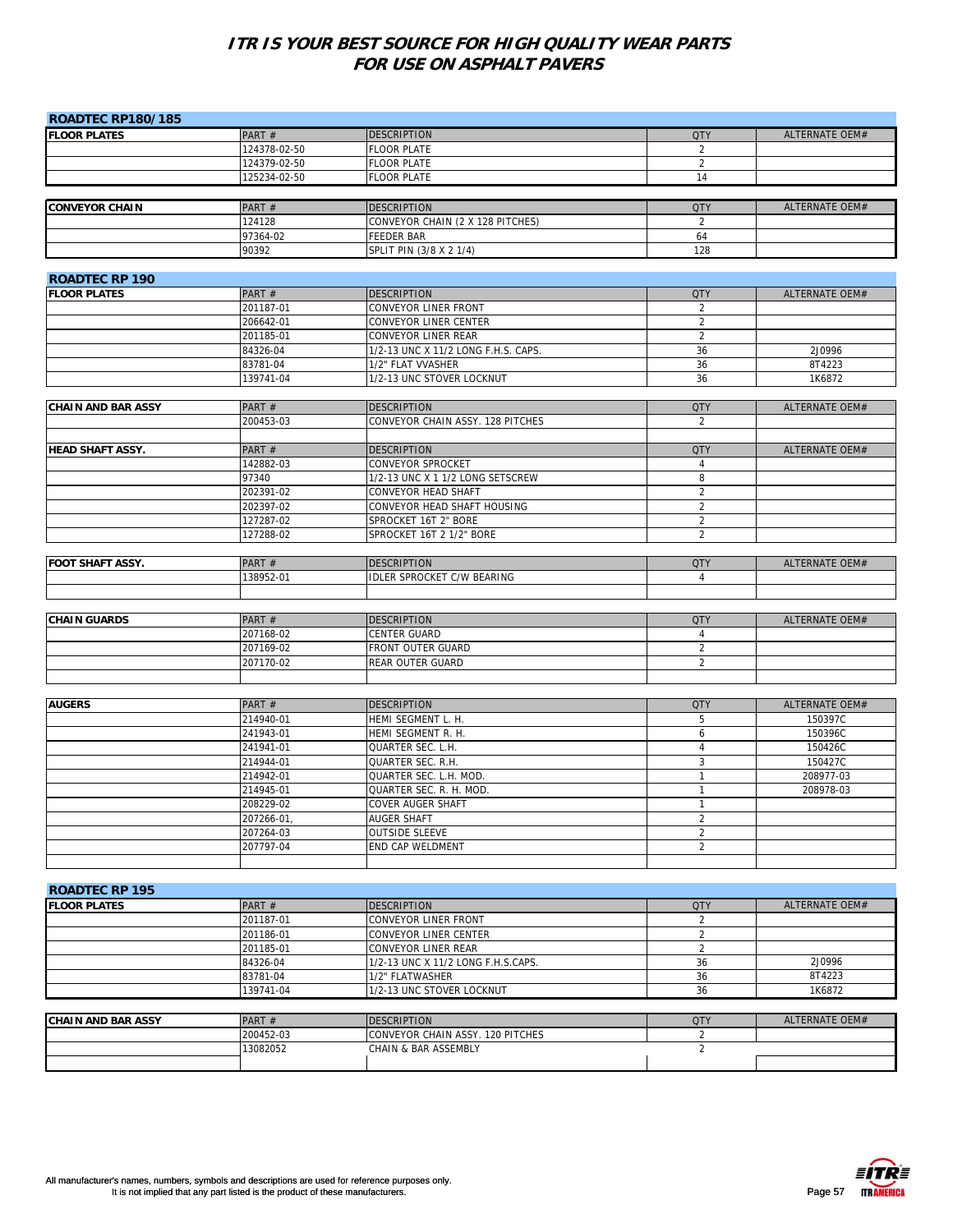| <b>HEADSHAFT ASSY.</b> | PART $#$  | <b>DESCRIPTION</b>                | <b>QTY</b> | ALTERNATE OEM# |
|------------------------|-----------|-----------------------------------|------------|----------------|
|                        | 142882-03 | <b>CONVEYOR SPROCKET</b>          |            |                |
|                        | 97340     | 1/2-13 UNC X 1 1/2 LONG SETSCREW  |            |                |
|                        | 202391-02 | <b>CONVEYOR HEADSHAFT</b>         |            |                |
|                        | 202397-02 | CONVEYOR HEADSHAFT HOUSING        |            |                |
|                        | 127287-02 | SPROCKET 16T 2" BORE              |            |                |
|                        | 127288-02 | SPROCKET 16T 2 1/2" BORE          |            |                |
|                        |           |                                   |            |                |
| <b>FOOTSHAFT ASSY.</b> | PART#     | <b>DESCRIPTION</b>                | <b>QTY</b> | ALTERNATE OEM# |
|                        | 138952-01 | <b>IDLER SPROCKET C/W BEARING</b> |            |                |
|                        |           |                                   |            |                |

| <b>CHAIN GUARDS</b> | PART#     | <b>DESCRIPTION</b>         | <b>QTY</b> | ALTERNATE OEM# |
|---------------------|-----------|----------------------------|------------|----------------|
|                     | 202398-03 | <b>REAR OUTER GUARD</b>    |            |                |
|                     |           |                            |            |                |
|                     | 202388-02 | <b>CENTER GUARD</b>        |            |                |
|                     | 202396-02 | <b>FRONT OUTER GUARD</b>   |            |                |
|                     | 146709-02 | <b>OUTRE CHAIN SUPPORT</b> |            |                |
|                     |           |                            |            |                |
|                     |           |                            |            |                |
| <b>AUGERS</b>       | PART $#$  | <b>DESCRIPTION</b>         | <b>QTY</b> | ALTERNATE OEM# |
|                     | 214940-01 | HEMI SEGMENT L. H.         |            | 150397C        |

| 214940-01 | HEMI SEGMENT L. H.       | 150397C   |
|-----------|--------------------------|-----------|
| 241943-01 | HEMI SEGMENT R. H.       | 150396C   |
| 241941-01 | <b>QUARTER SEC. L.H.</b> | 150426C   |
| 214944-01 | QUARTER SEC. R.H.        | 150427C   |
| 214942-01 | QUARTER SEC.L.H. MOD.    | 208977-03 |
| 214945-01 | QUARTER SEC. R. H. MOD.  | 208978-03 |
| 208229-02 | <b>COVER AUGER SHAFT</b> |           |
| 207266-01 | <b>AUGER SHAFT</b>       |           |
| 207264-03 | <b>OUTSIDE SLEEVE</b>    |           |
| 207797-04 | <b>END CAP WELDMENT</b>  |           |
|           |                          |           |

| <b>ROADTEC RP230</b>   |          |                                  |            |                |  |
|------------------------|----------|----------------------------------|------------|----------------|--|
| <b>ICONVEYOR CHAIN</b> | PART $#$ | <b>IDESCRIPTION</b>              | <b>QTY</b> | ALTERNATE OFM# |  |
|                        | 124277   | CONVEYOR CHAIN (2 X 138 PITCHES) |            |                |  |
|                        | 97364-02 | <b>FFEDER BAR</b>                | 68         |                |  |
|                        | 90392    | SPLIT PIN (3/8 X 2 1/4)          | 136        | 50B13          |  |

| <b>ROADTEC RX45 MILLING MACHINE</b> |          |                                 |            |                |
|-------------------------------------|----------|---------------------------------|------------|----------------|
| <b>ITRACK PADS</b>                  | PART $#$ | <b>IDESCRIPTION</b>             | <b>QTY</b> | ALTERNATE OEM# |
|                                     | 98193P   | <b>ITRACK PAD, GROUSER POLY</b> | 04         |                |
|                                     | 98193P/M | TRACK PAD, POLY MASTER          |            |                |

# **ROADTEC RX50 MILLING MACHINE**

| <b>TRACK PADS</b> | <b>PART</b><br>H | <b>ESCRIPTION</b><br>IDF  | QT) | ALTERNATE OEM# |
|-------------------|------------------|---------------------------|-----|----------------|
|                   | 96414            | POLY<br><b>TRACK PAD.</b> | 96  |                |
|                   | 96415            | POLY MASTER<br>TRACK PAD. |     |                |

| <b>ROADTEC SB2500/2500B SHUTTLE BUGGY</b> |              |                                  |                |                |
|-------------------------------------------|--------------|----------------------------------|----------------|----------------|
| <b>C1 CONVEYOR</b>                        | PART $#$     | <b>DESCRIPTION</b>               | <b>QTY</b>     | ALTERNATE OEM# |
|                                           | 98961-03     | <b>WEAR PLATE BOTTOM</b>         | 16             |                |
|                                           | 99147-03     | <b>IDLER SHAFT</b>               | 2              |                |
|                                           | 133964-03    | WEAR BAR 66"                     | 4              |                |
|                                           | 133963-03    | WEAR BAR 6"                      | 12             |                |
|                                           | 122598-01    | <b>FOOTSHAFT</b>                 | 2              |                |
|                                           | 122599K-01   | SPROCKET 10T                     | $\overline{2}$ |                |
|                                           | 139350-02    | SPROCKET 10T SPLIT               | 2              |                |
|                                           | 95997-01     | AUGER L.H. 12 1/2 PITCH          |                |                |
|                                           | 95998        | AUGER R.H. 12 1/2 PITCH          |                |                |
|                                           | 98807-02     | C1 CONV. CHAIN WELD. 56" SLAT    |                |                |
|                                           | 122266-04    | <b>BEARING</b>                   | 2              |                |
|                                           | 29M97        | FOOTSHAFT CENTER BEARING         | $\mathfrak{D}$ |                |
|                                           | 95834        | 3/4" HEX CAPSCREW                | AS REQ'D       |                |
|                                           | 88164        | 3/4" STOVER LOCKNUT              | AS REQ'D       |                |
|                                           | C1-OFFSET-LK | OFFSET LINK ASSEMBLY CI & C2     | AS REQ'D       |                |
|                                           | C1-BLOCK-LK  | BLOCK LINK ASSEMBLY C1 & C2      | AS REQ'D       |                |
|                                           | C1-ATT-LK    | ATTACHMENT LINK ASSEMBLY C1 & C2 | AS REQ'D       |                |
|                                           | C1-PIN       | <b>PIN C1 &amp; C2</b>           | AS REQ'D       |                |
|                                           | C1-KEEP-PIN  | KEEPER PIN C1 & C2               | AS REQ'D       |                |

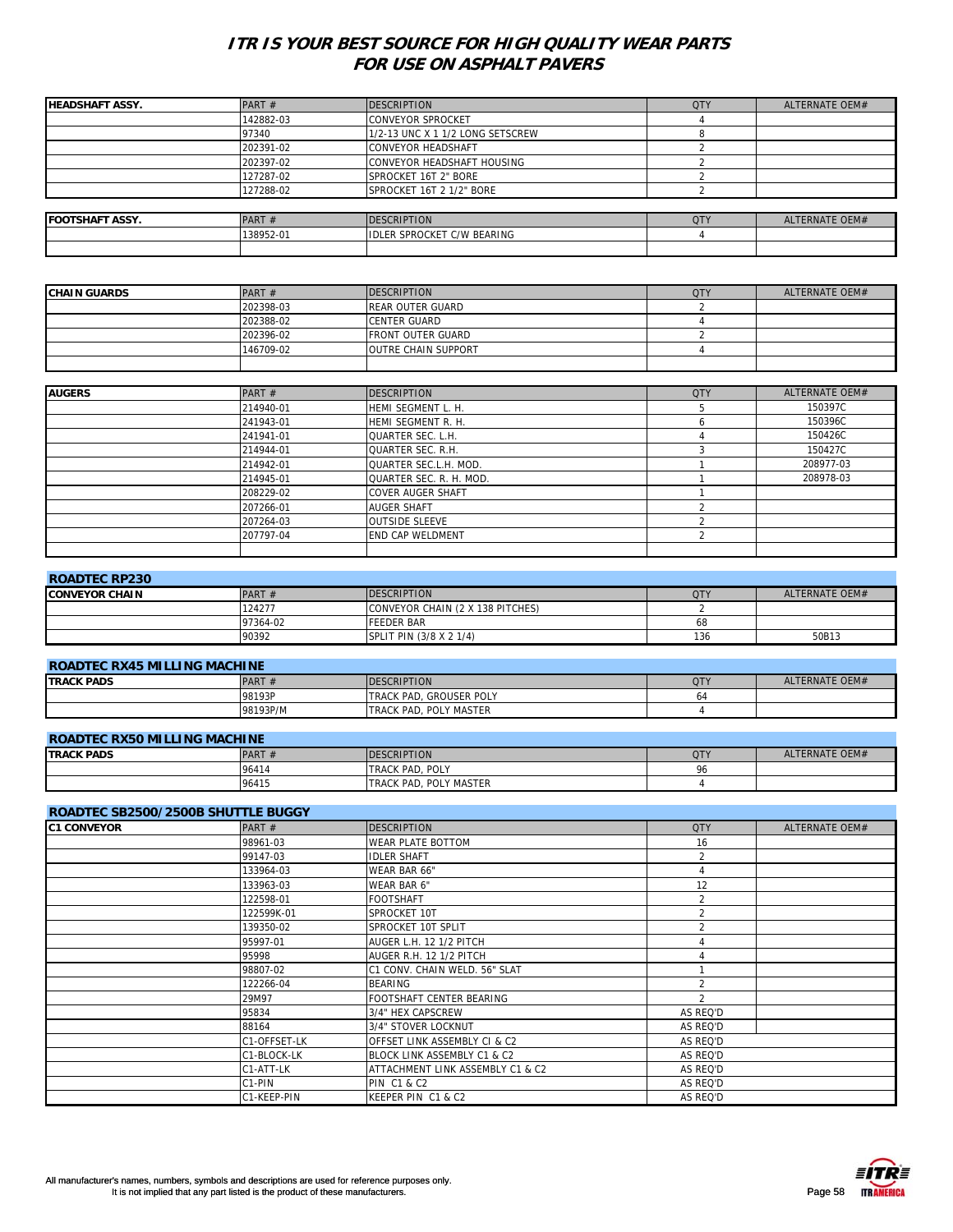| <b>C2 CONVEYOR</b> | PART#        | <b>DESCRIPTION</b>           | <b>QTY</b>               | ALTERNATE OEM# |
|--------------------|--------------|------------------------------|--------------------------|----------------|
|                    | 130507-01    | <b>FOOTSHAFT</b>             | $\overline{2}$           |                |
|                    | 130506-01    | SPROCKET WELD. 10T           | $\overline{2}$           |                |
|                    | 139350-02    | SPROCKET 10T SPLIT           | $\overline{2}$           |                |
|                    | 95998        | AUGER L.H. 12 1/2 PITCH      | $\overline{2}$           |                |
|                    | 95997-01     | AUGER R.H. 12 1/2 PITCH      | $\overline{\mathbf{c}}$  |                |
|                    | 96003-01     | AUGER L.H. 8 3/4 PITCH       | $\overline{2}$           |                |
|                    | 96004        | AUGER R.H. 8 3/4 PITCH       | $\overline{2}$           |                |
|                    | 96005-01     | AUGER L.H. 5 3/8 PITCH       | 6                        |                |
|                    | 96006        | AUGER R.H. 5 3/8 PITCH       | 6                        |                |
|                    | 98808-02     | C2 CONVEYOR CHAIN WELD.      |                          |                |
|                    | 99363-01     | <b>IDLER SHAFT WELD.</b>     | $\overline{\mathcal{L}}$ |                |
|                    | 29M98        | FLANGED BEARING 3" 4 BOLT    | $\overline{2}$           |                |
|                    | 29M97        | BEARING 3 1/2 PILOTED        | $\overline{2}$           |                |
|                    | 140837-01    | SPROCKET                     | $\overline{\mathcal{L}}$ | 130506-01      |
|                    | 88993-04     | FLANGE W/BALL BEARING INSERT |                          |                |
|                    | 95834        | 3/4" HEX CAPSCREW            | AS REQ'D                 |                |
|                    | 88164        | 3/4" STOVER LOCKNUT          | AS REQ'D                 |                |
|                    | C1-OFFSET-LK | OFFSET LINK ASSEMBLY CI & C2 | AS REQ'D                 |                |
|                    | C1-BLOCK-LK  | BLOCK LINK ASSEMBLY C1 & C2  | AS REQ'D                 |                |
|                    | C1-PIN       | <b>PIN C1 &amp; C2</b>       | AS REQ'D                 |                |
|                    | C1-KEEP-PIN  | KEEPER PIN C1 & C2           | AS REQ'D                 |                |

| <b>C3 CONVEYOR</b> | PART#               | <b>DESCRIPTION</b>            | <b>QTY</b> | ALTERNATE OEM# |
|--------------------|---------------------|-------------------------------|------------|----------------|
|                    | 99773-03            | <b>END BOTTOM PLATE</b>       |            |                |
|                    | 122683-02           | <b>BOTTOM PLATE</b>           |            |                |
|                    | 122682-01           | <b>CENTER BOTTOM PLATE</b>    |            |                |
|                    | 122681-01           | <b>FRONT BOTTOM DOOR</b>      |            |                |
|                    | 123769-02           | <b>BOTTOM DOOR WELD'T</b>     |            |                |
|                    | 137679-03R          | SIDE LINER R.H.               |            |                |
|                    | 137679-03L          | SIDE LINER L.H.               |            |                |
|                    | 137678-03R          | SIDE LINER PLATE RIGHT        | 6          |                |
|                    | 137678-03L          | SIDE LINER PLATE LEFT         | 6          |                |
|                    | 121711-03           | <b>IDLER WHEEL</b>            | 6          |                |
|                    | 121712-03           | <b>IDLER SHAFT</b>            | 3          |                |
|                    | 134928-03           | <b>WEAR BAR</b>               | 24         |                |
|                    | 139351-02           | SPROCKET 10T                  |            | 14482-02       |
|                    | 134136-01           | C3 CONV. CHAIN ASSY. 46 SLATS |            |                |
|                    | 97789-01            | C3 CONV. CHAIN ASSY. 40 SLATS |            |                |
|                    | 29G14               | FLANGE W/SPHERICAL BEARING    | Δ          |                |
|                    | C3-BLOCK-LK         | <b>BLOCK LINK ASSEMBLY</b>    | AS REQ`D   |                |
|                    | C3-CON-LK           | CONNECTING LINK ASSEMBLY      | AS REQ'D   |                |
|                    | C3-ATT-LK           | ATTACHMENT LINK ASSEMBLY      | AS REQ'D   |                |
|                    | C <sub>3</sub> -PIN | PIN                           | AS REQ'D   |                |
|                    | C3-KEEP-PIN         | <b>KEEPER PIN</b>             | AS REQ'D   |                |

| <b>ROADTEC 2500C SHUTTLE BUGGY</b> |              |                                         |                          |                |
|------------------------------------|--------------|-----------------------------------------|--------------------------|----------------|
| <b>C1 CONVEYOR</b>                 | PART $#$     | <b>DESCRIPTION</b>                      | <b>QTY</b>               | ALTERNATE OEM# |
|                                    | 200735-02    | <b>C1 CONVEYOR CHAIN ASSEMBLY</b>       |                          |                |
|                                    | 200714-03    | C1 FOOTSHAFT                            | $\overline{2}$           |                |
|                                    | 139350-02    | SPROCKET 10T                            |                          |                |
|                                    | 200308-01    | 12" LEFT PITCH AUGER                    | $\overline{\mathcal{L}}$ |                |
|                                    | 200310-01    | 12" RIGHT PITCH AUGER                   |                          |                |
|                                    | 200309-01    | 12" LEFT PITCH AUGER                    | $\mathfrak{p}$           |                |
|                                    | 200311-01    | 12" RIGHT PITCH AUGER                   | $\overline{\phantom{a}}$ |                |
|                                    | 29M98        | C1 FOOTSHAFT BEARING                    | $\overline{\phantom{a}}$ |                |
|                                    | 122266-04    | OUTER FOOTSHAFT BEARING 3"              | $\overline{\mathcal{L}}$ |                |
|                                    | 200318       | 7/8-9 X 7" LONG SOCKET HD. CAPSCREW     | 8                        |                |
|                                    | 132058-04    | 7/8-9 STOVER LOCKNUT                    | 8                        |                |
|                                    | 138651-04    | 5/8 X 2 1/2 SHOULDER BOLT(1/2-13UNC)    | 48                       |                |
|                                    | 10D63        | 1/2" HARD WASHER                        | 48                       |                |
|                                    | 139741-04    | 1/2-13UNC STOVER LOCKNUT                | 48                       |                |
|                                    | 98961-03     | <b>LINER PLATE</b>                      | 16                       | 98961-03-50    |
|                                    | 145488-01    | <b>C1 IDLER WELDMENT</b>                |                          | 99147-03       |
|                                    | C1-OFFSET-LK | <b>OFFSET LINK ASSEMBLY CI &amp; C2</b> | AS REQ'D                 |                |
|                                    | C1-BLOCK-LK  | BLOCK LINK ASSEMBLY C1 & C2             | AS REQ'D                 |                |
|                                    | C1-ATT-LK    | ATTACHMENT LINK ASSEMBLY C1 & C2        | AS REQ'D                 |                |
|                                    | C1-PIN       | <b>PIN C1 &amp; C2</b>                  | AS REQ'D                 |                |
|                                    | C1-KEEP-PIN  | KEEPER PIN C1 & C2                      | AS REQ'D                 |                |



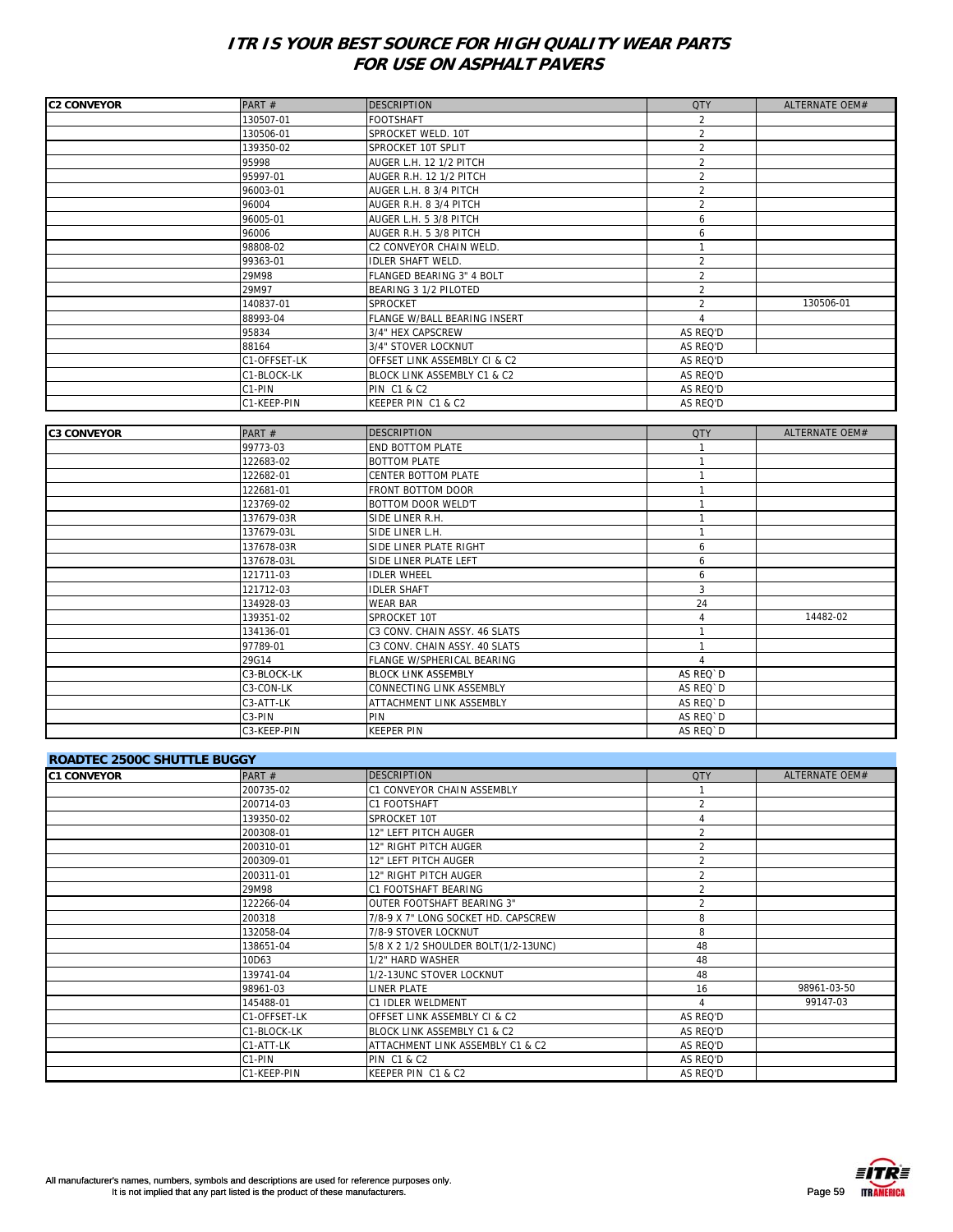| <b>C2 CONVEYOR</b> | PART#        | <b>DESCRIPTION</b>                 | <b>QTY</b>     | ALTERNATE OEM# |
|--------------------|--------------|------------------------------------|----------------|----------------|
|                    | 98808-02     | C2 CONVEYOR CHAIN ASSY.            |                | 138906-02      |
|                    | 200316-03    | C2 FOOTSHAFT                       | $\overline{2}$ |                |
|                    | 139350-02    | 10T SPROCKET                       | $\overline{4}$ |                |
|                    | 139665-04    | SPROCKET COVER PLATE               | $\overline{4}$ |                |
|                    | 200308-01    | 12" LEFT PITCH AUGER               | $\overline{2}$ |                |
|                    | 200310-01    | 12" RIGHT PITCH AUGER              | $\overline{2}$ |                |
|                    | 200312-01    | 6 7/8" LEFT PITCH AUGER            | $\mathbf{1}$   |                |
|                    | 200314-01    | 6 7/8" RIGHT PITCH AUGER           | $\mathbf{1}$   |                |
|                    | 200320-01    | 4 3/16" LEFT PITCH AUGER           | $\mathbf{1}$   |                |
|                    | 200321-01    | 4 3/16 LEFT PITCH AUGER            | $\mathbf{1}$   | 218681-01      |
|                    | 200322-01    | 4 3/16" RIGHT PITCH AUGER          | $\mathbf{1}$   |                |
|                    | 200323-01    | 4 3/16" RIGHT PITCH AUGER          | $\mathbf{1}$   | 218680-01      |
|                    | 200309-01    | 12" LEFT PITCH AUGER               | $\overline{2}$ |                |
|                    | 200311-01    | 12" RIGHT PITCH AUGER              | $\overline{2}$ |                |
|                    | 200313-01    | 6 7/8" LEFT PITCH AUGER            | $\mathbf{1}$   |                |
|                    | 200315-01    | 6 7/8" RIGHT PITCH AUGER           | $\mathbf{1}$   |                |
|                    | 99363-01     | C2 IDLER                           | $\overline{2}$ |                |
|                    | 29M97        | BEARING 4 BLOT FLANGE (3.5" SHAFT) | $\overline{2}$ |                |
|                    | 29M98        | BEARING 4 BLOT FLANGE (3.0" SHAFT) | $\overline{2}$ |                |
|                    | 200318       | 7/8-9 X 7" LONG SOCKET HD. CAPS.   | 10             |                |
|                    | 132058-04    | 7/8-9 STOVER LOCKNUT               | 10             |                |
|                    | 138651-04    | 5/8 X 2 1/2 SHOULDER BOLT          | 48             |                |
|                    | 10D63        | 1/2" HARDWASHER                    | 48             |                |
|                    | 139741-04    | 1/2" -13 UNC LOCKNUT               | 48             |                |
|                    | C1-OFFSET-LK | OFFSET LINK ASSEMBLY CI & C2       | AS REQ'D       |                |
|                    | C1-BLOCK-LK  | BLOCK LINK ASSEMBLY C1 & C2        | AS REQ'D       |                |
|                    | C1-ATT-LK    | ATTACHMENT LINK ASSEMBLY C1 & C2   | AS REQ'D       |                |
|                    | C1-PIN       | <b>PIN C1 &amp; C2</b>             | AS REQ'D       |                |
|                    | C1-KEEP-PIN  | KEEPER PIN C1 & C2                 | AS REQ'D       |                |
|                    |              |                                    |                |                |
| <b>C3 CONVEYOR</b> | PART#        | <b>DESCRIPTION</b>                 | <b>QTY</b>     | ALTERNATE OEM# |
|                    | 138907-02    | CHAIN ASSY.                        | $\mathbf{1}$   |                |
|                    | 146687-01    | <b>IDLER</b>                       | $\overline{4}$ |                |
|                    | 148641-03    | <b>BOTTOM LINER 27"</b>            | $\mathbf{1}$   | 99773-03       |
|                    | 148640-03    | <b>BOTTOM LINER 39"</b>            | $\mathbf{1}$   | 123769-02      |
|                    | 148639-03    | <b>BOTTOM LINER 46"</b>            | $\mathbf{1}$   | 122683-02      |
|                    | 148638-03    | <b>BOTTOM LINER 72"</b>            | $\overline{2}$ | 122682-01      |
|                    | 148642-03R   | SIDE LINER REAR                    | $\mathbf{1}$   |                |
|                    | 14642-03L    | SIDE LINER REAR                    | $\mathbf{1}$   |                |
|                    | 148644-03    | SIDE LINER REAR                    | 12             |                |
|                    | 144482-02    | 10T SPROCKET                       | $\overline{4}$ | 139351-02      |
|                    | C3-BLOCK-LK  | <b>BLOCK LINK ASSEMBLY</b>         | AS REQ'D       |                |
|                    | C3-CON-LK    | CONNECTING LINK ASSEMBLY           | AS REQ'D       |                |
|                    | C3-ATT-LK    | ATTACHMENT LINK ASSEMBLY           | AS REQ'D       |                |
|                    | C3-PIN       | PIN                                | AS REQ'D       |                |
|                    | C3-KEEP-PIN  | <b>KEEPER PIN</b>                  | AS REQ'D       |                |

#### **VOGELE** (Also see ALLATT CHAMPION) Verify part numbers prior to ordering.

#### **VOGELE SCREED**

| <b>CARLSON EASY IV-1019</b> | PART $#$    | <b>IDESCRIPTION I ION</b>     | <b>QTY</b> | ALTERNATE OEM# |
|-----------------------------|-------------|-------------------------------|------------|----------------|
|                             | 200-703-101 | <b>SCREED PLATE FLAT TAIL</b> |            |                |
|                             | 200-703-100 | <b>STUD ASSEMBLY KIT</b>      |            |                |
|                             | 201-495-000 | SCREED EXT. R.H.              |            |                |
|                             | 201-498-000 | <b>SCREED EXT L.H.</b>        |            |                |
|                             | 201-992-100 | SCREED EXT R.H.12" BERM       |            |                |
|                             | 201-993-100 | SCREED EXT L.H. 12" BERM      |            |                |
|                             | 201-994-100 | SCREED EXT R.H.18" BERM       |            |                |
|                             | 201-995-100 | SCREED EXT L.H. 18" BERM      |            |                |
|                             | 201-996-100 | SCREED EXT R.H. 24" BERM      |            |                |
|                             | 201-997-100 | SCREED EXT L.H. 24" BERM      |            |                |

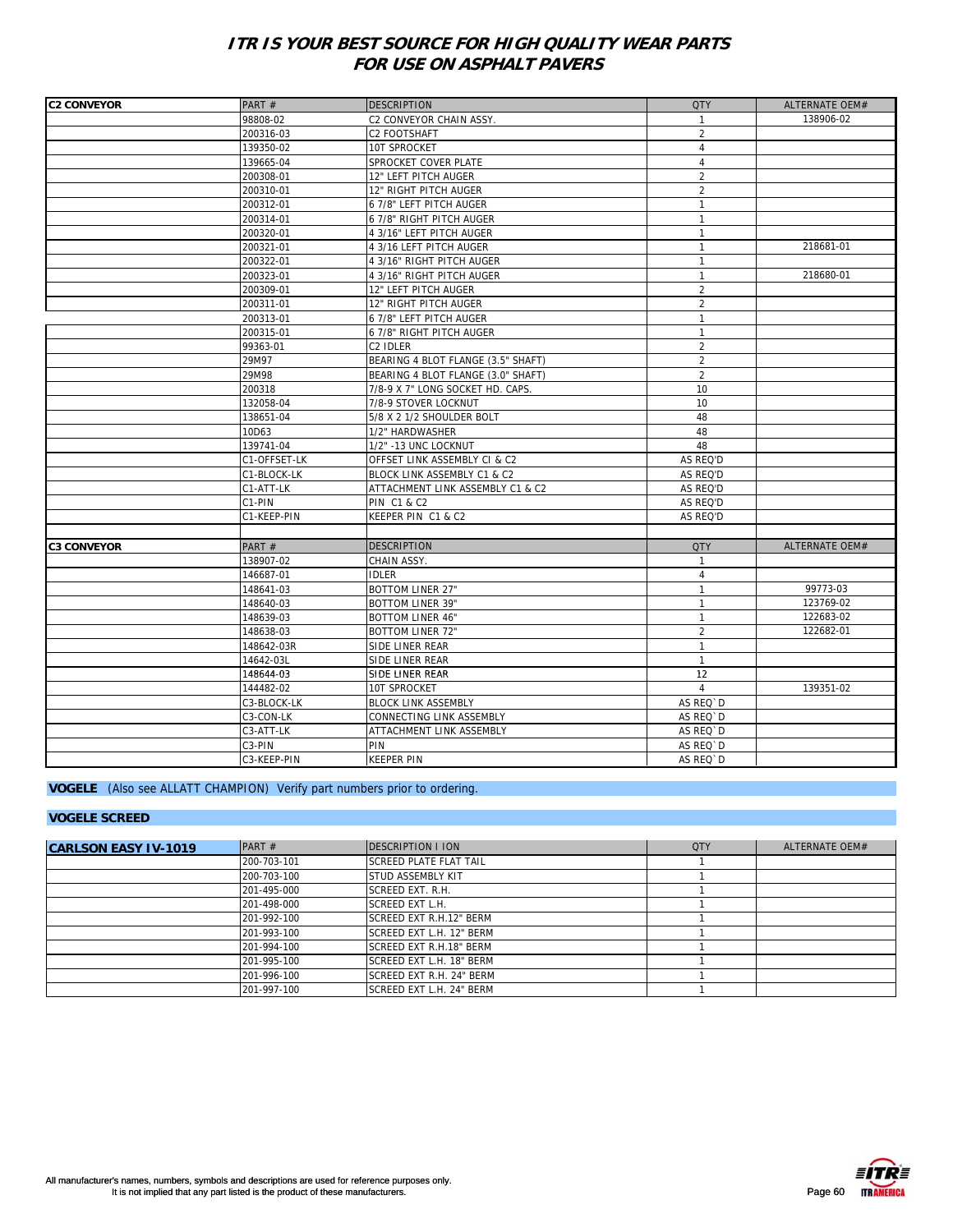| VOGELE 2116W (Reference: 880WB Verify part numbers prior to ordering.) |          |                                                                                  |                |                       |
|------------------------------------------------------------------------|----------|----------------------------------------------------------------------------------|----------------|-----------------------|
| <b>FLOOR PLATES</b>                                                    | PART#    | <b>DESCRIPTION</b>                                                               | <b>QTY</b>     | ALTERNATE OEM#        |
|                                                                        | 500800   | FEEDER PLATE WELDT.                                                              | 2              |                       |
|                                                                        | 505462   | REAR FEEDER PLATE WELDT.                                                         | $\overline{2}$ |                       |
|                                                                        |          |                                                                                  |                |                       |
| <b>CONVEYOR CHAIN</b>                                                  | PART#    | <b>DESCRIPTION</b>                                                               | <b>QTY</b>     | ALTERNATE OEM#        |
|                                                                        | 505633   | CHAIN & BAR ASSY. 103P X 26BAR                                                   | 2              |                       |
|                                                                        | 511469   | CONV. CHAIN REPAIR KIT 4PITCH                                                    | ASR.           |                       |
|                                                                        |          |                                                                                  |                |                       |
|                                                                        |          |                                                                                  | <b>QTY</b>     |                       |
| <b>CONVEYOR HEAD SHAFT</b>                                             | PART#    | <b>DESCRIPTION</b>                                                               |                | <b>ALTERNATE OEM#</b> |
|                                                                        | 13132576 | <b>CONVEYOR SHAFT</b>                                                            | $\overline{2}$ |                       |
|                                                                        | 13025366 | DRIVE SPROCKET 8T                                                                | $\overline{4}$ | 04982-000-17          |
|                                                                        | 13031885 | BEARING CONV. HEAD SHAFT                                                         | 4              |                       |
|                                                                        | 13033949 | <b>WASHER</b>                                                                    | $\overline{4}$ |                       |
|                                                                        | 13122510 | CONV. DRIVEN SPROCKET 23T 1 1/4 P                                                | $\overline{2}$ |                       |
|                                                                        | 13122494 | CONV. MOTOR DRIVEN SPROCKET                                                      | $\overline{2}$ |                       |
|                                                                        | 502416   | CHAIN 1.25P / 58 PITCH INC. CON.                                                 | 2              |                       |
|                                                                        |          |                                                                                  |                |                       |
| <b>CONVEYOR FOOT SHAFT</b>                                             | PART#    | <b>DESCRIPTION</b>                                                               | <b>QTY</b>     | ALTERNATE OEM#        |
|                                                                        | 13132600 | <b>IDLER SHAFT WELDT.</b>                                                        | 2              |                       |
|                                                                        | 13031943 | TAKE UP BEARING                                                                  | $\overline{4}$ |                       |
|                                                                        |          |                                                                                  |                |                       |
| <b>CHAIN GUARDS</b>                                                    | PART#    | <b>DESCRIPTION</b>                                                               | <b>QTY</b>     | ALTERNATE OEM#        |
|                                                                        | 502267   | CENTRE CHAIN COVER FRONT                                                         | $\mathbf{1}$   |                       |
|                                                                        | 505451   | CENTRE CHAIN COVER REAR                                                          | $\mathbf{1}$   |                       |
|                                                                        | 505452   | SIDE CHAIN COVER WELDT.                                                          | $\overline{2}$ |                       |
|                                                                        | 502474   | RH SIDE CHAIN COVER                                                              | $\mathbf{1}$   |                       |
|                                                                        | 502475   | LH SIDE CHAIN COVER                                                              | $\mathbf{1}$   |                       |
|                                                                        | 13133426 | CHAIN GUIDE WELDT.                                                               | $\mathbf{1}$   | 514938                |
|                                                                        | 503443   | SEGREGATION SHIELD WELDT.                                                        | $\mathbf{1}$   |                       |
|                                                                        |          |                                                                                  |                |                       |
| <b>AUGERS</b>                                                          | PART#    | <b>DESCRIPTION</b>                                                               | <b>QTY</b>     | ALTERNATE OEM#        |
|                                                                        | 10525608 | SHIELD CASTING                                                                   | 2              |                       |
|                                                                        | 10529048 | AUGER HALF RH 16"                                                                | $\overline{4}$ |                       |
|                                                                        | 10529055 | AUGER HALF LH 16"                                                                | 5              |                       |
|                                                                        | 10532919 | AUGER QUARTER RH 16"                                                             | $\overline{2}$ |                       |
|                                                                        | 10532927 | AUGER QUARTER LH 16"                                                             | 3              | 514166                |
|                                                                        | 515316   | AUGER QUARTER MACH. STL. 16"                                                     | $\mathbf{1}$   | 504900                |
|                                                                        | 13046479 | SHAFT GUARD                                                                      | $\overline{2}$ |                       |
|                                                                        | 13031091 | AUGER BEARING                                                                    | $\overline{2}$ |                       |
|                                                                        | 13068432 | FELT WASHER                                                                      | $\overline{2}$ |                       |
|                                                                        | 13068440 | FELT WASHER                                                                      | 2              |                       |
|                                                                        | 13117833 | AUGER BEARING                                                                    | $\overline{2}$ |                       |
|                                                                        | 13122460 | AUGER DRIVEN SPROCKET                                                            | $\overline{2}$ |                       |
|                                                                        | 13124706 | BEARING COVER WELDT.                                                             | 2              |                       |
|                                                                        | 13144506 | <b>AUGER SHAFT</b>                                                               | 2              |                       |
|                                                                        | 502792   | AUGER DRIVE SPROCKET15T 1.5P                                                     | $\overline{2}$ |                       |
|                                                                        | 10461846 | <b>TEFLON WASHER</b>                                                             | 24             | 16W24                 |
|                                                                        | 95932273 | 1/2-13UNC X 4 3/4 LONG HEX HD. GR. 8                                             | 12             |                       |
|                                                                        | 59673137 | 1/2" DIA. FLAT WASHER                                                            | 24             | 8T4223                |
|                                                                        | 95285243 | 1/2-13UNC STOVER LOCKNUT                                                         | 12             | 1K6872                |
|                                                                        | 507806   | ROLLER CHAIN AUGER                                                               | $\overline{2}$ |                       |
|                                                                        |          |                                                                                  |                |                       |
|                                                                        |          |                                                                                  |                |                       |
| VOGELE 2116T<br><b>FLOOR PLATES</b>                                    |          | (Reference: 880RTB Verify part numbers prior to ordering.)<br><b>DESCRIPTION</b> | <b>QTY</b>     |                       |
|                                                                        | PART#    | FEEDER PLATE WELDT.                                                              |                | <b>ALTERNATE OEM#</b> |
|                                                                        | 500800   |                                                                                  | $\overline{2}$ |                       |
|                                                                        | 13132626 | REAR FEEDER PLATE WELDT.                                                         | 2              |                       |
|                                                                        |          |                                                                                  |                |                       |
| <b>CONVEYOR CHAIN</b>                                                  | PART#    | <b>DESCRIPTION</b>                                                               | <b>QTY</b>     | ALTERNATE OEM#        |
|                                                                        | 502405   | CHAIN & BAR ASSY. 88P X 22BAR                                                    | $\overline{2}$ | 05504-141-00          |
|                                                                        | 511469   | CONV. CHAIN REPAIR KIT 4PITCH                                                    | ASR.           |                       |
|                                                                        |          |                                                                                  |                |                       |
| <b>CONVEYOR HEAD SHAFT</b>                                             | PART#    | <b>DESCRIPTION</b>                                                               | <b>QTY</b>     | <b>ALTERNATE OEM#</b> |
|                                                                        | 13132576 | <b>CONVEYOR SHAFT</b>                                                            | 2              |                       |
|                                                                        | 13025366 | DRIVE SPROCKET 8T                                                                | $\overline{4}$ | 04982-000-17          |
|                                                                        | 13031885 | BEARING CONV. HEAD SHAFT                                                         | 4              |                       |
|                                                                        | 13033949 | WASHER                                                                           | $\overline{4}$ |                       |
|                                                                        | 13122510 | CONV. DRIVEN SPROCKET 23T 1 1/4 P                                                | $\overline{2}$ |                       |
|                                                                        | 13122494 | CONV. MOTOR DRIVEN SPROCKET                                                      | 2              |                       |
|                                                                        | 502416   | CHAIN 1.25P / 58 PITCH INC. CON.                                                 | $\overline{2}$ |                       |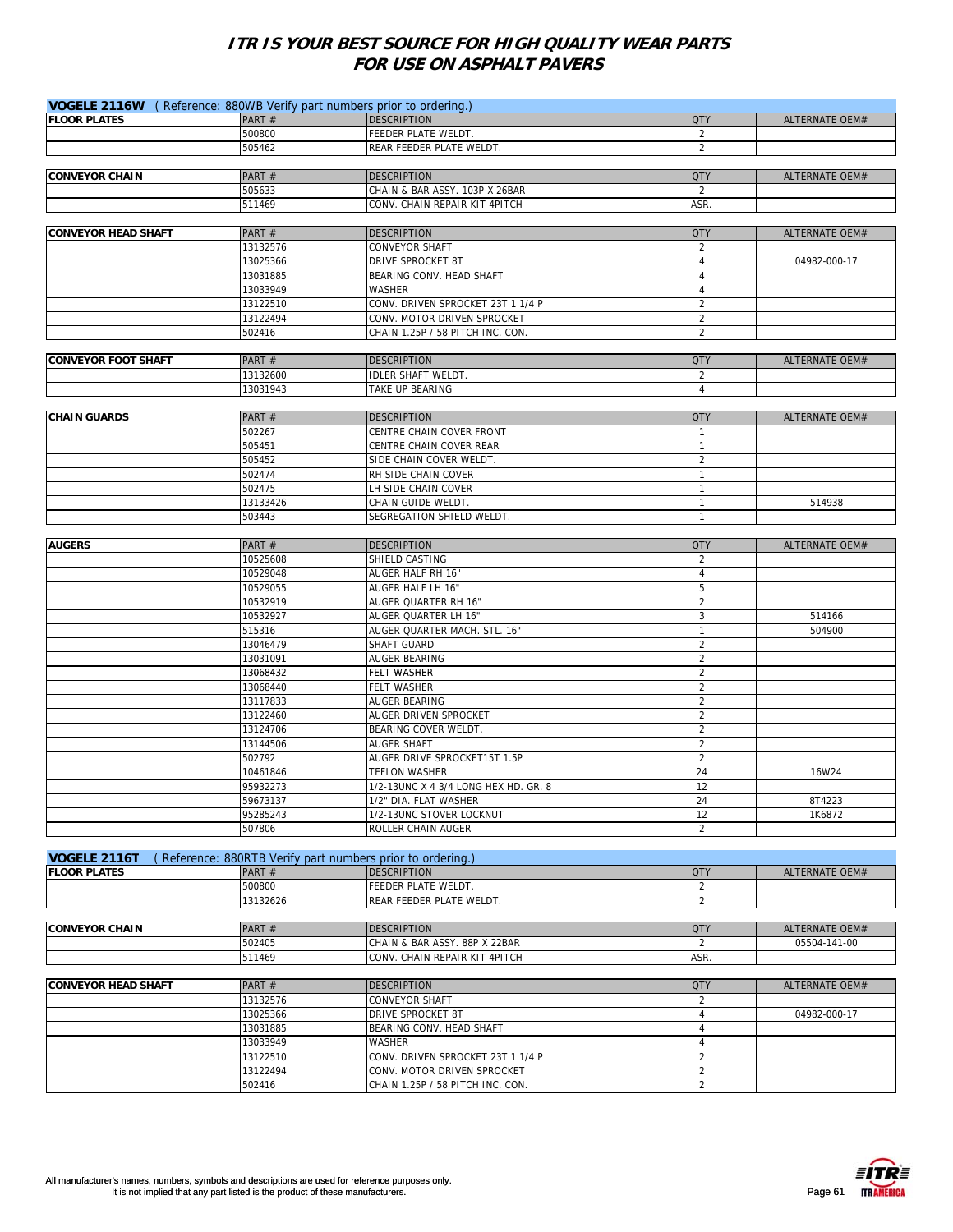| <b>CONVEYOR FOOT SHAFT</b>                                               | PART#                | <b>DESCRIPTION</b>                                          | <b>QTY</b>                   | ALTERNATE OEM#        |
|--------------------------------------------------------------------------|----------------------|-------------------------------------------------------------|------------------------------|-----------------------|
|                                                                          | 13132600             | <b>IDLER SHAFT WELDT.</b>                                   | $\overline{2}$               |                       |
|                                                                          | 13031943             | TAKE UP BEARING                                             | 4                            |                       |
|                                                                          |                      |                                                             |                              |                       |
| <b>CHAIN GUARDS</b>                                                      | PART#                | <b>DESCRIPTION</b>                                          | <b>QTY</b>                   | ALTERNATE OEM#        |
|                                                                          | 502267               | CENTRE CHAIN COVER FRONT                                    | 2                            |                       |
|                                                                          | 507666               | SIDE CHAIN COVER WELDT. LEFT                                | $\mathbf{1}$                 |                       |
|                                                                          | 507667               | SIDE CHAIN COVER WELDT. RIGHT                               | $\mathbf{1}$                 |                       |
|                                                                          | 502475               | LH SIDE CHAIN COVER                                         | $\mathbf{1}$                 |                       |
|                                                                          | 502474<br>13133426   | RH SIDE CHAIN COVER<br>CHAIN GUIDE WELDT.                   | $\mathbf{1}$<br>$\mathbf{1}$ | 514938                |
|                                                                          | 503443               | SEGREGATION SHIELD WELDT.                                   | $\mathbf{1}$                 |                       |
|                                                                          |                      |                                                             |                              |                       |
| <b>AUGERS</b>                                                            | PART#                | <b>DESCRIPTION</b>                                          | <b>QTY</b>                   | ALTERNATE OEM#        |
|                                                                          | 10525608             | SHIELD CASTING                                              | 2                            |                       |
|                                                                          | 10529048             | AUGER HALF RH 16"                                           | $\overline{4}$               |                       |
|                                                                          | 10529055             | AUGER HALF LH 16"                                           | 5                            |                       |
|                                                                          | 10532919             | AUGER QUARTER RH 16"                                        | $\overline{2}$               |                       |
|                                                                          | 10532927             | AUGER QUARTER LH 16"                                        | 3                            | 514166                |
|                                                                          | 515316               | AUGER QUARTER MACH. STL 16"                                 | $\mathbf{1}$                 | 504900                |
|                                                                          | 13046479             | SHAFT GUARD                                                 | $\overline{2}$               |                       |
|                                                                          | 13031091             | AUGER BEARING                                               | $\overline{2}$               |                       |
|                                                                          | 13068432             | FELT WASHER                                                 | $\overline{2}$               |                       |
|                                                                          | 13068440             | FELT WASHER                                                 | $\overline{2}$               |                       |
|                                                                          | 13117833             | AUGER BEARING                                               | 2                            |                       |
|                                                                          | 13122460<br>13124706 | AUGER DRIVEN SPROCKET<br>BEARING COVER WELDT.               | 2<br>2                       |                       |
|                                                                          | 13144506             | <b>AUGER SHAFT</b>                                          | 2                            |                       |
|                                                                          | 502792               | AUGER DRIVE SPROCKET15T 1.5P                                | $\overline{2}$               |                       |
|                                                                          | 10461846             | <b>TEFLON WASHER</b>                                        | 24                           | 16W24                 |
|                                                                          | 95932273             | 1/2-13UNC X 4 3/4 LONG HEX Ha GR. 8                         | 12                           |                       |
|                                                                          | 59673137             | 1/2" DIA. FLAT WASHER                                       | 24                           | 8T4223                |
|                                                                          | 95285243             | 1/2-13UNC STOVER LOCKNUT                                    | 12                           | 1K6872                |
|                                                                          | 507806               | ROLLER CHAIN AUGER                                          | 2                            |                       |
|                                                                          |                      |                                                             |                              |                       |
| <b>RUBBER TRACK</b>                                                      | PART#                | <b>DESCRIPTION</b>                                          | <b>QTY</b>                   | ALTERNATE OEM#        |
|                                                                          | 511654               | RUBBER TRACK 14 X 276                                       | 2                            | 506984                |
|                                                                          | 506975               | <b>BOGIE WHEEL</b>                                          | 24                           |                       |
|                                                                          |                      |                                                             |                              |                       |
| VOGELE 2219T (Reference: 1110RTB Verify part numbers prior to ordering.) |                      |                                                             |                              |                       |
| <b>FLOOR PLATES</b>                                                      | PART#                | <b>DESCRIPTION</b>                                          | <b>QTY</b><br>2              | ALTERNATE OEM#        |
|                                                                          | 13123674<br>13123450 | FRONT FEEDER PLATE WELDMENT<br>CENTER FEEDER PLATE WELDMENT | $\overline{2}$               |                       |
|                                                                          | 509885               | <b>FEEDER PLATE END</b>                                     | $\overline{2}$               |                       |
|                                                                          |                      |                                                             |                              |                       |
| <b>CONVEYOR HEAD SHAFT</b>                                               |                      |                                                             |                              |                       |
|                                                                          |                      |                                                             |                              |                       |
|                                                                          | PART#                | <b>DESCRIPTION</b>                                          | <b>QTY</b><br>2              | <b>ALTERNATE OEM#</b> |
|                                                                          | 13031083<br>13025366 | CONVEYOR SHAFT<br>DRIVE SPROCKET 8T                         | $\overline{4}$               | 04982-000-17          |
|                                                                          | 13122510             | CONY. DRIVEN SPROCKET 23T/1.25P                             | $\overline{2}$               |                       |
|                                                                          | 506034               | CHAIN 59 PITCH W/CON. LK                                    | $\mathbf{1}$                 |                       |
|                                                                          | 506035               | CHAIN 78 PITCH W/CON. LK                                    | $\mathbf{1}$                 |                       |
|                                                                          |                      |                                                             |                              |                       |
| <b>CONVEYOR FOOT SHAFT</b>                                               | PART#                | <b>DESCRIPTION</b>                                          | <b>QTY</b>                   | ALTERNATE OEM#        |
|                                                                          | 13115761             | <b>IDLER SHAFT WELDMENT</b>                                 | $\overline{2}$               |                       |
|                                                                          | 13031950             | <b>BEARING TAKE UP</b>                                      | $\overline{4}$               |                       |
|                                                                          |                      |                                                             |                              |                       |
| <b>CHAIN GUARDS</b>                                                      | PART#                | <b>DESCRIPTION</b>                                          | <b>QTY</b>                   | ALTERNATE OEM#        |
|                                                                          | 13123930             | CENTRE PLATE WELDMENT                                       | $\mathbf{1}$                 |                       |
|                                                                          | 13123922             | FRONT PLATE WELDMENT                                        | $\mathbf{1}$                 |                       |
|                                                                          | 504111               | SIDE BOARD R.H.                                             | $\mathbf{1}$<br>$\mathbf{1}$ |                       |
|                                                                          | 504110<br>13131545   | SIDE BOARD L.H.                                             | $\mathbf{1}$                 |                       |
|                                                                          | 13131552             | R.H. COVER CHAIN<br>L.H. COVER CHAIN                        | $\mathbf{1}$                 |                       |
|                                                                          | 13122551             | L.H. END PLATE                                              | $\mathbf{1}$                 |                       |
|                                                                          | 13126206             | R.H. END PLATE                                              | $\mathbf{1}$                 |                       |

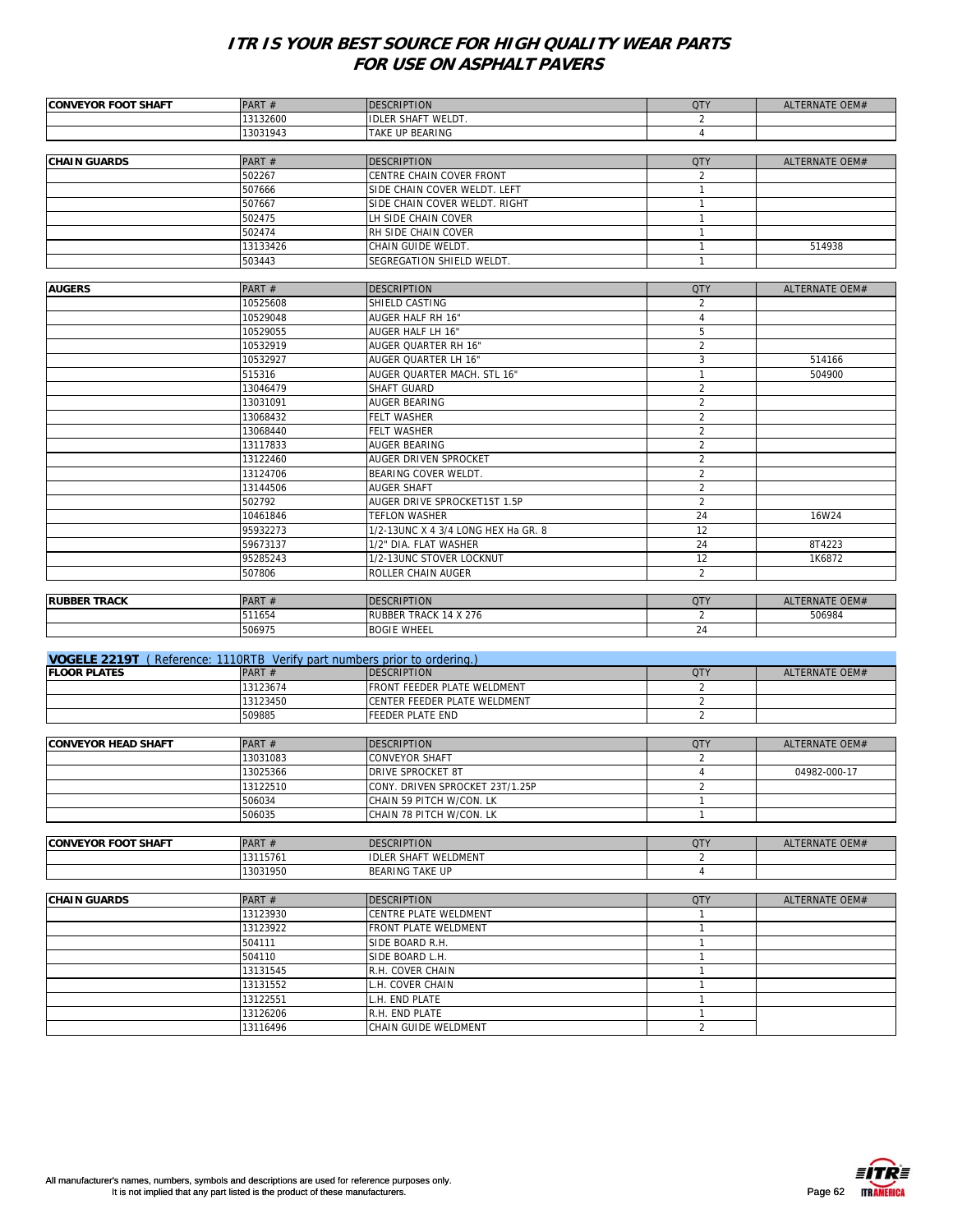| <b>AUGERS</b>                                                                  | PART#    | <b>DESCRIPTION</b>                   | <b>QTY</b>     | ALTERNATE OEM#        |
|--------------------------------------------------------------------------------|----------|--------------------------------------|----------------|-----------------------|
|                                                                                | 13123161 | AUGER SHAFT                          | 2              |                       |
|                                                                                | 10529048 | AUGER HALF R.H.                      | 5              |                       |
|                                                                                | 10529055 | AUGER HALF L.H.                      | 6              |                       |
|                                                                                | 10532927 | AUGER QTR. L.H.                      | 3              |                       |
|                                                                                | 10532919 | AUGER OTR. R.H.                      | $\overline{2}$ |                       |
|                                                                                | 555316   | AUGER QTR. L.H. MACH. STL. 16 DIA.   | $\overline{1}$ | 504900                |
|                                                                                | 10525608 | CASTING SHIELD                       | $\sqrt{2}$     |                       |
|                                                                                | 13068432 | FELT WASHER                          | $\overline{2}$ |                       |
|                                                                                |          | FELT WASHER                          | $\sqrt{2}$     |                       |
|                                                                                | 13068440 |                                      |                |                       |
|                                                                                | 505864   | AUGER DRIVE SPROCKET 15T/1.25P       | $\sqrt{2}$     |                       |
|                                                                                | 13122460 | AUGER DRIVEN SPROCKET                | $\overline{2}$ |                       |
|                                                                                | 13031091 | AUGER BEARING                        | $\overline{2}$ |                       |
|                                                                                | 13117833 | AUGER BEARING                        | 2              |                       |
|                                                                                | 10461846 | TEFLON WASHER                        | 24             | 16W24                 |
|                                                                                | 95932273 | 1/2-13UNC X 4 3/4 LONG HEX HD. GR. 8 | 12             |                       |
|                                                                                | 59673137 | 1/2" DIA. FLAT WASHER                | 24             | 8T4223                |
|                                                                                | 95285243 | 1/2-13UNC STOVER LOCKNUT             | 12             | 1K6872                |
|                                                                                | 13046479 | SHAFT GUARD                          | 2              |                       |
|                                                                                | 13129101 | <b>SHAFT</b>                         | 2              |                       |
|                                                                                |          |                                      |                |                       |
| <b>VOGELE 2219W</b> (Reference: 1110WB Verify part numbers prior to ordering.) |          |                                      |                |                       |
| <b>FLOOR PLATES</b>                                                            | PART #   | <b>DESCRIPTION</b>                   | <b>QTY</b>     | ALTERNATE OEM#        |
|                                                                                |          |                                      |                |                       |
|                                                                                | 13123674 | FRONT FEEDER PLATE WELDMENT          | 2              |                       |
|                                                                                | 13123450 | CENTER FEEDER PLATE WELDMENT         | 2              |                       |
|                                                                                | 509885   | FEEDER PLATE END                     | 2              |                       |
|                                                                                |          |                                      |                |                       |
| <b>CONVEYOR CHAIN</b>                                                          | PART#    | <b>DESCRIPTION</b>                   | <b>QTY</b>     | <b>ALTERNATE OEM#</b> |
|                                                                                | 13082052 | CHAIN & BAR ASSEMBLY                 | 2              |                       |
|                                                                                |          |                                      |                |                       |
| <b>CONVEYOR HEAD SHAFT</b>                                                     | PART#    | <b>DESCRIPTION</b>                   | <b>QTY</b>     | ALTERNATE OEM#        |
|                                                                                | 13031083 | CONVEYOR SHAFT                       | $\overline{2}$ |                       |
|                                                                                | 13025366 | DRIVE SPROCKET 8T                    | $\overline{4}$ | 04982-000-17          |
|                                                                                | 13122510 | CONY. DRIVEN SPROCKET 23T/1.25P      | $\overline{2}$ |                       |
|                                                                                | 506034   | CHAIN 59 PITCH W/CON. LK             | $\mathbf{1}$   |                       |
|                                                                                | 506035   | CHAIN 78 PITCH W/CON. LK             | $\mathbf{1}$   |                       |
|                                                                                |          |                                      |                |                       |
|                                                                                |          |                                      |                |                       |
| <b>CONVEYOR FOOT SHAFT</b>                                                     | PART#    | <b>DESCRIPTION</b>                   | <b>QTY</b>     | ALTERNATE OEM#        |
|                                                                                | 13115761 | <b>IDLER SHAFT WELDMENT</b>          | $\overline{2}$ |                       |
|                                                                                | 13031950 | <b>BEARING TAKE UP</b>               |                |                       |
|                                                                                |          |                                      |                |                       |
| <b>CHAIN GUARDS</b>                                                            | PART#    | <b>DESCRIPTION</b>                   | <b>QTY</b>     | <b>ALTERNATE OEM#</b> |
|                                                                                | 13123930 | CENTRE PLATE WELDMENT                | $\mathbf{1}$   |                       |
|                                                                                | 13123922 | FRONT PLATE WELDMENT                 | $\mathbf{1}$   |                       |
|                                                                                | 504111   | SIDE BOARD R.H.                      | $\mathbf{1}$   |                       |
|                                                                                | 504110   | SIDE BOARD L.H.                      | $\mathbf{1}$   |                       |
|                                                                                | 13081906 | L.H. COVER CHAIN                     | $\mathbf{1}$   |                       |
|                                                                                | 13081898 | R.H. COVER CHAIN                     | $\mathbf{1}$   |                       |
|                                                                                | 13122551 | L.H. END PLATE                       | $\mathbf{1}$   |                       |
|                                                                                | 13126206 | R.H. END PLATE                       | $\mathbf{1}$   |                       |
|                                                                                | 13116496 | CHAIN GUIDE WELDMENT                 | $\overline{2}$ |                       |
|                                                                                |          |                                      |                |                       |
| <b>AUGERS</b>                                                                  |          |                                      |                |                       |
|                                                                                | PART#    | <b>DESCRIPTION</b>                   | <b>QTY</b>     | ALTERNATE OEM#        |
|                                                                                | 13123161 | AUGER SHAFT                          | 2              |                       |
|                                                                                | 10529048 | AUGER HALF R.H.                      | 5              |                       |
|                                                                                | 10529055 | AUGER HALF L.H.                      | 6              |                       |
|                                                                                | 10532927 | AUGER QTR. L.H.                      | 3              |                       |
|                                                                                | 10532919 | AUGER QTR. R.H.                      | $\overline{2}$ |                       |
|                                                                                | 555316   | AUGER QTR. L.H. MACH. STL. 16 DIA.   | $\mathbf{1}$   | 504900                |
|                                                                                | 10525608 | CASTING SHIELD                       | $\overline{2}$ |                       |
|                                                                                | 13068432 | FELT WASHER                          | $\overline{2}$ |                       |
|                                                                                | 13068440 | FELT WASHER                          | $\overline{2}$ |                       |
|                                                                                |          |                                      | $\overline{2}$ |                       |
|                                                                                |          |                                      |                |                       |
|                                                                                | 505864   | AUGER DRIVE SPROCKET 15T/1.25P       |                |                       |
|                                                                                | 13122460 | AUGER DRIVEN SPROCKET                | $\overline{2}$ |                       |
|                                                                                | 13031091 | AUGER BEARING                        | $\overline{2}$ |                       |
|                                                                                | 13117833 | AUGER BEARING                        | 2              |                       |
|                                                                                | 10461846 | TEFLON WASHER                        | 24             | 16W24                 |
|                                                                                | 95932273 | 1/2-13UNC X 4 3/4 LONG HEX HD. GR. 8 | 12             |                       |
|                                                                                | 59673137 | 1/2" DIA. FLAT WASHER                | 24             | 814223                |
|                                                                                | 95285243 | 1/2-13UNC STOVER LOCKNUT             | 12             | 1K6872                |
|                                                                                | 13046479 | SHAFT GUARD                          | $\overline{2}$ |                       |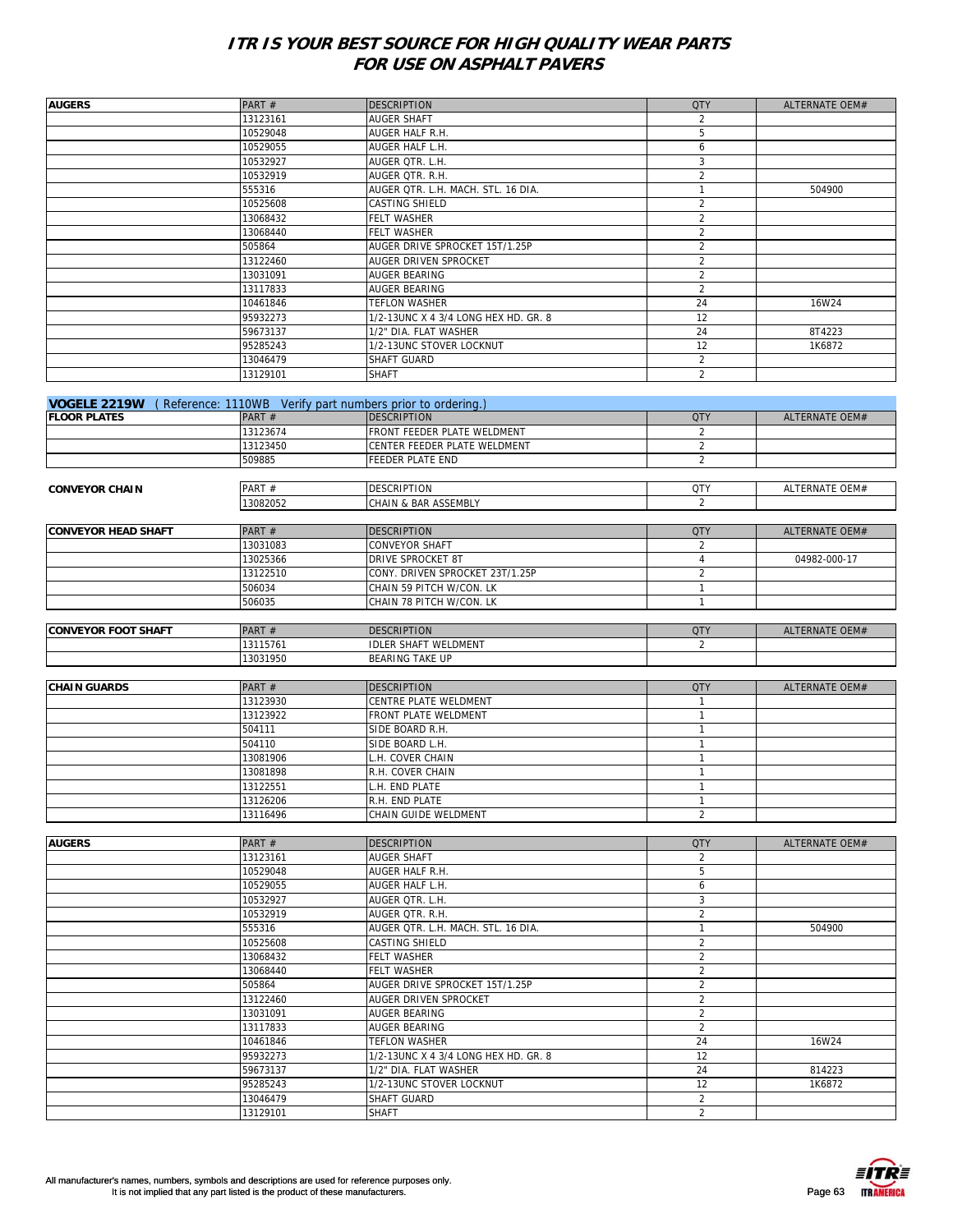| <b>VOGELE VISION 5200-2</b>  |            |                              |                |                       |
|------------------------------|------------|------------------------------|----------------|-----------------------|
| <b>FLOOR PLATES</b>          | PART#      | <b>DESCRIPTION</b>           | <b>QTY</b>     | ALTERNATE OEM#        |
|                              | 4602436031 | <b>BOTTOM PLATE</b>          | 2              |                       |
|                              | 2077889    | <b>BOTTOM PLATE</b>          | $\overline{2}$ |                       |
|                              |            |                              |                |                       |
| <b>CHAIN &amp; BAR ASSY.</b> | PART#      | <b>DESCRIPTION</b>           | <b>QTY</b>     | <b>ALTERNATE OEM#</b> |
|                              | 2052726    | CONVEYOR CHAIN ASSEMBLY      | 2              |                       |
|                              | 2052725    | <b>CONVEYOR CHAIN</b>        | $\overline{4}$ |                       |
|                              | 4606504053 | <b>FEEDER BAR</b>            | 34             | 2135844               |
|                              | 9506331481 | <b>ROLL PIN</b>              | 68             |                       |
|                              | 4602022323 | <b>BOLT</b>                  | 68             |                       |
|                              |            |                              |                |                       |
| <b>CONVEYOR HEAD SHAFT</b>   | PART#      | <b>DESCRIPTION</b>           | <b>QTY</b>     | ALTERNATE OEM#        |
|                              | 4622012464 | <b>SHAFT</b>                 | $\overline{2}$ |                       |
|                              | 4610062160 | CHAIN SPROCKET               | $\overline{4}$ |                       |
|                              | 4610062245 | CHAIN DRIVE SPROCKET         | $\overline{2}$ |                       |
|                              | 4611602144 | <b>BEARING</b>               | $\overline{2}$ |                       |
|                              | 9541160635 | SELF-ALIGNING ROLLER BEARING | $\overline{2}$ |                       |
|                              |            |                              |                |                       |
| <b>CONVEYOR FOOT SHAFT</b>   | PART#      | <b>DESCRIPTION</b>           | <b>QTY</b>     | <b>ALTERNATE OEM#</b> |
|                              | 4617022021 | <b>RETURN PULLEY</b>         | $\overline{4}$ |                       |
|                              | 9538100625 | <b>BALL BEARING</b>          | 8              |                       |
|                              | 4602424043 | <b>METAL PLATE</b>           | $\overline{4}$ |                       |
|                              | 9500900472 | <b>SNAP RING</b>             | $\sqrt{4}$     |                       |
|                              | 4617212475 | <b>RING</b>                  | $\overline{4}$ |                       |
|                              |            |                              |                |                       |
| <b>CHAIN GUARDS</b>          | PART#      | <b>DESCRIPTION</b>           | <b>QTY</b>     | ALTERNATE OEM#        |
|                              | 2052585    | <b>CENTRE GUARD FRONT</b>    | $\mathbf{1}$   |                       |
|                              | 4618182397 | CENTRE GUARD REAR            | $\mathbf{1}$   |                       |
|                              | 4618182415 | LATERAL GUARD                | $\overline{2}$ |                       |
|                              | 2052495    | LATERAL GUARD LEFT SIDE      | $\mathbf{1}$   |                       |
|                              | 2052494    | LATERAL GUARD RIGHT SIDE     | 1              |                       |
|                              |            |                              |                |                       |
| <b>AUGERS</b>                | PART#      | <b>DESCRIPTION</b>           | <b>QTY</b>     | <b>ALTERNATE OEM#</b> |
|                              | 2082627    | <b>SHAFT</b>                 | 2              |                       |
|                              | 4606302063 | AUGER BLADE LEFT SIDE        | $\overline{4}$ |                       |
|                              | 4606302064 | AUGER BLADE RIGHT SIDE       | $\overline{4}$ |                       |
|                              | 2030745    | <b>AUGER BLADE</b>           | $\overline{2}$ |                       |
|                              | 2048543    | <b>AUGER SHAFT</b>           | $\overline{2}$ |                       |
|                              | 4606302115 | AUGER BLADE LEFT SIDE        | $\mathbf{1}$   |                       |
|                              | 4606302116 | AUGER BLADE RIGHT SIDE       | 1              |                       |
|                              | 9520440931 | <b>SCREW</b>                 | 8              |                       |
|                              | 9520520931 | <b>SCREW</b>                 | $\overline{2}$ |                       |
|                              | 9520480931 | <b>SCREW</b>                 | $\overline{2}$ |                       |
|                              | 9550210125 | <b>WASHER</b>                | $\overline{4}$ |                       |
|                              | 4618242237 | <b>SCREW</b>                 | $\overline{2}$ |                       |
|                              | 9500201587 | CAP NUT                      | 14             |                       |
|                              | 4602202363 | <b>BUSHING</b>               | $\overline{4}$ |                       |
|                              | 4611402200 | <b>BEARING</b>               | $\overline{2}$ |                       |
|                              | 4617212483 | RING                         | 2              |                       |
|                              | 4604112142 | <b>SEAL</b>                  | $\sqrt{4}$     |                       |
|                              | 9541110635 | SELF ALIGNING ROLLER BEARING | $\overline{2}$ |                       |
|                              | 4604132633 | COVER                        | $\sqrt{2}$     |                       |
|                              | 4604132602 | COVER                        | $\sqrt{2}$     |                       |
|                              | 4610230116 | HALF OF CLAMPING PIECE       | $\overline{4}$ |                       |
|                              | 9510440931 | <b>SCREW</b>                 | $\overline{2}$ |                       |
|                              | 9500100934 | <b>NUT</b>                   | $\overline{2}$ |                       |
|                              |            |                              |                |                       |
| <b>RUBBER TRACK</b>          | PART#      | <b>DESCRIPTION</b>           | <b>QTY</b>     | ALTERNATE OEM#        |
|                              | 2041065    | RUBBER TRACK 18 " Wide       | $\overline{2}$ |                       |